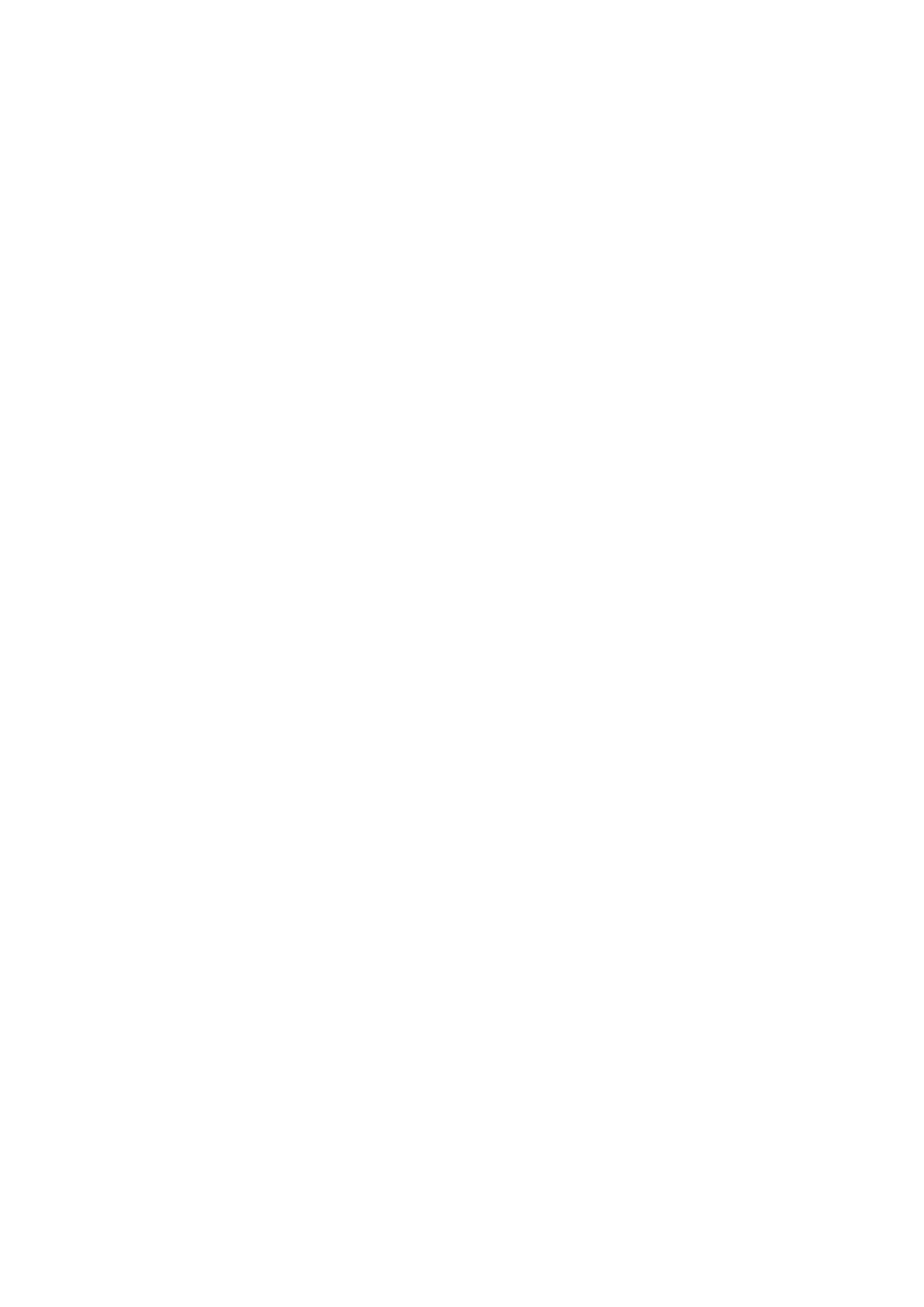# Western Australia

# **Real Estate and Business Agents Act 1978**

# **Contents**

# **Part I — Preliminary**

| 1.   | Short title                                          | $\mathfrak{2}$ |
|------|------------------------------------------------------|----------------|
| 2.   | Commencement                                         | $\overline{c}$ |
| 4.   | Terms used                                           | $\overline{2}$ |
|      | <b>Part II</b> — Advisory Committee and              |                |
|      | review                                               |                |
| 22.  | Powers of investigation                              | 10             |
| 23.  | Application for review by SAT                        | 10             |
|      | Division 4 – Advisory committees                     |                |
| 23A. | Advisory committees, establishing etc.               | 12             |
| 23B. | Minister may delegate s. 23A powers                  | 14             |
|      | Division 5 — Conciliation                            |                |
| 23C. | Conciliation of disputes about transactions          | 14             |
|      | Part III — Licensing of agents                       |                |
| 24.  | Applications for licences                            | 16             |
| 26.  | Real estate agents and business agents must be       |                |
|      | licensed                                             | 16             |
| 27.  | Licensing of individuals                             | 17             |
| 28.  | Firms, licensing of                                  | 17             |
| 29.  | Bodies corporate, licensing of                       | 18             |
| 30.  | Licence, effect of                                   | 19             |
| 31.  | Licensee's triennial certificate: grant and renewal  | 19             |
| 32.  | Licensee's triennial certificate: late renewal       | 20             |
| 33.  | Licensee's triennial certificate: late renewal after |                |
|      | 12 months                                            | 20             |

As at 14 Apr 2022 Version 07-m0-01 page i Published on www.legislation.wa.gov.au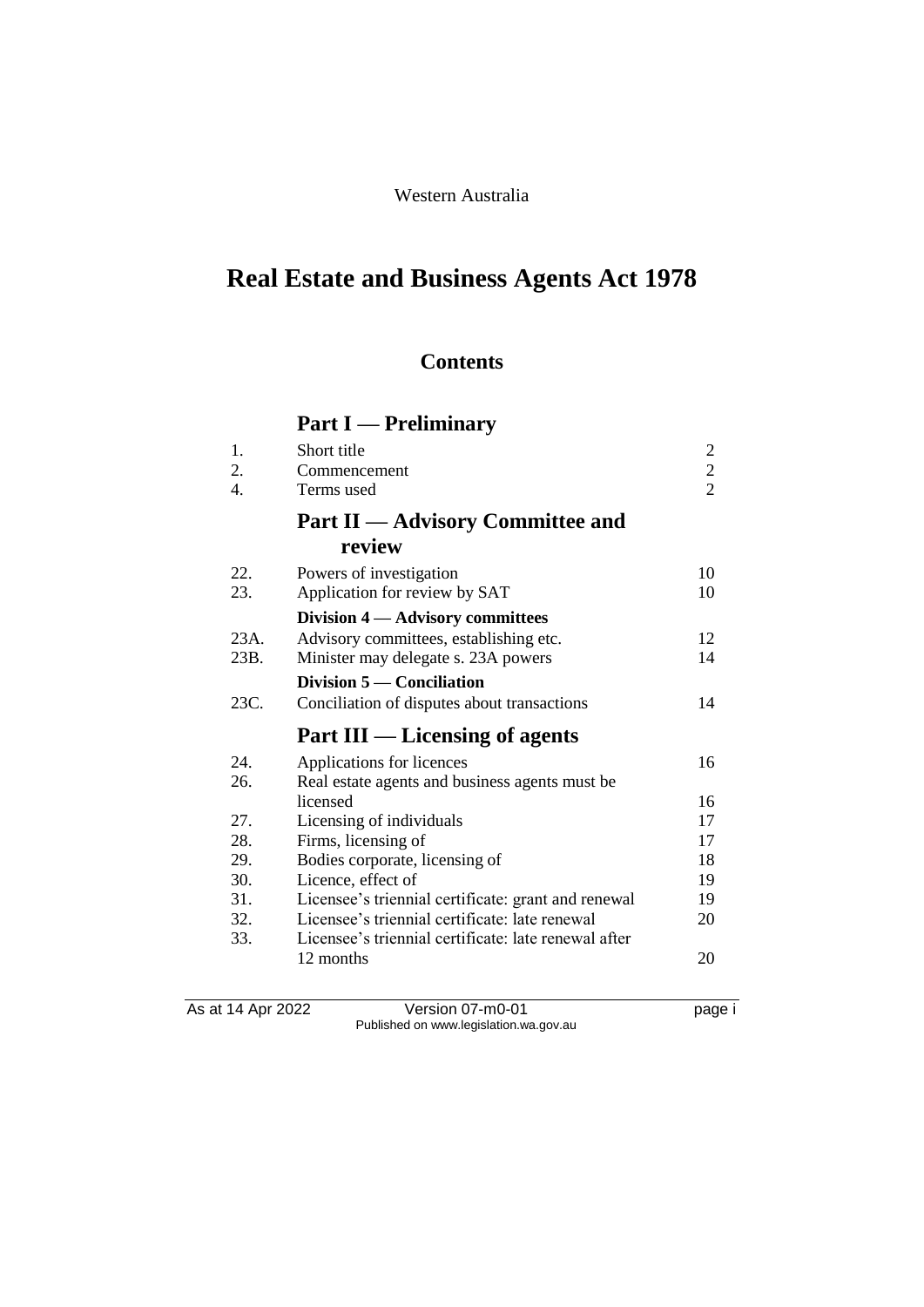| 34.   | Conditions on licences and triennial certificates     | 21 |
|-------|-------------------------------------------------------|----|
| 34AA. | Imposing special conditions on licences or triennial  |    |
|       | certificates                                          | 22 |
| 34AB. | Removing special conditions on licences or            |    |
|       | triennial certificates                                | 23 |
| 34A.  | Commissioner may grant licence or triennial           |    |
|       | certificate without notice to applicant               | 24 |
| 34B.  | SAT may suspend licence in some cases                 | 24 |
| 34C.  | Licensee may surrender licence and triennial          |    |
|       | certificate                                           | 24 |
| 34D.  | Firm or body corporate must surrender licence and     |    |
|       | triennial certificate in certain circumstances        | 25 |
| 35.   | Licensee to notify Commissioner when                  |    |
|       | commencing or ceasing business                        | 25 |
| 36.   | Registered office of licensee                         | 25 |
| 37.   | Branch office of licensee                             | 26 |
| 38.   | Triennial certificates, contents of                   | 26 |
| 39.   | Licence and triennial certificate not transferable    |    |
|       | etc.                                                  | 27 |
| 40A.  | Duplicate licence, certificate of registration or     |    |
|       | triennial certificate                                 | 27 |
| 40B.  | Licensee to comply with prescribed educational        |    |
|       | requirements                                          | 27 |
| 40.   | Business names, use of by licensees                   | 28 |
| 41.   | Notices to be exhibited at offices; particulars to    |    |
|       | appear on documents                                   | 28 |
|       | <b>Part IV — Registration of sales</b>                |    |
|       |                                                       |    |
|       | representatives                                       |    |
| 42.   | Natural persons only may be registered                | 30 |
| 43.   | Applications for registration                         | 30 |
| 44.   | Real estate sales representatives must be registered  |    |
|       | etc.                                                  | 30 |
| 45.   | Business sales representatives must be registered     |    |
|       | etc.                                                  | 31 |
| 46.   | Partners and directors of licensees to be registered  |    |
|       | in certain cases                                      | 32 |
| 47.   | Natural persons, grant of certificate of registration |    |
|       | to                                                    | 32 |
| 48.   | Certificates of registration, duration and renewal of | 33 |
|       |                                                       |    |

page ii Version 07-m0-01 As at 14 Apr 2022 Published on www.legislation.wa.gov.au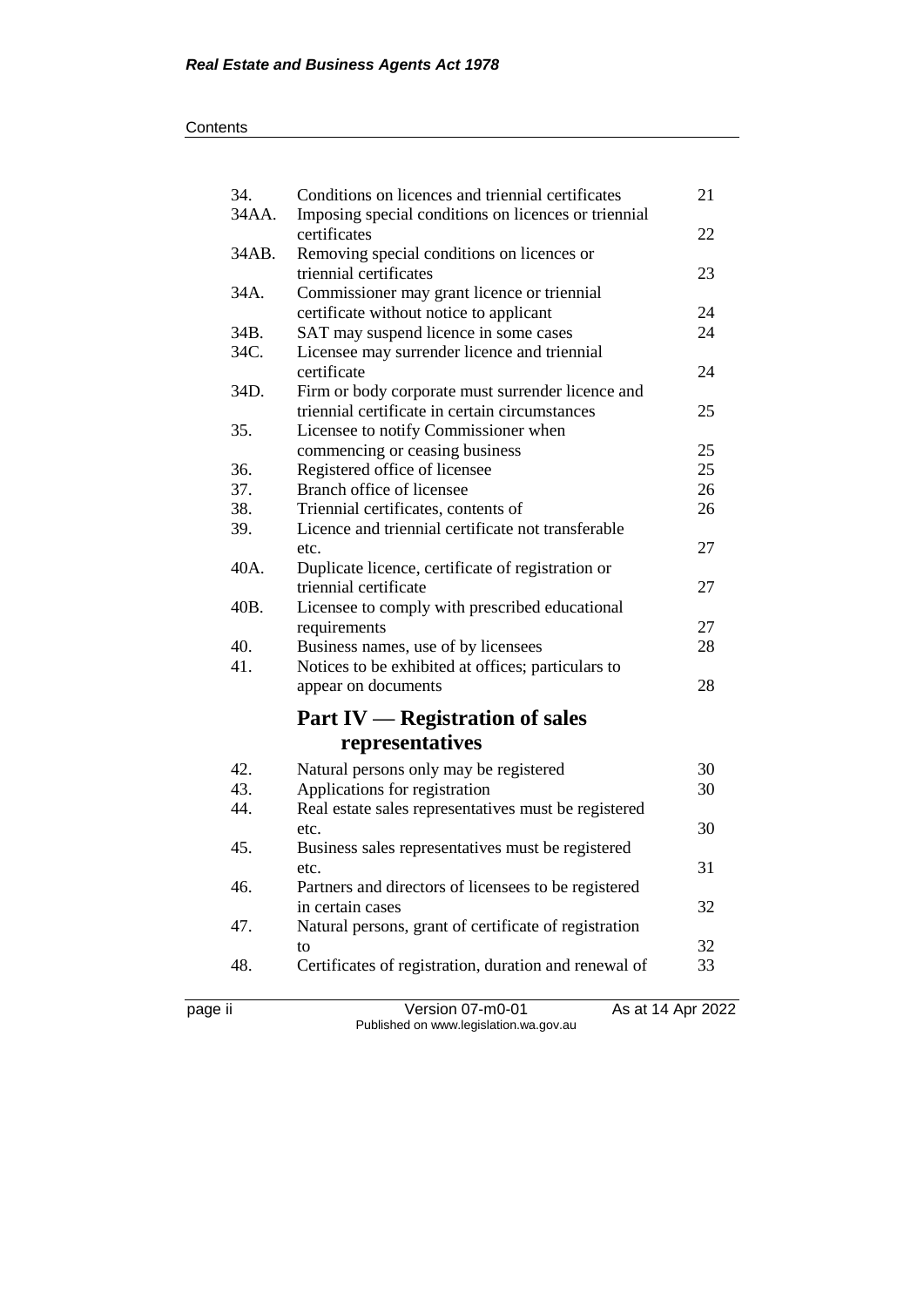| 49.   | Certificates of registration, late renewal of                          | 34 |
|-------|------------------------------------------------------------------------|----|
| 50.   | Conditions on certificates of registration                             | 35 |
| 50AA. | Imposing special conditions on certificates of                         | 35 |
| 50AB. | registration                                                           |    |
|       | Removing special conditions on certificates of<br>registration         | 36 |
| 50A.  |                                                                        | 38 |
| 50B.  | Unopposed applications                                                 | 38 |
| 50C.  | SAT may suspend registration in some cases                             |    |
|       | Sales representative to comply with prescribed                         | 38 |
| 51.   | educational requirements<br>Registered sales representatives to notify |    |
|       | Commissioner of certain changes                                        | 39 |
| 52.   | Certificate of registration not transferable                           | 39 |
| 53.   | Certificate of registration, surrender of                              | 39 |
| 54.   | Sales representatives, employment of                                   | 40 |
| 55.   | Sales representative to be in service of one person                    | 40 |
|       |                                                                        |    |
|       | <b>Part V</b> — General controls                                       |    |
| 56.   | Franchising agreements, licensee not to carry on                       |    |
|       | business under without Commissioner's approval                         | 42 |
| 57.   | Developers, principal place of business to be                          |    |
|       | registered and service on                                              | 42 |
| 58.   | Developer to notify Commissioner of change in                          |    |
|       | principal place of business                                            | 43 |
| 59.   | Developer to keep records of real estate                               |    |
|       | transactions                                                           | 43 |
| 60.   | Agent not entitled to commission etc. unless                           |    |
|       | licensed and validly appointed                                         | 43 |
| 61.   | Maximum remuneration of licensees, fixing of etc.                      | 45 |
| 61A.  | Agents not to demand etc. money etc. for letting                       |    |
|       | etc. from tenants                                                      | 48 |
| 62.   | Advertising by agents and developers                                   | 48 |
| 63.   | Agents etc. to supply signatories of documents                         |    |
|       | with copies                                                            | 49 |
| 64.   | Conflicts of interest of agents etc.                                   | 49 |
| 65.   | Rates etc., agents to ensure payment and                               |    |
|       | apportionment of                                                       | 50 |
| 66.   | Keys to houses etc. and information about                              |    |
|       | tenancies etc., payment for is an offence                              | 51 |

As at 14 Apr 2022 Version 07-m0-01 page iii Published on www.legislation.wa.gov.au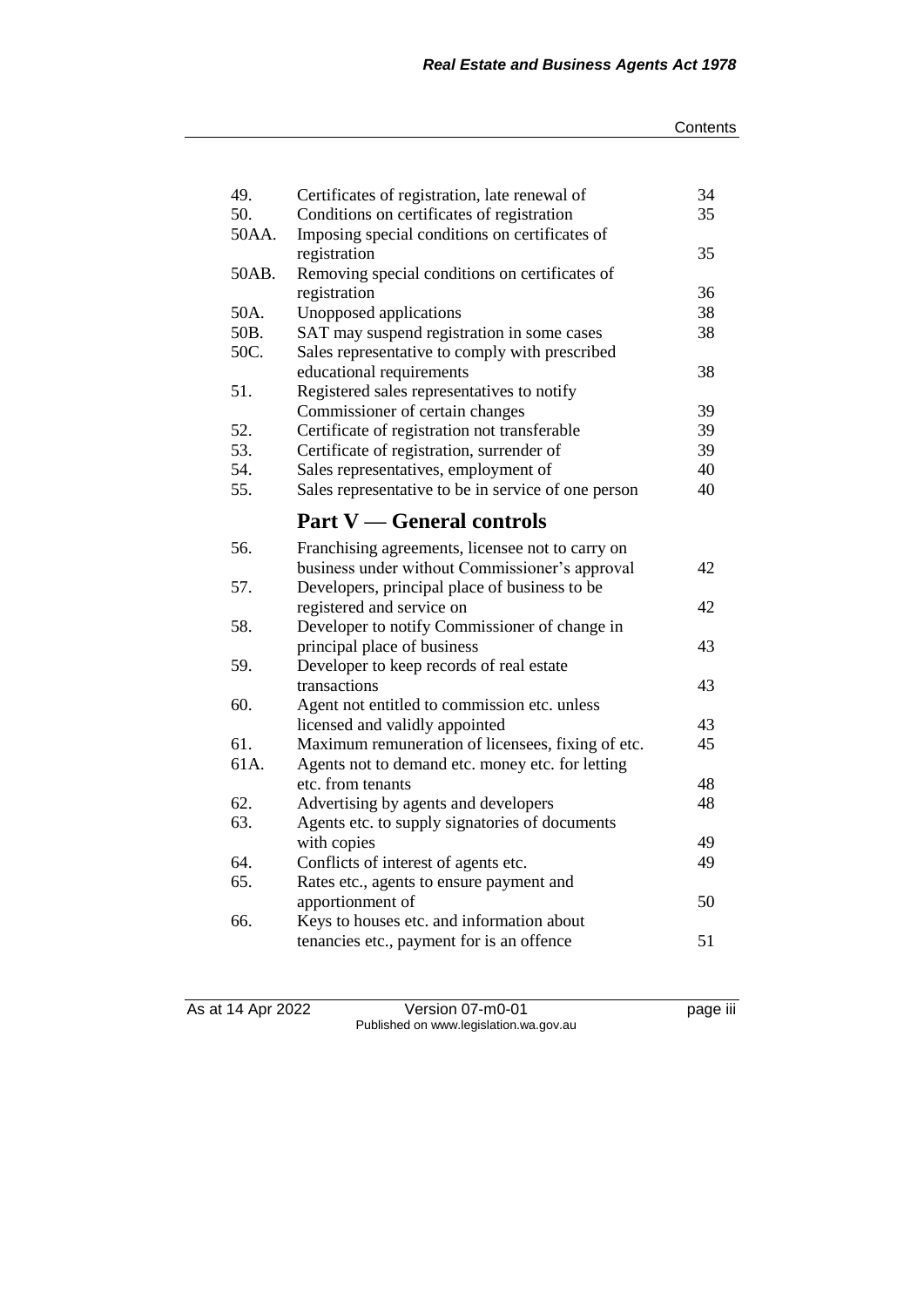#### **Contents**

# **Part VI — Agents' trust accounts**

| 67.  | Terms used                                         | 52 |
|------|----------------------------------------------------|----|
| 68.  | Trust accounts, use of etc.                        | 52 |
| 68A. | Client may ask agent for separate trust account    | 53 |
| 68B. | Interest on trust accounts to be paid by financial |    |
|      | institutions                                       | 54 |
| 68C. | Agents to give Commissioner information about      |    |
|      | trust accounts                                     | 55 |
| 69.  | Money received by agents, duties as to             | 56 |
| 70.  | Audits of trust accounts                           | 56 |
| 71.  | Date of audit, Commissioner may change             | 58 |
| 72.  | Auditors, qualification and approval of            | 59 |
| 73.  | Auditors, appointment of                           | 59 |
| 74.  | Audits of business carried on at more than one     |    |
|      | place, directions as to                            | 60 |
| 75.  | Approvals etc. under this Part, Commissioner's     |    |
|      | power to cancel etc.                               | 60 |
| 77.  | Audits, agents' duties and auditors' powers as to  | 60 |
| 78.  | Audits, bankers' duties as to                      | 61 |
| 79.  | Auditors' reports, content of                      | 61 |
| 80.  | Moneys etc. held on trust, statement of by agents  | 62 |
| 81.  | Auditor's report to report breaches of law etc.    | 63 |
| 82.  | Auditors' duty of confidentiality                  | 63 |
| 83.  | Right of some persons to information in auditors'  |    |
|      | reports                                            | 63 |
| 84.  | Offences under this Part                           | 64 |
| 85.  | Auditors' remuneration                             | 64 |
| 86.  | Agents with no accounts to audit                   | 65 |
| 87.  | Accounts of firm or body corporate or agent with   |    |
|      | branch office, effect of audits as to              | 65 |
| 88.  | Audit of trust account, Commissioner may do        | 65 |
| 90.  | Cost of audit done under s. 88                     | 66 |
| 91.  | Confidentiality of audit done under s. 88          | 66 |
| 92.  | Restraining bank etc. from dealing with agent's    |    |
|      | account, SAT's powers as to                        | 66 |
| 93.  | Suspension of agents, appointment of supervisors   |    |
|      | etc., SAT's powers as to                           | 68 |
| 94.  | Order under s. 93 for supervisor, effect of        | 70 |
| 95.  | Supervisors' duties                                | 71 |

page iv Version 07-m0-01 As at 14 Apr 2022 Published on www.legislation.wa.gov.au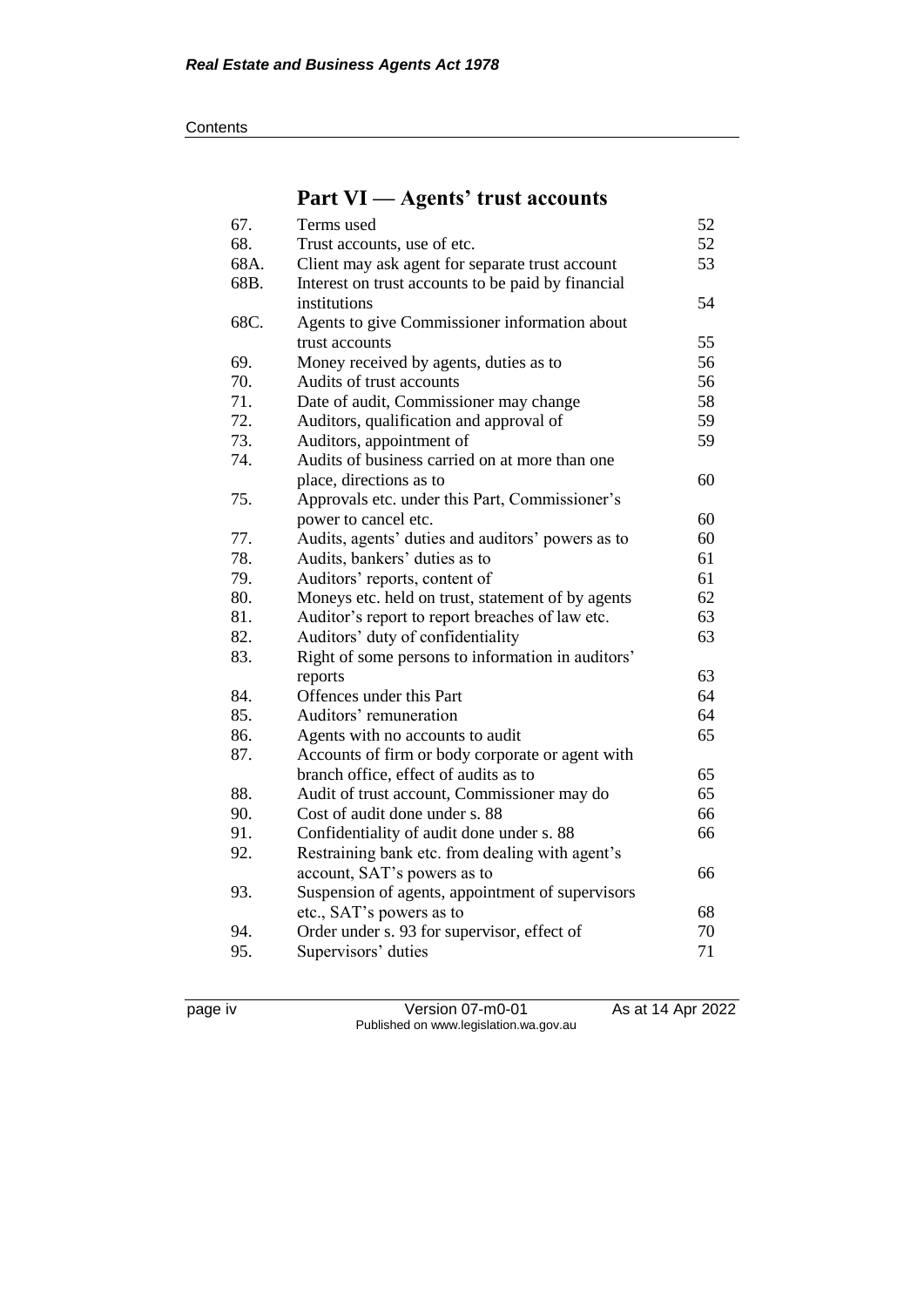| 96.   | Hindering etc. supervisors, offence                   | 72 |
|-------|-------------------------------------------------------|----|
| 97.   | Discharge or variation of s. 92 or 93 order           | 72 |
| 98.   | SAT's additional powers as to s. 92, 93 and 97        |    |
|       | orders; schemes for distributing funds                | 72 |
| 99.   | Service of s. 92, 93, 97 or 98 orders; penalty for    |    |
|       | breach of                                             | 74 |
| 100.  | Banks etc., duty to disclose certain accounts etc. if |    |
|       | required to by authorised person                      | 75 |
| 100A. | Information about trust accounts, Commissioner's      |    |
|       | power to obtain                                       | 76 |
|       | Part VII — Discipline of agents and                   |    |
|       | sales representatives                                 |    |
| 101.  | Codes of conduct                                      | 78 |
| 102.  | Disciplinary action by SAT, alleging cause for        | 78 |
| 103.  | Disciplinary action, SAT's powers as to               | 79 |
| 104.  | Offences that cause licence and triennial certificate |    |
|       | to be cancelled                                       | 82 |
| 105.  | Certain offences by licensees, additional             |    |
|       | sentencing powers for                                 | 83 |
| 106.  | Persons with cancelled licences etc., offences by     |    |
|       | and in respect of                                     | 84 |
|       | <b>Part VIII — Fidelity Guarantee</b>                 |    |
|       | <b>Account</b>                                        |    |
| 107.  | Account established                                   | 86 |
| 108.  |                                                       | 86 |
| 109.  | Investment of moneys in account                       | 86 |
| 110.  | Moneys to be credited to account                      | 87 |
| 112.  | Expenditure from account<br>Administration of account | 88 |
| 113.  | Payments to account by applicants for licences etc.   | 88 |
| 114.  | Cap on payments under s. 113                          | 88 |
| 115.  | Levies for account against certificate holders        | 89 |
| 116.  | Purpose of account; making claims against account     | 90 |
| 117.  | Claims against account; recovery from account         | 91 |
| 118.  | Defences to claims against account                    | 92 |
| 119.  | Subrogation of rights of claimant against account     | 92 |
| 120.  | Insufficiency in account                              | 92 |
| 121.  | State may insure against claims                       | 94 |
|       |                                                       |    |

As at 14 Apr 2022 Version 07-m0-01 page v Published on www.legislation.wa.gov.au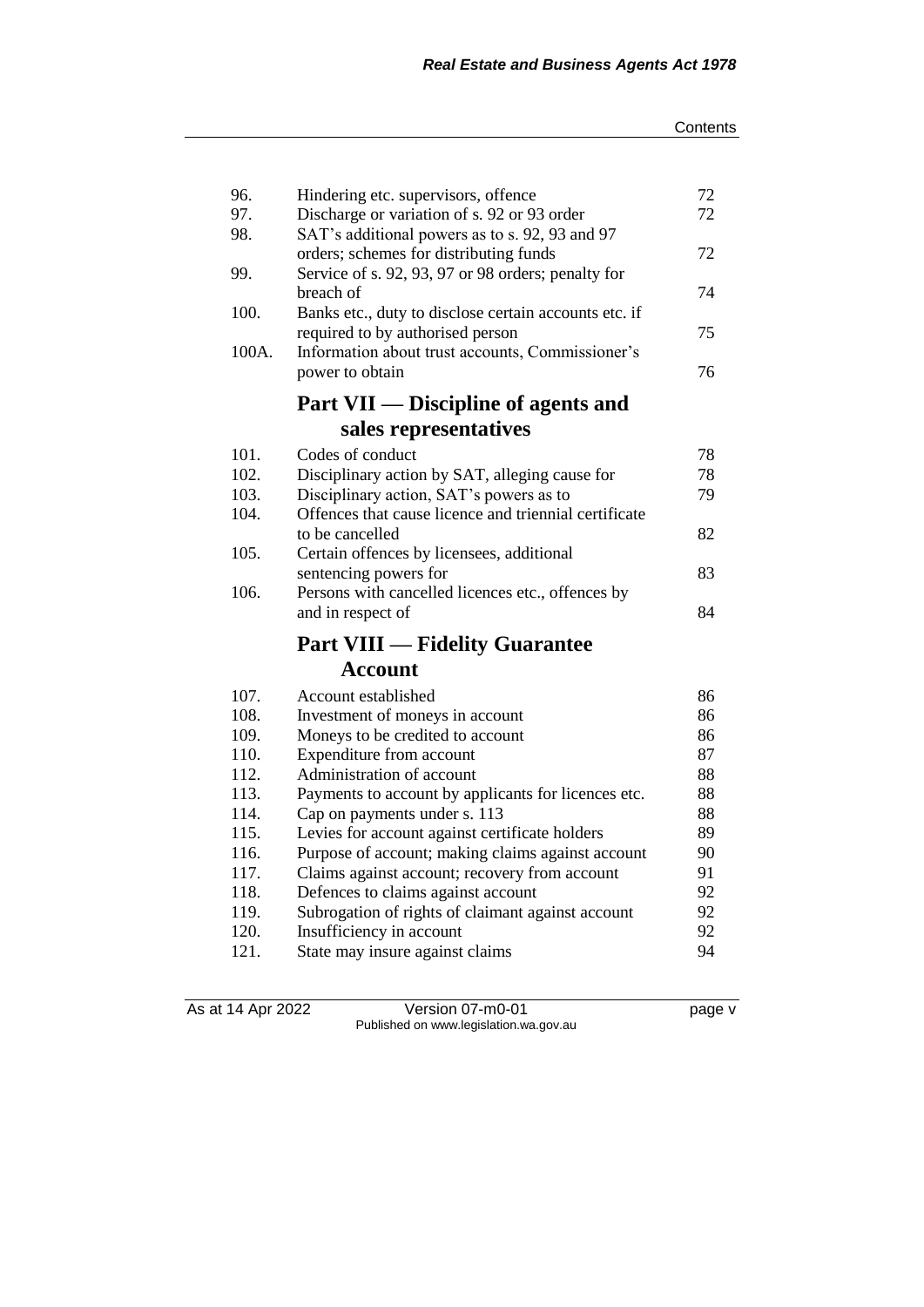| 122.<br>123. | Application of insurance payouts<br>Advertising for claims in relation to defaulting | 94  |
|--------------|--------------------------------------------------------------------------------------|-----|
|              | licensee                                                                             | 94  |
| 124.         | Documents etc. to support claims, CEO may                                            | 95  |
|              | require<br>124AA. Commissioner may investigate claims against                        |     |
|              | <b>Fidelity Account</b>                                                              | 95  |
|              | <b>Part VIIIA — Education and General</b>                                            |     |
|              | <b>Purpose Account</b>                                                               |     |
| 124A.        | Account established; administration of account                                       | 97  |
| 124B.        | Moneys to be credited to account                                                     | 97  |
| 124C.        | Expenditure from account                                                             | 98  |
| 124D.        | Investment of moneys in account                                                      | 99  |
|              | <b>Part IX — Real Estate and Business</b>                                            |     |
|              | <b>Agents Interest Account</b>                                                       |     |
| 125.         | Account established; administration of account                                       | 100 |
| 126.         | Moneys to be credited to account                                                     | 100 |
| 127.         | Expenditure from account                                                             | 101 |
| 128.         | Investment of moneys in account                                                      | 101 |
|              | <b>Part IXA</b> — Assistance to home                                                 |     |
|              | <b>buyers</b>                                                                        |     |
| 131A.        | Terms used                                                                           | 102 |
| 131B.        | Home Buyers Assistance Account established                                           | 103 |
| 131C.        | Investment of moneys in account                                                      | 103 |
| 131D.        | Moneys to be credited to account                                                     | 104 |
| 131E.        | Expenditure from account                                                             | 104 |
| 131G.        | Administration of account                                                            | 105 |
| 131L.        | Applying for assistance for buyers of first homes                                    | 105 |
| 131M.        | Deciding applications for assistance                                                 | 106 |
| 131N.        | Assistance, payment and application of                                               | 107 |
| 1310.        | Criteria for granting assistance, formulating                                        | 108 |
|              | <b>Part X — Miscellaneous</b>                                                        |     |
| 132.         | Unlicensed assistants to be supervised etc.                                          | 110 |
| 133.         | Registers of licensees etc., Commissioner to keep                                    |     |
|              | etc.                                                                                 | 111 |
|              |                                                                                      |     |
|              |                                                                                      |     |

page vi Version 07-m0-01 As at 14 Apr 2022 Published on www.legislation.wa.gov.au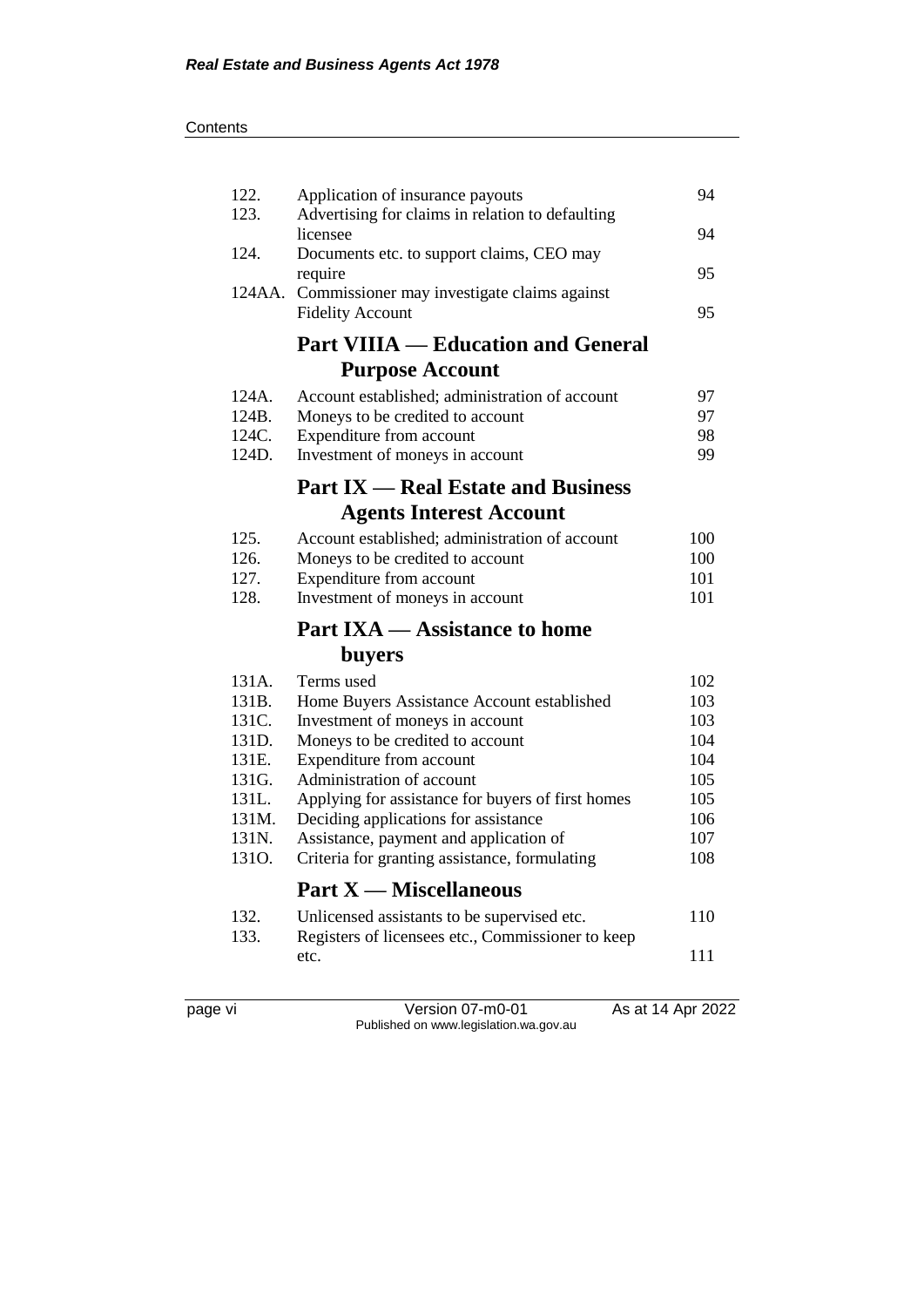| Offence to give false or misleading information     | 111 |
|-----------------------------------------------------|-----|
| Commissioner's certificate                          | 112 |
| Annual report by department                         | 113 |
| Commissioner to report to Minister on Act's         |     |
| effectiveness as to protecting against defalcations | 113 |
| Refunds of fees, Commissioner's powers as to        | 114 |
| Protection from personal liability                  | 114 |
| Confidentiality of information officially obtained  | 114 |
| Directors of body corporate, liability of           | 114 |
| Other rights and remedies not affected by this Act  | 115 |
| Rights conferred by Act cannot be waived            | 115 |
| General penalty for offences                        | 115 |
| Proceedings for offences                            | 116 |
| Forms                                               | 116 |
| Regulations                                         | 116 |
|                                                     |     |

# **Part XI — Savings and transitional**

| 148. | Terms used                                | 119 |
|------|-------------------------------------------|-----|
| 149. | Former Board abolished                    | 119 |
| 150. | References to former Board                | 119 |
| 151. | Immunity continues                        | 120 |
| 152. | Notices by former Board                   | 120 |
| 153. | References to former Registrar            | 120 |
| 154. | Unfinished investigations by former Board | 121 |
| 155. | Unfinished proceedings by former Board    | 121 |
| 156. | Winding-up former Board                   | 122 |
| 157. | Final report by former Board              | 123 |
| 158. | <b>Staff of former Board</b>              | 123 |
| 159. | Transitional regulations                  | 123 |
|      |                                           |     |

# **Schedule 1 — Qualifications for grant of licence and related matters**

|                | Qualifications                                      | 125 |
|----------------|-----------------------------------------------------|-----|
| 2.             | Sufficient practical experience defined             | 126 |
| 3.             | Licence by reason of qualification under cl. $1(c)$ | 127 |
| $\overline{4}$ | Licence by reason of qualification under cl. $1(d)$ | 127 |
| .5.            | Dead or incapacitated licensee, conduct of business |     |
|                | οf                                                  | 127 |
| 6.             | Death or withdrawal of partner in firm or director  |     |
|                | of body corporate, Commissioner to be notified      | 128 |
|                |                                                     |     |

As at 14 Apr 2022 Version 07-m0-01 page vii Published on www.legislation.wa.gov.au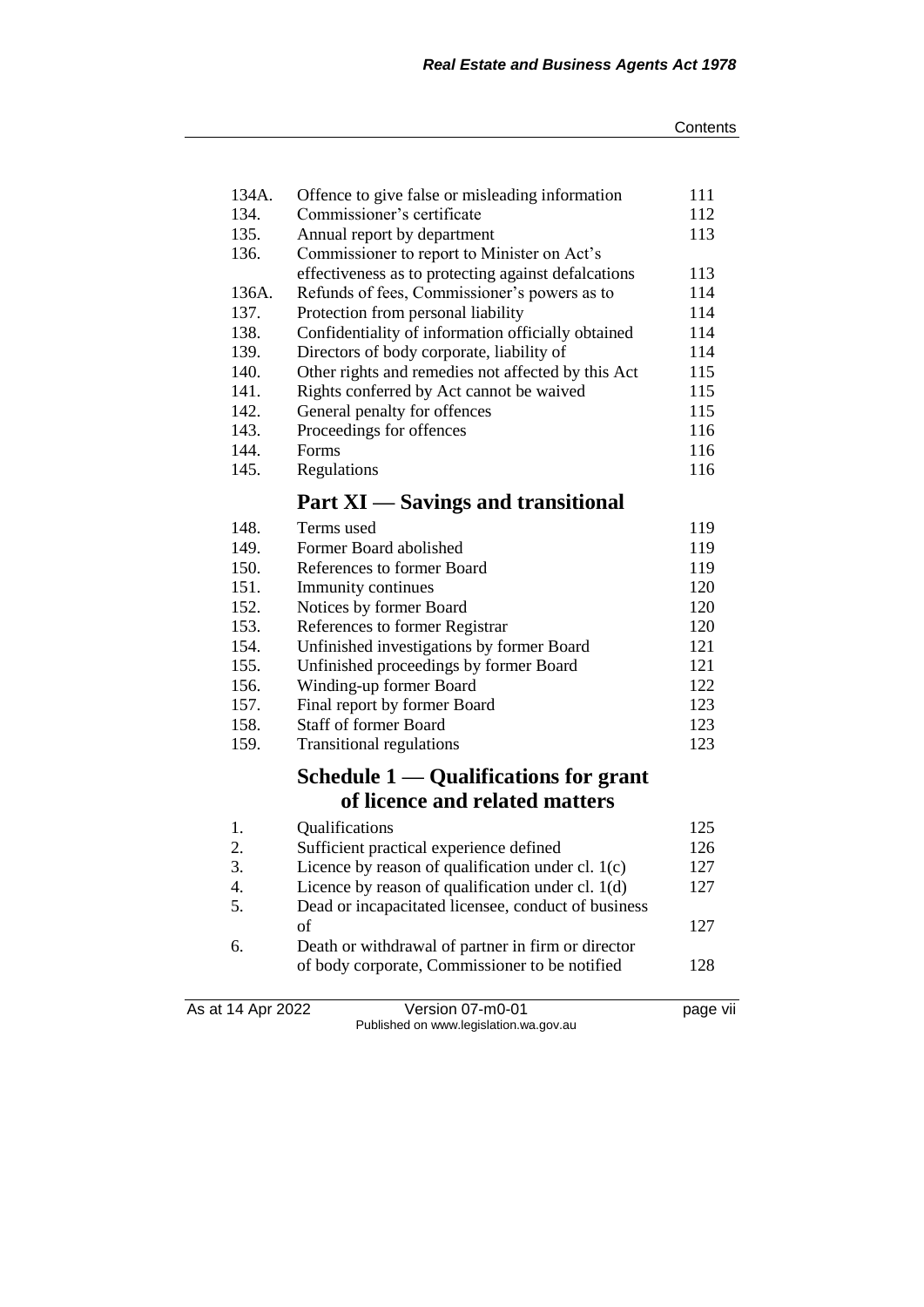#### **Contents**

# **Notes**

| Compilation table            | 129 |
|------------------------------|-----|
| Uncommenced provisions table | 134 |
| Other notes                  | 134 |
|                              |     |

# **Defined terms**

page viii Version 07-m0-01 As at 14 Apr 2022 Published on www.legislation.wa.gov.au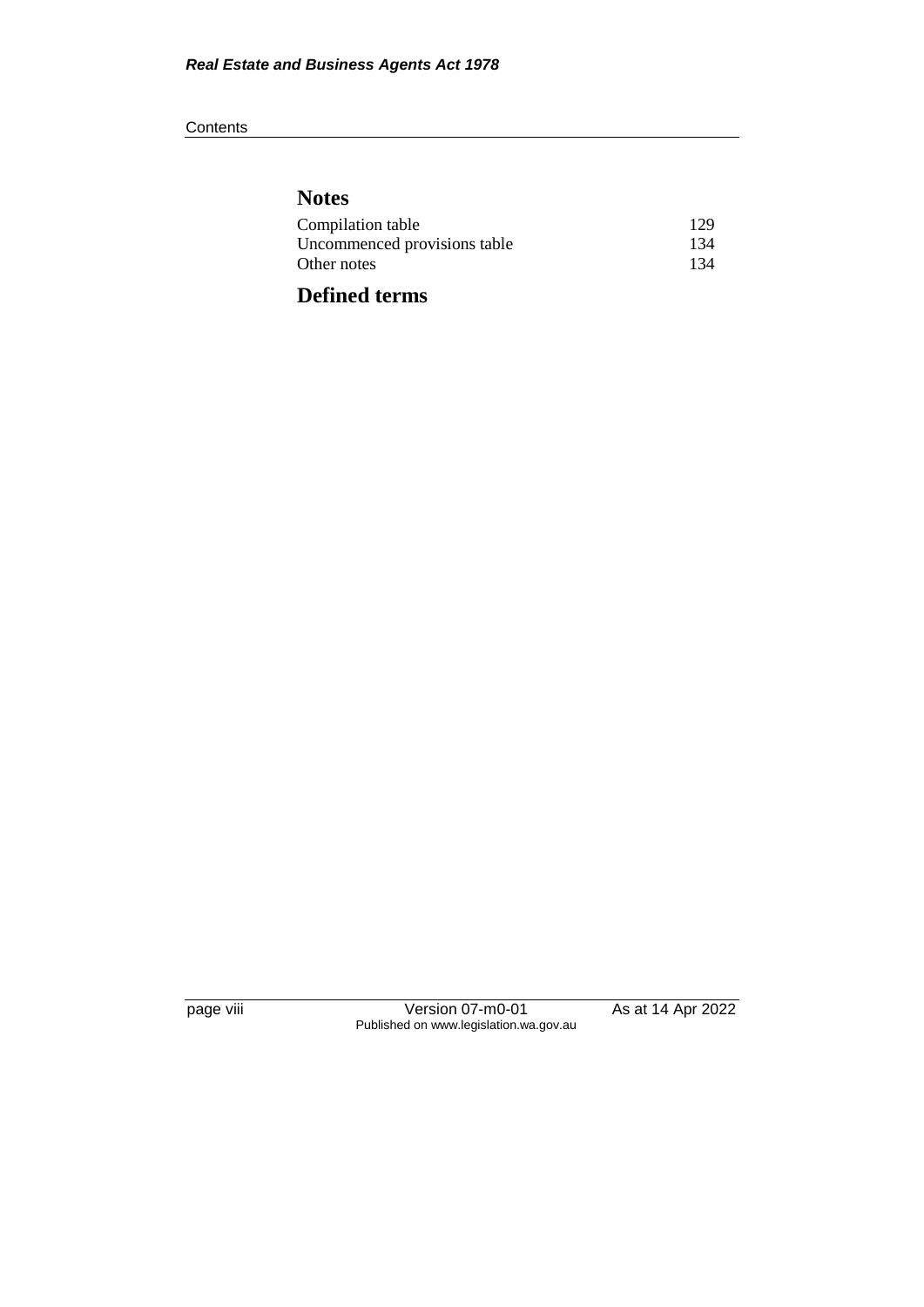Western Australia

# **Real Estate and Business Agents Act 1978**

**An Act to make provision with respect to the regulation and supervision of certain persons acting in respect of real estate transactions or certain business transactions, to repeal the** *Land Agents Act 1921* **<sup>1</sup> , and for related purposes.**

As at 14 Apr 2022 Version 07-m0-01 page 1 Published on www.legislation.wa.gov.au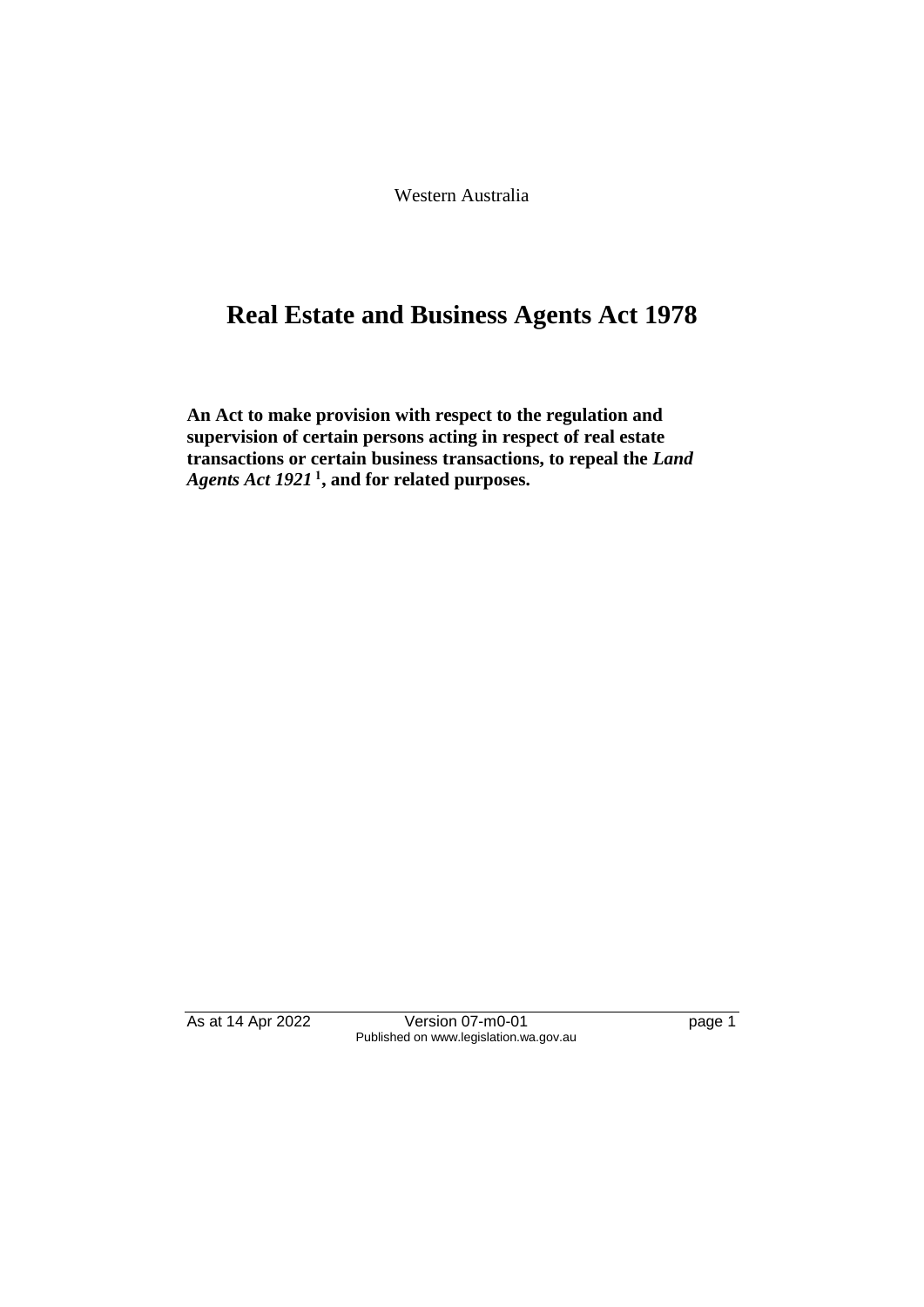**s. 1**

# **Part I — Preliminary**

# **1. Short title**

This Act may be cited as the *Real Estate and Business Agents Act 1978*.

# **2. Commencement**

- (1) Subject to subsection (2), the provisions of this Act shall come into operation on such day or days as is or are, respectively, fixed by proclamation.
- (2) Section 5 shall come into operation on the appointed day<sup>2</sup>.

*[3. Deleted: No. 29 of 1982 s. 3.]*

# **4. Terms used**

(1) In this Act unless the context otherwise requires —

*agent* means a person who is a real estate agent or a business agent, or both a real estate agent and a business agent;

*appointed day* means the day fixed by the Minister pursuant to subsection  $(2)^2$ ;

*approved* means approved by the Commissioner;

*Assistance Account* means the Home Buyers Assistance Account established under section 131B;

*auditor* means a person appointed under this Act to audit the trust accounts of an agent;

*bank* means —

- (a) an ADI (authorised deposit-taking institution) as defined in section 5 of the *Banking Act 1959* of the Commonwealth; or
- (b) a bank constituted by a law of a State, a Territory or the Commonwealth;

page 2 **Version 07-m0-01** As at 14 Apr 2022 Published on www.legislation.wa.gov.au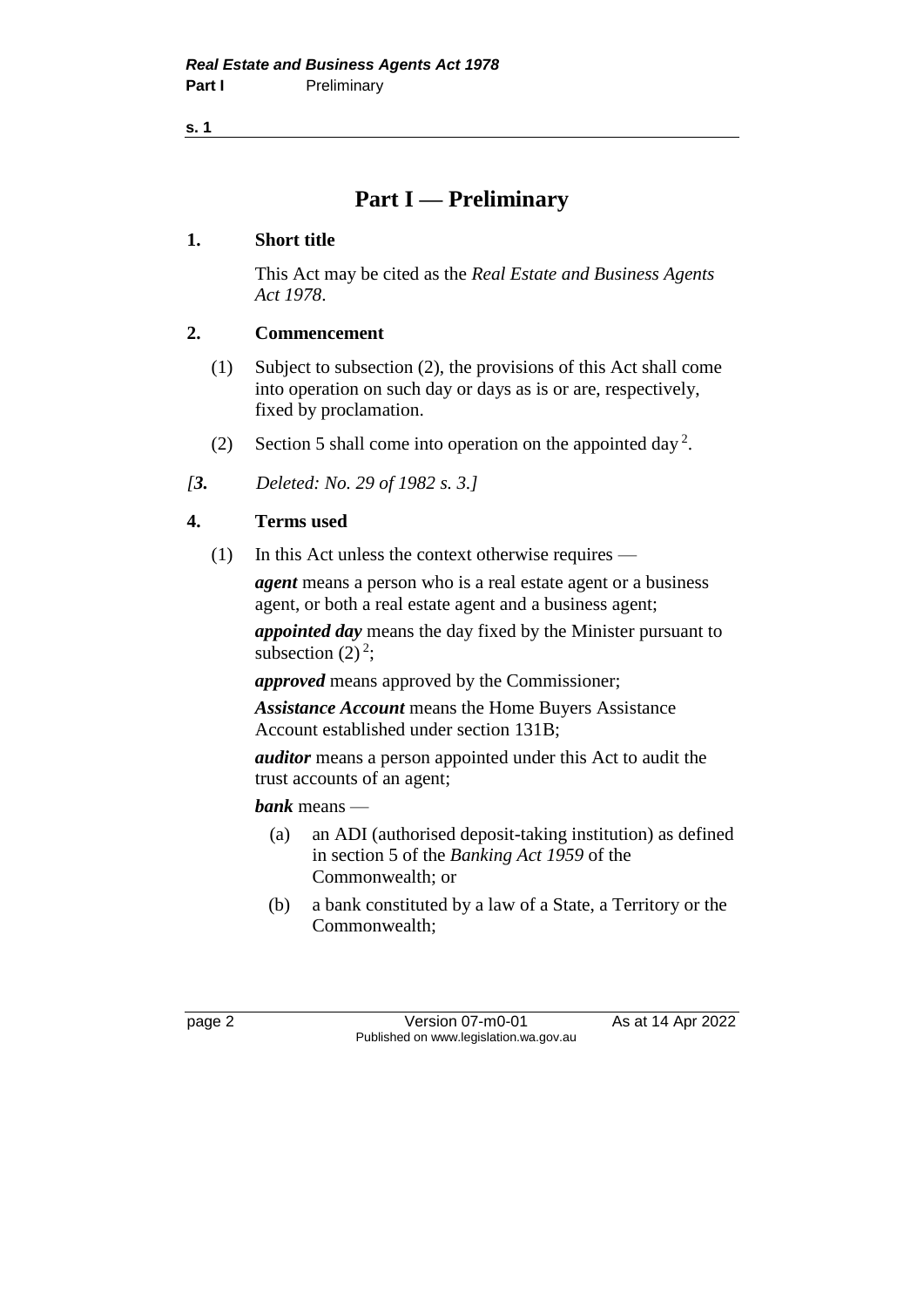*business* means the business of an agent but does not have that meaning in paragraph (a) of the interpretation *business transaction* and does not mean the business of a developer;

*business*, in paragraph (a) of the interpretation *business transaction* means any commercial undertaking or enterprise in respect of any profession, trade, employment, vocation, or calling;

*business agent* means a person whose business either alone or as part of or in connection with any other business, is to act as agent for consideration in money or money's worth, as commission, reward, or remuneration, in respect of a business transaction as defined by this section, but does not include a person whose business is to so act by reason that —

- (a) he is appointed by a court as a receiver or receiver and manager of the business of another; or
- (b) he is an official receiver or trustee within the meaning of the *Bankruptcy Act 1966* of the Commonwealth or any Act in amendment or substitution of that Act;

*business sales representative* means a person who on behalf of an agent negotiates a business transaction irrespective of whether or not the agent is the owner of the business involved, and includes —

- (a) a person who does so as a member of a firm that is a licensee and the holder of a current triennial certificate unless he is also a licensee and the holder of a current triennial certificate;
- (b) a person who does so as a director of a body corporate that is a licensee and the holder of a current triennial certificate, unless he is also a licensee and the holder of a current triennial certificate;

#### *business transaction* —

(a) means a sale, exchange or other disposal and a purchase, exchange or other acquisition of a business and any share or interest in a business or the goodwill thereof; and

As at 14 Apr 2022 Version 07-m0-01 page 3 Published on www.legislation.wa.gov.au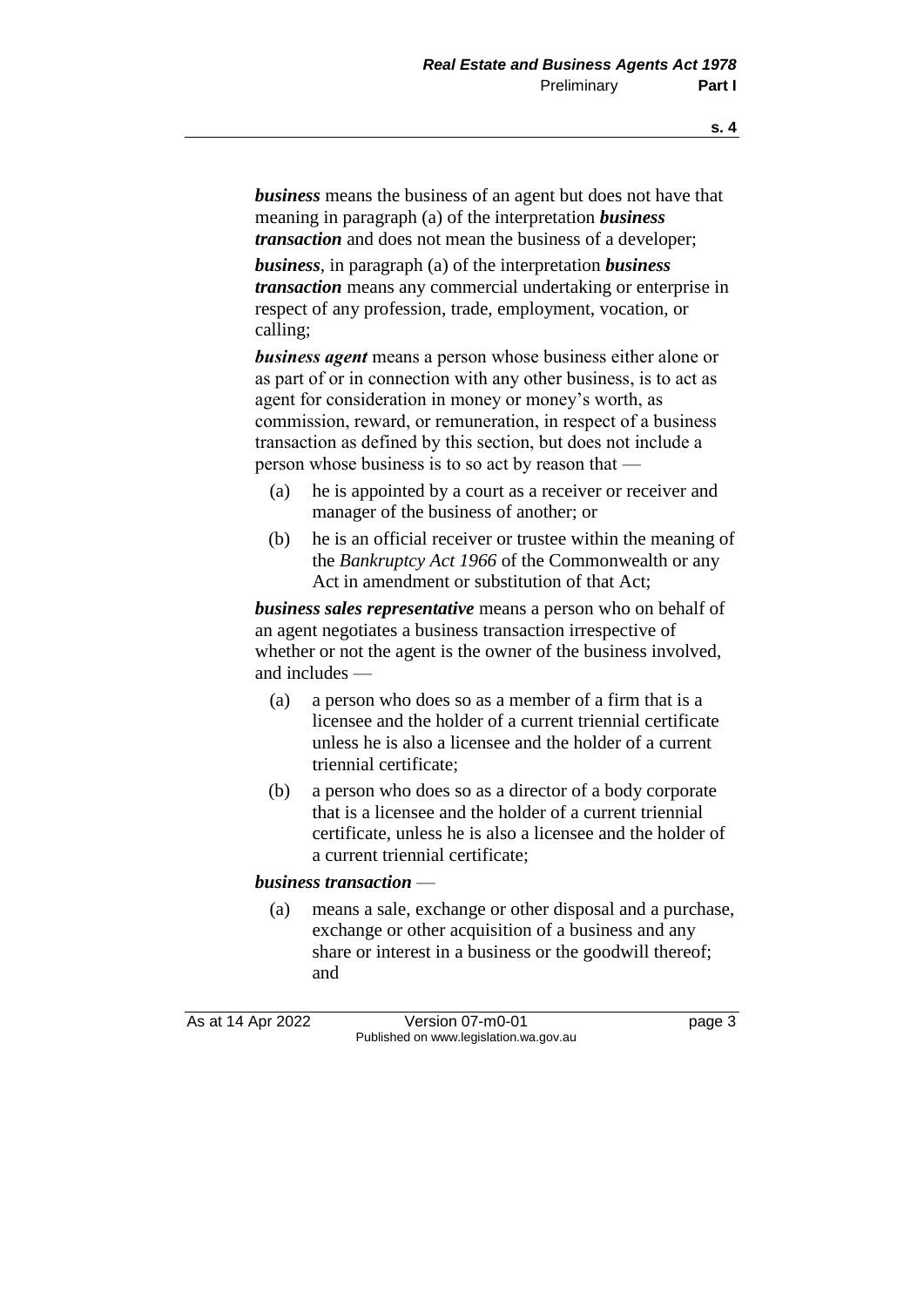- (b) includes any sale, exchange, or other disposal and any purchase, exchange, and other acquisition of goods, chattels or other property relating to a business transaction of the kind specified in paragraph (a); and
- (c) also includes an option to enter into a business transaction; but
- (d) does not include the sale, exchange, or other disposal or a purchase, exchange, or other acquisition of a share in the capital of a body corporate carrying on a business or an option in respect thereof;

*certificate of registration* means a certificate of registration as a sales representative under this Act;

*code of conduct for agents* means the code of conduct for agents prescribed and published under section 101(a);

*code of conduct for sales representatives* means the code of conduct for sales representatives prescribed and published under section 101(b):

*Commissioner* has the meaning given in the *Fair Trading Act 2010* section 6;

*defalcation by a licensee* includes criminal or fraudulent conduct —

- (a) of a licensee; or
- (b) of any one or more of the servants or agents of the licensee; or
- (c) of a person who is a partner in the business of the licensee; or
- (d) where the licensee is a firm and a body corporate is a partner in the firm or where the licensee is a body corporate, of any one or more of the directors, officers, servants, or agents of the body corporate,

in the course of the business of the licensee and from which arises pecuniary loss or loss of property to any other person;

page 4 Version 07-m0-01 As at 14 Apr 2022 Published on www.legislation.wa.gov.au

**s. 4**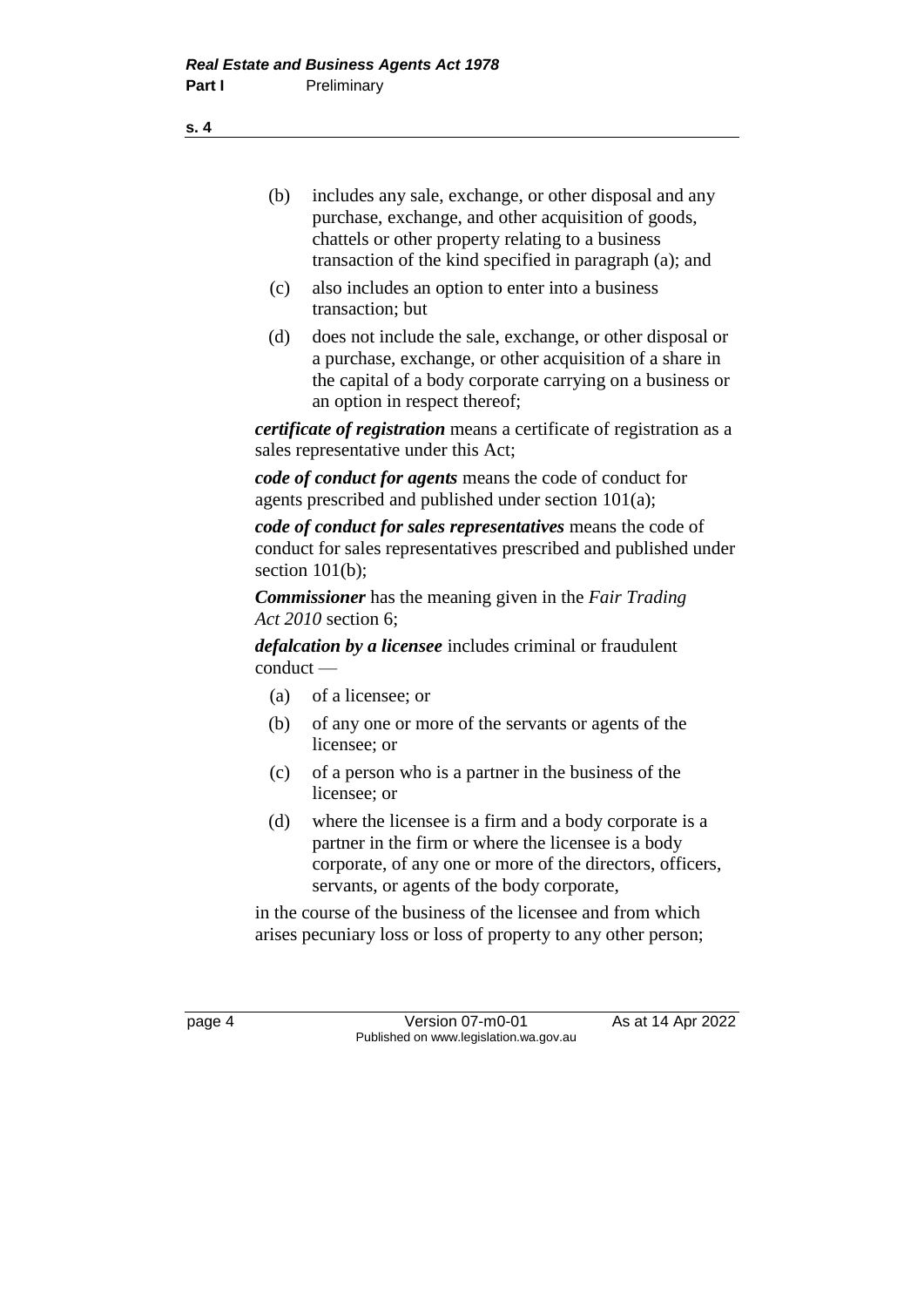*department* means the department of the Public Service principally assisting the Minister in the administration of this Act;

*developer* means a person whose business either alone or as part of or in connection with any other business, is to act on his own behalf in respect of the sale, exchange, or other disposal of real estate;

*Fidelity Account* means the Real Estate and Business Agents Fidelity Guarantee Account established under section 107;

*franchising agreement* means an agreement whereby a party to the agreement grants to another party to the agreement the right or privilege to carry on business in a manner, over a period, and in a place specified in the agreement;

*General Purpose Account* means the Education and General Purpose Account established under section 124A;

*Interest Account* means the Board Interest Account established under section 125(1);

*legal practitioner* means an Australian legal practitioner within the meaning of that term in the *Legal Profession Act 2008* section 3;

*licence* means the licence of an agent under this Act;

*licensed* means licensed as an agent under this Act;

*licensee* means a person licensed under this Act;

#### *member* —

- *[(a) deleted]*
- (b) in Part IXA, means a member of the Advisory Committee;

*real estate* means land within or outside the State and includes land of any tenure and buildings or parts of buildings within or outside the State;

*real estate agent* means a person whose business either alone or as part of or in connection with any other business, is to act as

As at 14 Apr 2022 Version 07-m0-01 page 5 Published on www.legislation.wa.gov.au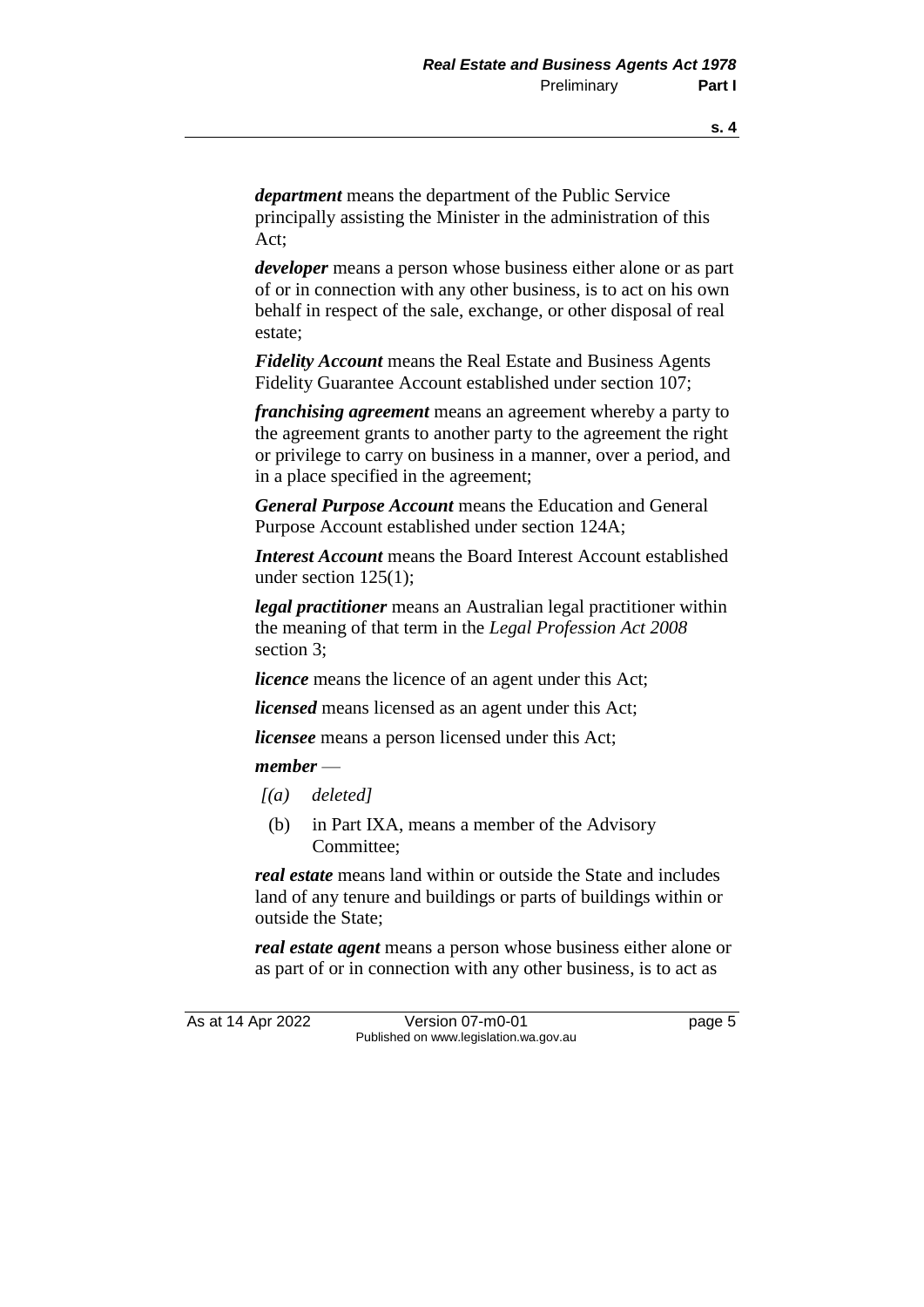agent for consideration in money or money's worth, as commission, reward or remuneration, in respect of a real estate transaction as defined by this section but does not include a person whose business is to so act by reason that —

- (a) he is appointed by a court as a receiver or receiver and manager of the business of another person; or
- (b) he is an official receiver or trustee within the meaning of the *Bankruptcy Act 1966* of the Commonwealth or any Act in amendment or substitution of that Act;

*real estate sales representative* means a person who on behalf of an agent or a developer negotiates a real estate transaction irrespective in the case of an agent of whether or not the agent is the owner of the real estate involved, and includes —

- (a) a person who does so as a member of a firm that is a licensee and the holder of a current triennial certificate, unless he is also a licensee and the holder of a current triennial certificate; and
- (b) a person who does so as a director of a body corporate that is a licensee and the holder of a current triennial certificate unless he is also a licensee and the holder of a current triennial certificate;

# *real estate transaction* —

- (a) means a sale, exchange, or other disposal and a purchase, exchange, or other acquisition of real estate and any exclusive right whether deriving from the ownership of a share or interest in a body corporate or partnership, or otherwise, to the use or occupation of real estate including the leasing, and letting, and the acquisition under lease or letting of tenancy or occupation of real estate; and
- (b) includes any sale, exchange, or other disposal and any purchase, exchange, or other acquisition of goods, chattels or other property relating to a real estate transaction of a kind specified in paragraph (a); and

page 6 **Version 07-m0-01** As at 14 Apr 2022 Published on www.legislation.wa.gov.au

**s. 4**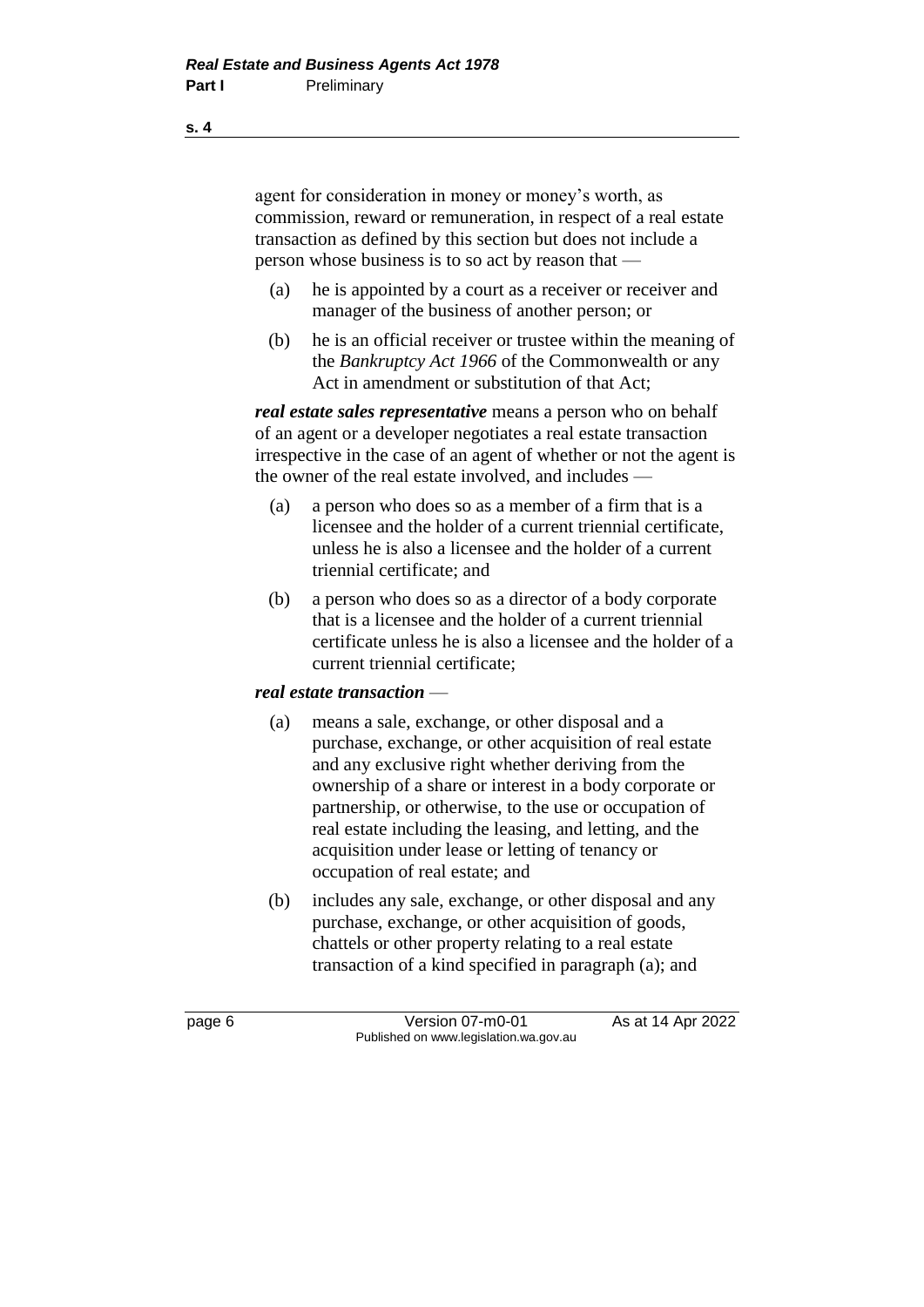- (ba) includes the collection of rents or other payments for use or occupation; and
- (c) also includes an option to enter into a real estate transaction;

*registered* and *registered sales representative* means registered as a sales representative under this Act;

*registration* means registration as a sales representative under this Act;

*renewal* means a renewal of a triennial certificate or of a certificate of registration, as the case requires;

*repealed Act* means the Act repealed by section 5 3 ;

*sales representative* means a person who is a real estate sales representative or a business sales representative, or both a real estate sales representative and a business sales representative;

*supervisor* means a person appointed by the Commissioner as supervisor of the business of an agent;

*transaction* means a real estate transaction or a business transaction, or both a real estate transaction and a business transaction;

*Treasurer* means the Treasurer of the State;

*Treasury* means the State Treasury;

*triennial certificate* means a certificate granted under this Act to a licensee to carry on business as an agent.

- (2) The Minister shall by notice published in the *Government Gazette* fix a day to be the appointed day<sup>2</sup> for the purposes of the provisions of this Act that refer to the appointed day.
- (3) The collection by an agent for or on behalf of another person of moneys in respect of —
	- (a) the consideration; or
	- (b) any terms payments; or
	- (c) any rent or other payment for use or occupation; or

As at 14 Apr 2022 Version 07-m0-01 page 7 Published on www.legislation.wa.gov.au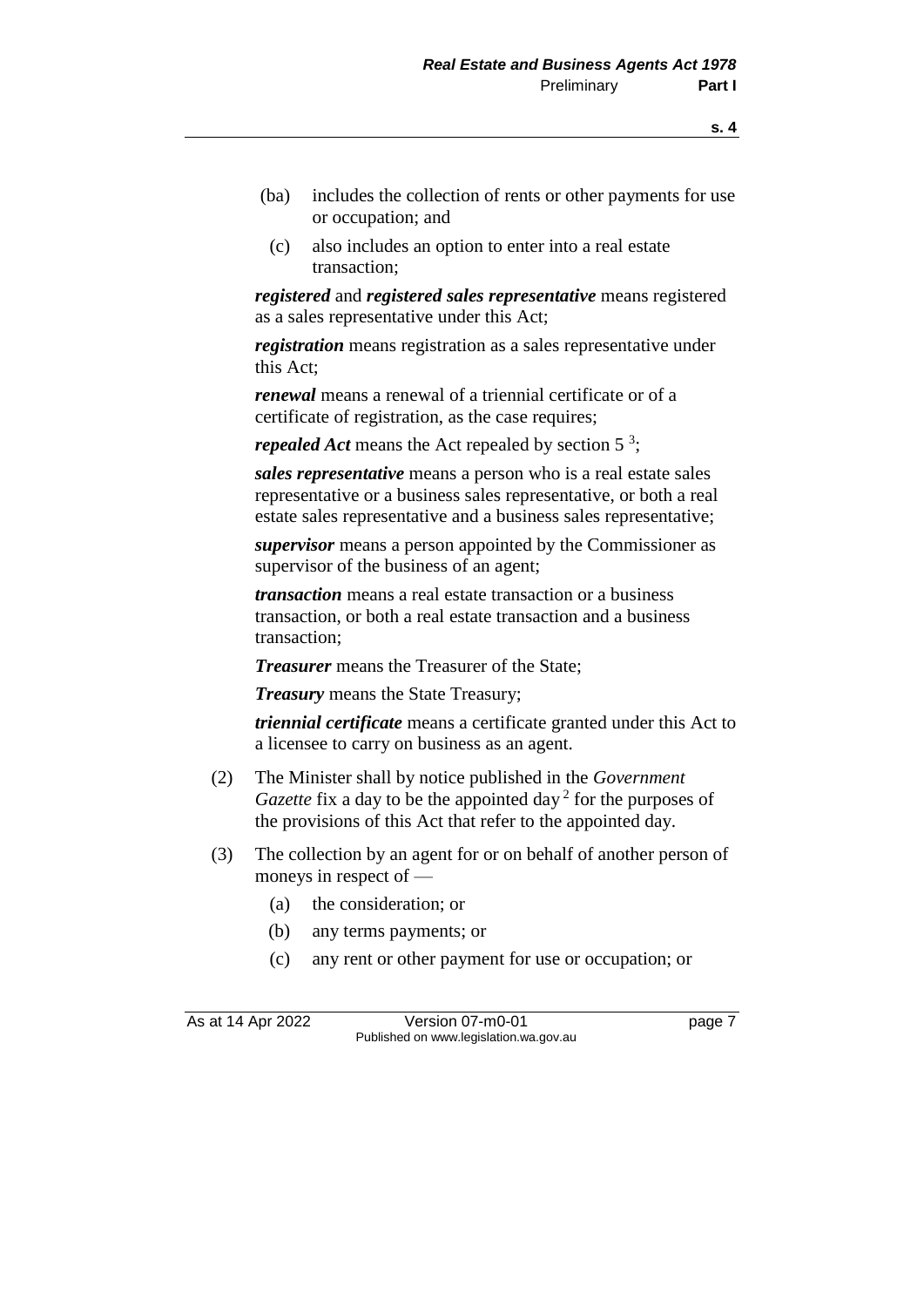(d) any payments under a mortgage or other security,

relating to a transaction is deemed to be a service rendered by the agent in his capacity as an agent, and those moneys are deemed to be moneys received by the agent, in the course of his business, for and on behalf of the other person in respect of the transaction, irrespective of whether or not the agent negotiated the transaction or participated in the negotiation thereof.

- (3a) For the purposes of this Act, moneys collected by an agent for or on behalf of a community corporation within the meaning of the *Community Titles Act 2018* or a strata company within the meaning of the *Strata Titles Act 1985* are deemed to be moneys collected by the agent in respect of a real estate transaction.
- (4) Nothing contained elsewhere in this Act applies to or in relation  $to -$ 
	- (a) a body corporate authorised by the law of any State, or of a Territory, of the Commonwealth to apply for and obtain a grant of probate of a will when exercising its power to do so or when exercising any other power conferred on it by such a law; or
	- (b) a financial services licensee (within the meaning of the *Corporations Act 2001* of the Commonwealth), when dealing in securities (within the meaning of section 92 of that Act) that he or she is authorised to deal in by that licence; or
	- (c) a regulated principal (within the meaning of section 1430 of the *Corporations Act 2001* of the Commonwealth), when dealing in securities that he or she is authorised to deal in by Part 10.2 Division 1 Subdivision D of that Act; or
	- (d) a person, other than a licensee, when performing a prescribed duty as an agent for the owner of premises ordinarily used for holiday accommodation, whether or not for consideration, in respect of the right of a person

page 8 Version 07-m0-01 As at 14 Apr 2022 Published on www.legislation.wa.gov.au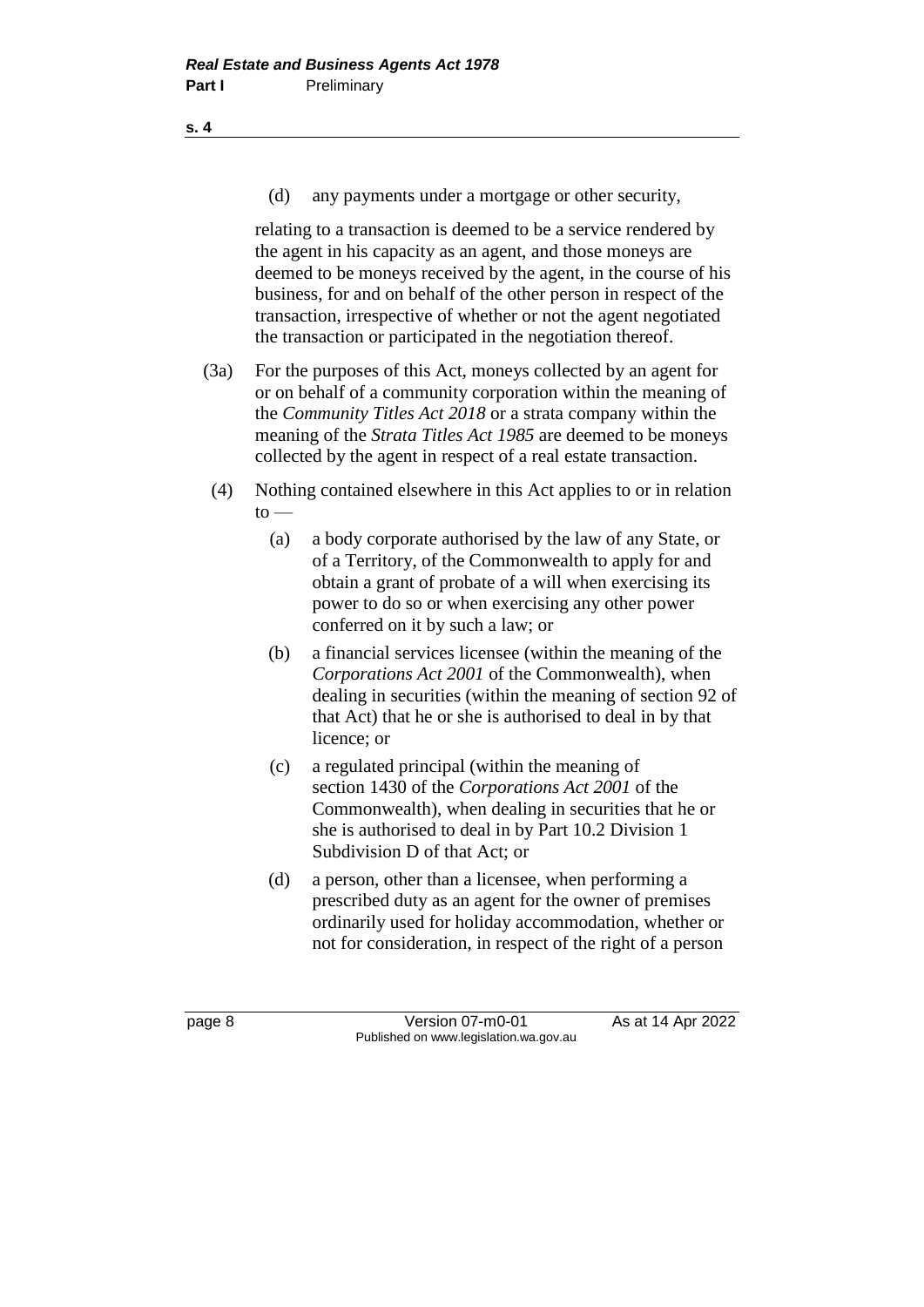to occupy those premises for a period of not more than 3 consecutive months.

*[Section 4 amended: No. 74. of 1980 s. 3; No. 10 of 1982 s. 28; No. 29 of 1982 s. 4; No. 40 of 1985 s. 8; No. 98 of 1985 s. 3; No. 59 of 1995 s. 4; No. 26 of 1999 s. 99(2); No. 10 of 2001 s. 222; No. 21 of 2003 s. 20; No. 65 of 2003 s. 59(2); No. 74 of 2003 s. 101; No. 69 of 2006 s. 27; No. 77 of 2006 Sch. 1 cl. 147(1); No. 21 of 2008 s. 696; No. 58 of 2010 s. 81 and 134; No. 47 of 2011 s. 25(2) and (3); No. 32 of 2018 s. 233; No. 25 of 2019 s. 39.]*

*[5. Deleted: No. 58 of 2010 s. 82.]*

As at 14 Apr 2022 Version 07-m0-01 page 9 Published on www.legislation.wa.gov.au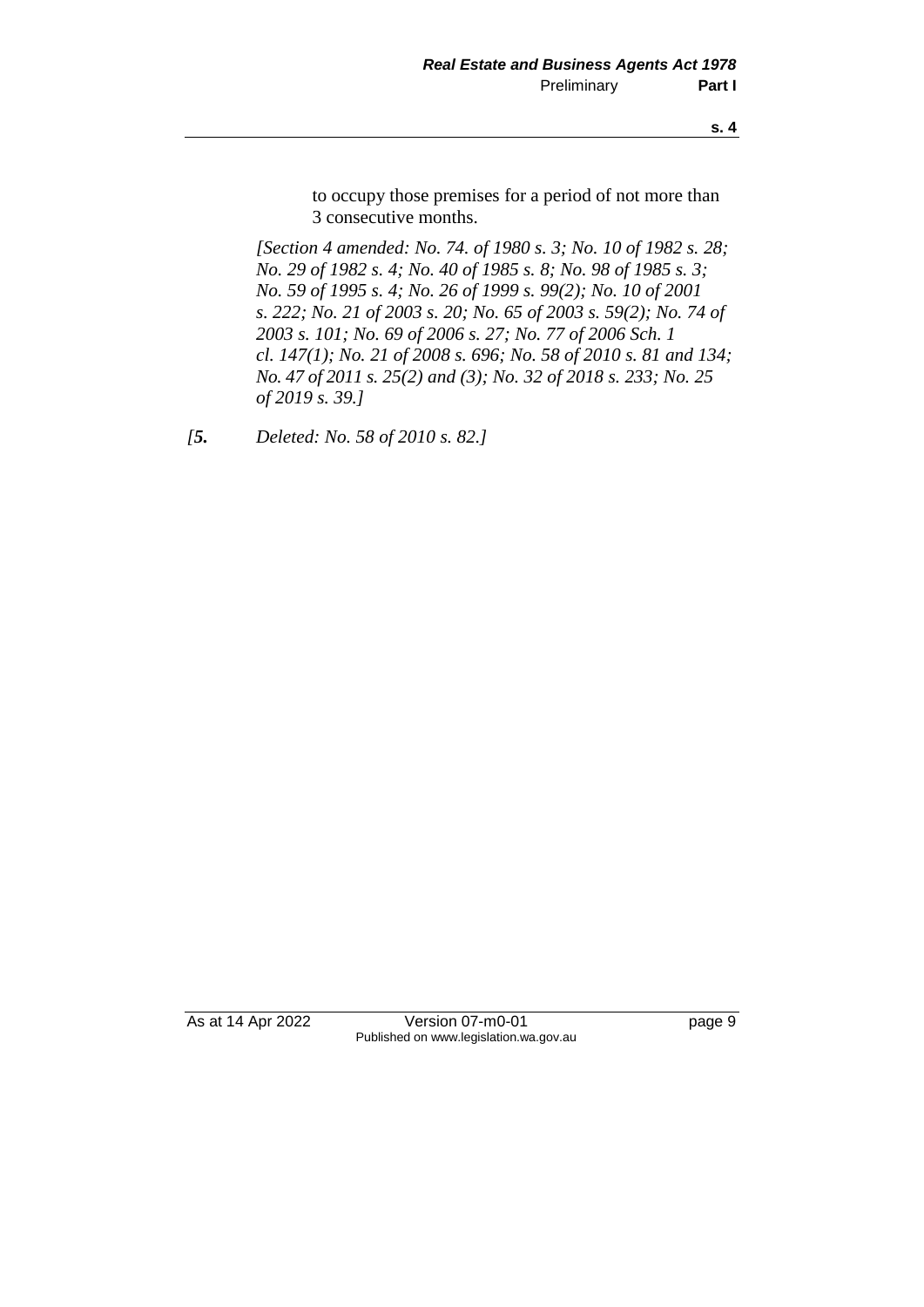**s. 22**

# **Part II — Advisory Committee and review**

*[Heading inserted: No. 58 of 2010 s. 83.]*

*[Divisions 1, 1A and 2 (s. 6-18) deleted: No. 58 of 2010 s. 84.] [Heading deleted: No. 58 of 2010 s. 85.]*

*[19-21. Deleted: No. 58 of 2010 s. 86.]*

# **22. Powers of investigation**

The *Fair Trading Act 2010* section 61 and Part 6 of that Act apply to this Act.

*[Section 22 inserted: No. 58 of 2010 s. 87.]*

# **23. Application for review by SAT**

- (1) Any person aggrieved by a reviewable decision may apply to the State Administrative Tribunal for a review of the decision.
- (2) In subsection  $(1)$  —

*person aggrieved* means —

- (a) a person whose licence or triennial certificate is affected by a reviewable decision or who, under Part III, applies for the grant of a licence or applies for the renewal of a triennial certificate;
- (b) a person whose certificate of registration is affected by a reviewable decision or who, under Part IV, applies for the grant or renewal of a certificate of registration;
- (c) a licensee who has, or seeks, the Commissioner's approval under section 56 to carry on business pursuant to a franchising agreement or another party to the agreement;

page 10 **Version 07-m0-01** As at 14 Apr 2022 Published on www.legislation.wa.gov.au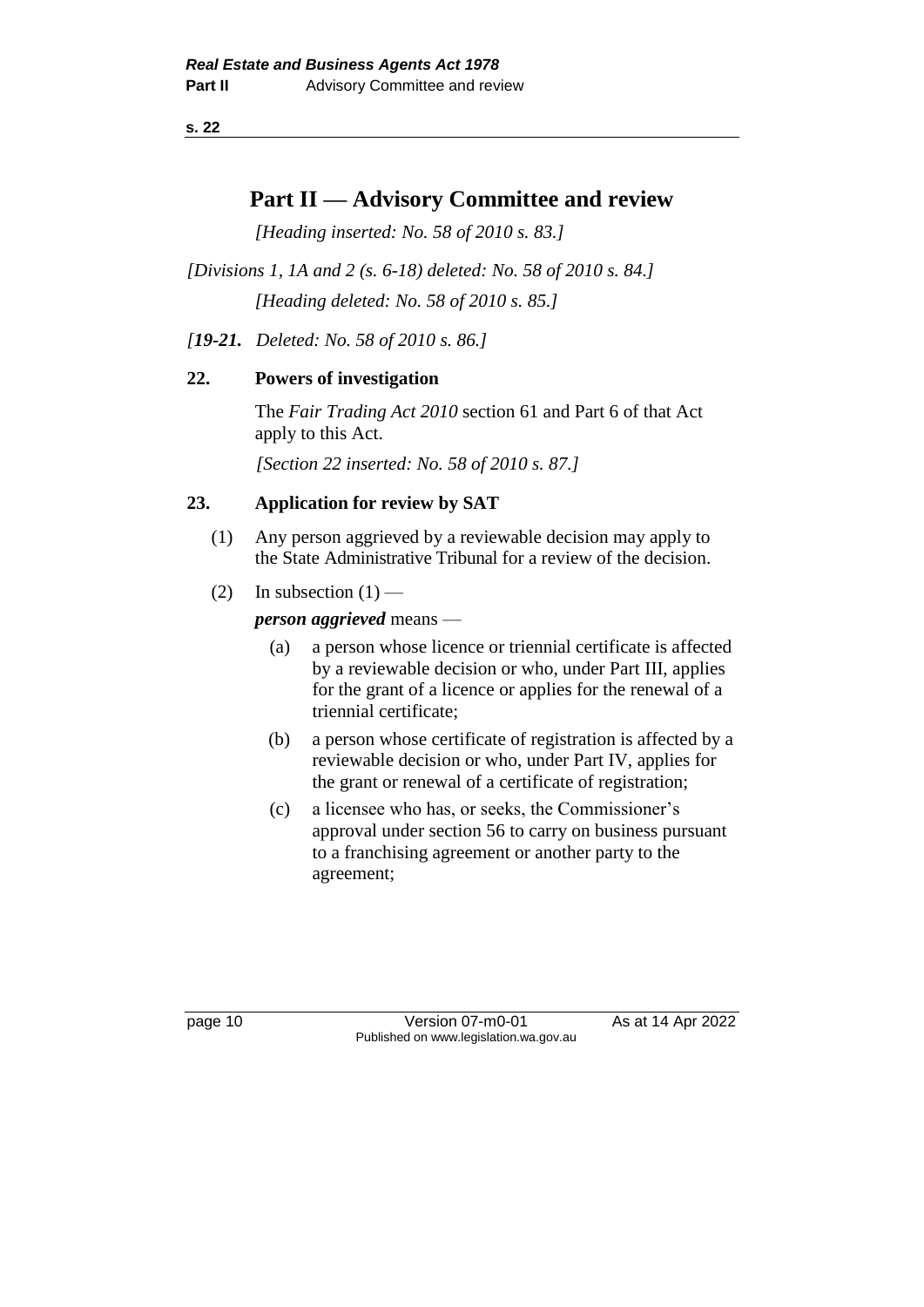- (d) a person affected by a decision of the Commissioner under Part VI;
- (e) a person claiming against, or seeking the leave of the chief executive officer to commence an action in relation to, the Fidelity Account;

#### *reviewable decision* means —

- (a) a decision of the Commissioner under Part III other than a determination of the form in which an application is to be made;
- (b) a decision of the Commissioner under Part IV other than a determination of the form in which an application is to be made;
- (c) a decision of the Commissioner under section 56;
- (d) a decision of the Commissioner under Part VI;
- (e) a decision of the chief executive officer under section 116 or 117.
- (3) If a decision under section 116 or 117 has not been made before the commencement of the *Consumer Protection Legislation Amendment Act 2014* section 69 in respect of a claim made before 1 July 2011, the decision —
	- (a) may be made on or after that commencement by the Commissioner; and
	- (b) is taken to be a reviewable decision for the purposes of this section.
- (4) A decision under section 116 or 117 made by the chief executive officer before the commencement of the *Consumer Protection Legislation Amendment Act 2014* section 69 is taken to be a reviewable decision made immediately after that commencement for the purposes of this section.
- (5) The amendments made to this section by the *Consumer Protection Legislation Amendment Act 2014* section 69 do not affect the review of a reviewable decision by the State

As at 14 Apr 2022 Version 07-m0-01 Page 11 Published on www.legislation.wa.gov.au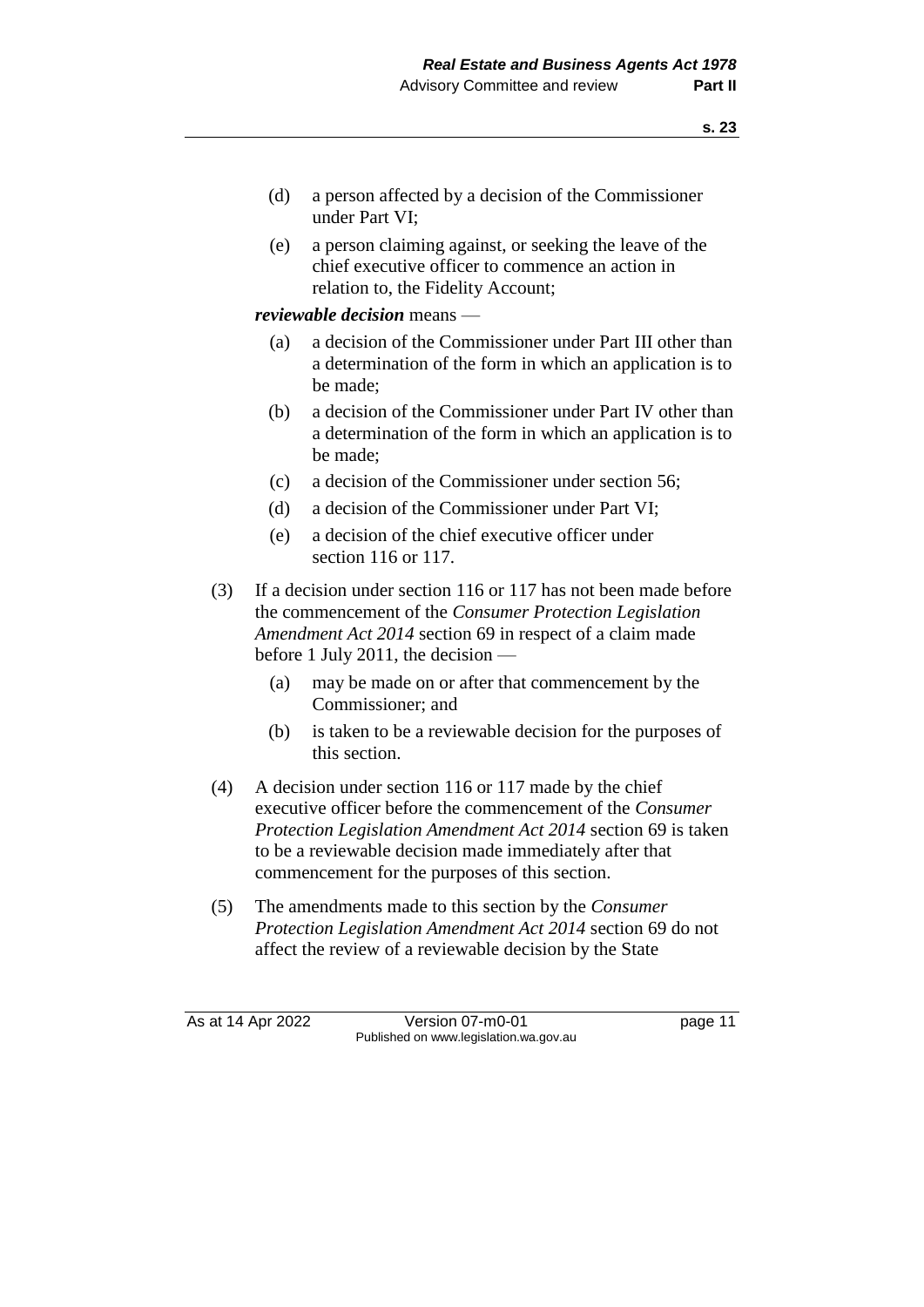Administrative Tribunal that began, but was not completed, before the commencement of that section.

*[Section 23 inserted: No. 55 of 2004 s. 1005; amended: No. 77 of 2006 Sch. 1 cl. 147(2); No. 58 of 2010 s. 88 and 134; No. 23 of 2014 s. 69.]*

# **Division 4 — Advisory committees**

*[Heading inserted: No. 34 of 1998 s. 9.]*

#### **23A. Advisory committees, establishing etc.**

- (1) The Minister may, after a request from the Commissioner, establish an advisory committee or committees (a *committee*) to provide advice to the Commissioner for consideration in the performance of the Commissioner's functions and the exercise of the Commissioner's powers.
- (2) A committee is to consist of not more than 7 persons or another number of persons that is prescribed for the purposes of this subsection who have such knowledge, experience or qualifications as the Minister considers appropriate to the matters on which the committee is to advise.
- *[(3) deleted]*
- (4) The Minister may make such arrangements as the Minister considers appropriate for the receipt of nominations for the purposes of an appointment under subsection (2).
- (5) The Minister is to appoint one of the members of a committee to be the chairperson of the committee.
- (6) The Minister may give directions in writing to a committee as to its procedure but otherwise a committee may determine its own procedure.
- (7) The department is to provide a committee with such support services as it may reasonably require.

page 12 **Version 07-m0-01** As at 14 Apr 2022 Published on www.legislation.wa.gov.au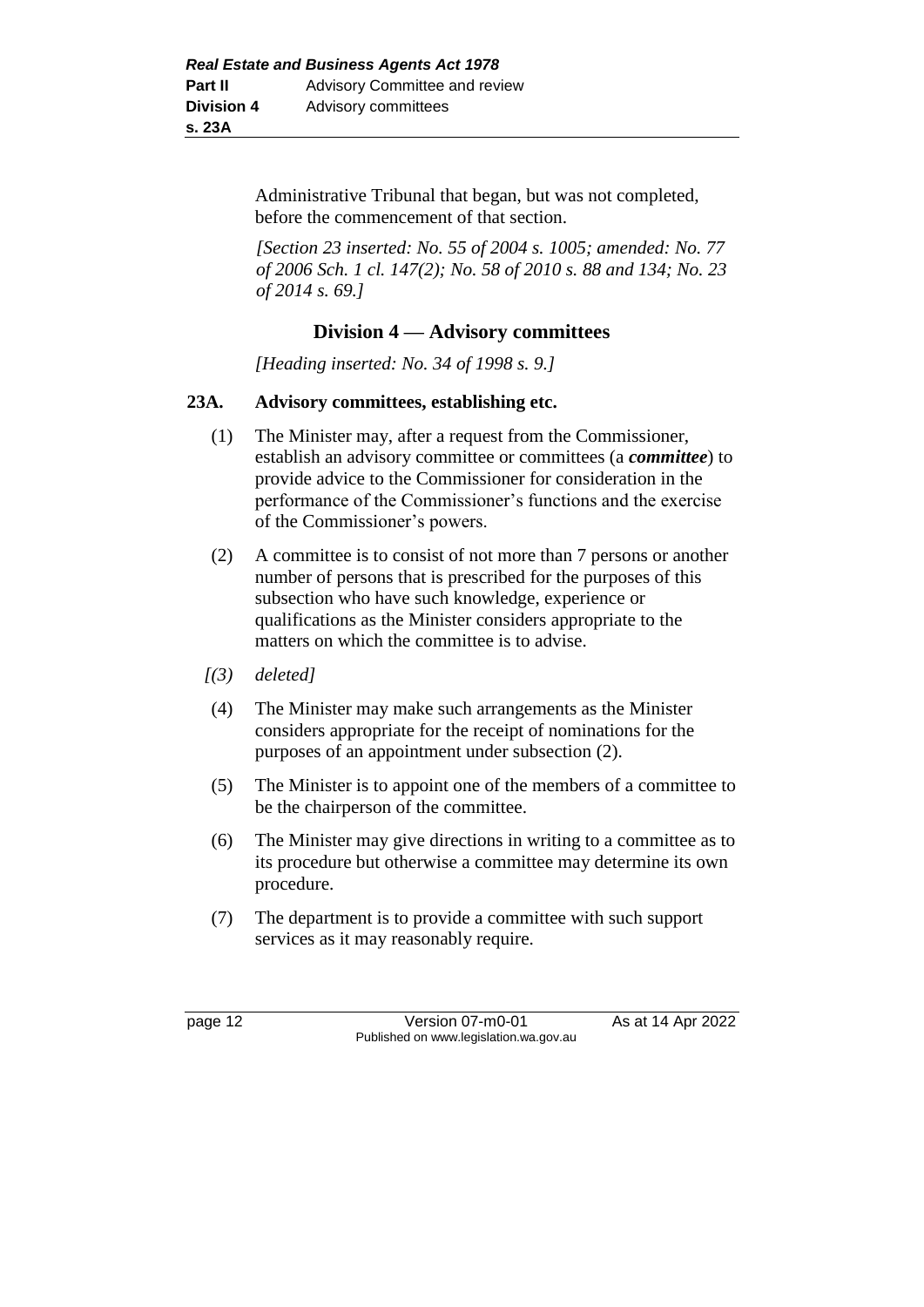- (8) A member of a committee
	- (a) is to hold office for such term not exceeding 2 years as is specified in the instrument appointing the member; and
	- (b) is, on the expiration of the member's term of office, eligible for reappointment; and
	- (c) may hold office on more than one committee contemporaneously.
- (9) A member of a committee is to be paid from moneys standing to the credit of the General Purpose Account such remuneration and allowances as are determined in the case of the member by the Minister on the recommendation of the Public Sector Commissioner.
- (10) The Minister may terminate the appointment of a member of a committee for inability, inefficiency or misbehaviour.
- (11) If a member of a committee
	- (a) is, according to the *Interpretation Act 1984* section 13D, a bankrupt or a person whose affairs are under insolvency laws; or
	- (b) becomes permanently incapable of performing his or her duties as a member; or
	- (c) resigns his or her office by signing a written notice of resignation and giving it to the Minister; or
	- (d) absents himself or herself, except on leave duly granted by the Minister, from meetings of that committee for a period exceeding 8 weeks; or
	- (e) ceases to hold any qualification required for becoming or being a member,

the office of that member becomes vacant.

*[Section 23A inserted: No. 34 of 1998 s. 9; amended: No. 77 of 2006 Sch. 1 cl. 147(2); No. 39 of 2010 s. 89; No. 58 of 2010 s. 89 and 134.]*

As at 14 Apr 2022 Version 07-m0-01 Page 13 Published on www.legislation.wa.gov.au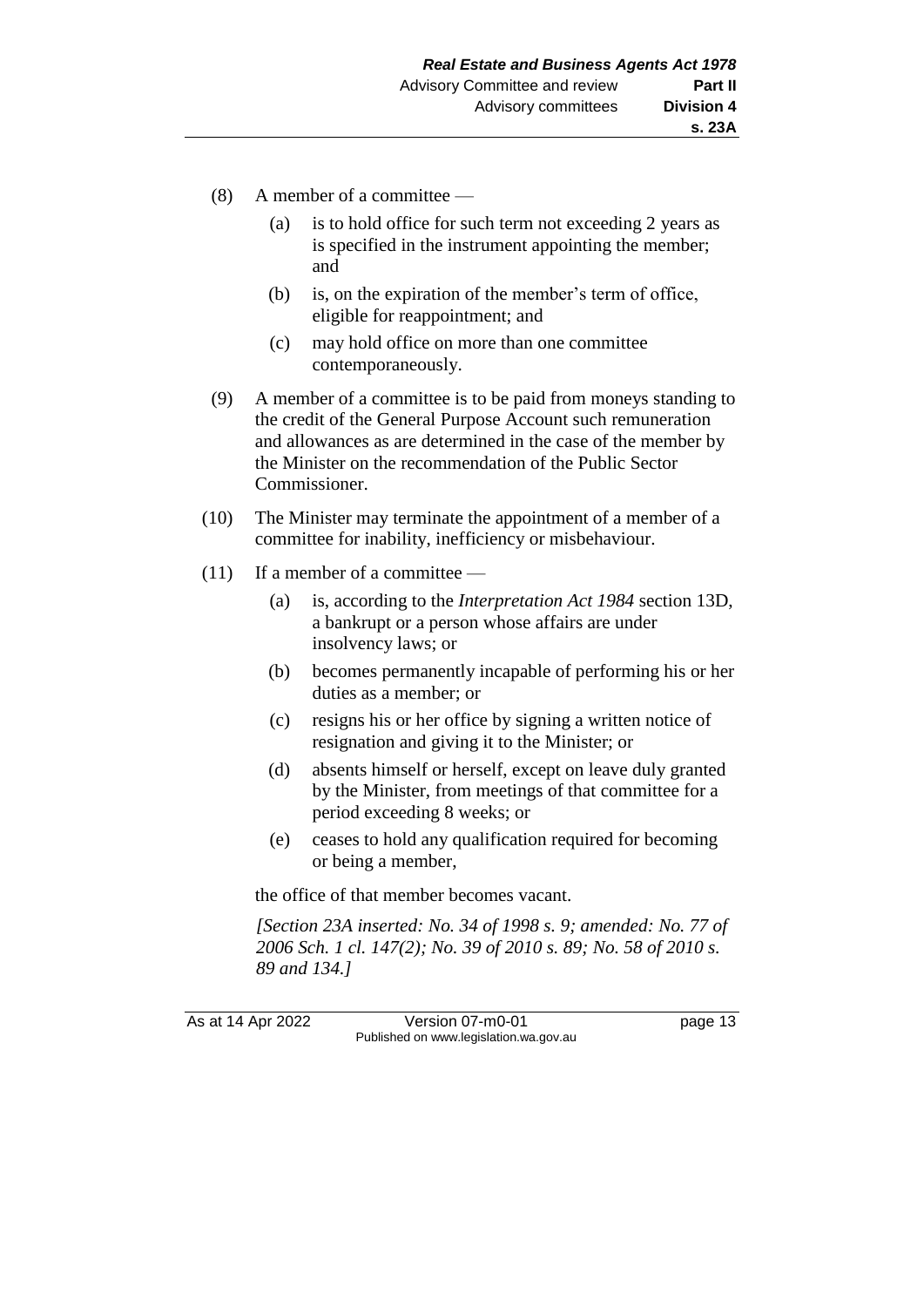# **23B. Minister may delegate s. 23A powers**

- (1) The Minister may, by instrument in writing, delegate to the Commissioner or any other person, either generally or as otherwise provided in the instrument, any of the Minister's powers under section 23A but the Minister cannot delegate this power of delegation.
- (2) Anything done by a delegate under a delegation under this section has the same force and effect as if it had been done by the Minister.

*[Section 23B inserted: No. 34 of 1998 s. 9; amended: No. 58 of 2010 s. 134.]*

# **Division 5 — Conciliation**

*[Heading inserted: No. 34 of 1998 s. 9.]*

# **23C. Conciliation of disputes about transactions**

- (1) The Commissioner, or a person nominated by the Commissioner, may act as a conciliator for the purposes of this section.
- (2) A conciliator's function is to assist the parties to a transaction to resolve a dispute about the transaction by —
	- (a) arranging for the parties to hold informal discussions about the dispute; and
	- (b) helping in the conduct of those discussions; and
	- (c) if possible, assisting the parties to reach agreement.
- (3) A conciliation process is not to start or continue once proceedings before the State Administrative Tribunal in relation to the transaction have been instituted.
- (4) No party to a transaction may be represented by another person during the conciliation process unless the conciliator, on the ground that the process will not work effectively without that representation, otherwise determines.

page 14 **Version 07-m0-01** As at 14 Apr 2022 Published on www.legislation.wa.gov.au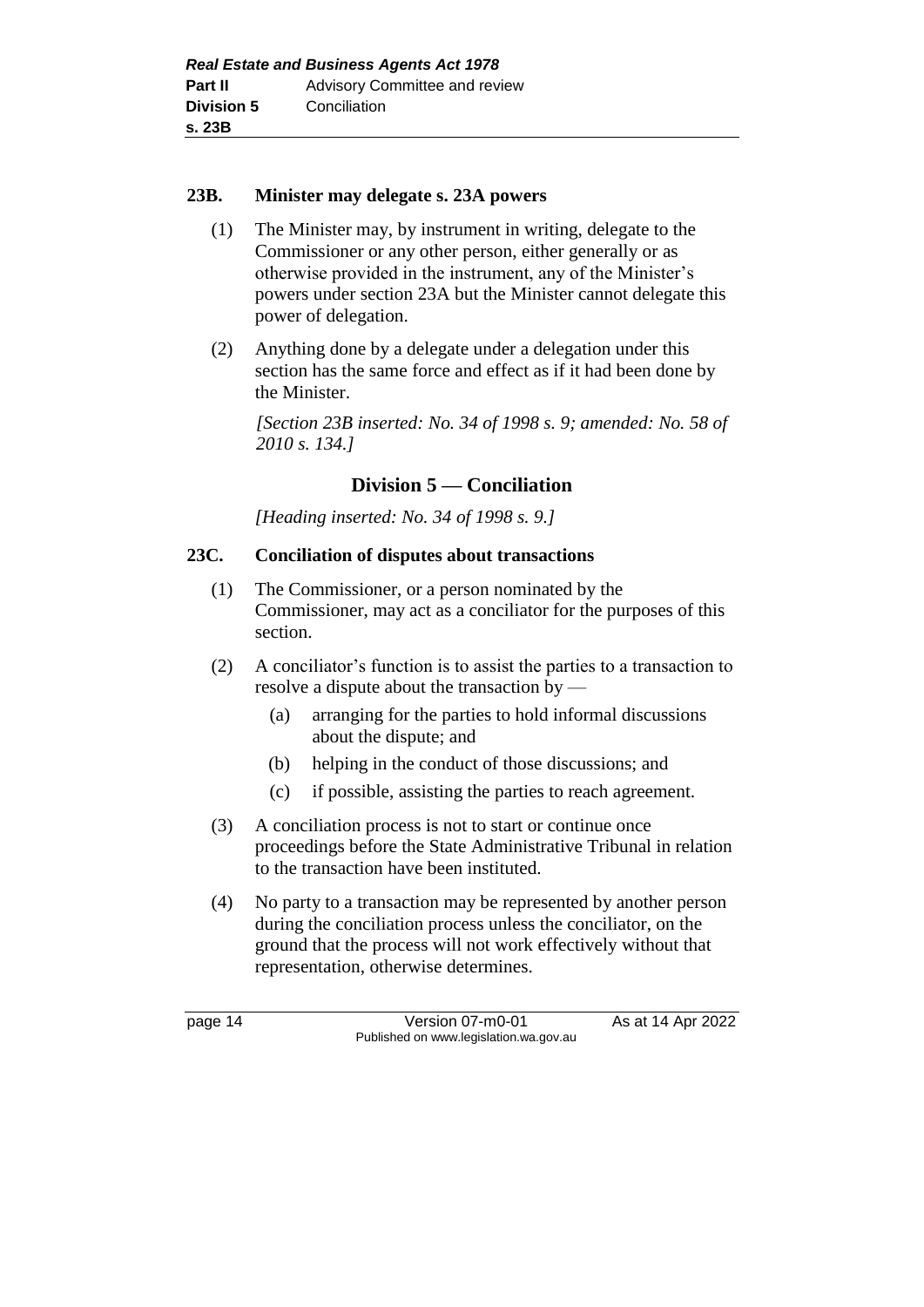- (5) Evidence of anything said or admitted during the conciliation process —
	- (a) is not admissible in proceedings before a court or tribunal, whether under this Act or any other law; and
	- (b) cannot be used as ground for an investigation or inquiry under this Act.
- (6) Nothing in this section
	- (a) prevents the parties to a transaction from resolving a dispute in relation to the transaction at any time, whether through the conciliation process or not; or
	- (b) requires a conciliator to participate in a conciliation process or the department to provide officers or other persons for that purpose.
- $(7)$  In this section —

*party*, in relation to a transaction, includes a person financially affected by the transaction even though the transaction was not entered into by that person.

*[Section 23C inserted: No. 34 of 1998 s. 9; amended: No. 55 of 2004 s. 1020; No. 58 of 2010 s. 90.]*

As at 14 Apr 2022 Version 07-m0-01 page 15 Published on www.legislation.wa.gov.au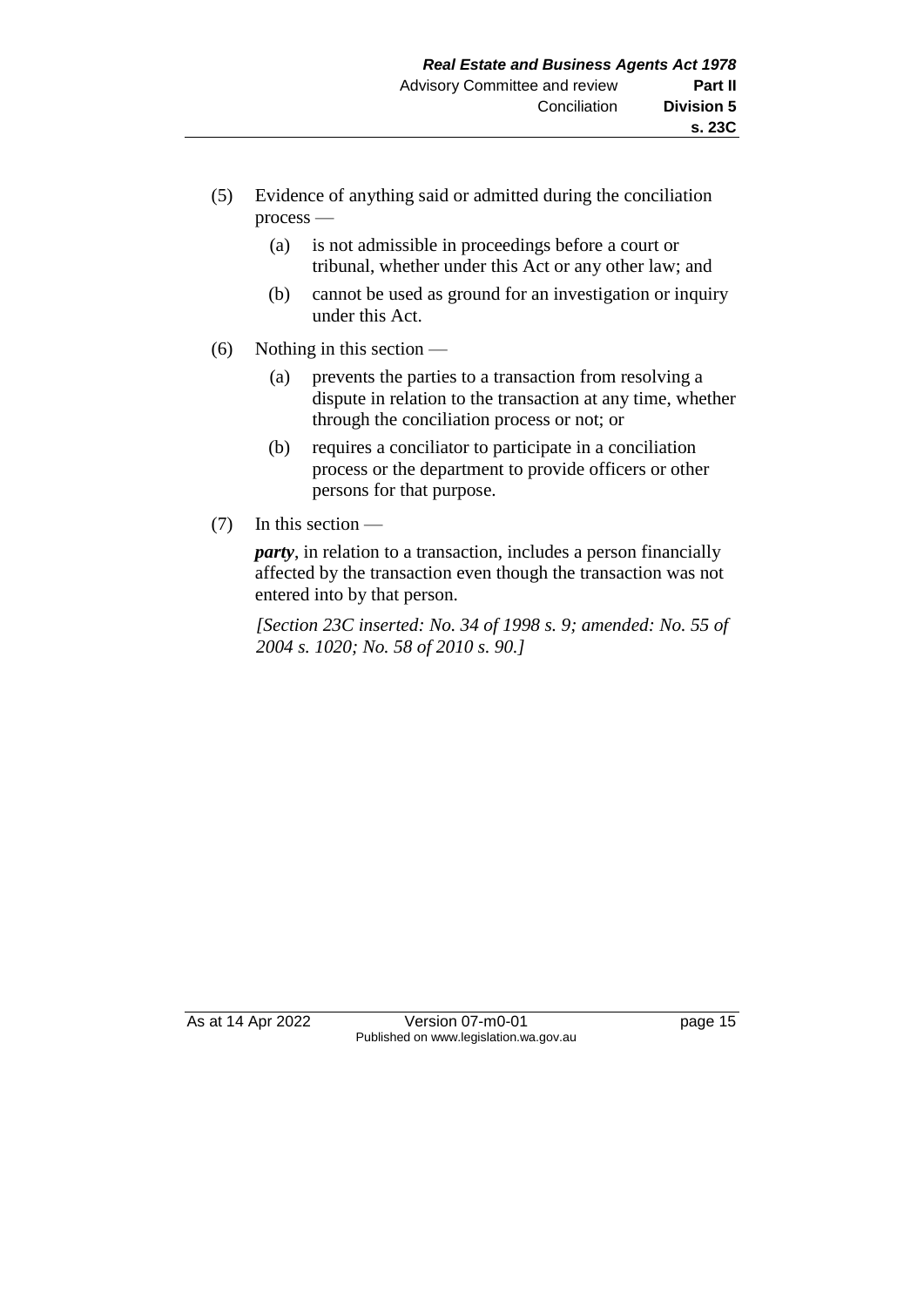**s. 24**

# **Part III — Licensing of agents**

# **24. Applications for licences**

- (1) An application for a licence shall be made in writing and in a manner and form determined by the Commissioner in respect of such an application and shall contain such information as is required by the Commissioner in respect of such an application.
- *[(2), (3) deleted]*
	- (4) In respect of any particular application the applicant shall furnish the Commissioner with such further information as the Commissioner determines.
	- (5) If the Commissioner is considering making an adverse decision in relation to the application, the Commissioner must give the applicant the opportunity to give additional information in relation to that application.

*[Section 24 amended: No. 58 of 2010 s. 91 and 134; No. 23 of 2014 s. 70; No. 44 of 2016 s. 30.]*

*[25. Deleted: No. 23 of 2014 s. 71.]*

# **26. Real estate agents and business agents must be licensed**

(1) On and after the appointed day<sup>2</sup> a person shall not carry on business, or by any means hold himself or itself out, as a real estate agent, or a business agent, or both a real estate agent and a business agent, unless he or it is licensed as such under this Act and holds a current triennial certificate in respect of the licence.

Penalty for this subsection: a fine of \$100 000.

(2) For subsection (1), a person is taken not to be licensed or holding a current triennial certificate in respect of the licence if

page 16 **Version 07-m0-01** As at 14 Apr 2022 Published on www.legislation.wa.gov.au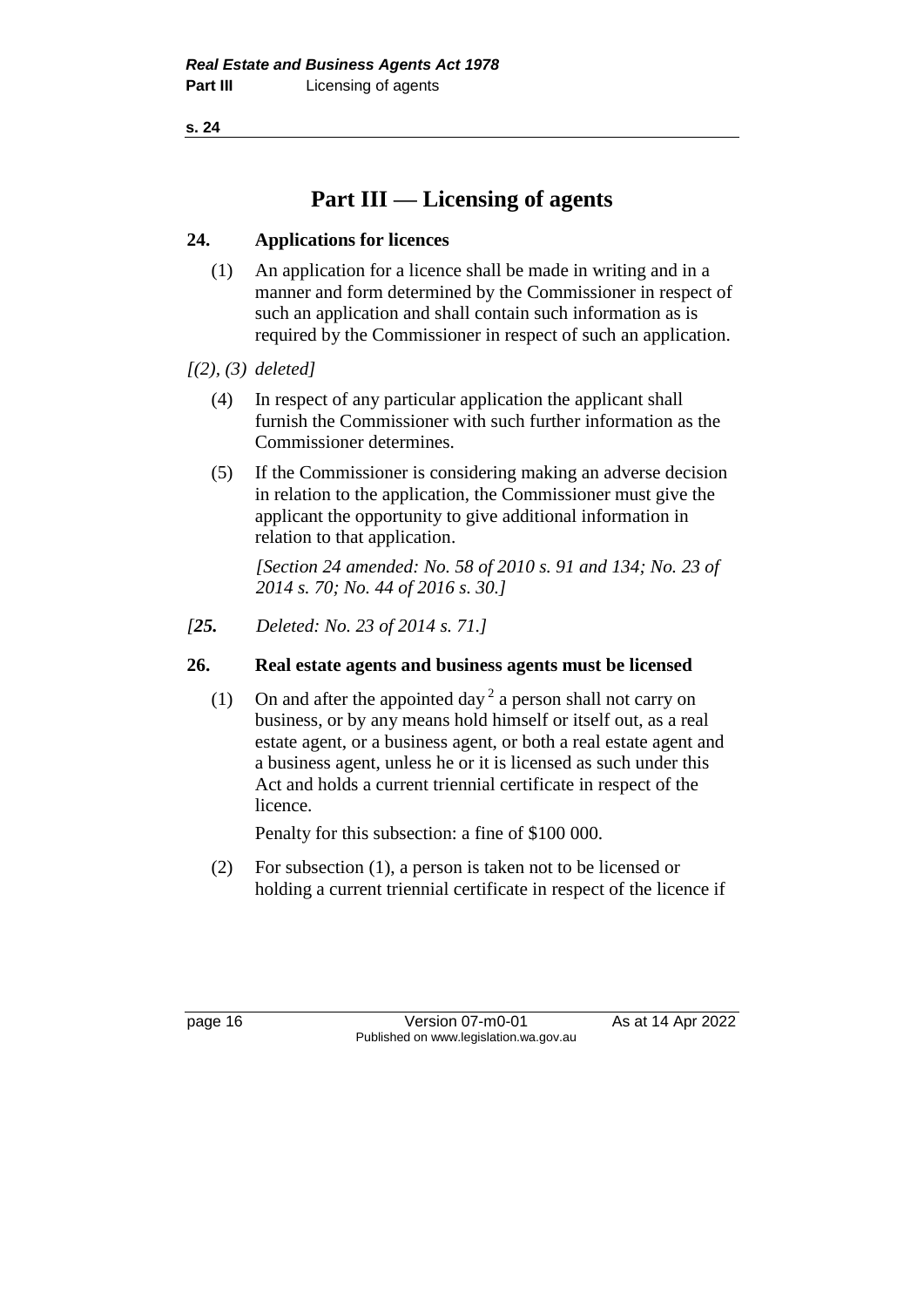the person is required to surrender a licence and triennial certificate under section 34D(2) or (3).

*[Section 26 amended: No. 43 of 1994 s. 11; No. 25 of 2019 s. 40 and 62.]*

# **27. Licensing of individuals**

- (1) Subject to this Act, an individual who applies to the Commissioner for a licence and pays to the Commissioner the prescribed fee for the licence shall be granted and may hold a licence if the Commissioner is satisfied that the individual —
	- (a) is of or over the age of 18 years; and
	- (b) is a person of good character and repute and a fit and proper person to hold a licence; and
	- (c) has sufficient material and financial resources available to enable them to comply with the requirements of this Act; and
	- (d) understands fully the duties and obligations imposed by this Act on agents.
- (2) In subsection (1)(b) *fit and proper* includes being qualified in accordance with Schedule 1 but subject to the savings and exceptions provided in this Act.

*[Section 27 amended: No. 58 of 2010 s. 134; No. 23 of 2014 s. 72; No. 25 of 2918 s. 41.]*

# **28. Firms, licensing of**

Subject to this Act, 2 or more persons constituting a firm who apply to the Commissioner for a licence and pay to the Commissioner the prescribed fee for the licence shall be granted and may hold a licence if the Commissioner is satisfied that —

(a) all of the natural persons, if any, by whom the firm is constituted and all of the directors of, and all of the persons concerned in the management or control of, any body corporate by which the firm is constituted are persons of good character and repute and are persons fit

As at 14 Apr 2022 Version 07-m0-01 page 17 Published on www.legislation.wa.gov.au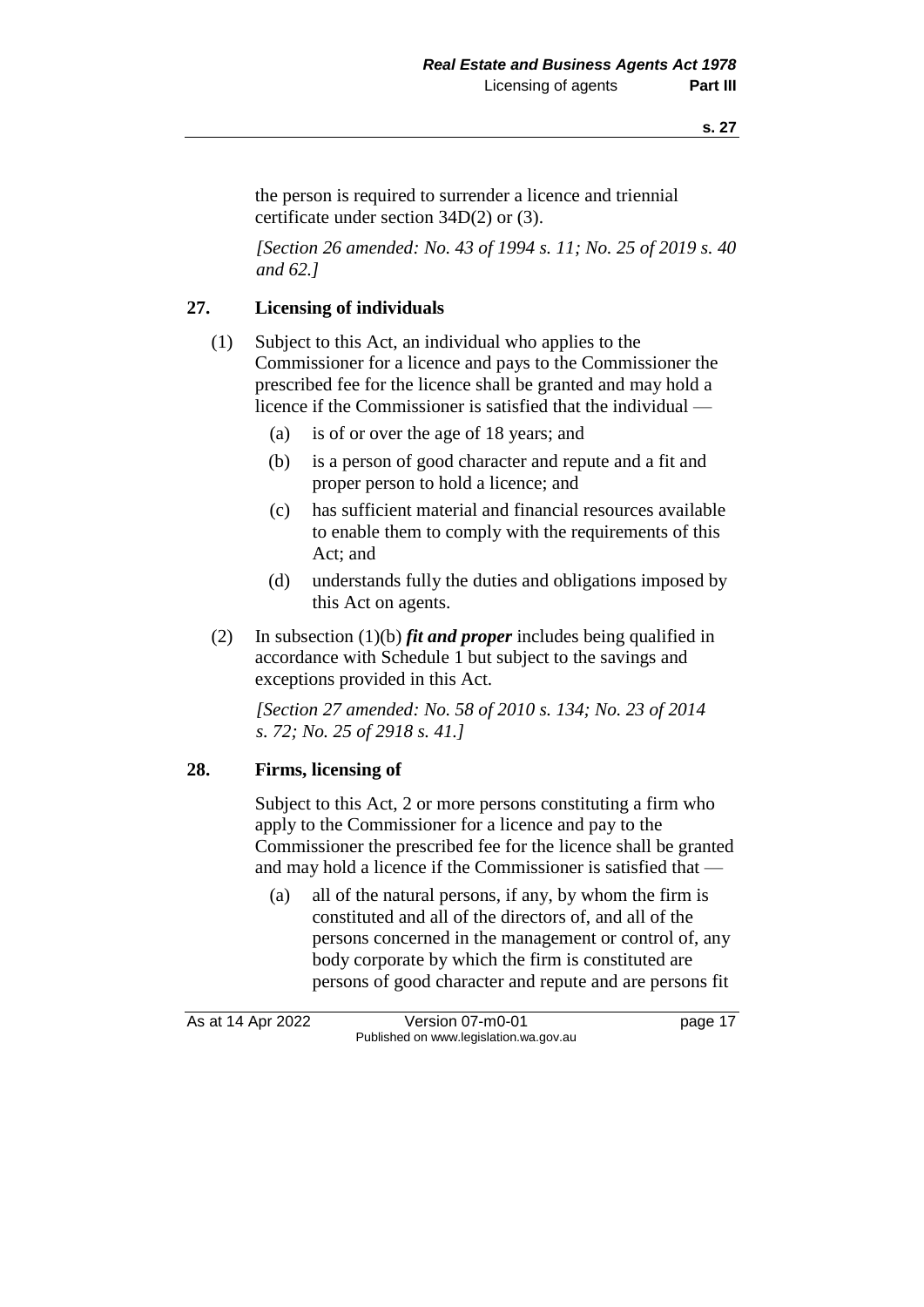to be concerned as directors of, or in the management and control of, an agent's business; and

- (b) the persons by whom or by which the firm is constituted have sufficient material and financial resources available to them to enable them to comply with the requirements of this Act; and
- (c) where the firm is constituted by not more than 3 persons at least one of them is licensed or where the firm is constituted by more than 3 persons at least 2 of them are licensed; and
- (d) the person in *bona fide* control of the business operated under the licence is licensed.

*[Section 28 amended: No. 58 of 2010 s. 134.]*

#### **29. Bodies corporate, licensing of**

Subject to this Act, a body corporate which applies to the Commissioner for a licence and pays to the Commissioner the prescribed fee for the licence shall be granted and may hold a licence if the Commissioner is satisfied that —

- (a) all of the directors of the body corporate, and all of the persons concerned in the management or conduct of the body corporate, are persons of good character and repute and are persons fit to be concerned as directors of, or in the management and control of, an agent's business; and
- (b) it has sufficient material and financial resources available to it to comply with the requirements of this Act; and
- (c) unless for good cause shown by the applicant the Commissioner otherwise determines, where there are not more than 3 directors of the body corporate at least one of them is licensed or where there are more than 3 directors of the body corporate at least 2 of them are licensed; and
- (d) the person in *bona fide* control of the business operated under the licence is licensed.

page 18 **Version 07-m0-01** As at 14 Apr 2022 Published on www.legislation.wa.gov.au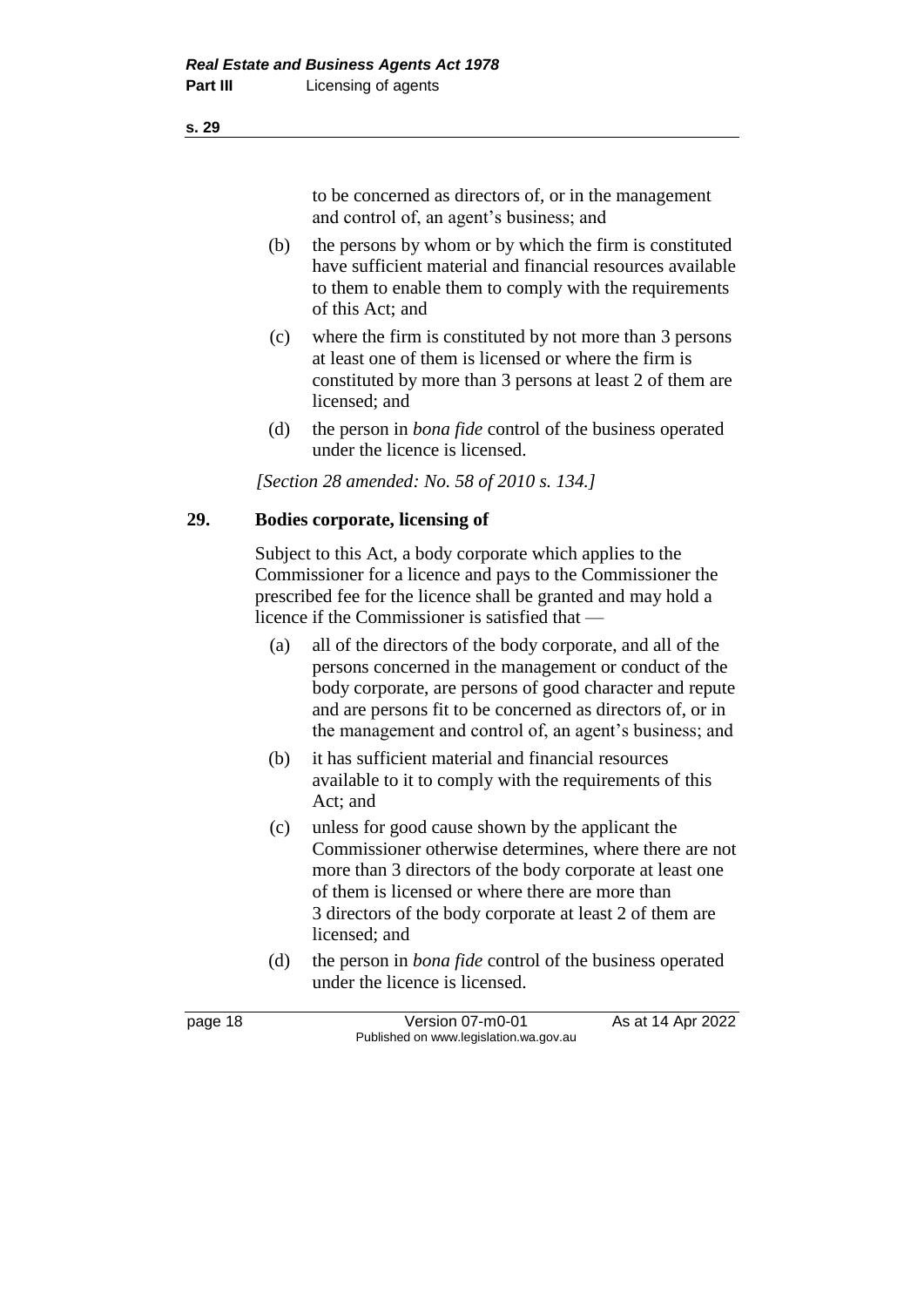*[Section 29 amended: No. 58 of 2010 s. 134; No. 25 of 2019 s. 42.]*

# **30. Licence, effect of**

- (1) Subject to this Act, a licence is continuous.
- (2) A licence does not confer on a licensee the right to carry on business as an agent unless he holds a current triennial certificate in respect of the licence.
- (2a) A licensee ceases to be licensed if the licensee
	- (a) does not hold a current triennial certificate in respect of the licence; and
	- (b) does not pay to the Commissioner in accordance with the regulations the fee prescribed for the purposes of this subsection.

# *[(3), (4) deleted]*

*[Section 30 amended: No. 74 of 1980 s. 5; No. 56 of 1995 s. 40; No. 55 of 2004 s. 1006; No. 58 of 2010 s. 134; No. 25 of 2019 s. 43.]*

# **31. Licensee's triennial certificate: grant and renewal**

- (1) Subject to this Act, the Commissioner shall on the grant of a licence grant the licensee a certificate which confers on the licensee the right to carry on business as an agent for the period of 3 years commencing on the date on which it is granted.
- (2) Subject to this Act, a triennial certificate may be renewed for subsequent periods of 3 years each by payment of the prescribed fee and delivery to the Commissioner of an application signed —
	- (a) by the licensee, if the licensee is an individual; or
	- (b) by the person in *bona fide* control of the business of the licensee, if the licensee is a firm or a body corporate.

As at 14 Apr 2022 Version 07-m0-01 page 19 Published on www.legislation.wa.gov.au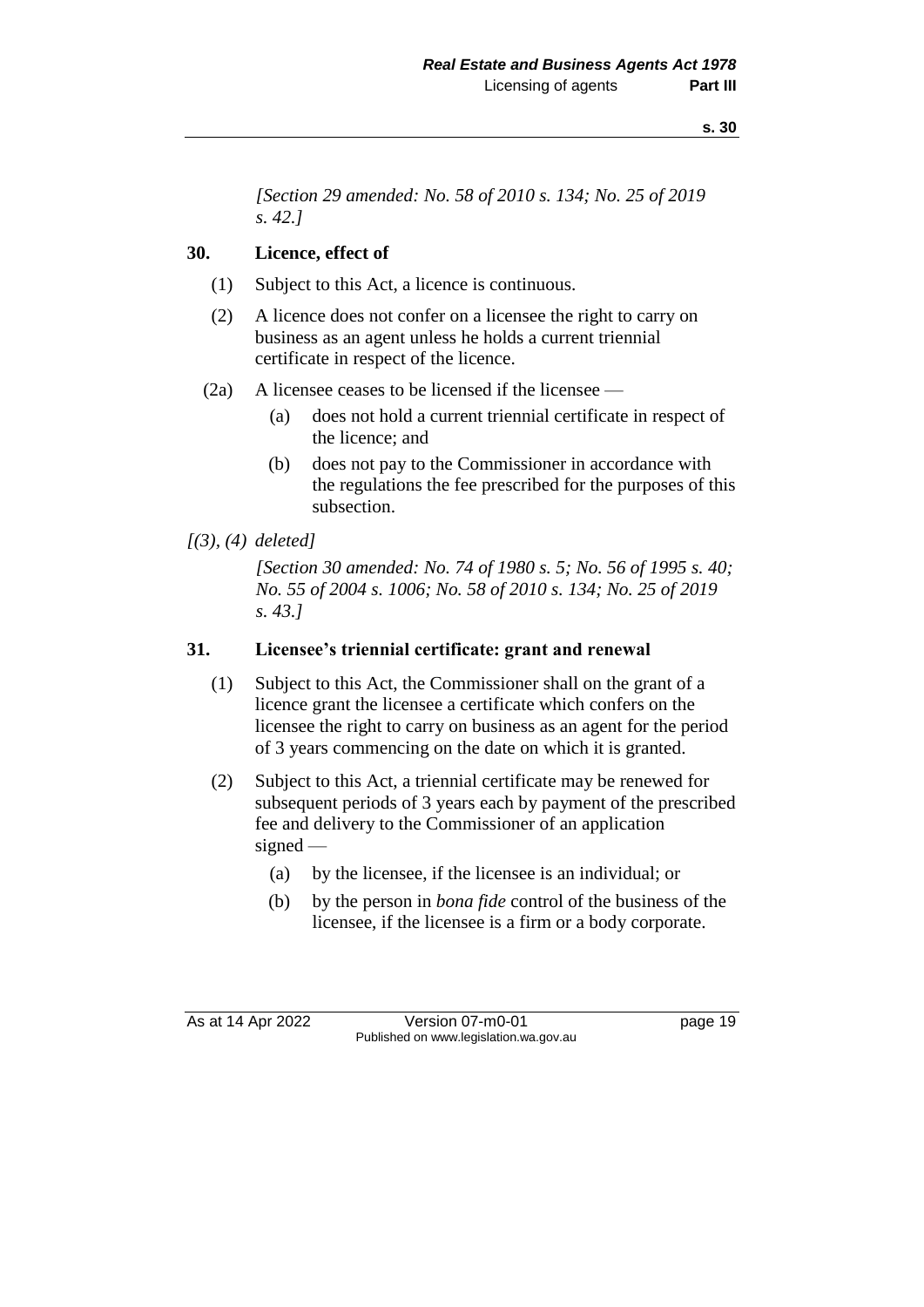**s. 32**

- (3) The Commissioner must not renew a licensee's triennial certificate unless the Commissioner is satisfied of the matters  $in -$ 
	- (a) for an individual section  $27(1)(b)$ , (c) and (d); or
	- (b) for a firm section  $28(a)$ , (b), (c) and (d); or
	- (c) for a body corporate section  $29(a)$ , (b), (c) and (d).

*[Section 31 amended: No. 34 of 1998 s. 10; No. 55 of 2004 s. 1007; No. 58 of 2010 s. 134; No. 25 of 2019 s. 44.]*

# **32. Licensee's triennial certificate: late renewal**

- (1) If a licensee's triennial certificate is renewed within the period of one month immediately succeeding the day on which the triennial certificate expired or was surrendered, the renewal takes effect on and from the day next succeeding the day on which the triennial certificate expired or was surrendered.
- (2) If a licensee's triennial certificate is renewed more than 1 month but not more than 12 months after the day on which the triennial certificate expired or was surrendered, the renewal takes effect —
	- (a) if the Commissioner is satisfied that there is reasonable cause for the renewal to take effect on and from the day after the day on which the triennial certificate expired or was surrendered — on that day; or
	- (b) otherwise on the day the renewal is granted.

*[Section 32 amended: No. 58 of 2010 s. 134; No. 25 of 2019 s. 45.]*

# **33. Licensee's triennial certificate: late renewal after 12 months**

- (1) This section applies if
	- (a) a licensee's triennial certificate expires or was surrendered; and

page 20 **Version 07-m0-01** As at 14 Apr 2022 Published on www.legislation.wa.gov.au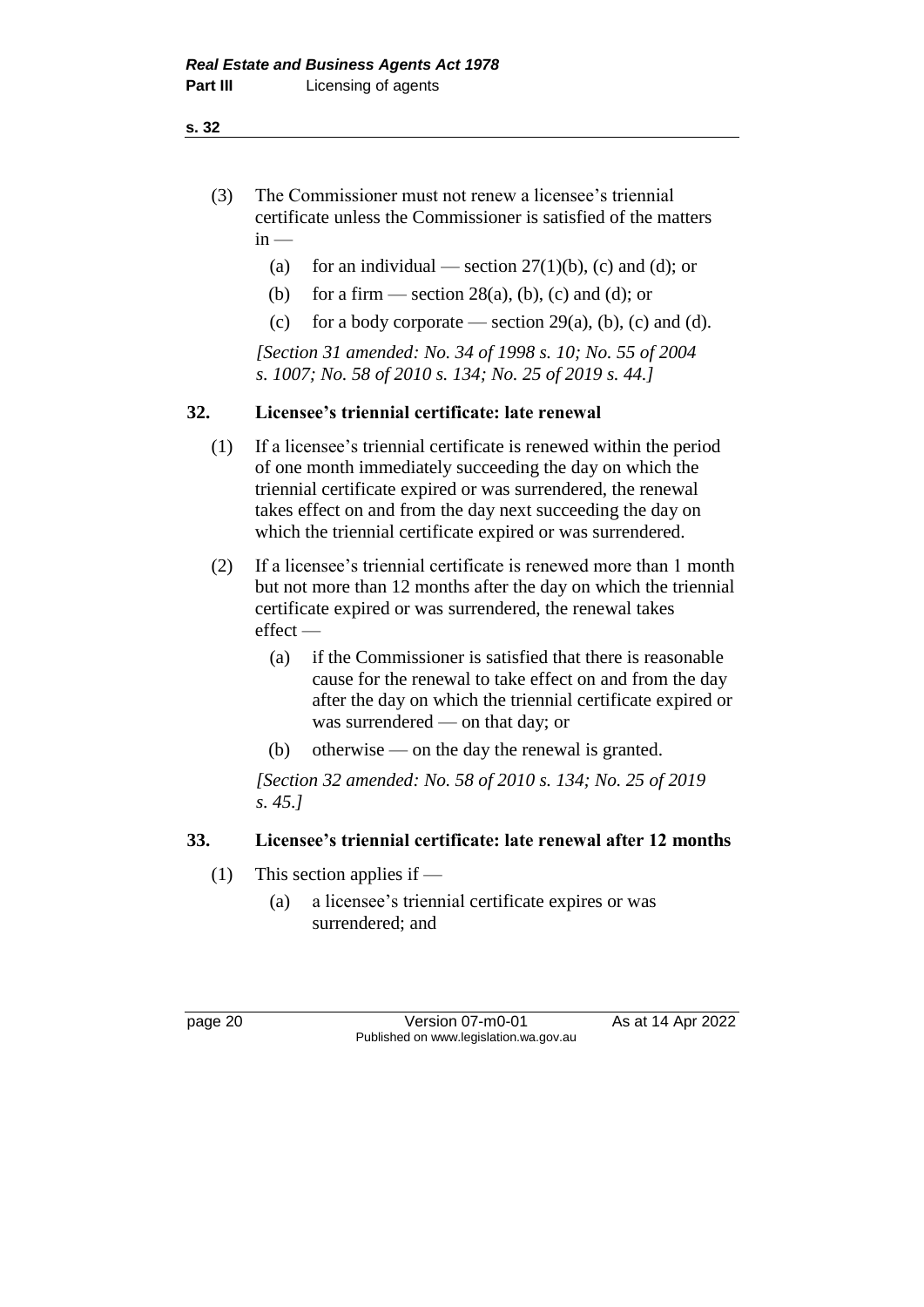- (b) the licensee applies to renew the certificate more than 12 months after the day on which the triennial certificate expired or was surrendered.
- (2) The application for renewal must be made in writing and in a manner and form determined by the Commissioner in respect of such an application and shall contain such information as is required by the Commissioner in respect of such an application.
- *[(3) deleted]*
- (4) In respect of any particular application the licensee must furnish the Commissioner with such further information as the Commissioner determines.
- (5) If the Commissioner is considering making an adverse decision in relation to the application, the Commissioner must give the licensee the opportunity to give additional information in relation to that application.
- (6) If the triennial certificate is renewed, the renewal takes effect on the day the renewal is granted.

*[Section 33 amended: No. 58 of 2010 s. 93 and 134; No. 44 of 2016 s. 31; No. 25 of 2019 s. 46.]*

# **34. Conditions on licences and triennial certificates**

- (1) It is a condition of every licence that the licensee must comply with the provisions of this Act and the code of conduct for agents.
- (2) It is a condition of every licence that the licensee must comply with any special condition to which the licensee's licence or triennial certificate is subject under section 34AA.

*[Section 34 inserted: No. 25 of 2019 s. 47.]*

As at 14 Apr 2022 Version 07-m0-01 page 21 Published on www.legislation.wa.gov.au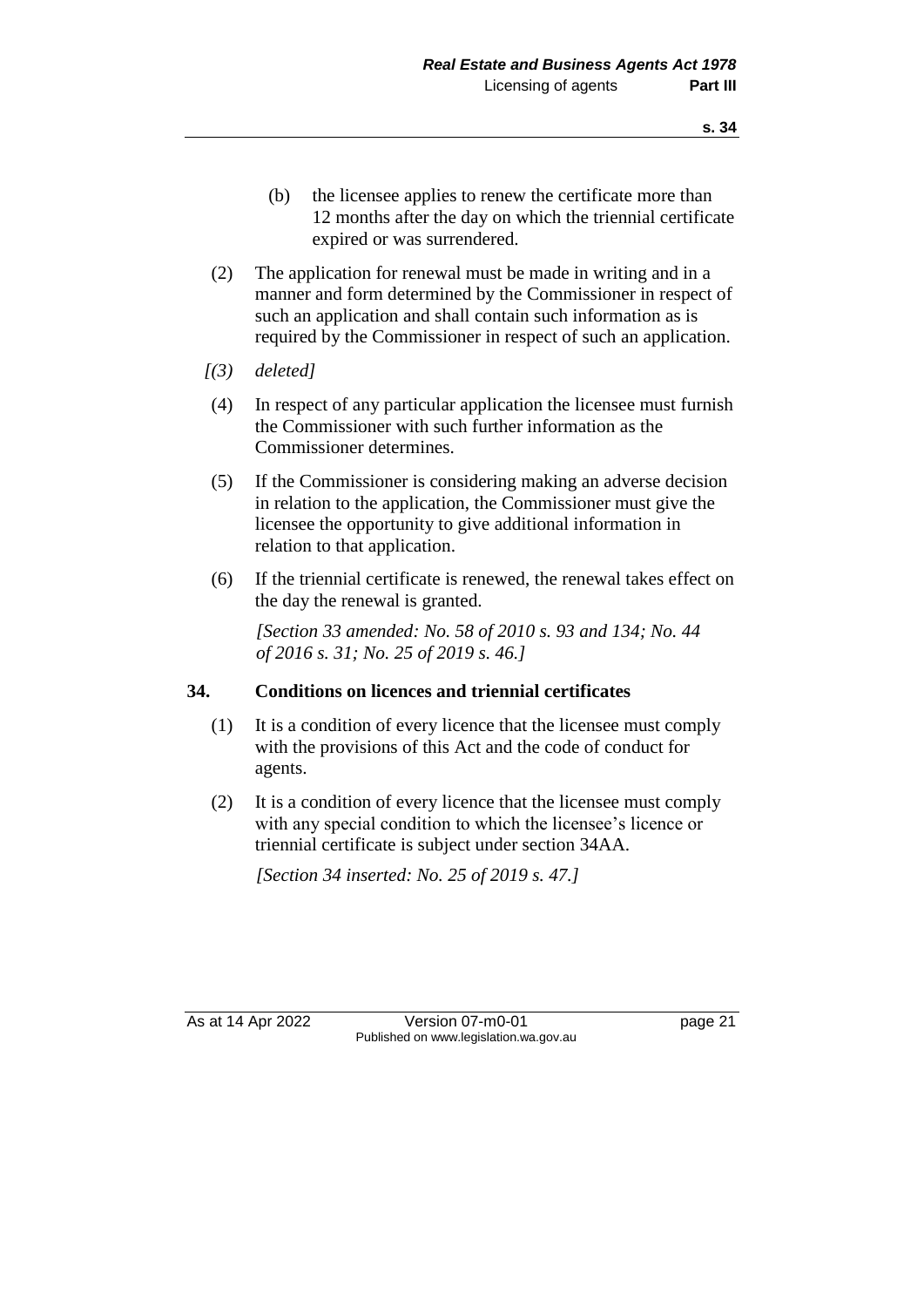**s. 34AA**

# **34AA. Imposing special conditions on licences or triennial certificates**

 $(1)$  In this section —

*licensee* includes an applicant for a licence.

- (2) The Commissioner may, at any time, impose a special condition on a licence or triennial certificate.
- (3) Before imposing a special condition on a licence or triennial certificate, the Commissioner must —
	- (a) give a licensee notice in writing setting out
		- (i) that the Commissioner proposes to impose the special condition; and
		- (ii) the reasons for the proposed decision; and
		- (iii) that the licensee may make submissions to the Commissioner in relation to the proposed decision within the time specified in the notice;
		- and
	- (b) consider any submissions received under paragraph (a)(iii).
- (4) After making a decision under subsection (2), the Commissioner must —
	- (a) notify the licensee of the Commissioner's decision; and
	- (b) if the decision is to impose a special condition on the licence or triennial certificate, give the licensee notice in writing setting out —
		- (i) the reasons for the decision; and
		- (ii) that a person aggrieved by the Commissioner's decision may apply to the State Administrative Tribunal for a review of the decision under section 23.

*[Section 34AA inserted: No. 25 of 2019 s. 47.]*

page 22 Version 07-m0-01 As at 14 Apr 2022 Published on www.legislation.wa.gov.au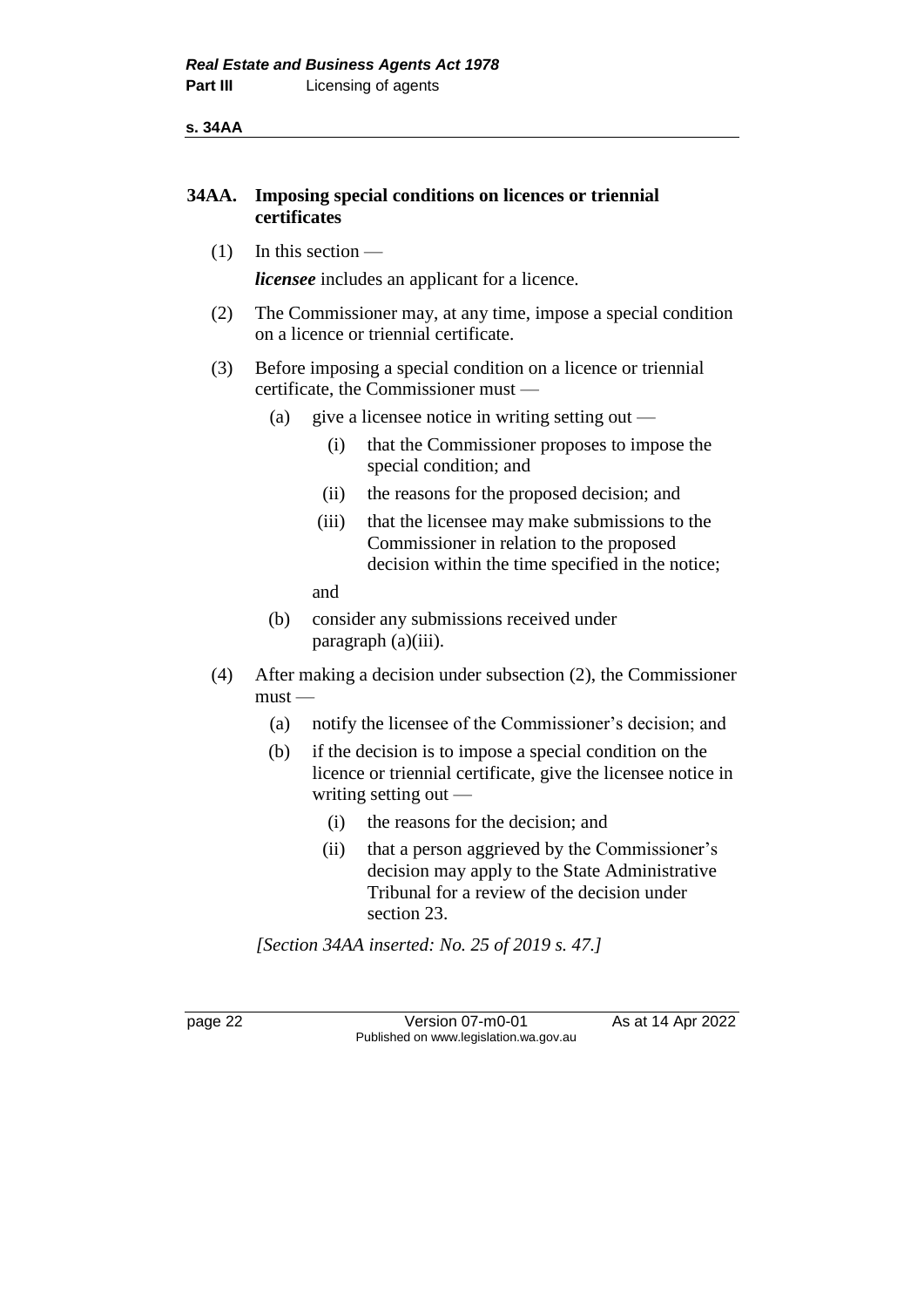### **34AB. Removing special conditions on licences or triennial certificates**

- (1) The Commissioner may remove a special condition imposed on a licensee's licence or triennial certificate —
	- (a) at any time; or
	- (b) on application by the licensee.
- (2) If a licensee makes an application under subsection  $(1)(b)$ , the Commissioner must, before deciding not to remove the special condition on the licensee's licence or triennial certificate —
	- (a) give the licensee notice in writing setting out
		- (i) that the Commissioner proposes to make a decision not to remove the special condition; and
		- (ii) the reasons for the proposed decision; and
		- (iii) that the licensee may make submissions to the Commissioner in relation to the proposed decision within the time specified in the notice;

and

- (b) consider any submissions received under paragraph (a)(iii).
- (3) After making a decision on an application by a licensee, the Commissioner must —
	- (a) notify the licensee of the Commissioner's decision; and
	- (b) if the decision is to not remove the special condition, give the licensee notice in writing setting out —
		- (i) the reasons for the decision; and
		- (ii) that a person aggrieved by the Commissioner's decision may apply to the State Administrative Tribunal for a review of the decision under section 23.

*[Section 34AB inserted: No. 25 of 2019 s. 47.]*

As at 14 Apr 2022 Version 07-m0-01 Page 23 Published on www.legislation.wa.gov.au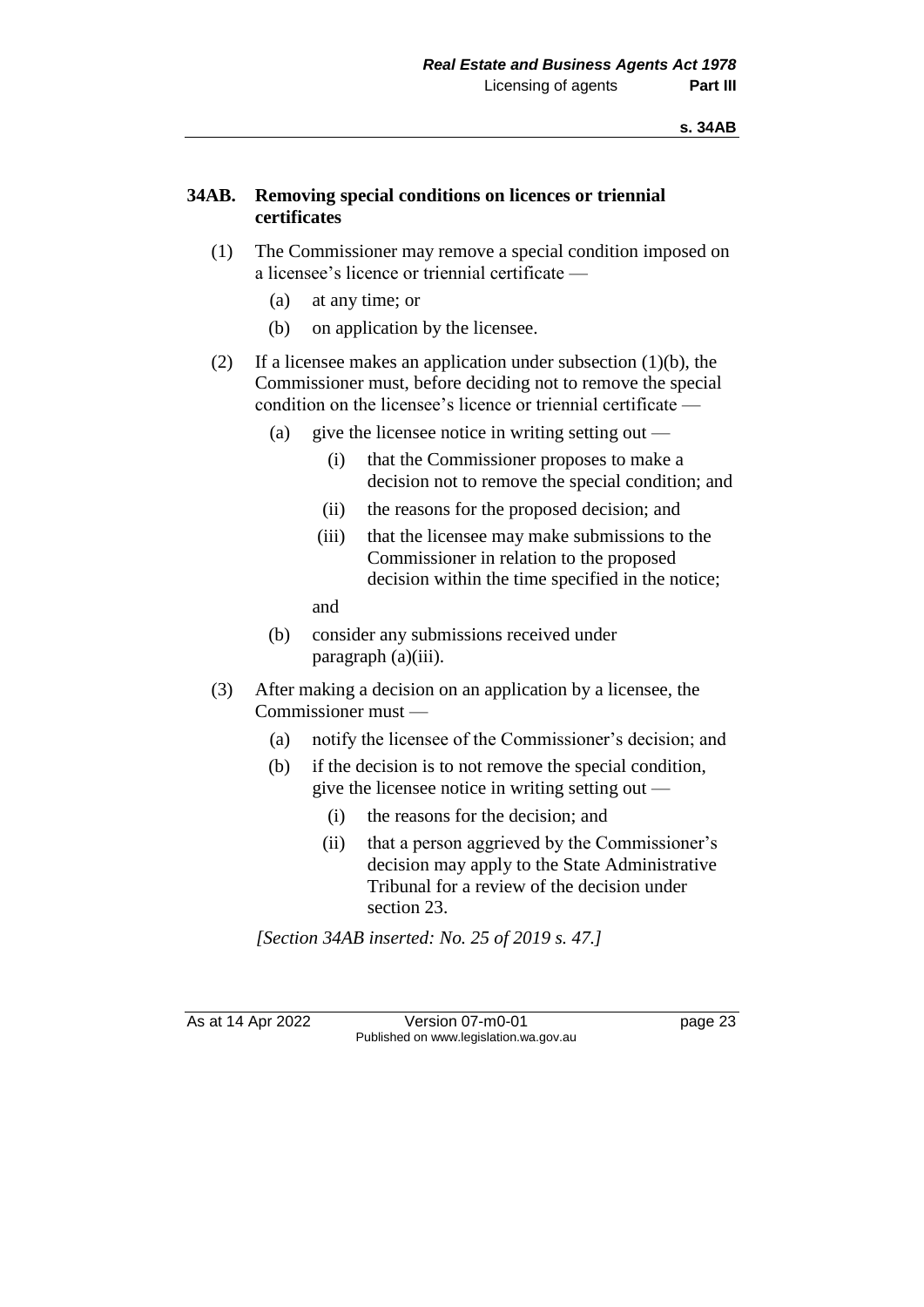#### **34A. Commissioner may grant licence or triennial certificate without notice to applicant**

- (1) Subject to this Part, a licence may be granted and a triennial certificate may be granted or renewed (as long as special conditions are not imposed or changed), by the Commissioner without notice to the applicant.
- (2) Where the Commissioner performs a function under subsection (1), the Commissioner shall forthwith deliver the licence or triennial certificate or the renewed triennial certificate, as the case may be, to the applicant.

*[Section 34A inserted: No. 55 of 2004 s. 1008; amended: No. 58 of 2010 s. 94 and 134; No. 23 of 2014 s. 73.]*

#### **34B. SAT may suspend licence in some cases**

- (1) Where the State Administrative Tribunal makes an order against a licensee and payment is not made in accordance with the order or the order is otherwise not complied with or is breached, the State Administrative Tribunal may suspend the licence until the payment is made, or for such period or upon such event occurring as the State Administrative Tribunal thinks fit.
- (2) The power conferred on the State Administrative Tribunal by subsection (1) is in addition to, and does not derogate from, the powers conferred on it by Part VII or by the *State Administrative Tribunal Act 2004*.

*[Section 34B inserted: No. 55 of 2004 s. 1008.]*

# **34C. Licensee may surrender licence and triennial certificate**

A licensee may surrender the licensee's triennial certificate, or licence and triennial certificate held in respect of the licence, at any time.

*[Section 34C inserted: No. 25 of 2019 s. 48.]*

page 24 Version 07-m0-01 As at 14 Apr 2022 Published on www.legislation.wa.gov.au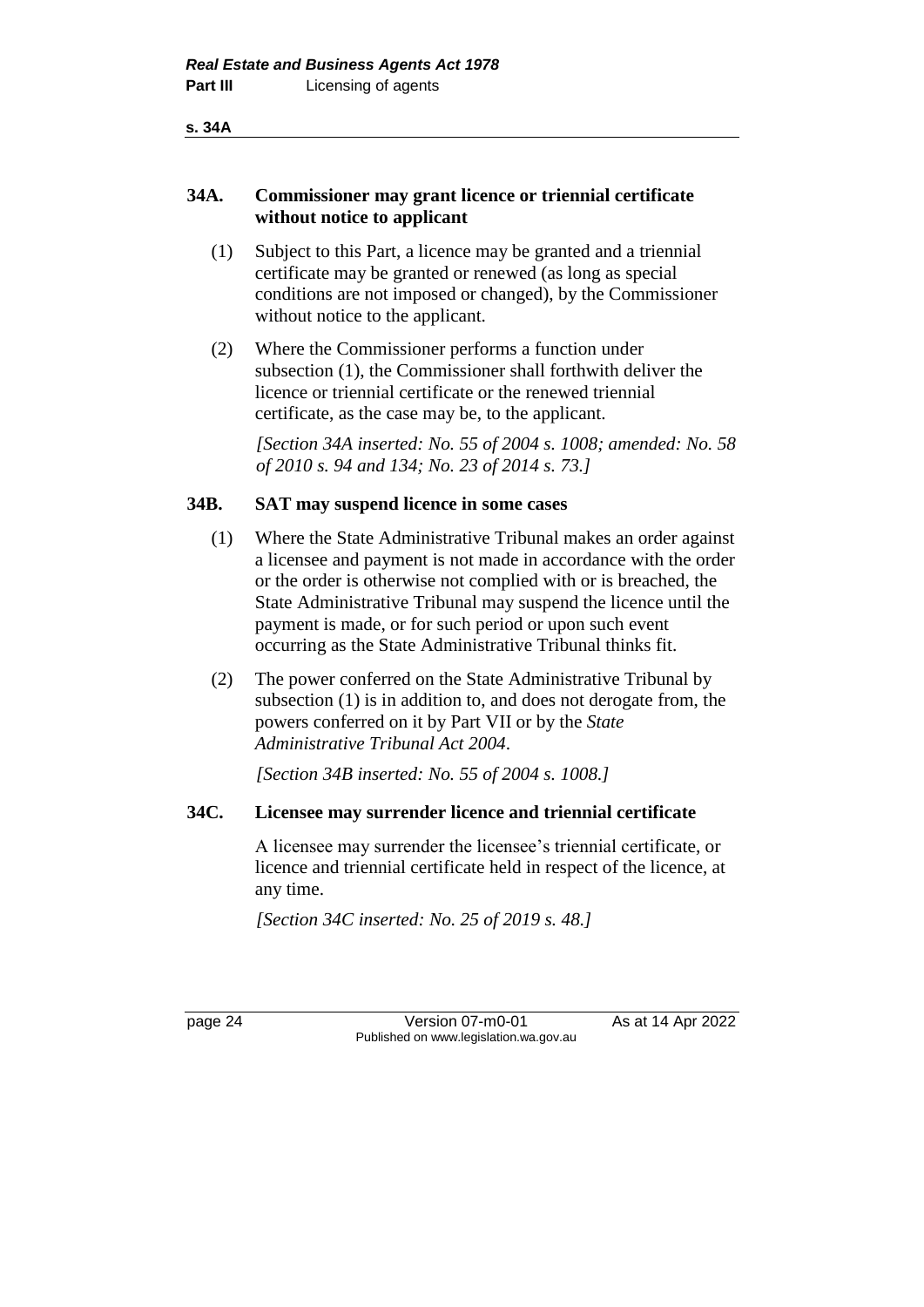#### **34D. Firm or body corporate must surrender licence and triennial certificate in certain circumstances**

- (1) This section applies to a licensee that is a firm or body corporate if paragraph (c) or (d) of section 28 or 29 (as is relevant) ceases to apply in relation to the licensee.
- (2) The licensee must, within 5 days after the day on which the paragraph ceased to apply to the licensee, surrender the licensee's licence and triennial certificate held in respect of the licence, unless the licensee is carrying on business under Schedule 1 clause 6.
- (3) If a licensee carries on business under Schedule 1 clause 6 then, at the end of the period referred to in that clause, the licensee must immediately surrender the licensee's licence and triennial certificate unless the licensee satisfies section 28(c) and (d) or section 29(c) and (d) (as is relevant).

*[Section 34D inserted: No. 25 of 2019 s. 48.]*

#### **35. Licensee to notify Commissioner when commencing or ceasing business**

A licensee shall, within 14 days after commencing or ceasing to carry on business as an agent, give to the Commissioner notice in writing of that fact.

*[Section 35 amended: No. 58 of 2010 s. 134.]*

# **36. Registered office of licensee**

(1) A licensee shall, on and after the day on which he commences to carry on business as an agent, and for so long as he carries on that business, have a registered office in the State. Penalty: \$1 000.

(2) Any summons, notice, order, or other document to be served on a licensee, may be served by leaving it at his registered office or by sending it by registered post addressed to the licensee at that office.

As at 14 Apr 2022 Version 07-m0-01 page 25 Published on www.legislation.wa.gov.au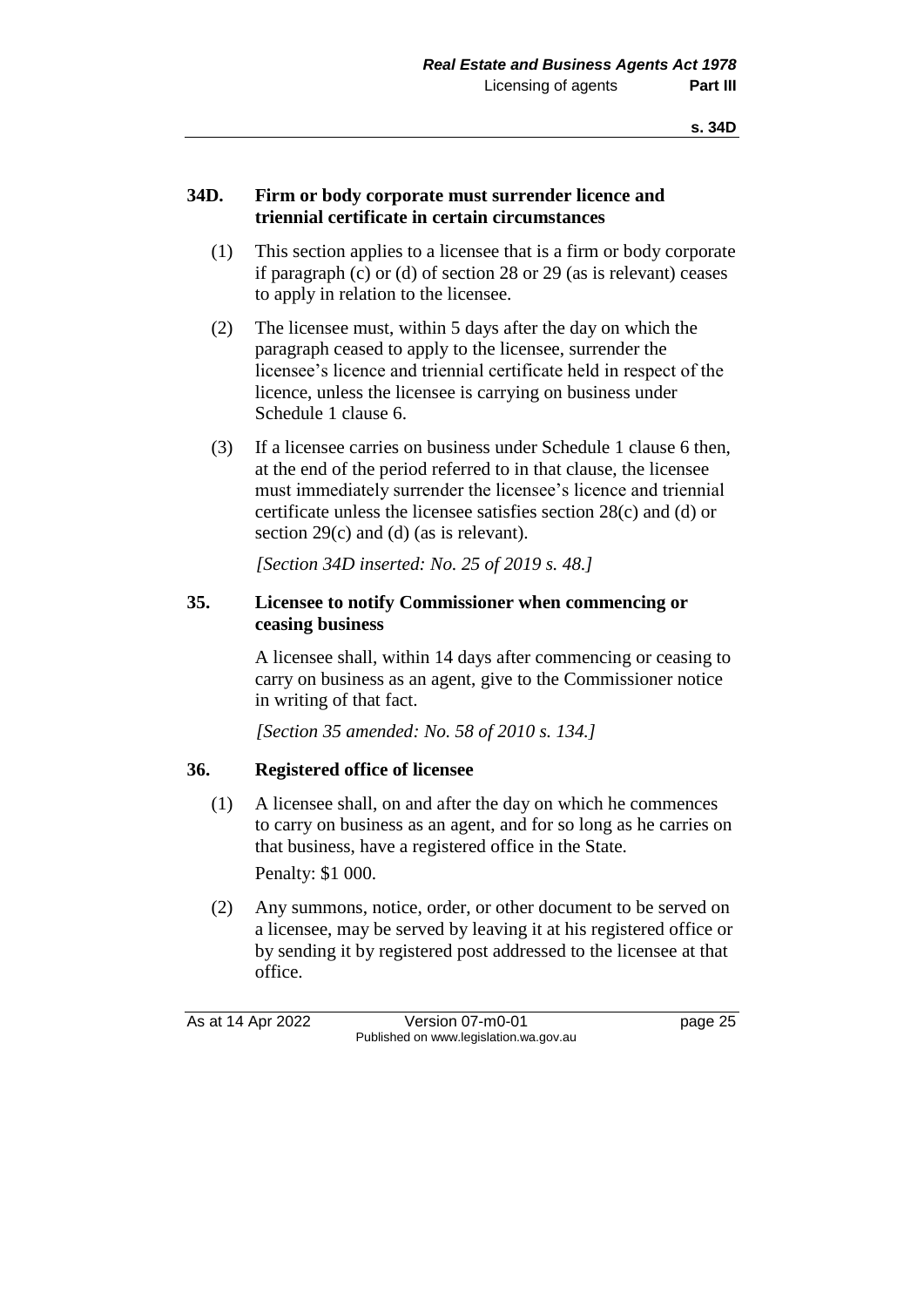(3) An office may be registered by giving written notice of the situation of the office to the Commissioner and a registration may be transferred from one office to the other by written notice given to the Commissioner.

*[Section 36 amended: No. 43 of 1994 s. 11; No. 58 of 2010 s. 134.]*

# **37. Branch office of licensee**

(1) A licensee shall register any branch office of his business by giving written notice of the situation of the office to the Commissioner on or before the day on which he commences to carry on business at that branch office.

Penalty: \$1 000.

- (2) A licensee shall nominate, and have at all times in his service at a registered branch office, as manager of that office, another licensee who is the holder of a current triennial certificate. Penalty: \$1 000.
- (3) The manager shall not be a licensee nominated as manager by any other licensee or in respect of any other office, and shall not carry on business as an agent on his own account.

*[Section 37 amended: No. 43 of 1994 s. 11; No. 58 of 2010 s. 134.]*

# **38. Triennial certificates, contents of**

- (1) Each place of business of a licensee and the name of the other licensee who is manager of that place and any changes thereto shall be endorsed on the triennial certificate of the first-mentioned licensee.
- (2) The place of business of a branch office shall be endorsed on the triennial certificate of the licensee who is manager of that office.

page 26 **Version 07-m0-01** As at 14 Apr 2022 Published on www.legislation.wa.gov.au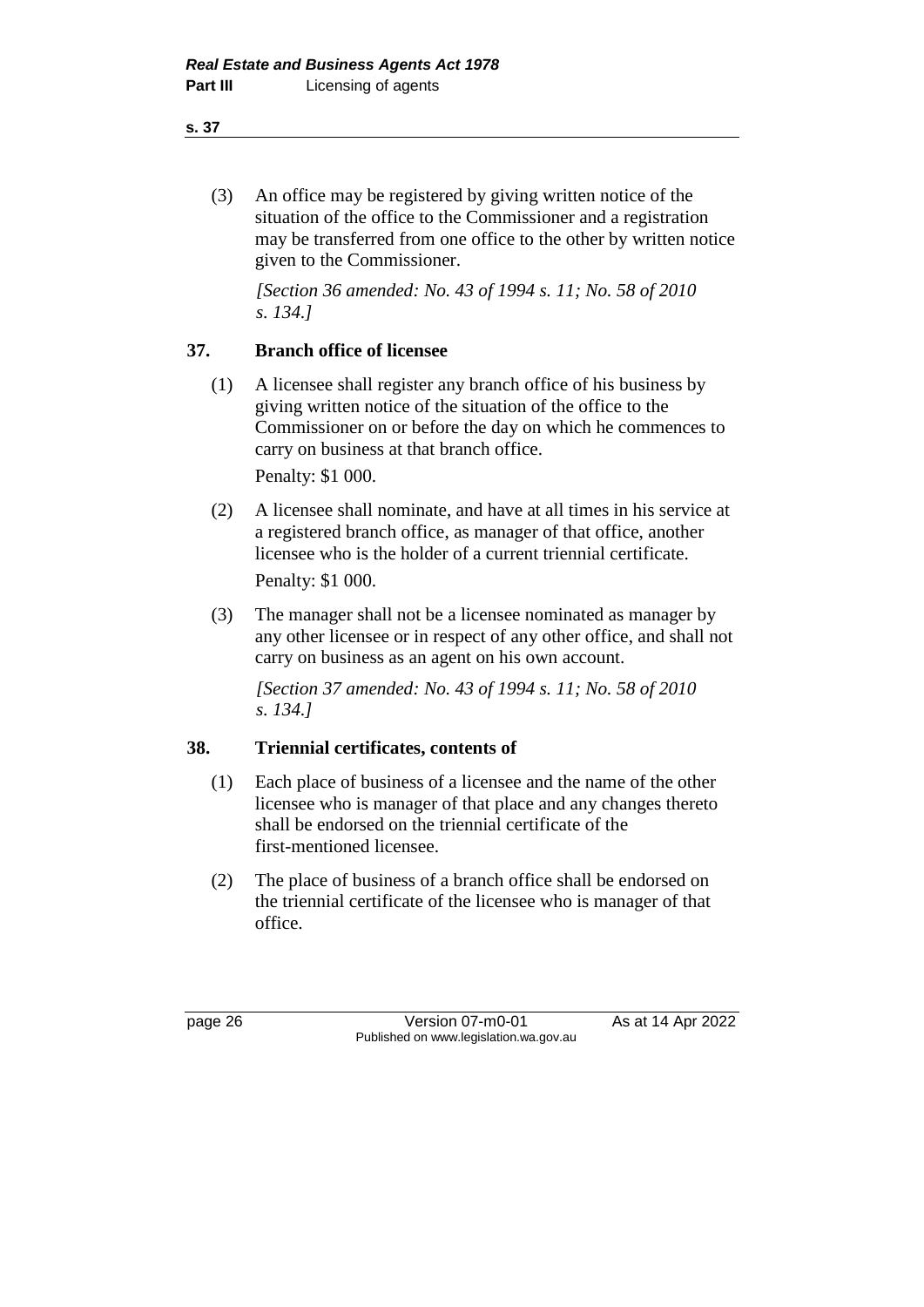#### **39. Licence and triennial certificate not transferable etc.**

- (1) A person shall not hold more than one licence or more than one triennial certificate and shall not carry on more than one business as an agent thereunder.
- (2) A licence or a triennial certificate is not transferable.
- (3) A licensee shall not in any way permit, or hold himself out as being willing to permit, another person to use the licence or a triennial certificate of the licensee.

Penalty for this subsection: a fine of \$100 000.

*[Section 39 amended: No. 43 of 1994 s. 11; No. 25 of 2019 s. 62.]*

## **40A. Duplicate licence, certificate of registration or triennial certificate**

If a licence, certificate of registration or triennial certificate has been lost or destroyed, the Commissioner may issue a duplicate licence, duplicate certificate of registration or duplicate triennial certificate on payment by the holder of the prescribed fee.

*[Section 40A inserted: No. 23 of 2014 s. 74.]*

## **40B. Licensee to comply with prescribed educational requirements**

A licensee must comply with the educational requirements prescribed by the regulations.

Penalty: a fine of \$5 000.

*[Section 40B inserted: No. 25 of 2019 s. 49.]*

As at 14 Apr 2022 Version 07-m0-01 page 27 Published on www.legislation.wa.gov.au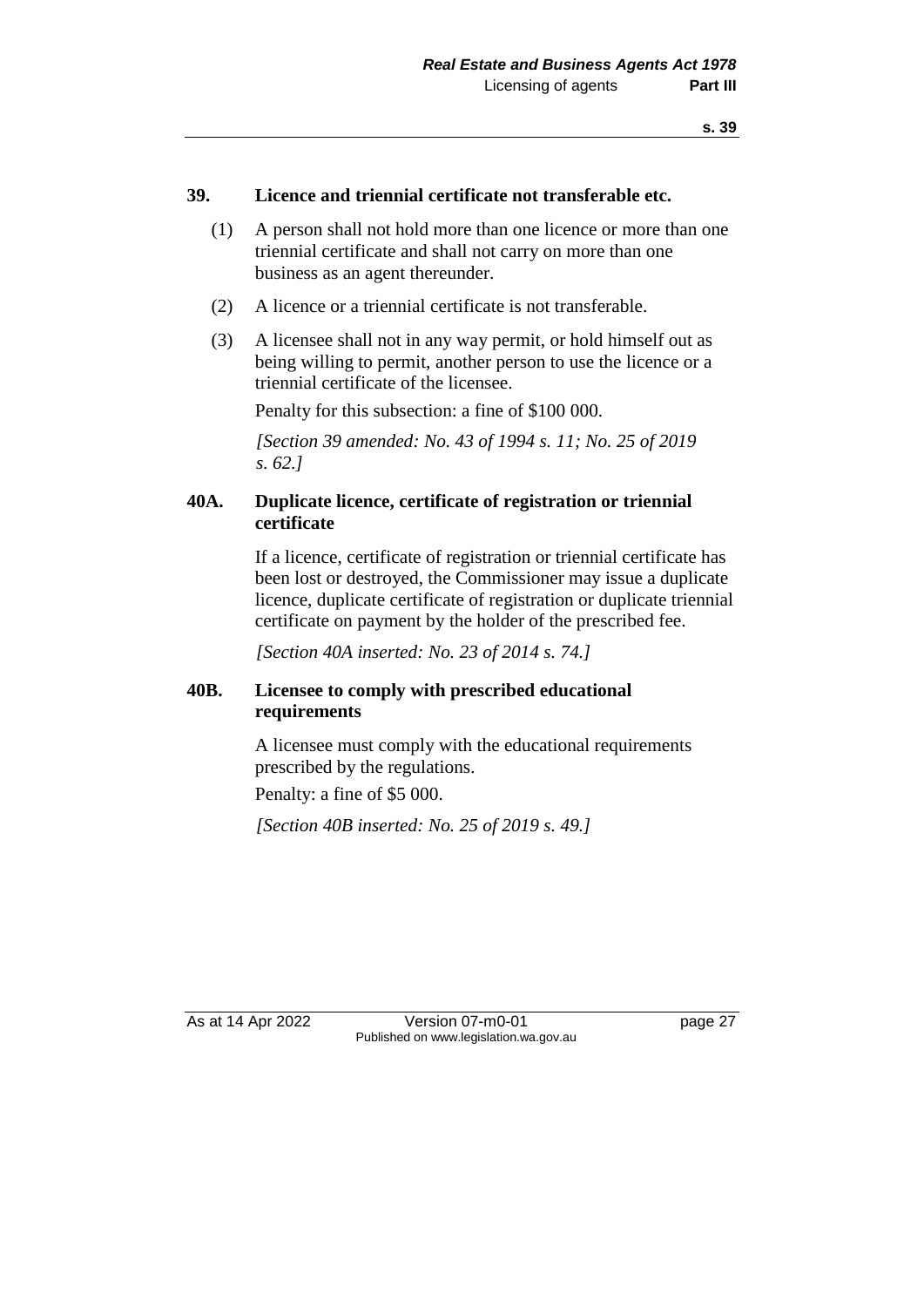**s. 40**

#### **40. Business names, use of by licensees**

- (1) The use of a business name by a licensee is not subject to the approval of the Commissioner but —
	- (a) subject to subsection (2), a licensee may carry on business as an agent under only one business name which shall be endorsed on his triennial certificate; and
	- (b) all licensees carrying on the business of an agent under a business name shall have their surnames and initials on all correspondence from them in that business.
- (2) A licensee who was, immediately before the appointed day  $2^2$ carrying on business as a real estate agent under a business name and as a business agent under another business name may continue to do so but so that he uses only one business name for the business of a real estate agent and only one business name for the business of a business agent, in which case both business names shall be endorsed on his triennial certificate.
- (3) A licensee who alters the name, style, title, or designation under which he carries on business as an agent shall within 14 days after the day on which he first uses that altered name, style, title, or designation in connection with that business give notice in writing to the Commissioner of the altered name, style, title, or designation.

Penalty: \$1 000.

*[Section 40 amended: No. 43 of 1994 s. 11; No. 58 of 2010 s. 134.]*

## **41. Notices to be exhibited at offices; particulars to appear on documents**

- (1) A licensee shall exhibit, and keep exhibited, in a prominent place at his registered office, and at every branch office of his business, so as to be easily read by persons entering therein —
	- (a) a notice of his name, and of the fact that he is a licensed real estate and business agent, together with the name,

page 28 **Version 07-m0-01** As at 14 Apr 2022 Published on www.legislation.wa.gov.au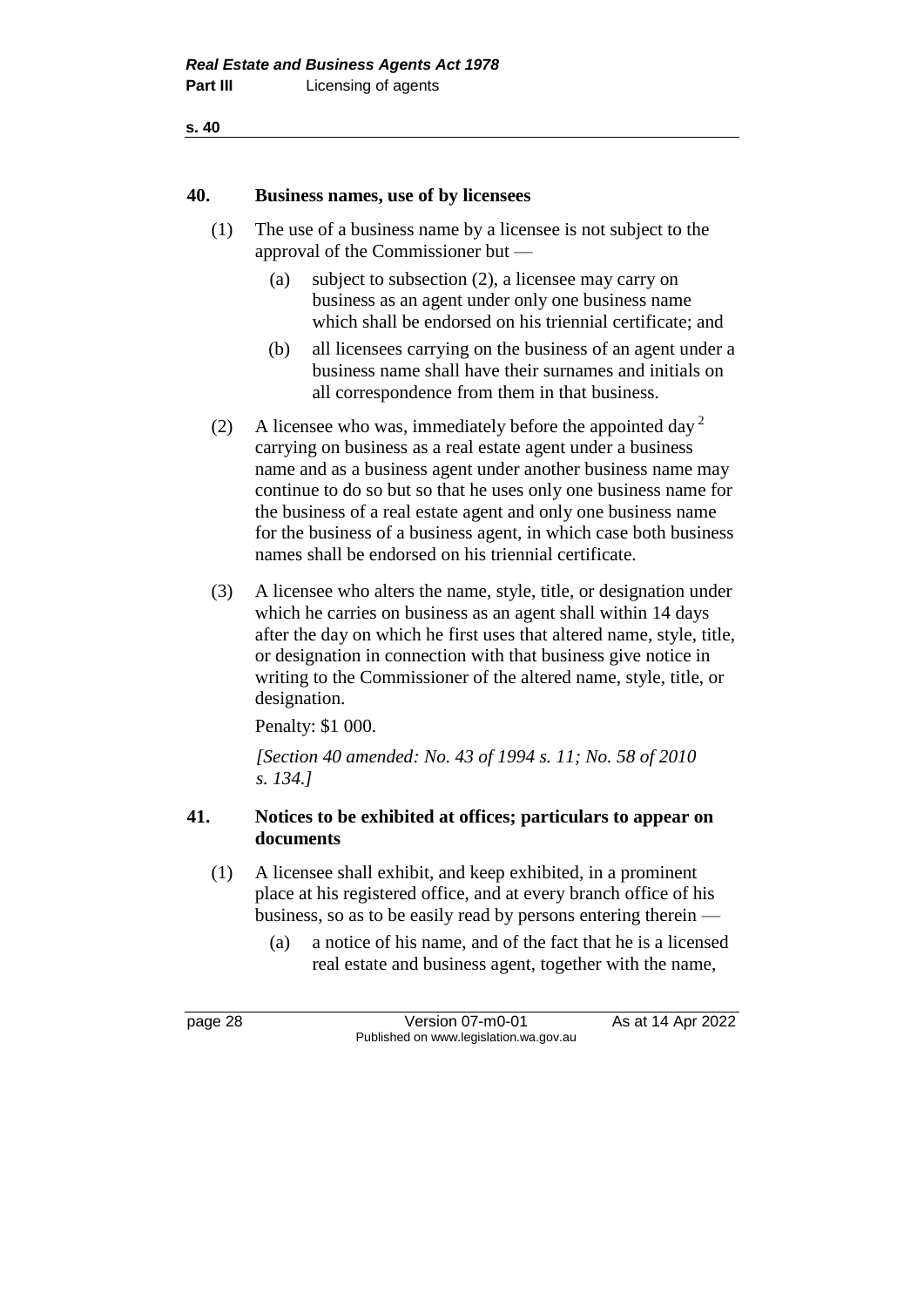style, title, or designation under which he carries on business as a real estate agent or a business agent, or both, if that business is, or those businesses are, not carried on in his own name; and

- (b) in the case of a branch office, a notice of the name of the manager and the address of the registered office of the licensee.
- (2) On all correspondence, and on the outside of all documents prepared, in the course of business of a licensee at his registered office and every branch office —
	- (a) the licensee shall be identified as a real estate agent or business agent, or both, and the registered office of his business shall be shown; and
	- (b) in the case of a branch office, the manager shall also be identified as a real estate agent or business agent, or both, and the address of the branch office shall also be shown.

As at 14 Apr 2022 Version 07-m0-01 page 29 Published on www.legislation.wa.gov.au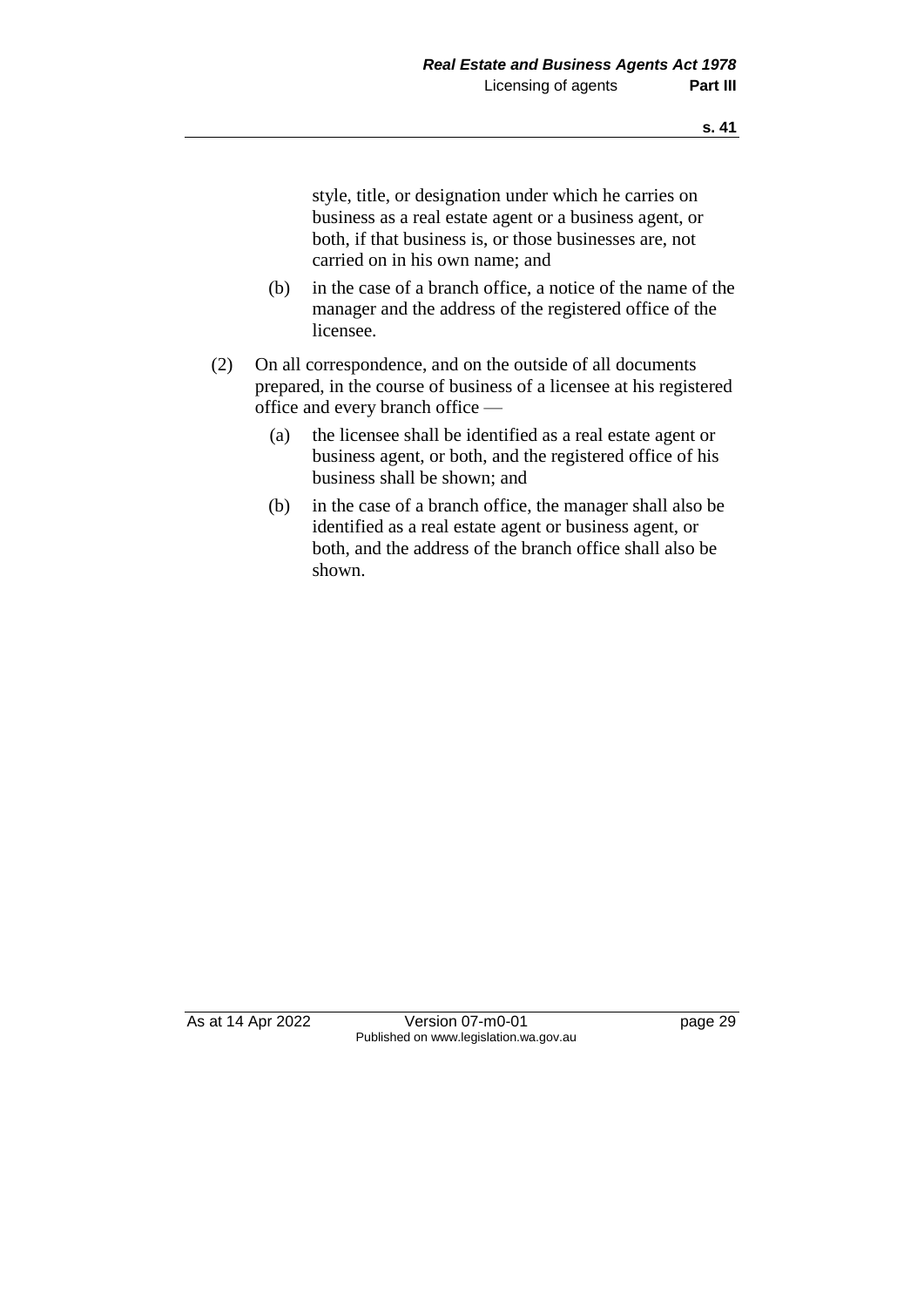**s. 42**

# **Part IV — Registration of sales representatives**

## **42. Natural persons only may be registered**

A certificate of registration as a real estate and business sales representative shall not be granted otherwise than to an individual natural person.

# **43. Applications for registration**

- (1) An application for a certificate of registration shall be made in writing and in a manner and form determined by the Commissioner in respect of such an application and shall contain such information as is required by the Commissioner in respect of such an application.
- *[(2) deleted]*
- (3) In respect of any particular application the applicant shall furnish the Commissioner with such further information as the Commissioner determines.
- (4) If the Commissioner is considering making an adverse decision in relation to the application, the Commissioner must give the applicant the opportunity to give additional information in relation to that application.

*[Section 43 amended: No. 58 of 2010 s. 95 and 134; No. 44 of 2016 s. 32.]*

# **44. Real estate sales representatives must be registered etc.**

(1) On and after the appointed day  $^2$ , a person not being a licensee who is the holder of a current triennial certificate shall not act as, or carry out any of the functions of, a real estate sales representative unless he is the holder of a current certificate of registration and he acts, or carries out those functions, for and on behalf of a licensee who is the holder of a current triennial certificate, or for and on behalf of a developer.

Penalty for this subsection: a fine of \$25 000.

page 30 Version 07-m0-01 As at 14 Apr 2022 Published on www.legislation.wa.gov.au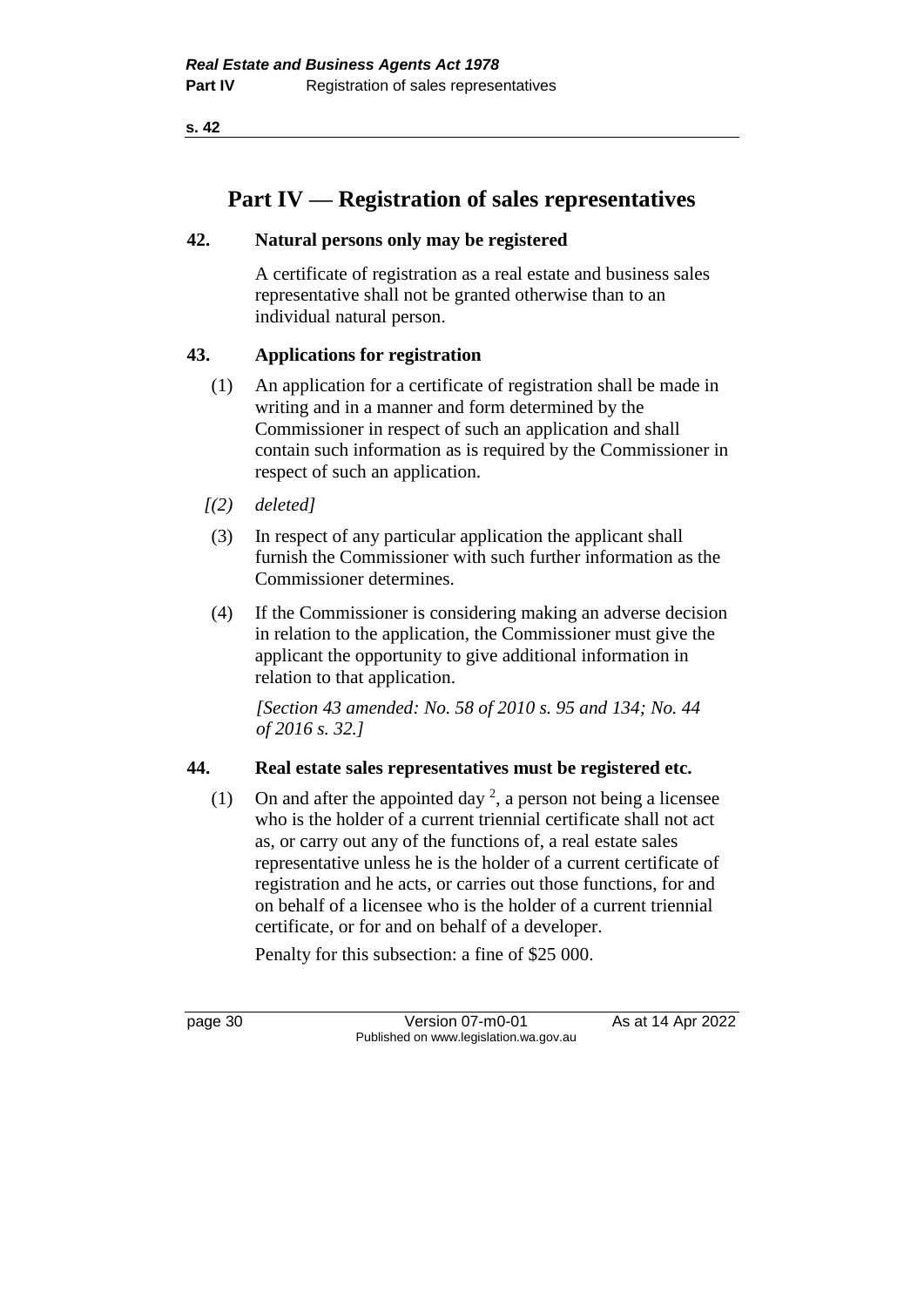(2) On and after the appointed day  $^2$ , a person not being a licensee who is the holder of a current triennial certificate shall not unless he is the holder of a current certificate of registration hold himself out by any means as a real estate sales representative or as being in the employment of, or as acting for or on behalf of a licensee who is the holder of a current triennial certificate as a real estate sales representative, or as being in the employment of, or acting for or on behalf of a developer as a real estate sales representative.

Penalty for this subsection: a fine of \$25 000.

(3) On and after the appointed day  $^2$ , a real estate sales representative who is the holder of a current certificate of registration shall not hold himself out by any means as being in the employment of, or as acting for or on behalf of a licensee who is the holder of a current triennial certificate, or as being in the employment of, or as acting for or on behalf of a developer, unless that licensee or developer, as the case may be, is his employer, principal or partner.

Penalty for this subsection: a fine of \$25 000.

*[Section 44 amended: No. 43 of 1994 s. 11; No. 25 of 2019 s. 62.]*

# **45. Business sales representatives must be registered etc.**

(1) On and after the appointed day<sup>2</sup>, a person not being a licensee who is the holder of a current triennial certificate shall not act as, or carry out any of the functions of, a business sales representative unless he is the holder of a current certificate of registration and he acts, or carries out those functions for and on behalf of a licensee who is the holder of a current triennial certificate.

Penalty for this subsection: a fine of \$25 000.

(2) On and after the appointed day<sup>2</sup>, a person not being a licensee who is the holder of a current triennial certificate shall not unless he is the holder of a current certificate of registration hold himself out by any means as a business sales representative

As at 14 Apr 2022 Version 07-m0-01 page 31 Published on www.legislation.wa.gov.au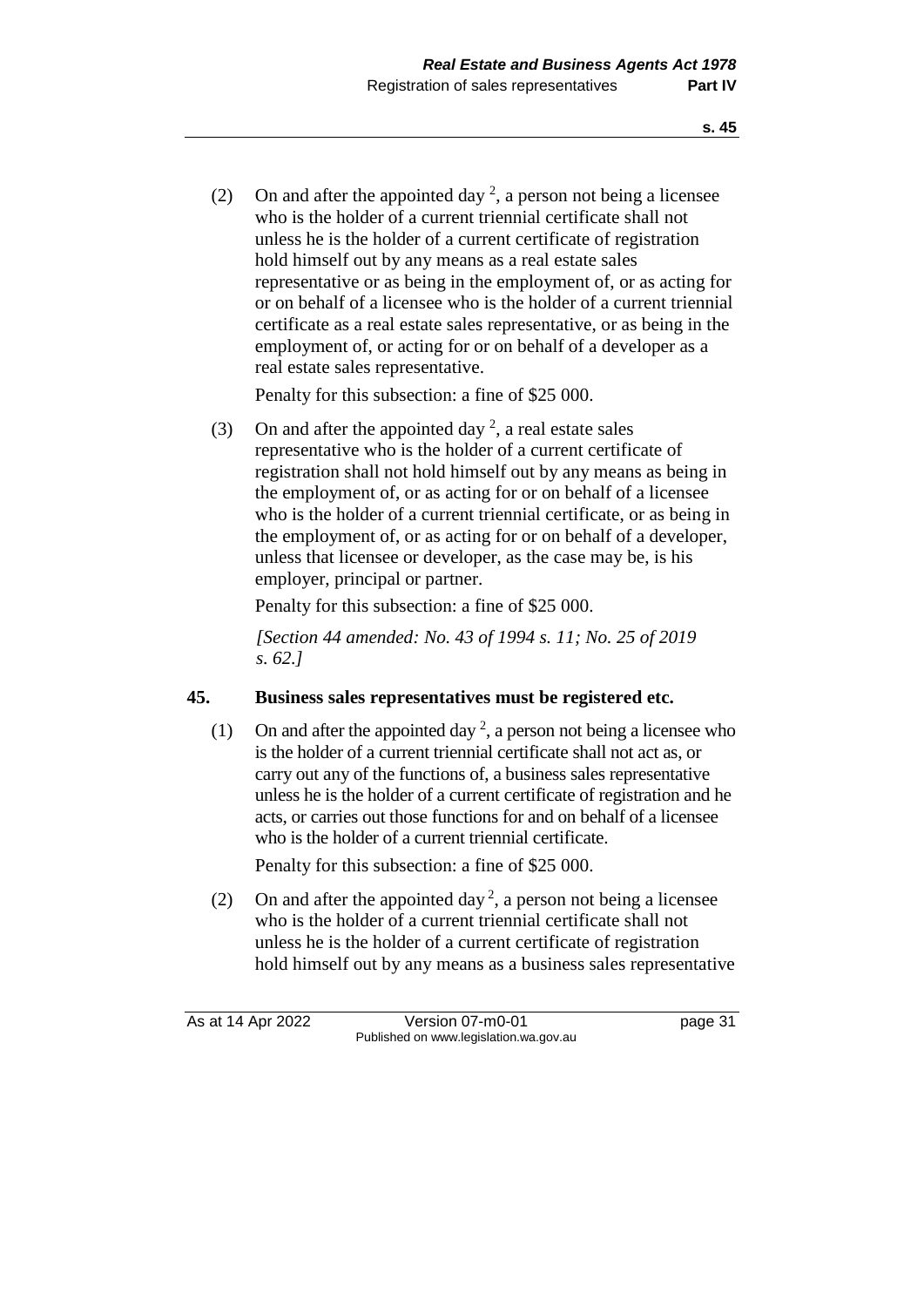or as being in the employment of, or as acting for or on behalf of a licensee who is the holder of a current triennial certificate.

Penalty for this subsection: a fine of \$25 000.

(3) On and after the appointed day<sup>2</sup>, a business sales representative who is the holder of a current certificate of registration shall not hold himself out by any means as being in the employment of, or acting for or on behalf of, a licensee who is the holder of a current triennial certificate unless that licensee is his employer, principal, or partner.

Penalty for this subsection: a fine of \$25 000.

*[Section 45 amended: No. 43 of 1994 s. 11; No. 25 of 2019 s. 62.]*

## **46. Partners and directors of licensees to be registered in certain cases**

On and after the appointed day<sup>2</sup> a person resident in the State, and not being a licensee who is the holder of a current triennial certificate —

- (a) shall not as a member of a firm that is a licensee and holds a current triennial certificate; or
- (b) shall not as a director of a body corporate that is a licensee and holds a current triennial certificate,

carry out the functions of a sales representative unless he is the holder of a current certificate of registration.

Penalty: a fine of \$20 000.

*[Section 46 amended: No. 43 of 1994 s. 11; No. 25 of 2019 s. 62.]*

## **47. Natural persons, grant of certificate of registration to**

(1) Subject to this Act, an individual natural person who applies to the Commissioner for a certificate of registration as a real estate and business sales representative and pays to the Commissioner

page 32 Version 07-m0-01 As at 14 Apr 2022 Published on www.legislation.wa.gov.au

**s. 46**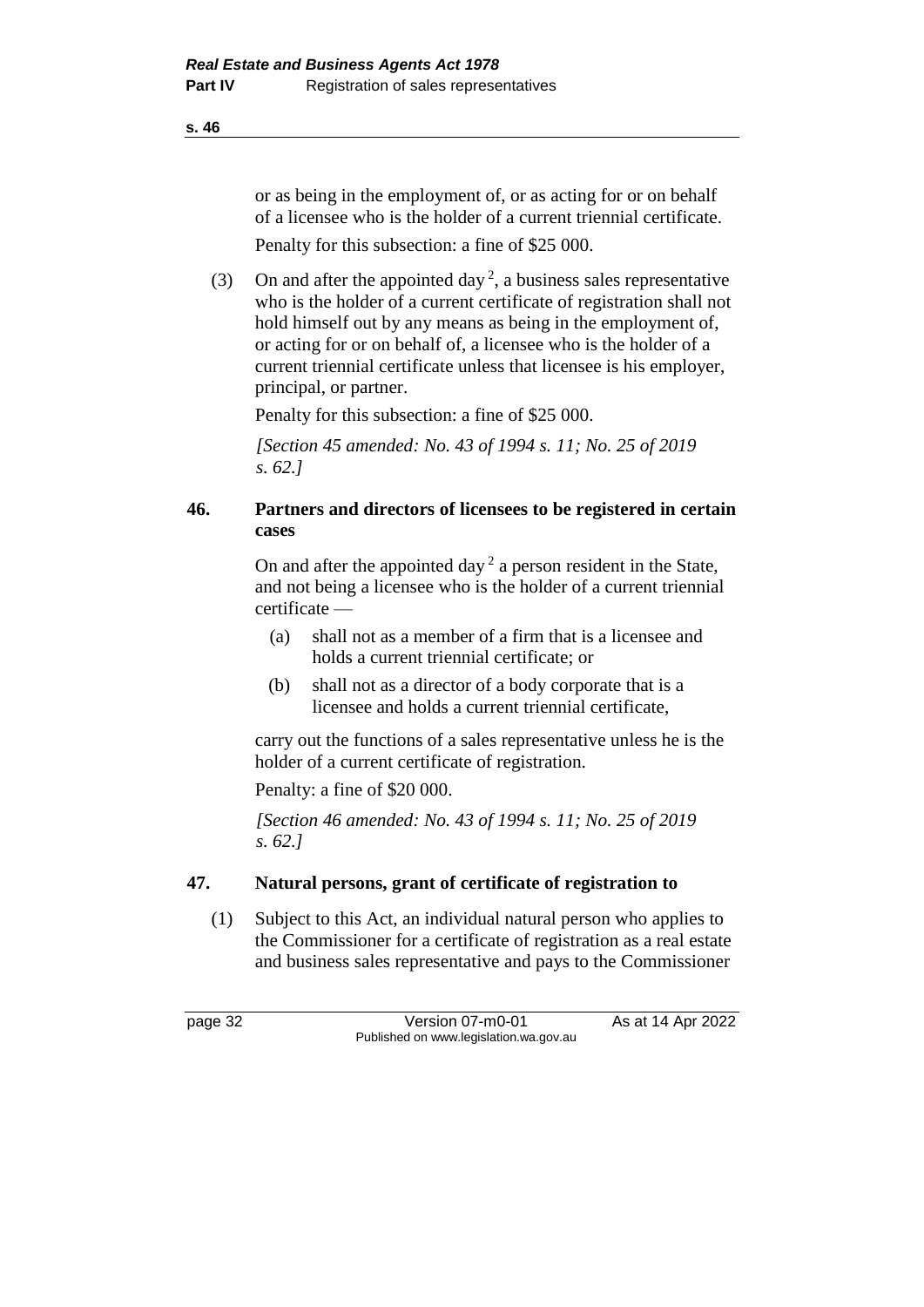the prescribed fee for that certificate shall be granted and may hold a certificate of registration if the Commissioner is satisfied  $that -$ 

- (a) he is of or over the age of 18 years;
- (b) he is a person of good character and repute and a fit and proper person to hold a certificate of registration;
- (c) he understands fully the duties and obligations imposed by this Act on persons involved in negotiating real estate transactions and business transactions.
- (2) In subsection (1)(b) *fit and proper* includes having such qualification by way of experience or otherwise as is prescribed, or, if no qualification is prescribed, includes having such qualification by way of experience or otherwise as is approved.

*[Section 47 amended: No. 58 of 2010 s. 134.]*

## **48. Certificates of registration, duration and renewal of**

- (1) Subject to this Act, a certificate of registration remains in force for the prescribed period.
- (2) Subject to this Act a certificate of registration may be renewed for subsequent prescribed periods.
- (3) An application to the Commissioner for renewal of a certificate shall be —
	- (a) accompanied by the prescribed fee and, in the case of an expired certificate, any additional amount prescribed by way of penalty for a late application; and
	- (b) signed by the sales representative.
- (4) The Commissioner must not renew a sales representative's certificate of registration unless the Commissioner is satisfied —
	- (a) of the matters in section  $47(1)(b)$  and (c); and
	- (b) that the sales representative was employed by a licensee at the time of making the application or will be

As at 14 Apr 2022 Version 07-m0-01 Page 33 Published on www.legislation.wa.gov.au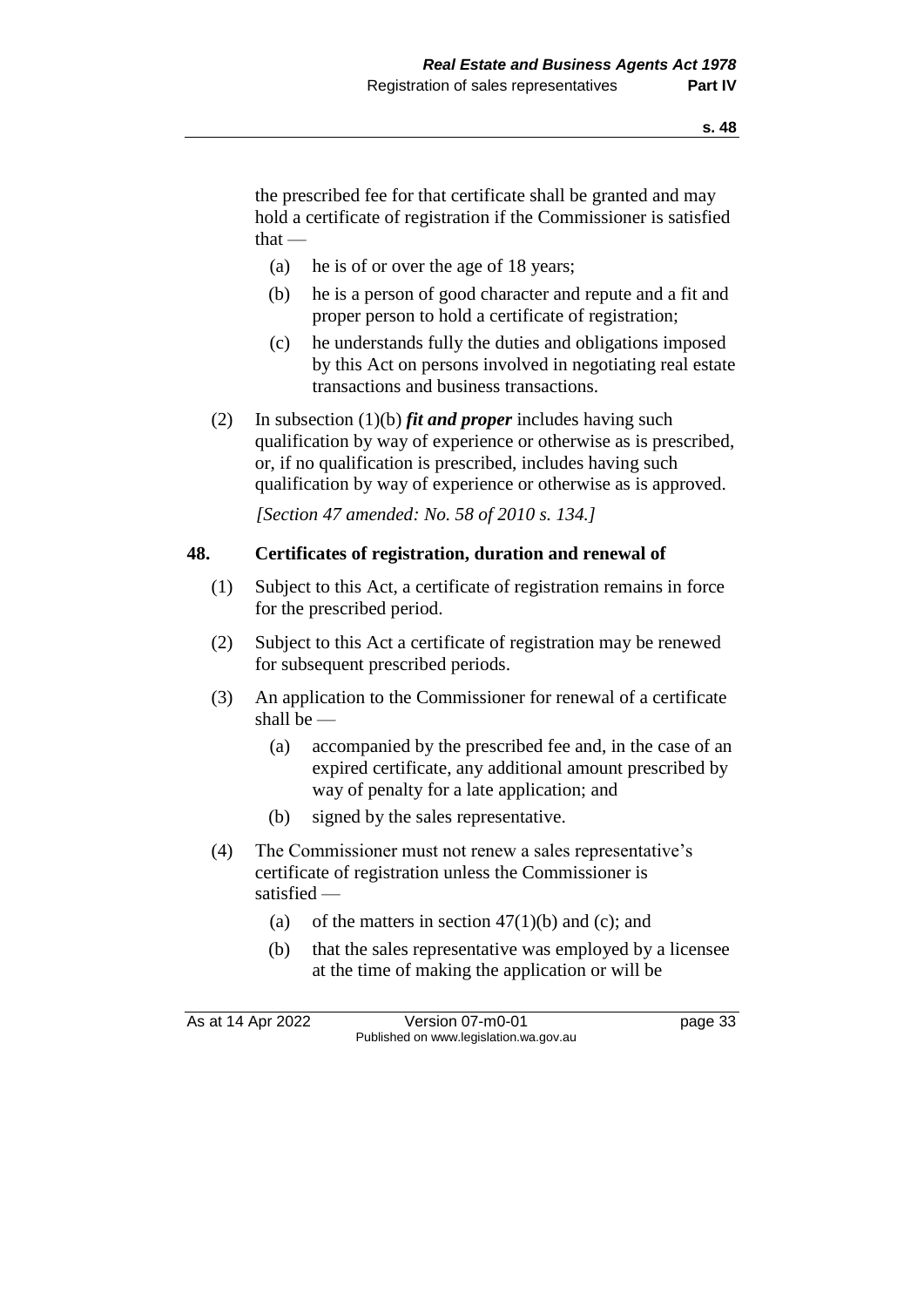#### **s. 49**

employed by a licensee upon the renewal of the certificate.

*[(5) deleted]*

*[Section 48 amended: No. 56 of 1995 s. 42; No. 34 of 1998 s. 12; No. 55 of 2004 s. 1009; No. 58 of 2010 s. 134; No. 25 of 2019 s. 50.]*

## **49. Certificates of registration, late renewal of**

- (1) If a certificate of registration is renewed after, but within 28 days of, the day on which it expired, the renewal shall be taken for all purposes to have taken effect on the day immediately succeeding the day on which it expired.
- (2) Where a certificate of registration is renewed more than 28 days but not more than 12 months after the day on which the certificate of registration expired and the sales representative satisfies the Commissioner that there is reasonable cause for the renewal to be deemed to take effect for the prescribed period on and from the day next succeeding the day on which the certificate of registration expired, the Commissioner shall so determine and the renewal shall take effect accordingly.
- (3) Where a certificate of registration expires and is not renewed within the period of 12 months thereafter, an application for a renewal shall be made at least 28 days prior to the date on which it is intended the renewal shall take effect unless the applicant satisfies the Commissioner that there is reasonable cause for the application being made out of time.
- (4) An application for renewal referred to in subsection (3) shall be made in writing and in a manner and form determined by the Commissioner in respect of such an application and shall contain such information as is required by the Commissioner in respect of such an application.
- *[(5) deleted]*

| page 34 |  |
|---------|--|
|---------|--|

 $\overline{\text{Version 07-m0-01}}$  As at 14 Apr 2022 Published on www.legislation.wa.gov.au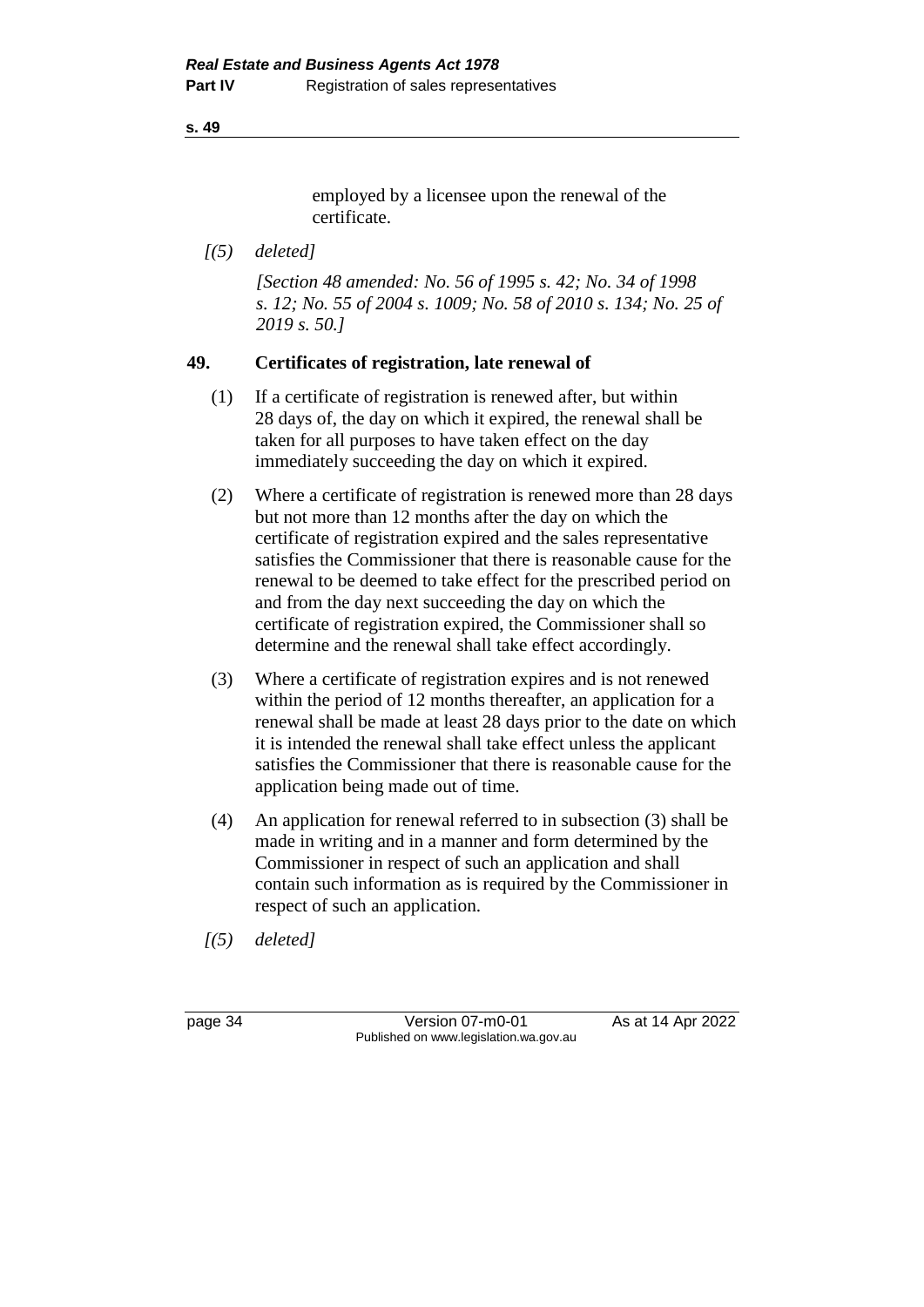- (6) In respect of any particular application referred to in subsection (3) the applicant shall furnish the Commissioner with such further information as the Commissioner determines.
- (7) If the Commissioner is considering making an adverse decision in relation to the application, the Commissioner must give the applicant the opportunity to give additional information in relation to that application.

*[Section 49 amended: No. 56 of 1995 s. 43; No. 58 of 2010 s. 96 and 134; No. 44 of 2016 s. 33.]*

#### **50. Conditions on certificates of registration**

- (1) It is a condition of every certificate of registration that the registered sales representative must comply with the provisions of this Act and the code of conduct for sales representatives.
- (2) It is a condition of every certificate of registration that the registered sales representative must comply with any special condition to which the sales representative's certificate of registration is subject under section 50AA.

*[Section 50 inserted: No. 25 of 2019 s. 51.]*

#### **50AA. Imposing special conditions on certificates of registration**

(1) In this section —

*registered sales representative* includes an applicant for a certificate of registration.

- (2) The Commissioner may, at any time, impose a special condition on a certificate of registration.
- (3) Before imposing a special condition on a certificate of registration, the Commissioner must —
	- (a) give a registered sales representative notice in writing setting out —
		- (i) that the Commissioner proposes to impose the special condition; and

As at 14 Apr 2022 Version 07-m0-01 page 35 Published on www.legislation.wa.gov.au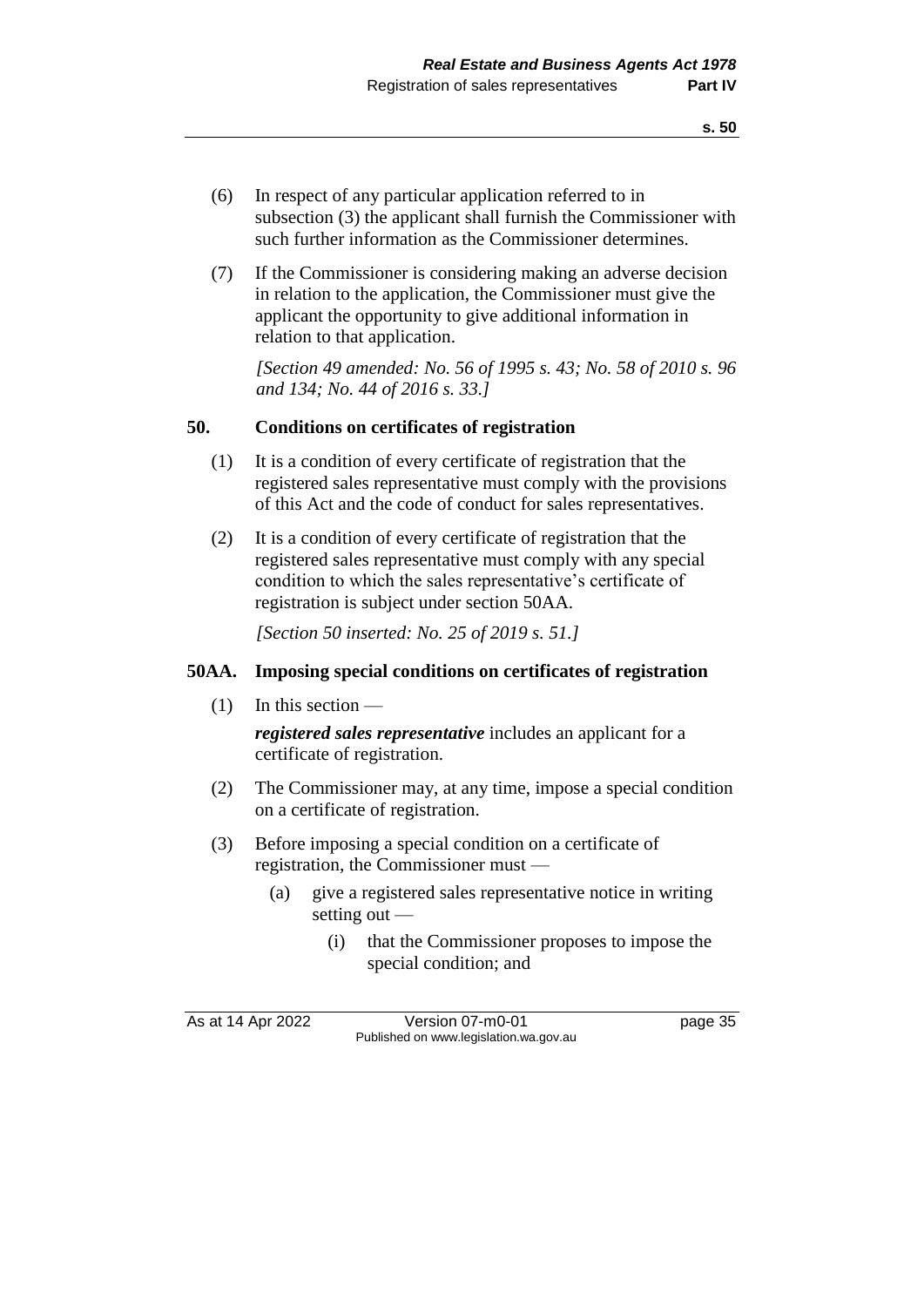**s. 50AB**

- (ii) the reasons for the proposed decision; and
- (iii) that the registered sales representative may make submissions to the Commissioner in relation to the proposed decision within the time specified in the notice;

and

- (b) consider any submissions received under paragraph (a)(iii).
- (4) Subsection (3) does not apply if the special condition to be imposed on the certificate of registration restricts the type of work that may be performed under the certificate because the sales representative does not have a particular qualification that the sales representative is required to have under section 47(2) to perform the work.
- (5) After making a decision under subsection (2), the Commissioner  $must -$ 
	- (a) notify the registered sales representative of the Commissioner's decision; and
	- (b) if the decision is to impose a special condition on the certificate of registration, give the registered sales representative notice in writing setting out —
		- (i) the reasons for the decision; and
		- (ii) that a person aggrieved by the Commissioner's decision may apply to the State Administrative Tribunal for a review of the decision under section 23.

*[Section 50AA inserted: No. 25 of 2019 s. 51.]*

#### **50AB. Removing special conditions on certificates of registration**

- (1) The Commissioner may remove a special condition imposed on a registered sales representative's certificate of registration —
	- (a) at any time; or
	- (b) on application by the registered sales representative.

page 36 **Version 07-m0-01** As at 14 Apr 2022 Published on www.legislation.wa.gov.au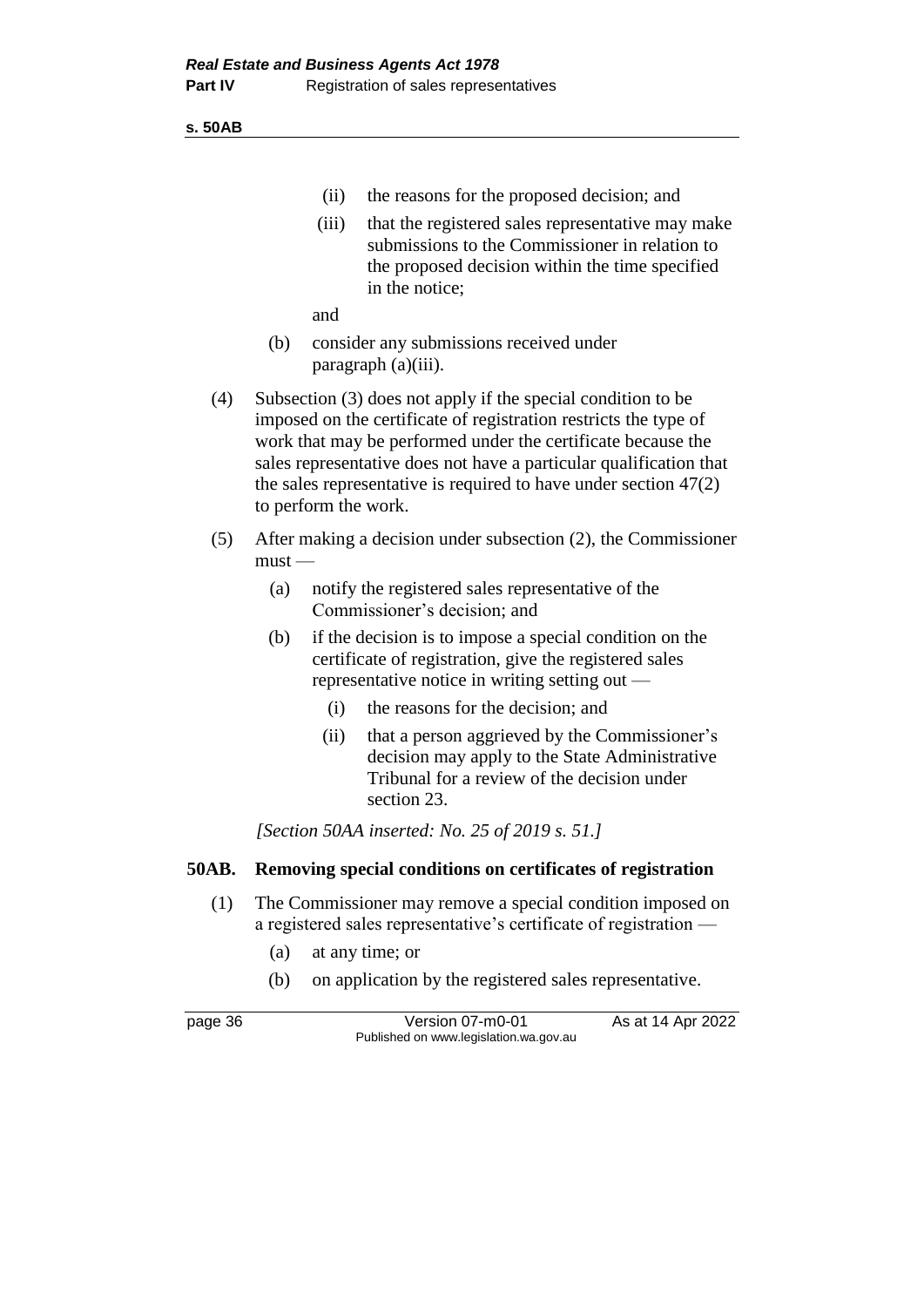- (2) If a registered sales representative makes an application under subsection (1)(b), the Commissioner must, before deciding not to remove the special condition on the registered sales representative's certificate of registration —
	- (a) give the registered sales representative notice in writing setting out —
		- (i) that the Commissioner proposes to make a decision not to remove the special condition; and
		- (ii) the reasons for the proposed decision; and
		- (iii) that the registered sales representative may make submissions to the Commissioner in relation to the proposed decision within the time specified in the notice;

and

- (b) consider any submissions received under paragraph (a)(iii).
- (3) After making a decision on an application by a registered sales representative, the Commissioner must —
	- (a) notify the registered sales representative of the Commissioner's decision; and
	- (b) if the decision is to not remove the special condition, give the registered sales representative notice in writing setting out —
		- (i) the reasons for the decision; and
		- (ii) that a person aggrieved by the Commissioner's decision may apply to the State Administrative Tribunal for a review of the decision under section 23.

*[Section 50AB inserted: No. 25 of 2019 s. 51.]*

As at 14 Apr 2022 Version 07-m0-01 page 37 Published on www.legislation.wa.gov.au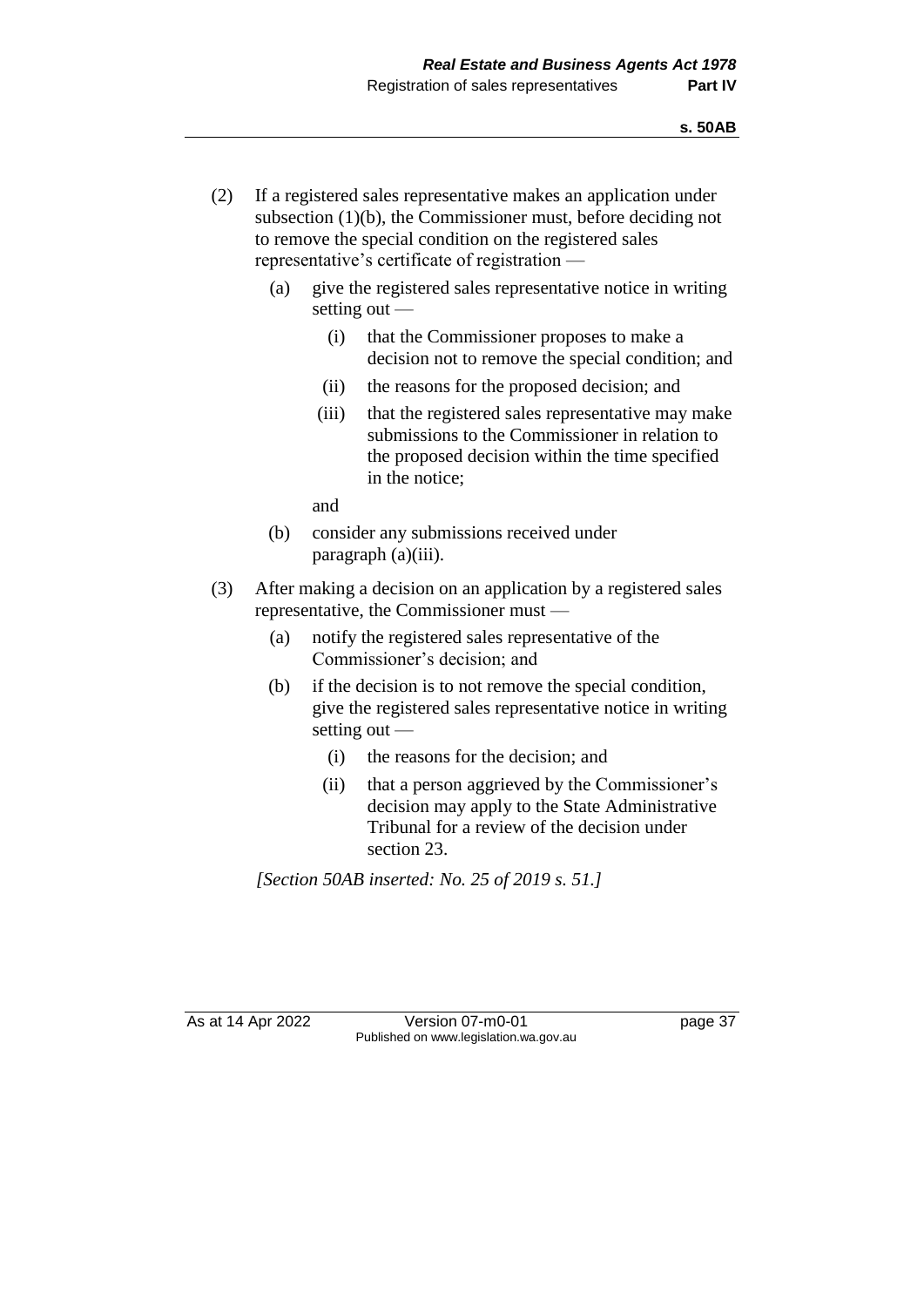**s. 50A**

#### **50A. Unopposed applications**

- (1) Subject to this Part, a certificate of registration may be granted or renewed (as long as special conditions are not imposed or changed) by the Commissioner without notice to the applicant.
- (2) Where the Commissioner performs a function under subsection (1), the Commissioner shall forthwith deliver the certificate of registration or the renewed certificate of registration, as the case may be, to the applicant.

*[Section 50A inserted: No. 55 of 2004 s. 1010; amended: No. 58 of 2010 s. 97 and 134.]*

### **50B. SAT may suspend registration in some cases**

- (1) Where the State Administrative Tribunal makes an order against a sales representative and payment is not made in accordance with the order or the order is otherwise not complied with or is breached, the State Administrative Tribunal may suspend the registration until the payment is made, or for such period or upon such event occurring as the State Administrative Tribunal thinks fit.
- (2) The power conferred on the State Administrative Tribunal by subsection (1) is in addition to, and does not derogate from, the powers conferred on it by Part VII or by the *State Administrative Tribunal Act 2004*.

*[Section 50B inserted: No. 55 of 2004 s. 1010.]*

## **50C. Sales representative to comply with prescribed educational requirements**

A sales representative must comply with the educational requirements prescribed by the regulations.

Penalty: a fine of \$5 000.

*[Section 50C inserted: No. 25 of 2019 s. 52.]*

page 38 Version 07-m0-01 As at 14 Apr 2022 Published on www.legislation.wa.gov.au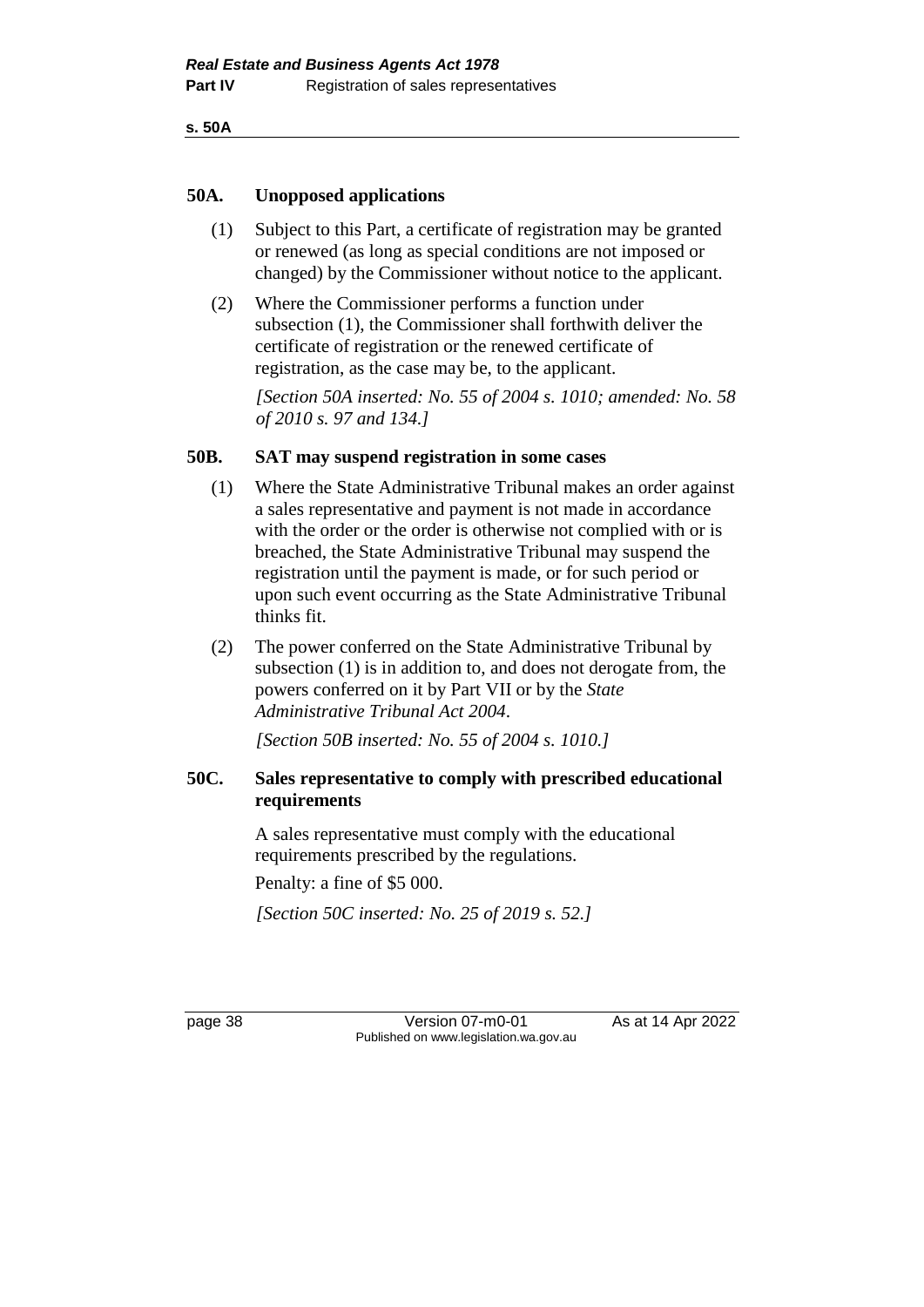## **51. Registered sales representatives to notify Commissioner of certain changes**

- (1) A registered sales representative shall, within 14 days after commencing or ceasing in the employment of, or to act for or on behalf of, a licensee or a developer, as the case may be, as a sales representative, give to the Commissioner notice in writing of that fact and such further particulars thereof as are prescribed or as are required by the Commissioner.
- (2) A registered sales representative shall give to the Commissioner notice in writing of any change in the address of the registered sales representative as soon as practicable after that change takes place.

*[Section 51 amended: No. 56 of 1995 s. 45; No. 58 of 2010 s. 134.]*

# **52. Certificate of registration not transferable**

- (1) A certificate of registration is not transferable.
- (2) A registered sales representative shall not in any way permit or hold himself out as being willing to permit, another person to use the certificate of registration of the registered sales representative.

Penalty: \$3 000.

*[Section 52 amended: No. 43 of 1994 s. 11.]*

## **53. Certificate of registration, surrender of**

- (1) A person may at any time surrender a certificate of registration held by him and shall do so if he ceases to have the qualifications for holding the certificate of registration.
- (2) Despite the surrender by a person of a certificate of registration, this Act applies, for the purpose of enabling the person to be investigated or otherwise dealt with for a matter arising before the surrender, as if the certificate had not been surrendered.

*[Section 53 amended: No. 55 of 2004 s. 1011.]*

As at 14 Apr 2022 Version 07-m0-01 page 39 Published on www.legislation.wa.gov.au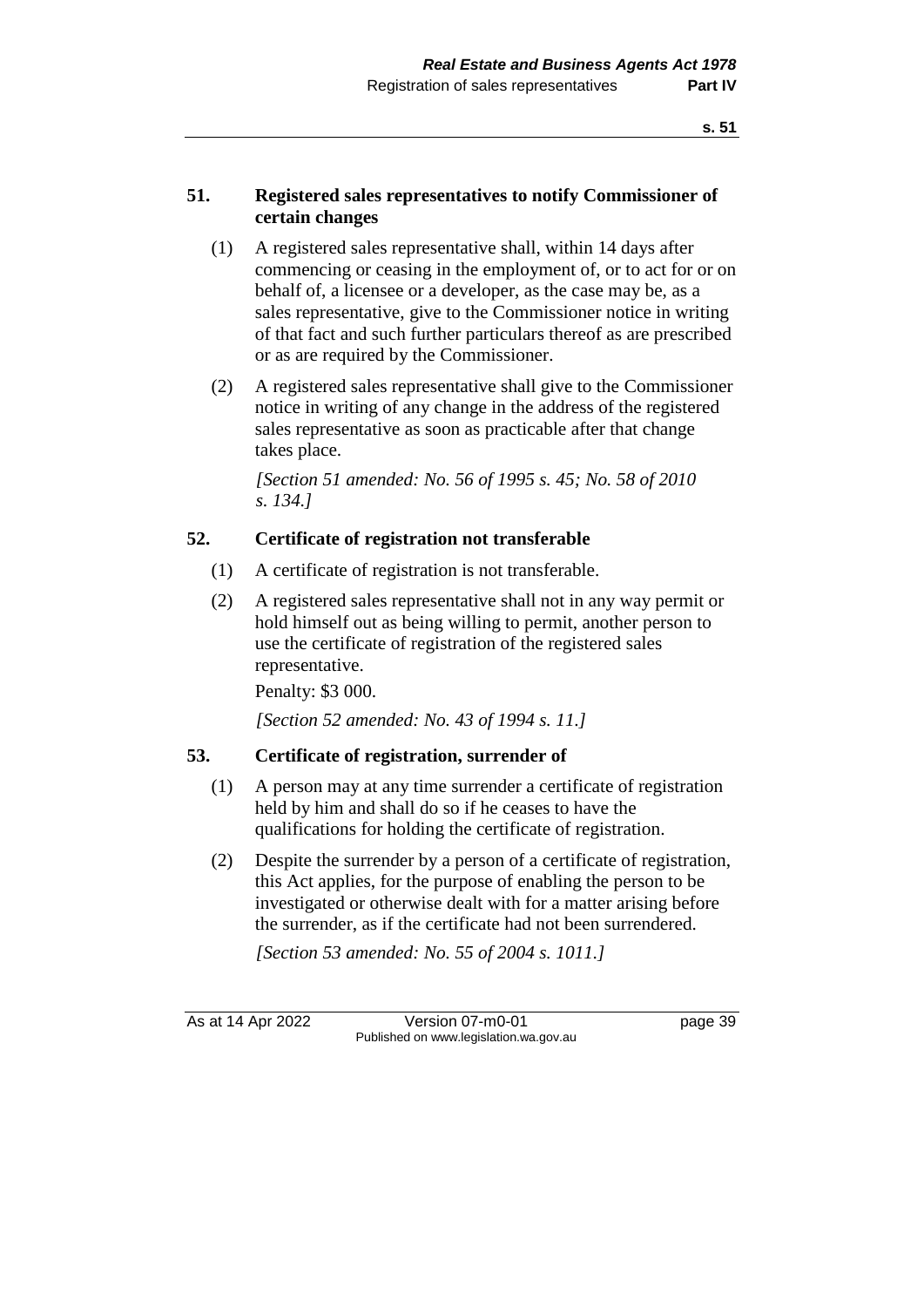**s. 54**

### **54. Sales representatives, employment of**

(1) An agent shall not employ as a sales representative, or permit to carry out in the business of the agent any of the functions of a sales representative, any other person, not being a licensee who is the holder of a current triennial certificate, unless that other person is a registered sales representative. Penalty: \$3 000.

(2) A developer shall not employ as a real estate sales representative, or permit to carry out in the business of the developer, any of the functions of a real estate sales representative, any other person, not being a licensee who is the holder of a current triennial certificate, unless that other person is a registered sales representative.

Penalty: \$3 000.

*[Section 54 amended: No. 43 of 1994 s. 11.]*

## **55. Sales representative to be in service of one person**

- (1) A registered sales representative shall not accept or undertake employment, or be or remain in the service of, or by any means hold himself out as being in the service of, or act as sales representative for or on behalf of, any person who is an agent or a developer at any time when he is employed by, or in the service of, any other person who is an agent or a developer. Penalty: \$3 000.
- (2) A person who is an agent or a developer shall not employ, or have in his service as a sales representative, any person who is, to the knowledge of that person who is an agent or a developer, at that time employed by, or in the service of, any other person who is an agent or a developer.

Penalty: \$3 000.

(3) An agent or a developer shall not whether directly or indirectly give any commission, reward or other valuable consideration to any other person, not being a licensee who holds a current

page 40 Version 07-m0-01 As at 14 Apr 2022 Published on www.legislation.wa.gov.au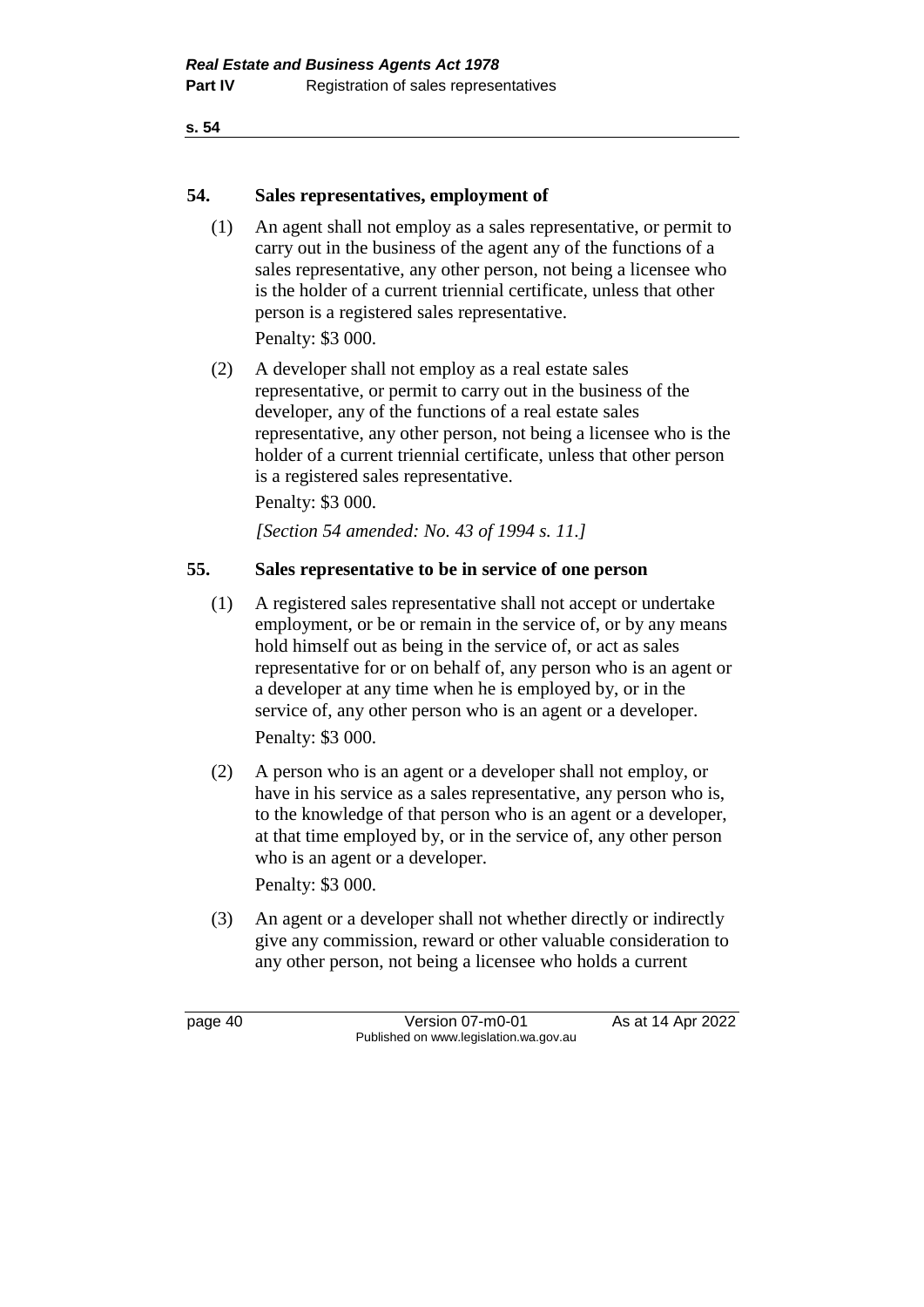triennial certificate, for acting as, or performing any of the functions of, a sales representative unless the other person is a registered sales representative in the service of the agent or developer, as the case may be, as a sales representative.

Penalty: \$3 000.

(4) Nothing contained elsewhere in this section applies to or in relation to a director of a body corporate that is a developer when acting as, or carrying out the functions of, a real estate sales representative for the body corporate in its business as a developer.

*[Section 55 amended: No. 43 of 1994 s. 11.]*

As at 14 Apr 2022 Version 07-m0-01 page 41 Published on www.legislation.wa.gov.au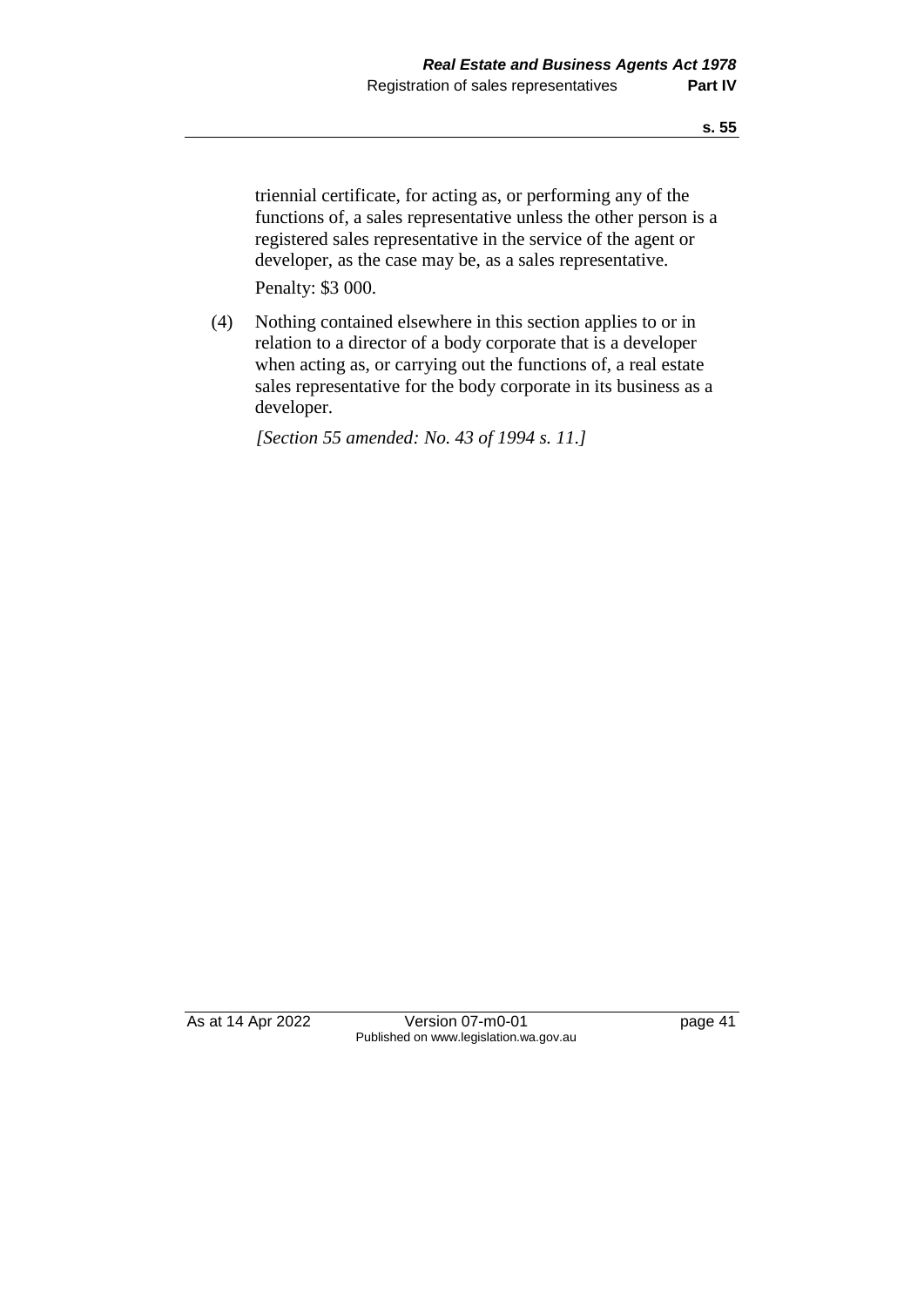**s. 56**

# **Part V — General controls**

## **56. Franchising agreements, licensee not to carry on business under without Commissioner's approval**

(1) A licensee shall not carry on business pursuant to a franchising agreement unless he has the approval of the Commissioner to do so, and where he does so without such approval each party to the agreement commits an offence.

Penalty: \$10 000.

(2) Approval of the Commissioner for a licensee to carry on business pursuant to a franchising agreement may be subject to such conditions as the Commissioner sees fit to impose, and where those conditions are not complied with each party to the agreement commits an offence.

Penalty: \$10 000.

- (3) Where a licensee carries on business pursuant to a franchising agreement —
	- (a) each party to the agreement is liable to penalties imposed for failure to comply with the provisions of Part VI; and
	- (b) all the parties to the agreement are jointly and severally liable for any defalcation of the licensee.

*[Section 56 amended: No. 43 of 1994 s. 11; No. 58 of 2010 s. 134.]*

## **57. Developers, principal place of business to be registered and service on**

(1) A developer shall, on and after the day on which he commences to carry on business as a developer, and for so long as he carries on that business, have his principal place of business in the State registered with the Commissioner by giving written notice of the situation of that place to the Commissioner.

Penalty: \$1 000.

page 42 Version 07-m0-01 As at 14 Apr 2022 Published on www.legislation.wa.gov.au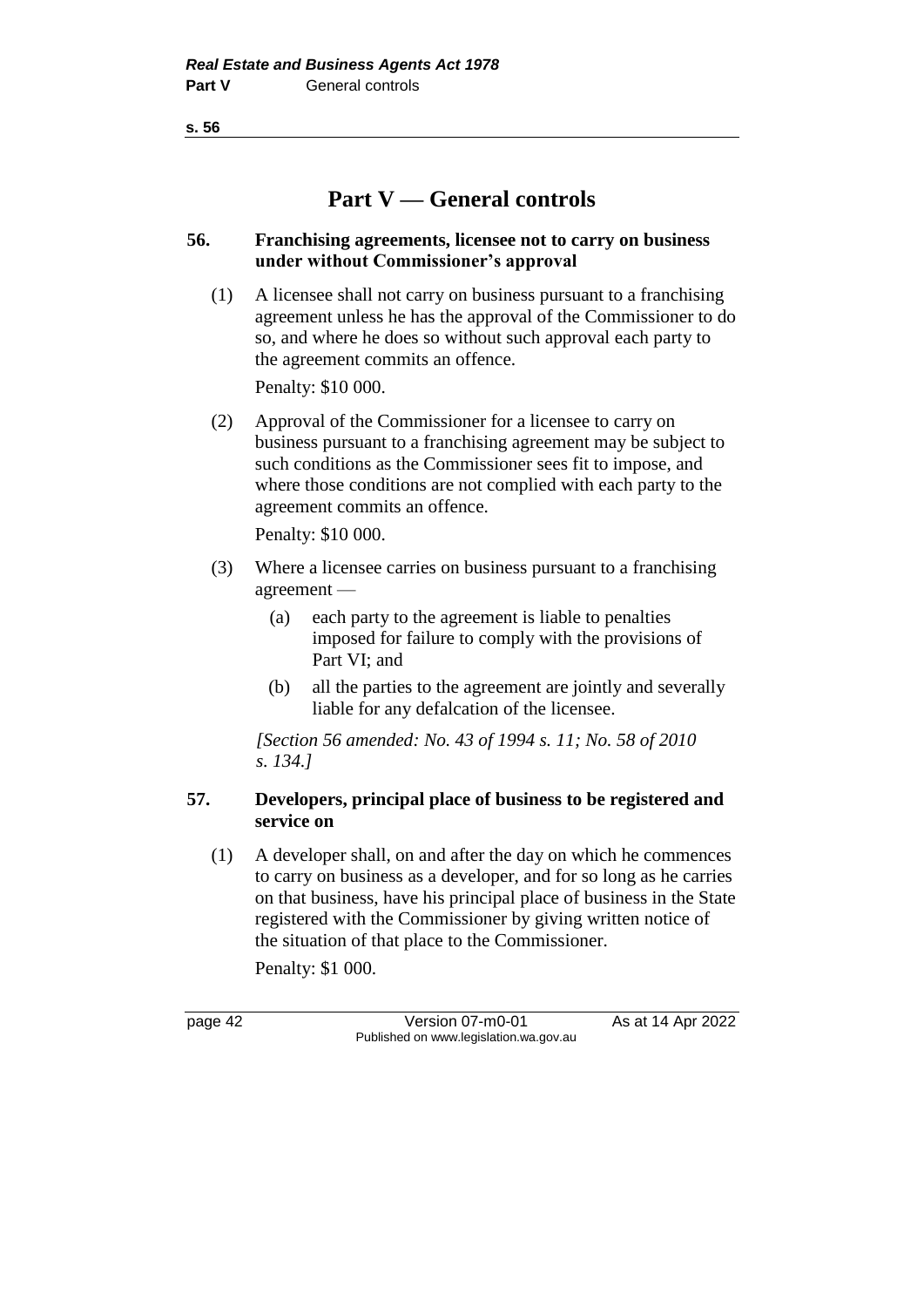(2) Any summons, notice, order, or other document to be served on a developer, may be served by leaving it at his principal place of business or by sending it by registered post addressed to the developer at that place.

*[Section 57 amended: No. 43 of 1994 s. 11; No. 58 of 2010 s. 134.]*

## **58. Developer to notify Commissioner of change in principal place of business**

(1) Where there is any change in the situation of the principal place of business of a developer, he shall immediately give written notice of the new situation to the Commissioner.

Penalty: \$1 000.

(2) Where written notice is given pursuant to subsection (1) the Commissioner shall change the registration of the principal place of business of the developer accordingly.

*[Section 58 amended: No. 43 of 1994 s. 11; No. 58 of 2010 s. 134.]*

### **59. Developer to keep records of real estate transactions**

A developer shall keep a record of all real estate transactions in which he has been involved and that record shall be kept in such manner, shall include such details, and shall be preserved for such period as is approved.

### **60. Agent not entitled to commission etc. unless licensed and validly appointed**

- (1) An agent is not entitled to receive any commission, reward, or other valuable consideration in respect of his services in that capacity unless —
	- (a) he is licensed in that capacity and he holds a current triennial certificate in respect of his licence when he renders the services; and

As at 14 Apr 2022 Version 07-m0-01 page 43 Published on www.legislation.wa.gov.au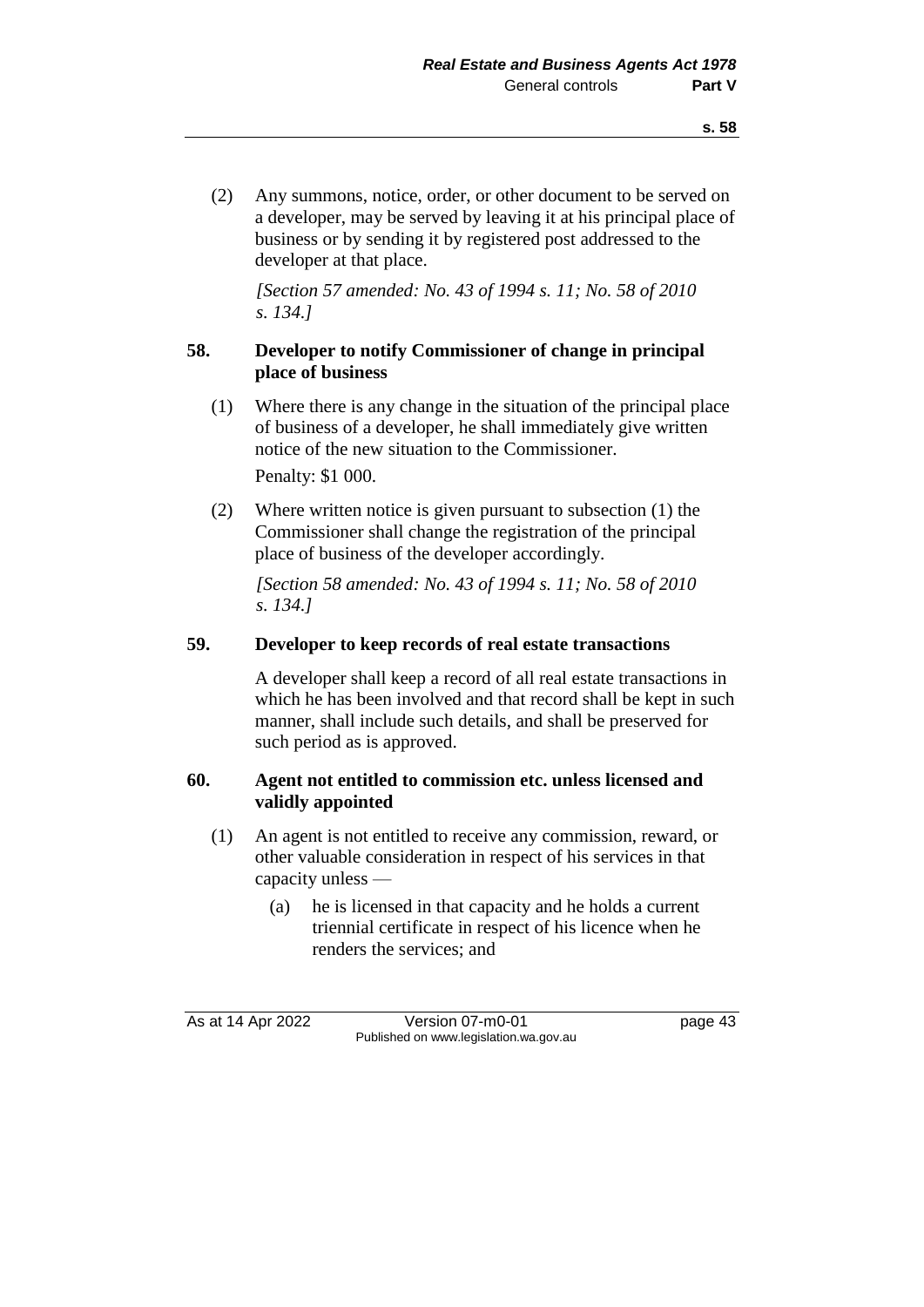(b) he has a valid appointment to act in that capacity which is in writing signed by the person for whom the services are or are to be rendered or by some other person lawfully authorised to sign on behalf of the person for whom the services are or are to be rendered.

- (2) An appointment to act as an agent is not valid unless
	- (a) it is contained in a document which  $-$ 
		- (i) clearly sets out the services that are or are to be rendered; and
		- (ii) where specific property is to be the subject of those services, clearly identifies the property; and
		- (iia) clearly sets out the method by which the amount of any commission, reward or other valuable consideration to be received for those services is to be calculated; and
		- (iii) contains such other information, if any, as is prescribed;

and

- (b) the document is not an offer or acceptance or a contract, or a document purporting to be an offer or acceptance or a contract, binding or purporting to bind a party thereto to a transaction; and
- (c) the person obtaining the signature to the document gives a true copy thereof to the signatory immediately after the signing thereof (the onus of proof of which is upon the person obtaining the signature).
- (3) A person shall not demand or receive any commission, reward, or other valuable consideration in contravention of subsection (1) or (2), or both.

Penalty: \$5 000.

(4) Any commission, reward, or other valuable consideration received in contravention of subsection (1) or (2), or both, may

page 44 Version 07-m0-01 As at 14 Apr 2022 Published on www.legislation.wa.gov.au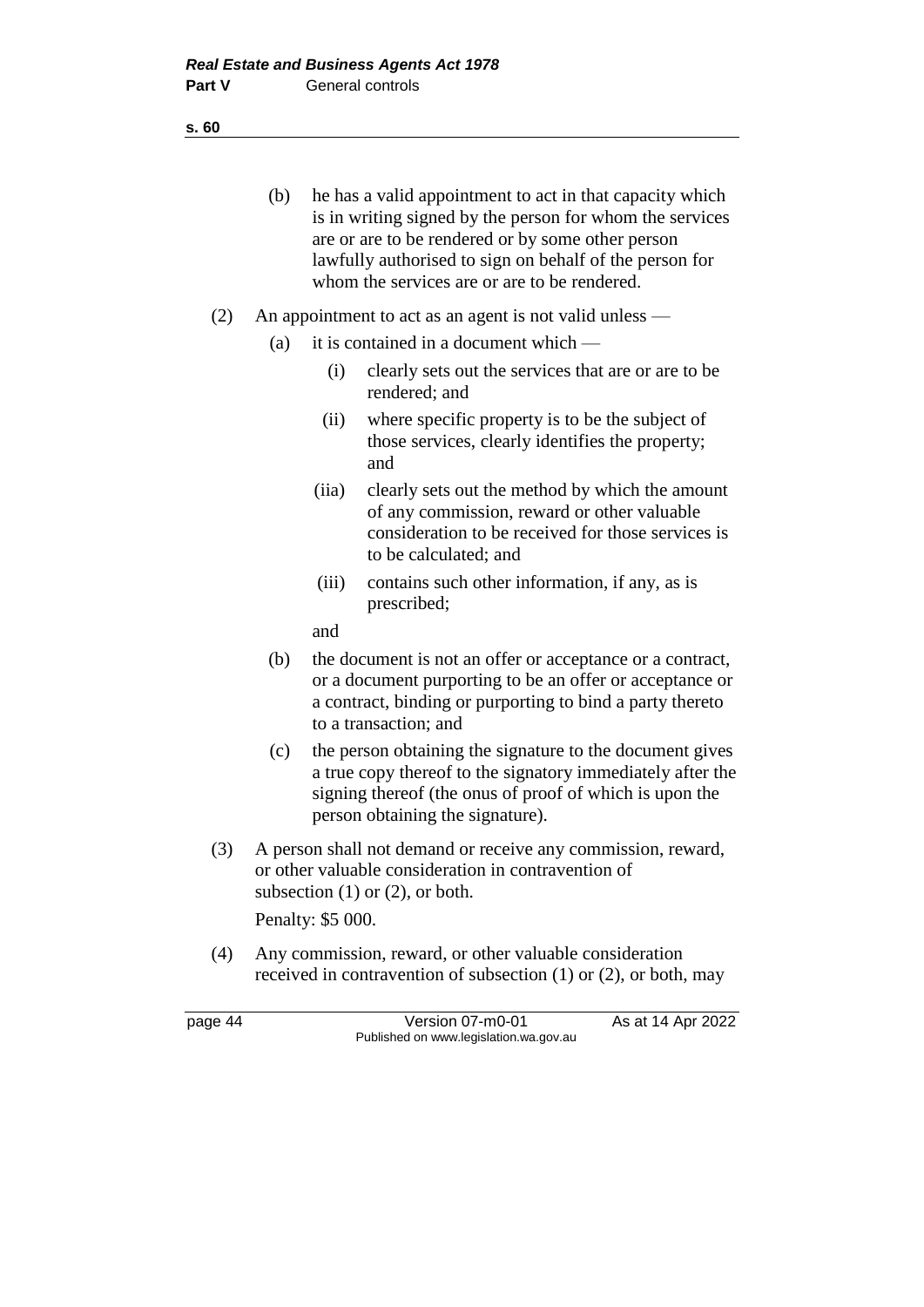be recovered as a civil debt recoverable summarily in any court of competent jurisdiction.

*[Section 60 amended: No. 43 of 1994 s. 11; No. 59 of 1995 s. 9; No. 34 of 1998 s. 14.]*

### **61. Maximum remuneration of licensees, fixing of etc.**

- (1) The Commissioner may, with the approval of the Minister, by notice published in the *Government Gazette* fix the maximum amount of remuneration, whether by way of commission or otherwise, that a licensee is to receive for a service rendered by the licensee in the course of and incidental to the licensee's business as an agent.
- (2) The Commissioner may, with the approval of the Minister, by further notice published in the *Government Gazette*, amend or revoke a notice under subsection (1).
- (3) An amount fixed under subsection (1) takes effect on the date on which the notice fixing the amount is published in the *Government Gazette* or on such subsequent date as is specified in the notice.
- (3a) The Commissioner may fix an amount under subsection (1) by reference to —
	- (a) the type of transaction negotiated and its value; or
	- (b) the type of service rendered and the value of the property in respect of which the service was rendered.
- (3b) If an amount is fixed under subsection (1) in respect of a service rendered by a licensee, the licensee is not entitled to receive for that service, in the licensee's capacity as an agent, any commission, reward or other valuable consideration which exceeds that amount in value.
- (3c) If an amount is not fixed under subsection (1) in respect of a service rendered by a licensee, the licensee is not entitled to demand, receive or hold for that service, in the licensee's

As at 14 Apr 2022 Version 07-m0-01 Page 45 Published on www.legislation.wa.gov.au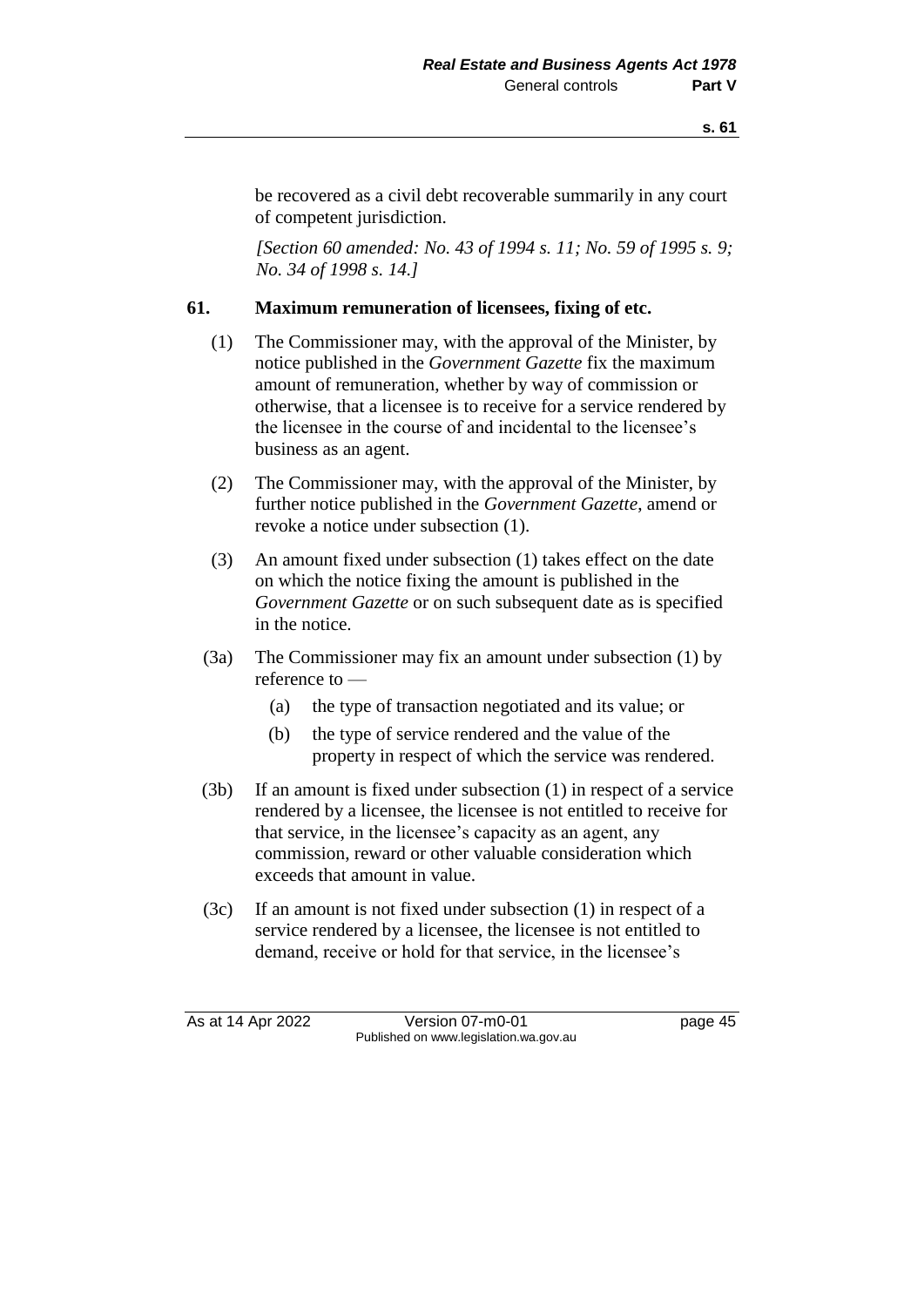capacity as an agent, any commission, reward or other valuable consideration which is unjust in the circumstances.

- (4) The remuneration of an agent for services rendered by him in his capacity as agent in respect of a transaction he has negotiated is payable only on settlement of the transaction unless —
	- (a) there is a failure to settle the transaction and that failure is due to the fault of the agent's principal; or
	- (b) it is a prescribed transaction.
- $(4a)$  In subsection  $(4)$  —

*prescribed transaction* means any of the following transactions —

- (aa) the sale of a proposed lot under the *Community Titles Act 2018* before the lot is created;
- (a) the sale of a proposed lot under the *Strata Titles Act 1985* before the lot is created;
- (b) any other transaction prescribed, or that belongs to a class of transactions prescribed, for the purposes of this definition;

*settlement*, in relation to a transaction —

- (a) where the transaction is to be completed by the payment of the purchase price by way of a single payment (over and above the deposit), means the payment of the purchase price; or
- (b) where the purchaser is obliged to make 2 or more payments to the vendor (over and above any deposit paid within 28 days of the execution of the contract) before the purchaser is entitled to a conveyance or transfer of the subject matter of the contract, means the time at which the purchaser is entitled to possession, occupation or control of the subject matter or the time at which the purchaser has paid at least 10% of the purchase price, whichever is the later, or at any other time as may be prescribed by the regulations; or

page 46 **Version 07-m0-01** As at 14 Apr 2022 Published on www.legislation.wa.gov.au

**s. 61**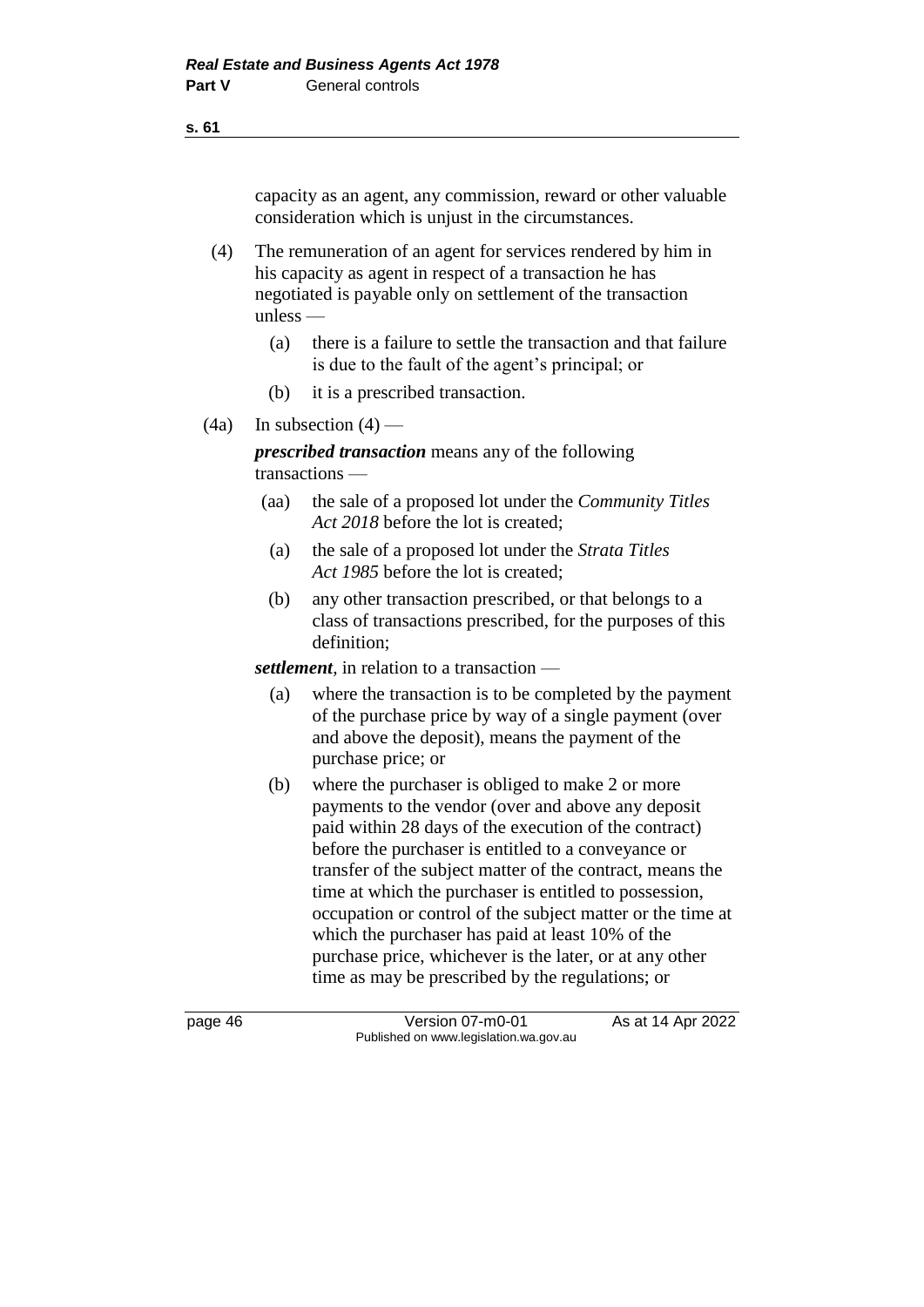(c) where the transaction is of a kind specified in regulations, has the meaning prescribed by the regulations in relation to that kind of transaction;

### *transaction* means —

- (a) a sale, exchange, or other disposal and a purchase, exchange, or other acquisition of real estate and any exclusive right whether deriving from the ownership of a share or interest in a body corporate or partnership; or
- (b) a sale, exchange, or other disposal and a purchase, exchange, or other acquisition of goods, chattels or other property relating to a real estate transaction of a kind specified in paragraph (a); or
- (c) a business transaction of a kind referred to in paragraph (a) or (b) of the definition of *business transaction*,

or both such a real estate transaction and a business transaction.

(5) A licensee shall not demand, receive, or hold any commission, reward, or other valuable consideration in contravention of this section.

Penalty: \$5 000.

(6) Any commission, reward, or other valuable consideration received or held in contravention of this section may be recovered as a civil debt recoverable summarily in any court of competent jurisdiction.

*[Section 61 amended: No. 128 of 1987 s. 89; No. 43 of 1994 s. 11; No. 59 of 1995 s. 10; No. 34 of 1998 s. 15; No. 58 of 2010 s. 134; No. 44 of 2016 s. 34; No. 30 of 2018 s. 179; No. 32 of 2018 s. 234.]*

As at 14 Apr 2022 Version 07-m0-01 page 47 Published on www.legislation.wa.gov.au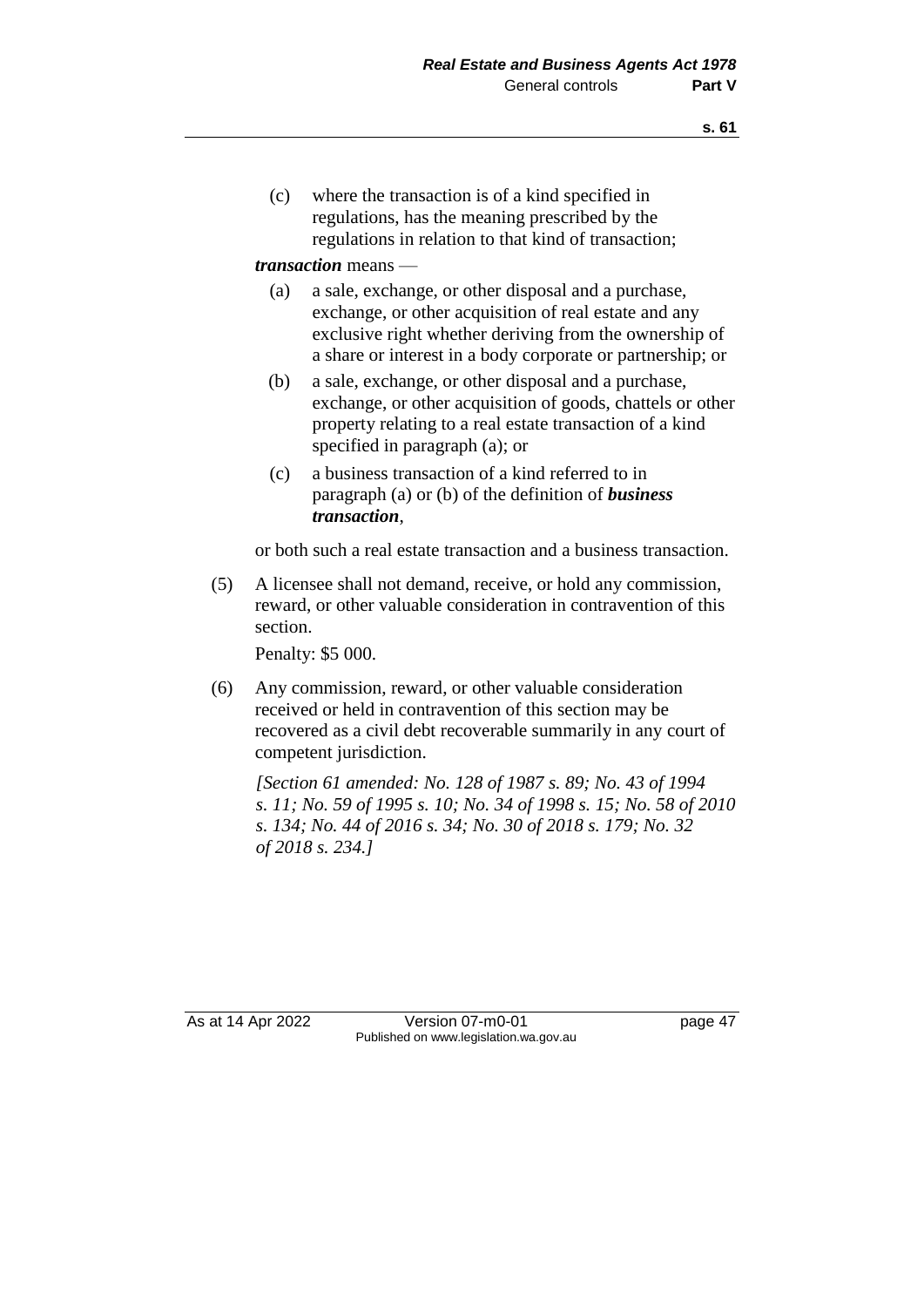**s. 61A**

## **61A. Agents not to demand etc. money etc. for letting etc. from tenants**

- (1) An agent shall not demand or receive from a tenant a commission, reward or other valuable consideration for a service rendered by the agent in connection with -
	- (a) the letting or management of residential premises; or
	- (b) the renewal, extension or continuation of a tenancy where, upon the expiry of the term of the tenancy, a further right of occupancy of the same premises is granted to the same tenant.

Penalty: \$5 000.

- (2) A commission, reward or other valuable consideration received in contravention of subsection (1) is recoverable by the tenant as a debt due in a court of competent jurisdiction.
- (3) In this section —

*residential premises*, *tenancy* and *tenant* have the same meanings as in section 3 of the *Residential Tenancies Act 1987*. *[Section 61A inserted: No. 59 of 1995 s. 11.]*

## **62. Advertising by agents and developers**

- (1) Any advertisement in respect of the business of an agent or a developer shall not be published without his authority.
- (2) A duly authorised advertisement in respect of the business of an agent or developer shall contain such details as are sufficient to identify the agent or developer, as the case may be.
- (3) A person who enters into a contract as a consequence of an advertisement which contravened subsection (2) is not thereby entitled to avoid the contract.
- (4) In a proceeding for a contravention of subsection  $(1)$  or  $(2)$  it is a defence if the accused establishes that he is a person whose business is to publish or arrange for the publication of advertisements and that he received the advertisement in the ordinary course of business and did not know and had no reason

page 48 Version 07-m0-01 As at 14 Apr 2022 Published on www.legislation.wa.gov.au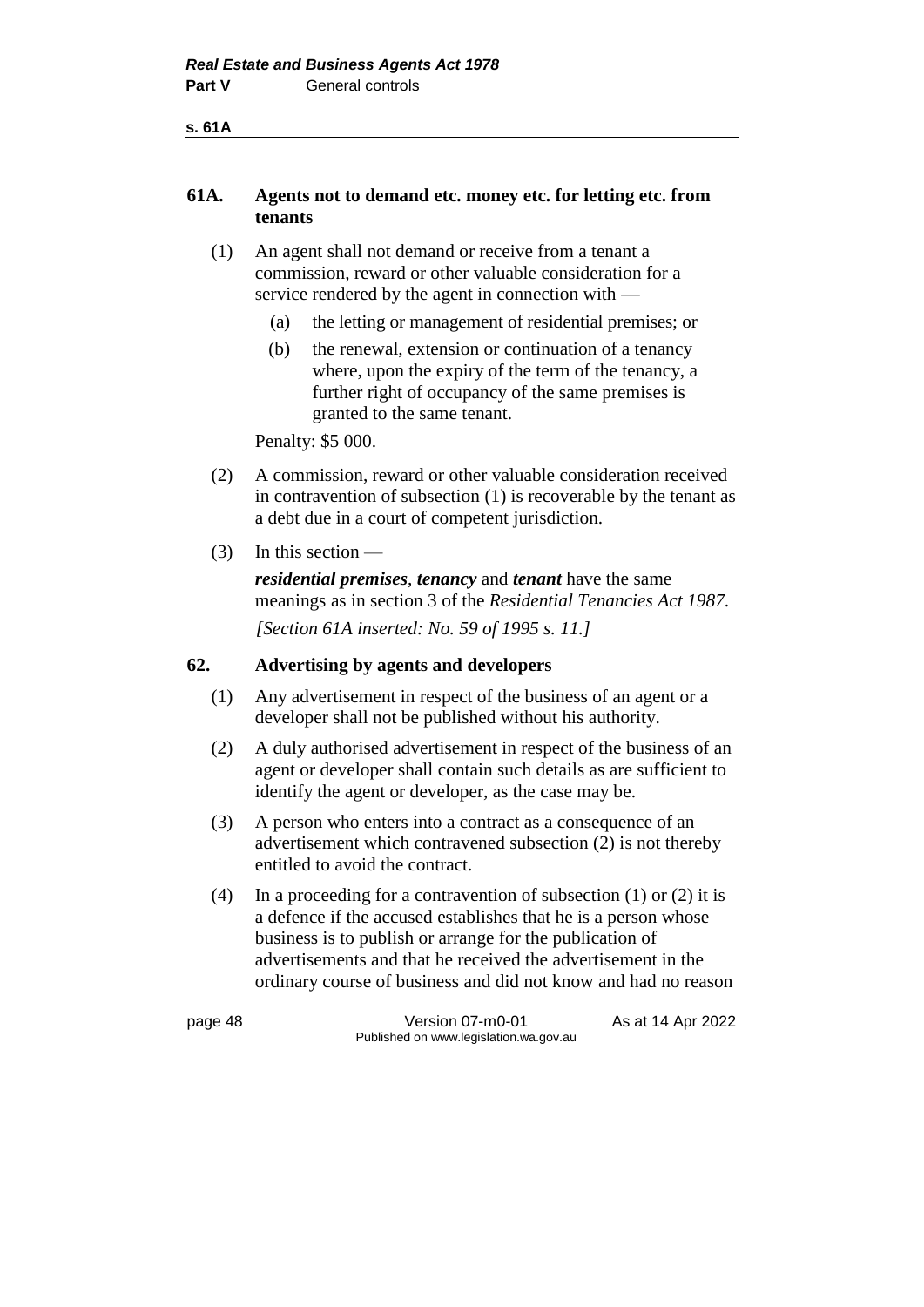to suspect that its publication would amount to such a contravention.

*[Section 62 amended: No. 84 of 2004 s. 82; No. 58 of 2010 s. 98.]*

## **63. Agents etc. to supply signatories of documents with copies**

Where a person signs any offer, acceptance, or contract, or any document purporting to be an offer, acceptance, or contract relating to any transaction that has been negotiated, or that is the subject of negotiation, wholly or in part by an agent, a developer, or a sales representative, in the course of his business or employment as such, the agent, developer, or sales representative, as the case may be, shall forthwith supply the person who has signed the offer, acceptance, contract, or document, with a true copy thereof (the onus of proof of which is upon the person obtaining the signature).

## **64. Conflicts of interest of agents etc.**

(1) An agent shall not have, directly or indirectly, any interest, otherwise than in his capacity as an agent, in any transaction in which he acts or purports to act as agent, unless his principal has given prior written consent thereto.

Penalty: \$5 000.

- (2) A sales representative or other person in the employment of an agent shall not have, directly or indirectly, any interest, other than an interest that exists by virtue only of his employment, in any transaction in which the agent acts or purports to act unless the agent's principal has given prior written consent thereto. Penalty: \$5 000.
- (3) A court before which any person is convicted of an offence under this section may order that person to pay over to the agent's principal any profit that that person has made, or is, in the opinion of the court, likely to make from the transaction.

As at 14 Apr 2022 Version 07-m0-01 page 49 Published on www.legislation.wa.gov.au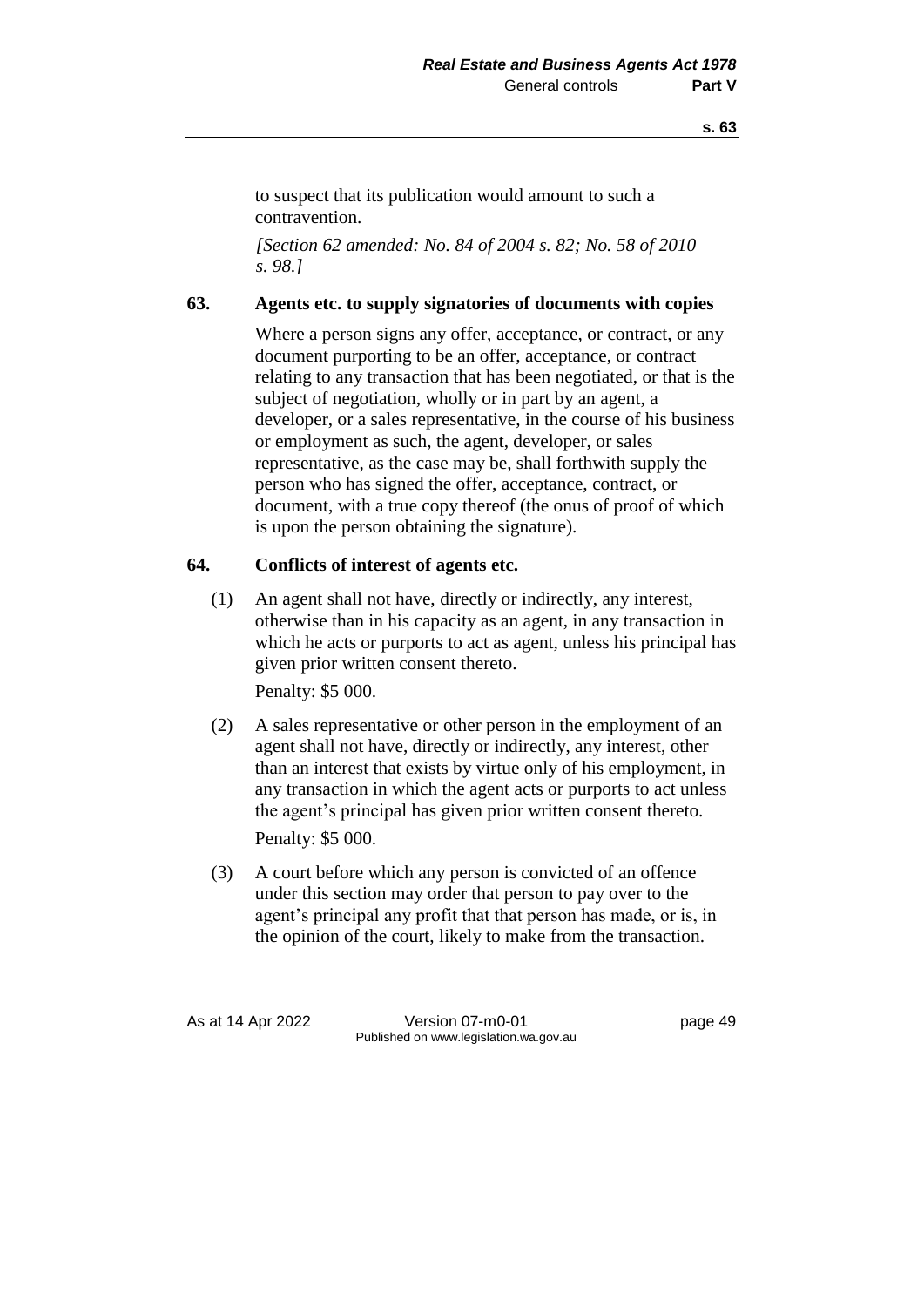- (4) An agent shall not, whether directly or indirectly, demand, receive, or hold any reward or other valuable consideration for or in relation to any transaction in respect of which the agent or an employee of the agent has an interest in contravention of this section.
- (5) Any reward or other valuable consideration received or held in contravention of this section may be recovered as a civil debt recoverable summarily in any court of competent jurisdiction.

*[Section 64 amended: No. 43 of 1994 s. 11; No. 50 of 2003 s. 88(2).]*

#### **65. Rates etc., agents to ensure payment and apportionment of**

- (1) Subject to subsections (2) and (3), where a real estate transaction has been negotiated by an agent it is the agent's duty to the purchaser to ascertain that all rates, taxes, and outgoings then payable, which are by statute a charge on the real estate, and which, as between the vendor and the purchaser, are payable by the vendor are paid by him, and that all such rates, taxes, and outgoings then accruing are duly apportioned between the vendor and purchaser.
- (2) Subject to subsection (3), where a real estate transaction has been negotiated in part by one agent and in part by another, they are jointly and severally liable for the proper performance of the duty mentioned in subsection (1).
- (3) An agent may, at his own expense, engage another person to perform, on behalf of the agent the duty mentioned in subsection (1), or if the agent's principal instructs him to engage another person to perform that duty or assist in its performance the agent may do so at the expense of his principal, but in either case the agent and the other person are jointly and severally liable for the proper performance of that duty and, where the case requires, are jointly and severally so liable with the other agent.

page 50 Version 07-m0-01 As at 14 Apr 2022 Published on www.legislation.wa.gov.au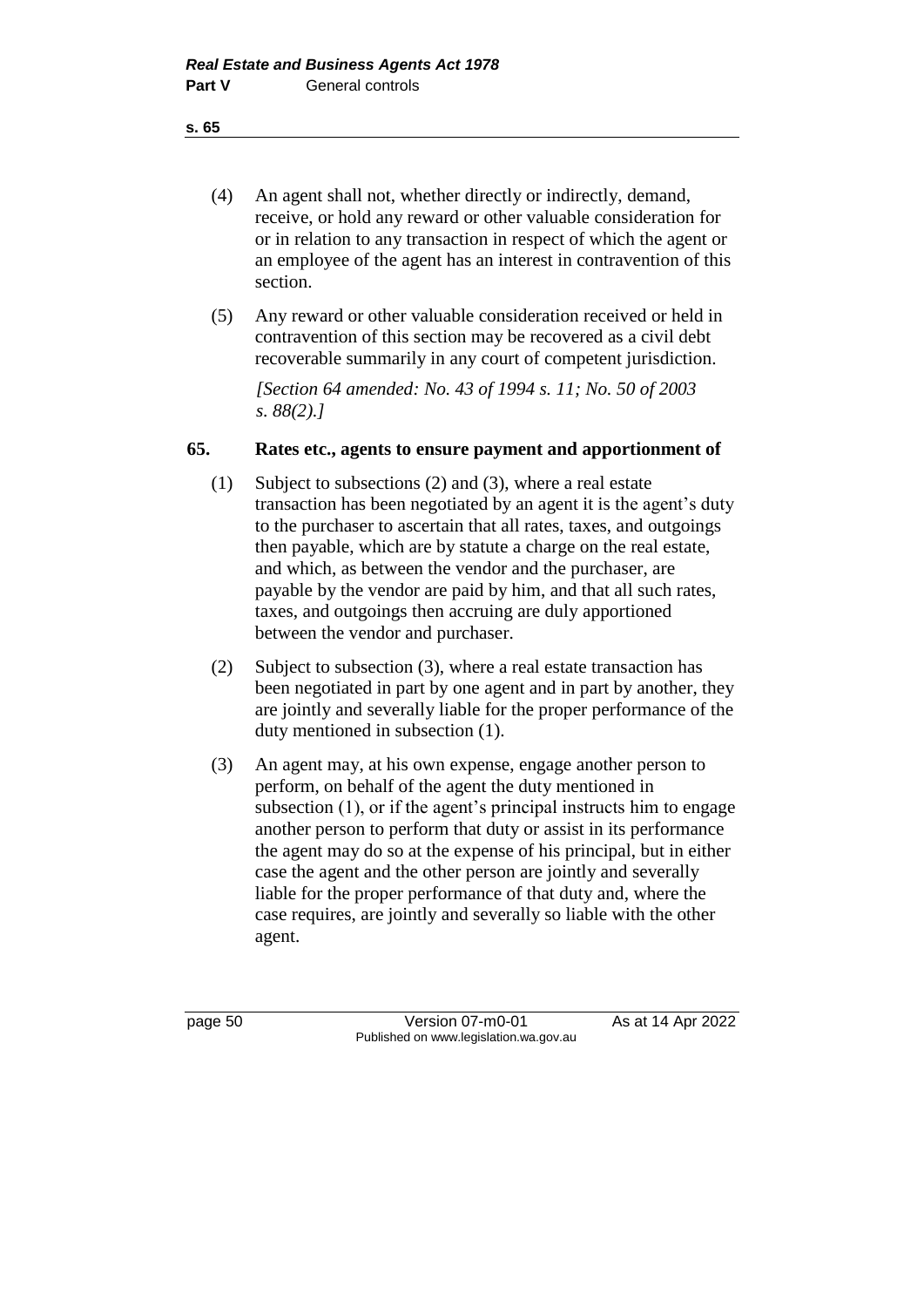#### **66. Keys to houses etc. and information about tenancies etc., payment for is an offence**

- (1) Any person who pays, gives, or receives, or offers, promises, or agrees to pay, give, or receive, a sum of money or other consideration —
	- (a) for obtaining or making available a key of a house or other building or part of a house or other building; or
	- (b) for information relating
		- (i) to tenancy, occupation, or use, however described; or
		- (ii) to the possibility or likelihood of tenancy, occupation, or use, however described,

of the whole or part of a house or other building,

commits an offence.

Penalty: \$5 000.

- (2) Subsection (1) does not apply in relation to
	- (a) a person, other than a licensee or a sales representative, whose business is or includes the selling or cutting of keys at a reasonable charge; or
	- (b) any commission, reward, or remuneration to which a licensee is entitled for effecting or arranging a real estate transaction of leasing or letting, or acquiring under lease or letting, tenancy, occupation, or use of the whole or part of a house or other building.

*[Section 66 amended: No. 74 of 1980 s. 6; No. 43 of 1994 s. 11.]*

As at 14 Apr 2022 Version 07-m0-01 page 51 Published on www.legislation.wa.gov.au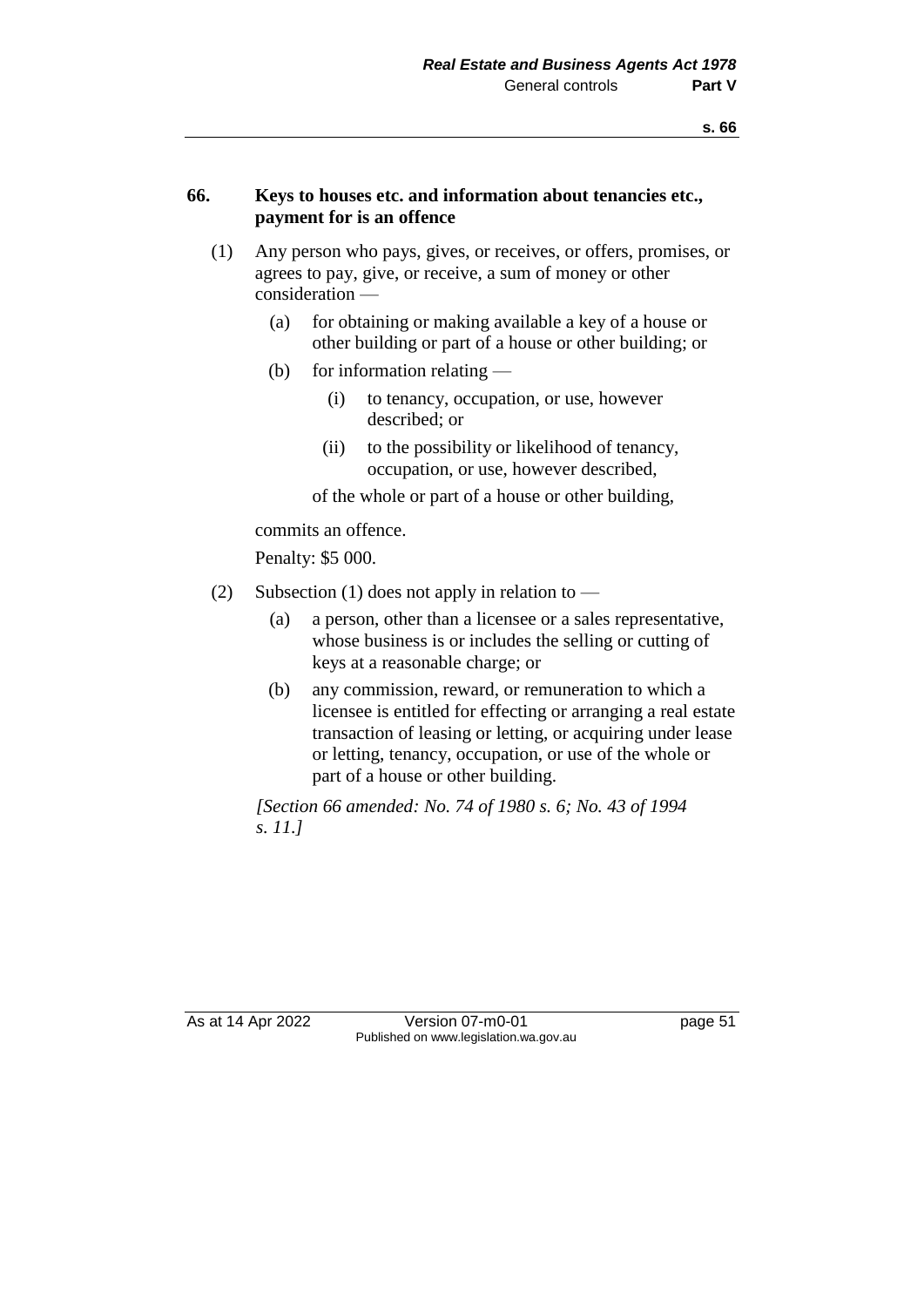**s. 67**

# **Part VI — Agents' trust accounts**

### **67. Terms used**

In this Part, unless the context otherwise requires —

*authorised financial institution* means a bank or other body that is prescribed or belongs to a class of bodies that is prescribed;

*bank account* means an account kept with a bank or other similar body;

**banker** means the manager, or other officer, for the time being in charge of the office of a bank or other body in which any account of an agent is kept;

*business day* means a day other than Saturday, Sunday, or a public holiday;

*separate account* means a trust account referred to in section  $68A(1)$ ;

*trust accounts* means accounts relating to moneys received or held by an agent for or on behalf of any other person in respect of transactions;

*year* means a period of 12 months ending on 31 December, subject however to the provisions of section 71.

*[Section 67 amended: No. 59 of 1995 s. 12; No. 26 of 1999 s. 99(3).]*

## **68. Trust accounts, use of etc.**

- (1) Every agent who holds a current triennial certificate shall maintain one or more trust accounts, designated or evidenced as such, in the prescribed manner, with an authorised financial institution and shall, as soon as practicable, pay to the credit of that account or those accounts all moneys received by him for or on behalf of any other person in respect of transactions.
- (2) Moneys so paid into any such trust account shall not be available for the payment of the debt of any other creditor of the

page 52 Version 07-m0-01 As at 14 Apr 2022 Published on www.legislation.wa.gov.au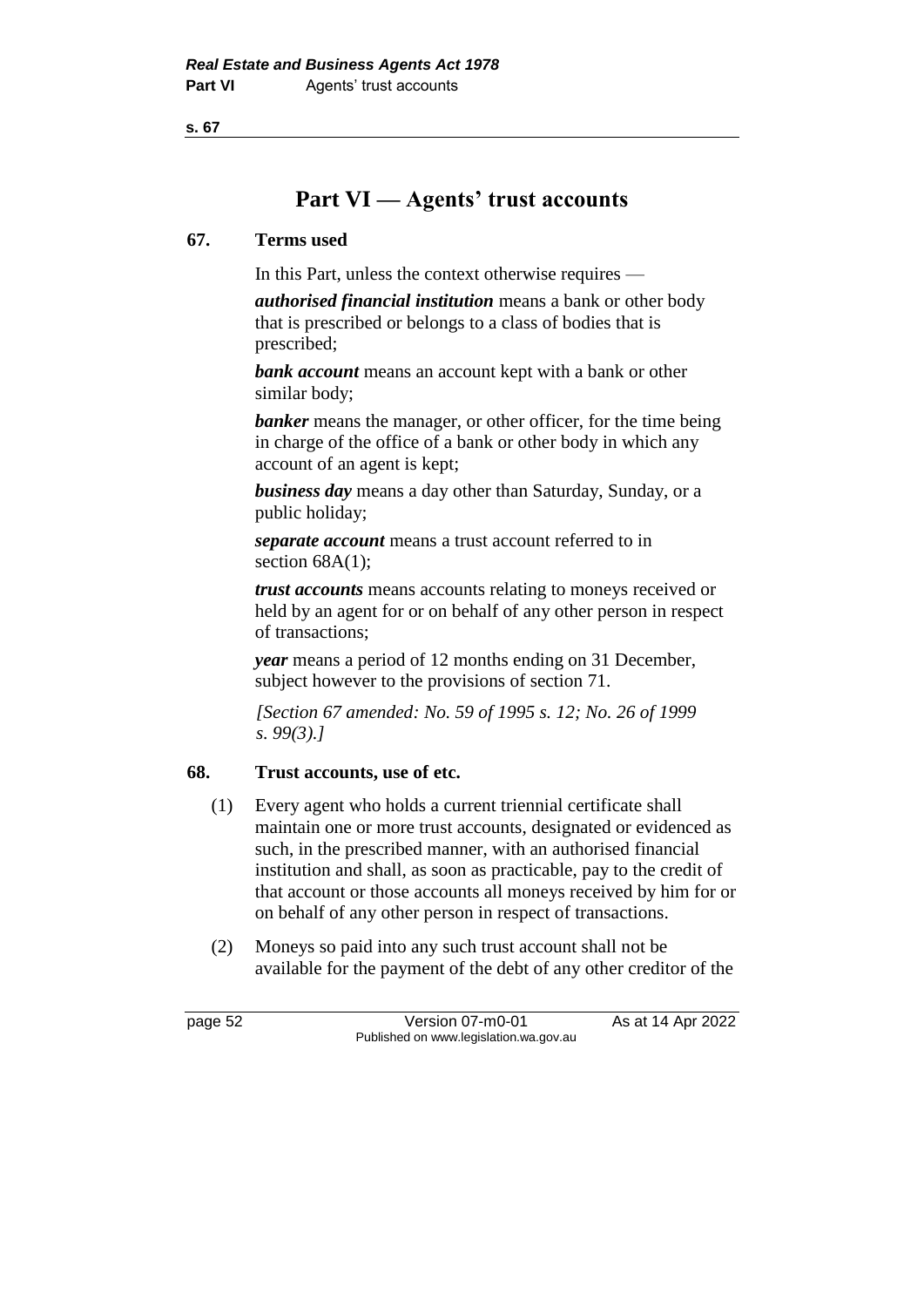agent, or be liable to be attached or taken in execution under the order or process of any court at the instance of any such creditors.

- (3) An agent may pay out of a trust account such of the proper charges relating to transactions as are payable by the persons on whose behalf the moneys are received but may do so only when those charges lawfully fall due.
- (4) Moneys received by an agent for or on behalf of another person in respect of a transaction shall not be withdrawn from a trust account except for the purposes of the transaction, or as otherwise authorised by this Act, or as otherwise authorised by the person or persons lawfully entitled to the moneys.
- (5) An agent shall pay moneys withdrawn from a trust account to the person or persons lawfully entitled or authorised to receive them.
- $(6)$  An agent shall
	- (a) keep full and accurate accounts of all money received or held by him on account of any other person and of all payments made by him of that money; and
	- (b) before the end of the next business day after the day on which the money is received or paid, enter in the accounts particulars of the amount so received or paid and the person from whom it was so received or to whom it was so paid; and
	- (c) keep the accounts in such manner that they can be conveniently and properly audited; and
	- (d) correctly balance the accounts at the end of each month.

*[Section 68 amended: No. 59 of 1995 s. 13.]*

## **68A. Client may ask agent for separate trust account**

(1) A person may request that moneys paid by that person to an agent in respect of a transaction be deposited to the credit of a

As at 14 Apr 2022 Version 07-m0-01 page 53 Published on www.legislation.wa.gov.au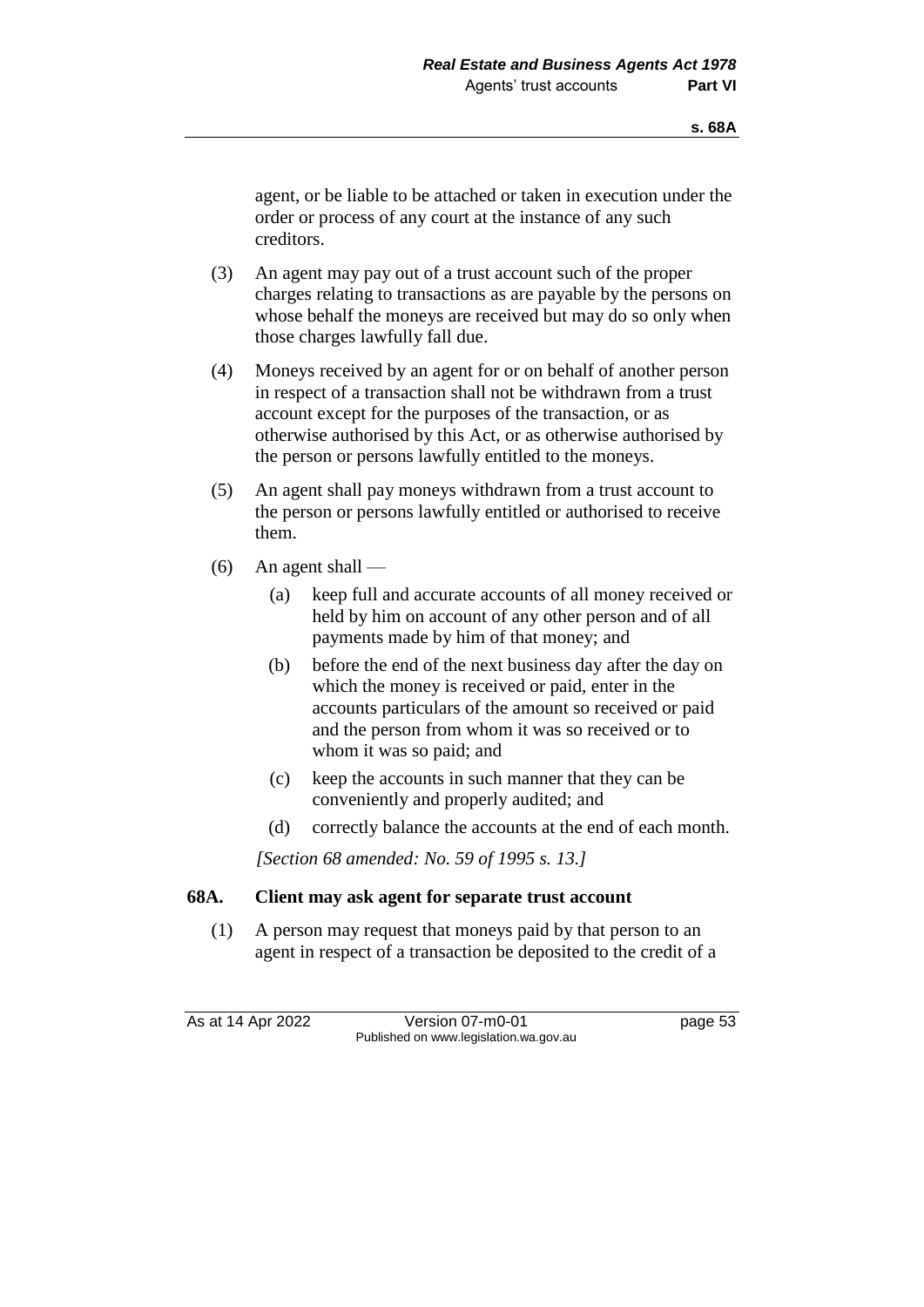separate interest bearing trust account maintained in accordance with section 68.

- (2) A request shall be in writing.
- (3) An agent shall, subject to subsection (4), comply with a request.
- (4) Where requirements are prescribed under subsection (6), an agent shall only comply with a request if satisfied that those requirements have been met.
- (5) An agent shall ensure that all interest credited to a separate account is paid to the person who requested the deposit of moneys in that account.
- (6) Regulations made under section 145 may prescribe requirements to be met before a request can be complied with and, without limiting this subsection, those requirements may relate to —
	- (a) the amount of moneys paid to the agent; or
	- (b) the type of transaction in respect of which the moneys are paid; or
	- (c) the length of time for which the moneys are to be deposited.
- (7) In this section —

*request* means a request under subsection (1).

*[Section 68A inserted: No. 59 of 1995 s. 14.]*

#### **68B. Interest on trust accounts to be paid by financial institutions**

- (1) Every authorised financial institution with which a trust account is maintained shall pay to the credit of the Interest Account interest on the balance of the trust account at the prescribed rate at such times as are prescribed.
- (2) Subsection (1) does not apply to a separate account.
- (3) Where a court convicts an authorised financial institution of an offence under subsection (1) and interest required to be paid

page 54 Version 07-m0-01 As at 14 Apr 2022 Published on www.legislation.wa.gov.au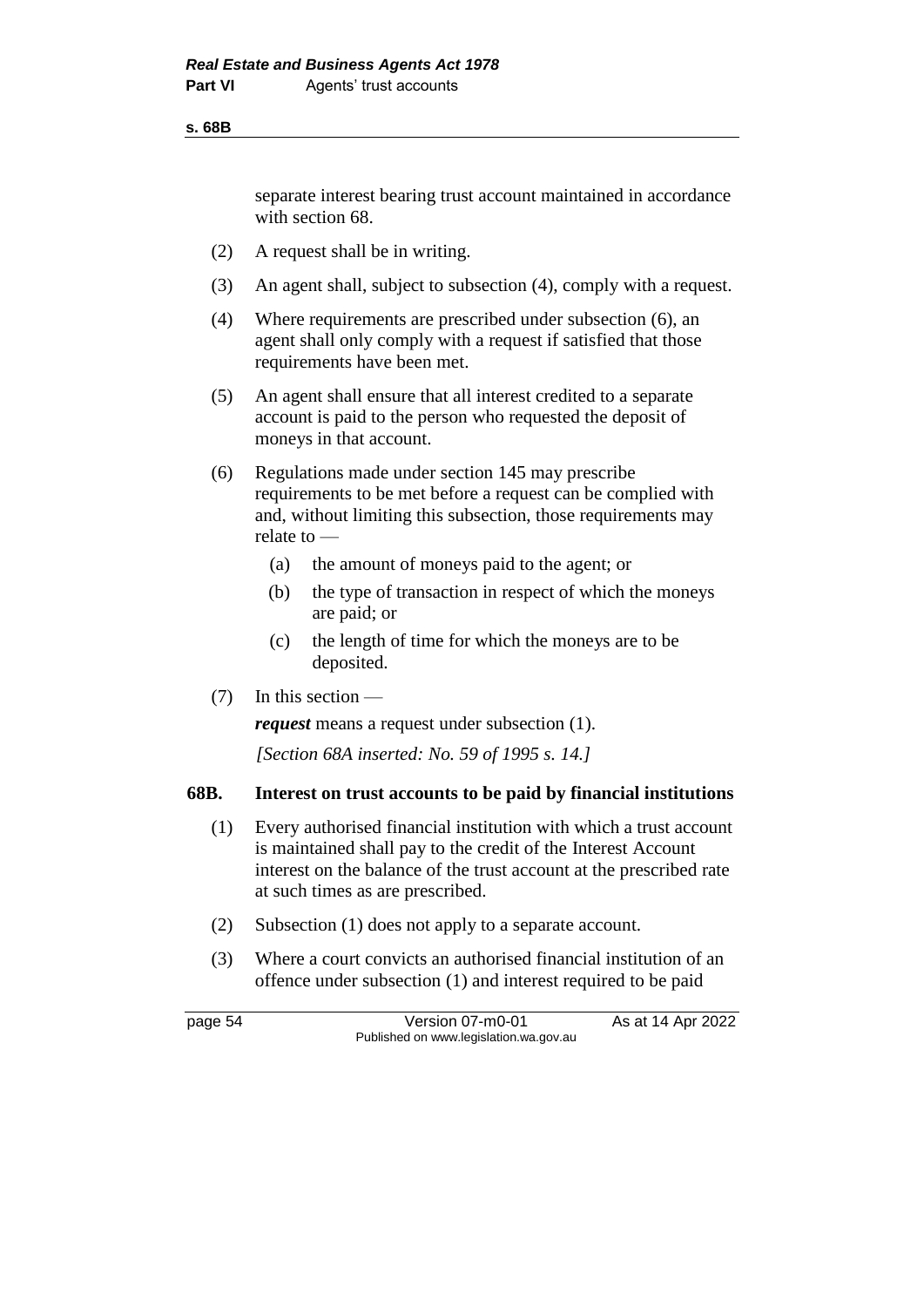under that subsection remains outstanding, the court may, in addition to imposing a penalty, order the institution to pay to the credit of the Interest Account an amount equal to the amount of that interest, and any such order may be enforced as if it were a judgment of the court.

(4) In regulations made under section 145 the prescribed rate referred to in subsection (1) may be prescribed by reference to a market rate indicator specified in the regulations.

*[Section 68B inserted: No. 59 of 1995 s. 14; amended: No. 47 of 2011 s. 25(4).]*

#### **68C. Agents to give Commissioner information about trust accounts**

- (1) When an agent opens or closes a trust account, the agent shall, as soon as is practicable, inform the Commissioner in writing of the opening or closure of the trust account and, in doing so, shall specify —
	- (a) the name and number of the trust account; and
	- (b) the name and address of the authorised financial institution with which the trust account is or was maintained.
- (2) Subsection (1) does not apply to a separate account.
- (3) If an agent's trust account is overdrawn, both the agent and the authorised financial institution with which the trust account is maintained shall, as soon as is practicable, inform the Commissioner in writing of —
	- (a) the name and number of the trust account; and
	- (b) the amount by which the trust account is overdrawn.

*[Section 68C inserted: No. 59 of 1995 s. 14; amended: No. 58 of 2010 s. 134.]*

As at 14 Apr 2022 Version 07-m0-01 page 55 Published on www.legislation.wa.gov.au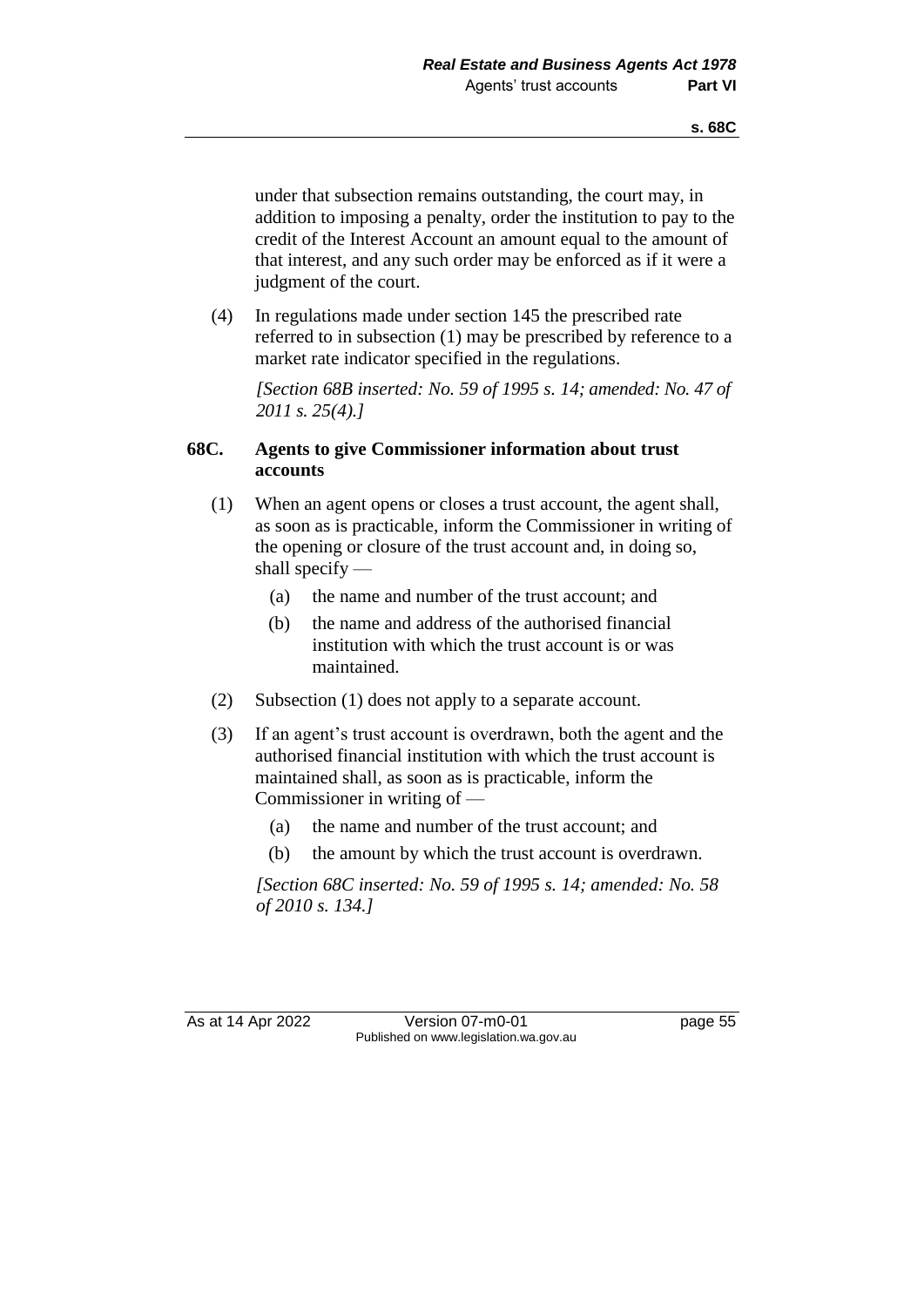### **69. Money received by agents, duties as to**

- (1) When an agent receives money for or on behalf of any other person, the agent shall —
	- (a) unless the money is received by electronic transfer, immediately give to the person paying the money a receipt containing such information as is prescribed; and
	- (b) keep a record of the money received.
- (2) A record under subsection (1)(b) shall be kept in the prescribed manner and contain such information as is prescribed.
- (3) The agent shall produce records kept under subsection (1)(b) to the auditor at every audit, and at such other times as the auditor may reasonably require.
- *[(4) deleted]*
- (5) Subsection (3) does not apply in the case of an agent if the agent's auditor certifies to the Commissioner that he is satisfied with the system employed by the agent and that the records of moneys received are so kept and entered up as to enable the accounts to be properly and conveniently audited, and the Commissioner approves of the system employed by the agent of recording the receipt of moneys.
- (6) On receipt of any moneys by an agent in respect of a transaction, he shall render to the person on whose behalf the money is received an account in writing of all such moneys and of the application thereof.

*[Section 69 amended: No. 74 of 1980 s. 7; No. 59 of 1995 s. 15; No. 58 of 2010 s. 134.]*

#### **70. Audits of trust accounts**

(1) Every agent who holds a current triennial certificate during the whole or any part of a year shall cause his trust accounts for that year, or part of a year, as the case may be, to be audited by an auditor duly qualified or approved under this Part.

page 56 **Version 07-m0-01** As at 14 Apr 2022 Published on www.legislation.wa.gov.au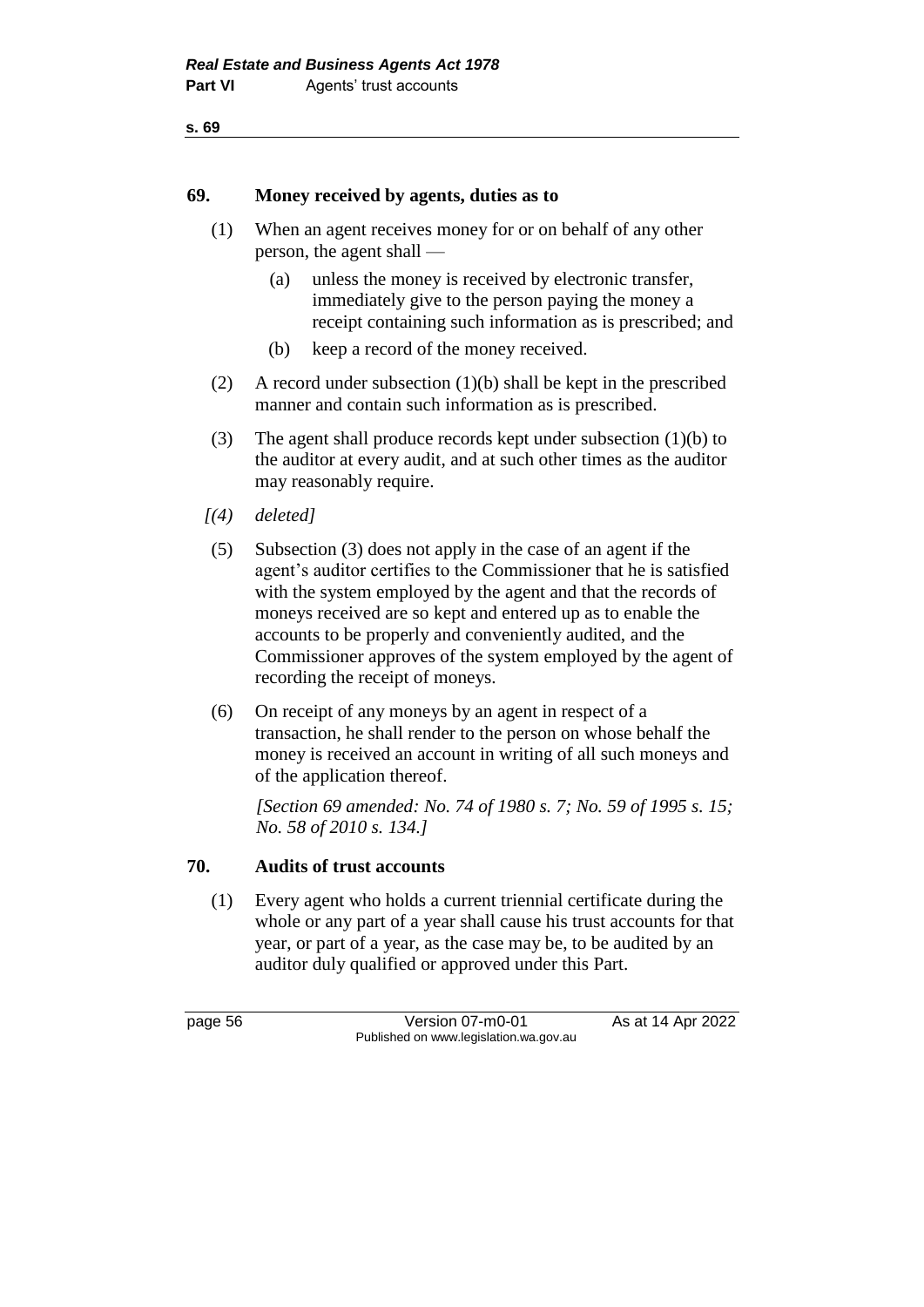- (2) The auditor shall conduct the audit in accordance with accepted auditing practice, including selective testing when the auditor considers it appropriate and in accordance with such other requirements as are determined by the Commissioner.
- (3) The auditor shall within 3 months after the end of each year
	- (a) deliver to the Commissioner a report of the result of the audit, verified by a statutory declaration of the auditor, in an approved form; and
	- (b) deliver a copy of the report so verified to the agent.
- (4) The agent shall retain the copy of the report and produce it on demand pursuant to section 80(3).
- (5) The Commissioner may, in circumstances he or she considers appropriate, extend the time limit for lodging reports.
- (6) The auditor shall deliver an interim report to the Commissioner if at any time he discovers any irregularity in the trust accounts of the agent or discovers any other matter in respect of those accounts which the auditor considers should be reported to the Commissioner and he shall verify the interim report by statutory declaration and deliver a copy of the report so verified to the agent.
- (7) The Commissioner may require the auditor to furnish further information or carry out a further audit at any time, and the auditor shall comply with that requirement, and the cost of so doing shall be paid by the agent if the Commissioner so directs but otherwise shall be paid by the Commissioner from moneys standing to the credit of the Fidelity Account.
- (8) Apart from the annual audit and any interim audit provided for in this section, where, for any reason, the triennial certificate of an agent ceases to have effect under this Act, there shall, within the period of 3 months thereafter, be a termination audit of the agent's trust account, and the termination audit shall be arranged and conducted in accordance with such provisions of this Part in respect of the annual audit as are capable of being

As at 14 Apr 2022 Version 07-m0-01 page 57 Published on www.legislation.wa.gov.au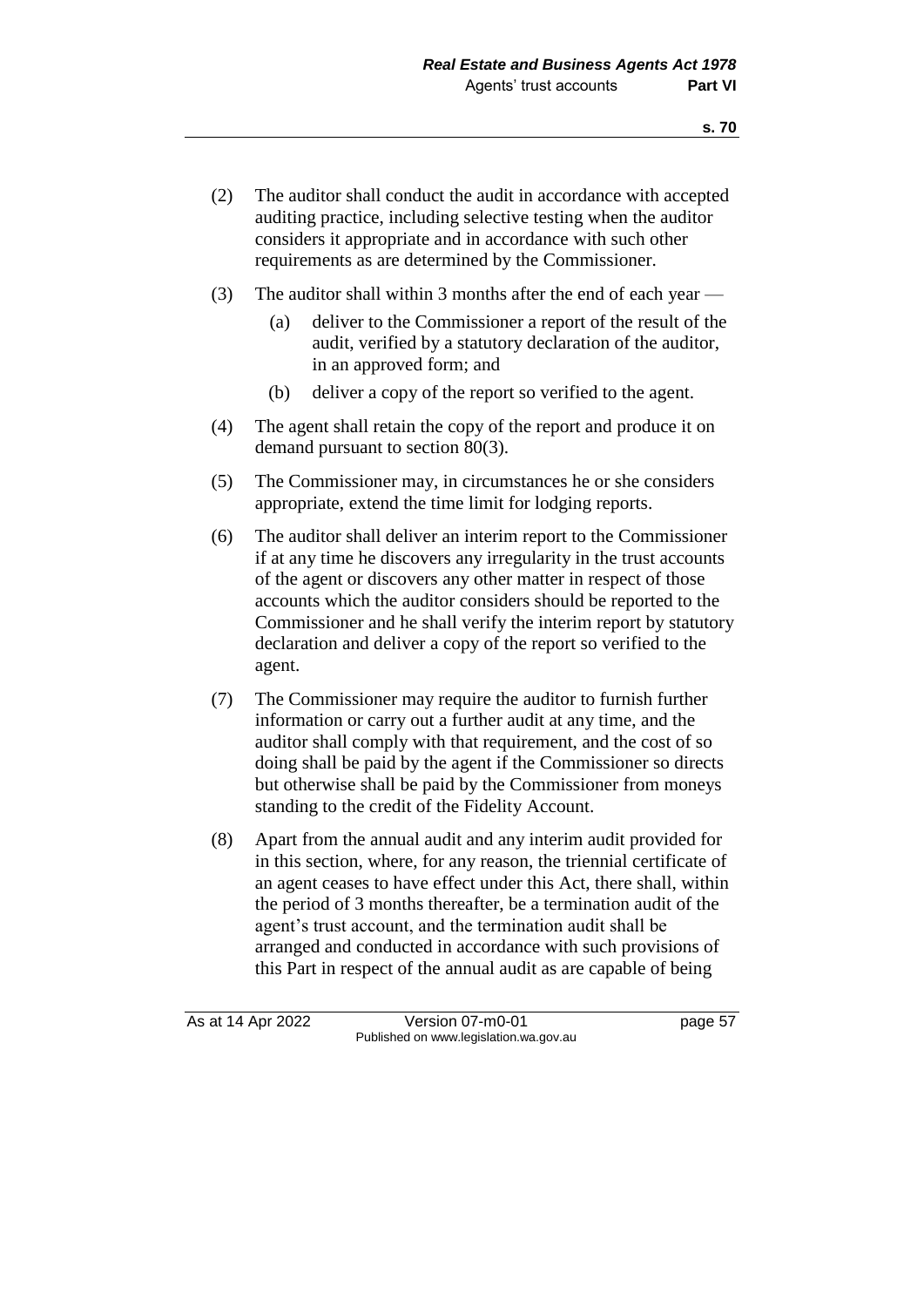applied to the termination audit, and the auditor shall within 2 months after the end of that 3 months period deliver to the Commissioner a report of such termination audit.

*[Section 70 amended: No. 29 of 1982 s. 12; No. 59 of 1995 s. 42; No. 77 of 2006 Sch. 1 cl. 147(2); No. 58 of 2010 s. 99 and 134.]*

## **71. Date of audit, Commissioner may change**

- (1) Notwithstanding anything else in this Part, an agent may apply in writing to the Commissioner to fix some date other than 31 December, as the date up to which his trust accounts are to be audited, and the Commissioner may, in the Commissioner's discretion, permit the agent to substitute such other date for 31 December.
- (2) The Commissioner may, upon giving not less than one year's notice to the agent affected, revoke any permission granted under this section.
- (3) When permission is granted under this section the Commissioner shall fix the period in respect of which the first audit shall be made, and the permission may be given upon such conditions, with respect to the time within which the first or any subsequent audit shall be made or otherwise, as the Commissioner may think fit.
- (4) So long as the permission remains in force, and subject to any conditions which may be imposed, section 70 shall, in relation to the agent concerned, be read as if such other date was substituted for 31 December.
- (5) When any date has been substituted for 31 December under this section, the date so substituted shall not be further changed except by permission of the Commissioner granted in accordance with this section.

*[Section 71 amended: No. 58 of 2010 s. 134.]*

page 58 Version 07-m0-01 As at 14 Apr 2022 Published on www.legislation.wa.gov.au

**s. 71**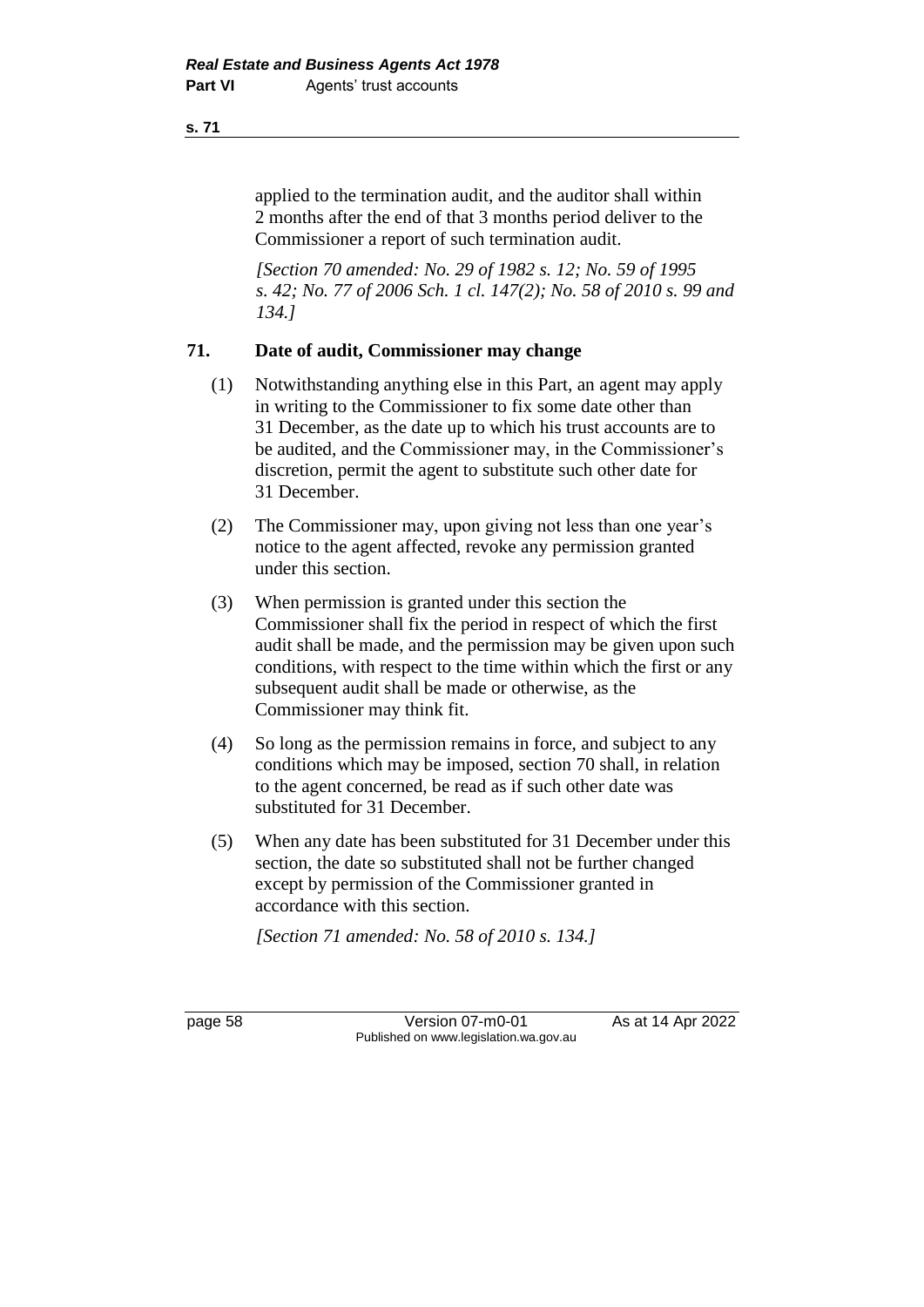## **72. Auditors, qualification and approval of**

- (1) Subject to subsection (2), no person is qualified to act as an auditor under this Part unless he is a person registered as an auditor, or taken to be registered as an auditor, under Part 9.2 of the *Corporations Act 2001* of the Commonwealth.
- (2) In districts in respect of which the Commissioner is satisfied that no person registered as an auditor, or taken to be registered as an auditor, under Part 9.2 of the *Corporations Act 2001* of the Commonwealth is available, such other persons with such other qualifications as are approved by the Commissioner may act as auditors under this Part.
- (3) An auditor shall disclose to the Commissioner any de facto relationship or any close relationship by blood or marriage he has with an agent whose trust accounts he has been appointed to audit or any business dealings he has with or through such agent at any time during his appointment as auditor, and the Commissioner may, if the Commissioner thinks fit, disqualify that auditor from acting in that particular case.

*[Section 72 amended: No. 10 of 1982 s. 28; No. 59 of 1995 s. 16; No. 10 of 2001 s. 220; No. 28 of 2003 s. 175; No. 58 of 2010 s. 134.]*

## **73. Auditors, appointment of**

- (1) Subject to the provisions of this Part the auditor by whom the audit of, and reports on, an agent's trust accounts are to be made shall be appointed and employed for that purpose by that agent.
- (2) An agent shall appoint his auditor at the time of applying for his licence.
- (3) Subject to this Act, an auditor's appointment under this section is continuous unless the Commissioner approves a subsequent change in the appointment.

*[Section 73 amended: No. 58 of 2010 s. 134.]*

As at 14 Apr 2022 Version 07-m0-01 page 59 Published on www.legislation.wa.gov.au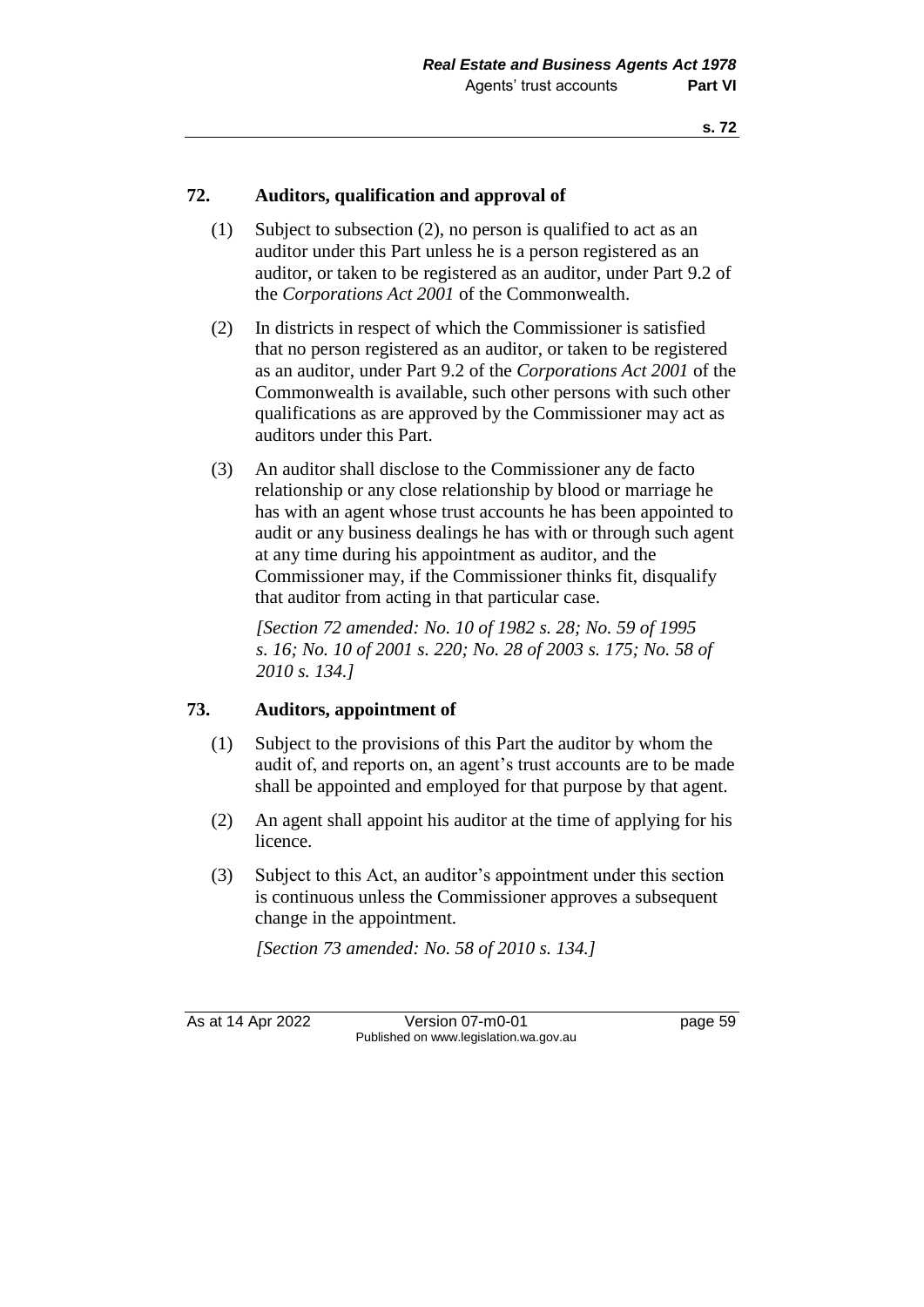## **74. Audits of business carried on at more than one place, directions as to**

In the event of an agent carrying on business at more than one place the Commissioner may from time to time give such directions as the Commissioner thinks fit for separate audits of the trust accounts in respect of the business carried on at each place, or for the acceptance by the auditor of the certificates of some person or persons approved by the Commissioner with respect to the examination of the trust accounts kept at any branch office of the business.

*[Section 74 amended: No. 58 of 2010 s. 134.]*

## **75. Approvals etc. under this Part, Commissioner's power to cancel etc.**

The Commissioner may, if in the Commissioner's opinion just cause exists for doing so —

- (a) cancel or suspend the right of any person to act as auditor under this Part; or
- (b) vary or revoke any other approval, direction, permission, or authority granted or given by the Commissioner under this Part.

*[Section 75 amended: No. 58 of 2010 s. 134.]*

*[76. Deleted: No. 55 of 2004 s. 1012.]*

# **77. Audits, agents' duties and auditors' powers as to**

(1) For the purposes of an audit or report under this Part every agent shall, as and when the auditor requires, produce to the auditor his books and all papers, accounts, documents, and securities in his possession, custody, or power in any way relating to any moneys received by the agent for or on behalf of any other person and shall furnish the auditor with all such information and particulars as he reasonably requires.

page 60 **Version 07-m0-01** As at 14 Apr 2022 Published on www.legislation.wa.gov.au

**s. 74**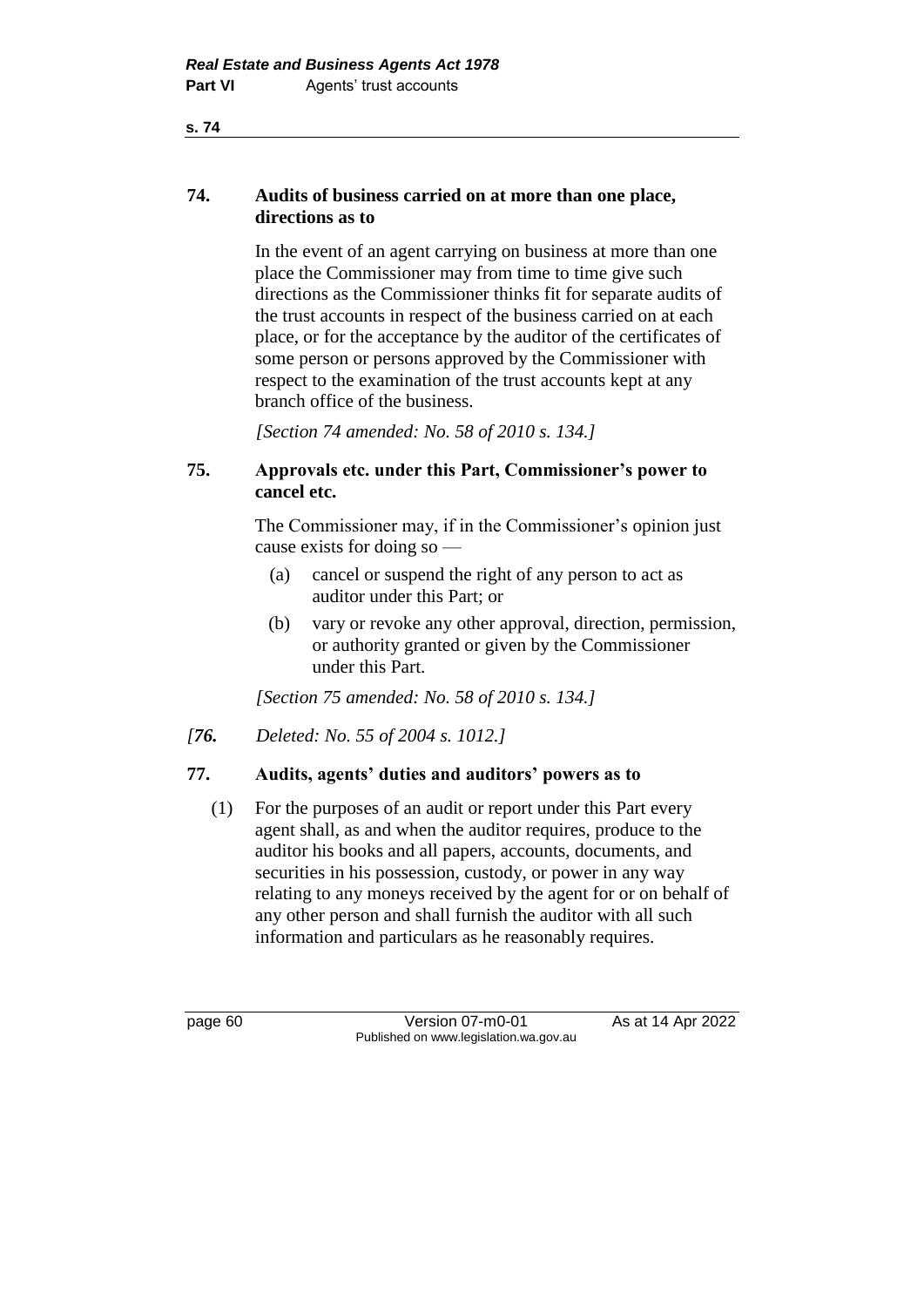(2) The auditor may examine such books, papers, accounts, documents, and securities at any time, either during, or after the end of, the period in respect of which the audit is made.

### **78. Audits, bankers' duties as to**

Every banker of an agent shall, on request of any auditor engaged in the audit of that agent's trust accounts under this Part produce to that auditor all such books, papers, accounts, documents and securities as may be reasonably necessary for the purposes of the audit.

## **79. Auditors' reports, content of**

Every auditor of an agent's trust accounts shall include in his report furnished pursuant to section 70 a statement as to the following matters —

- (a) whether the trust accounts of such agent have in the opinion of the auditor been kept regularly and properly written up; and
- (b) whether the trust accounts of such agent have been ready for examination at the periods appointed by the auditor; and
- (c) whether such agent has complied with the auditor's requirements; and
- (d) whether in the opinion of the auditor such agent's trust accounts are, and have been during the period of the audit, in order or otherwise; and
- (e) any matter or thing in relation to such trust accounts which should in the opinion of the auditor be communicated to the Commissioner.

*[Section 79 amended: No. 74 of 1980 s. 10; No. 59 of 1995 s. 17; No. 58 of 2010 s. 134.]*

As at 14 Apr 2022 Version 07-m0-01 page 61 Published on www.legislation.wa.gov.au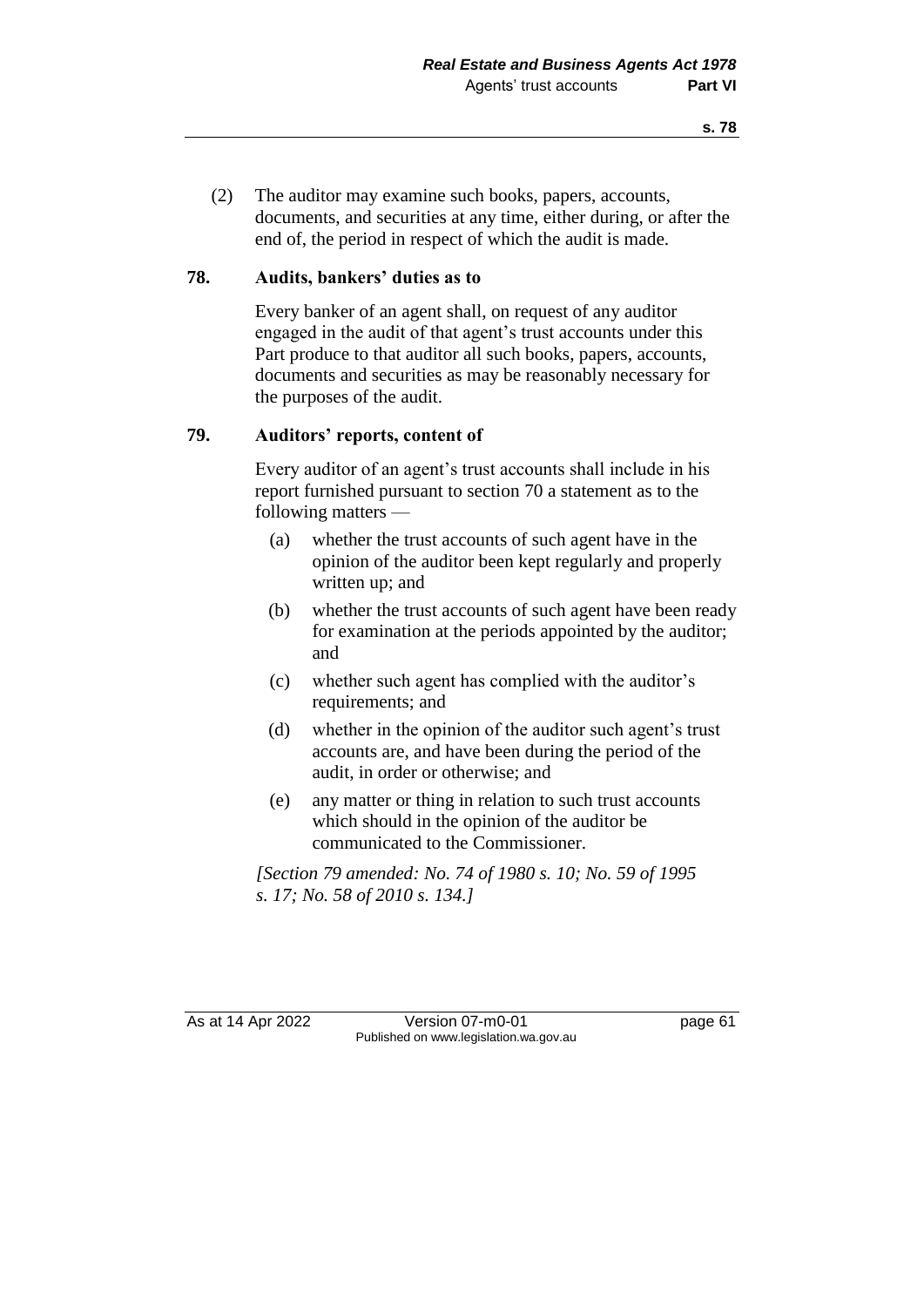#### **80. Moneys etc. held on trust, statement of by agents**

- (1) Every agent who holds a current triennial certificate shall prepare and certify under his hand and produce to the auditor who audits his trust accounts a statement setting forth in detail particulars of —
	- (a) moneys held, on the last day of the period to which the audit relates, by the agent for or on behalf of any other person; and
	- (b) negotiable or bearer securities or deposit receipts in the name of the agent which represent moneys drawn from the agent's trust accounts and which are held by the agent on that day.
- (2) The auditor shall examine the statement and endorse on it a certificate as to whether or not it is correct, and deliver it to the agent.
- (3) The statement so delivered shall be retained by the agent and be produced on demand to the auditor making the next succeeding audit of the agent's trust accounts together with a copy of the report of the last preceding audit of those accounts verified by statutory declaration of the then auditor.
- (4) Where an agent's accounts are being audited for the first time or, where for any other reason, no statement containing the particulars set out in subsection (1) and relating to the previous period of audit is available for the purpose of audit, the agent shall in lieu thereof make out and produce to the auditor before the making of his report, a statement containing the like particulars as to moneys and negotiable securities held on the first day of the period to which the audit relates.
- (5) Every statement made under this section shall be verified by the statutory declaration of the agent, or, in the case of a firm, by the statutory declaration of one of the partners, or, in the case of a body corporate, by the person in *bona fide* control of the agent's business.

page 62 Version 07-m0-01 As at 14 Apr 2022 Published on www.legislation.wa.gov.au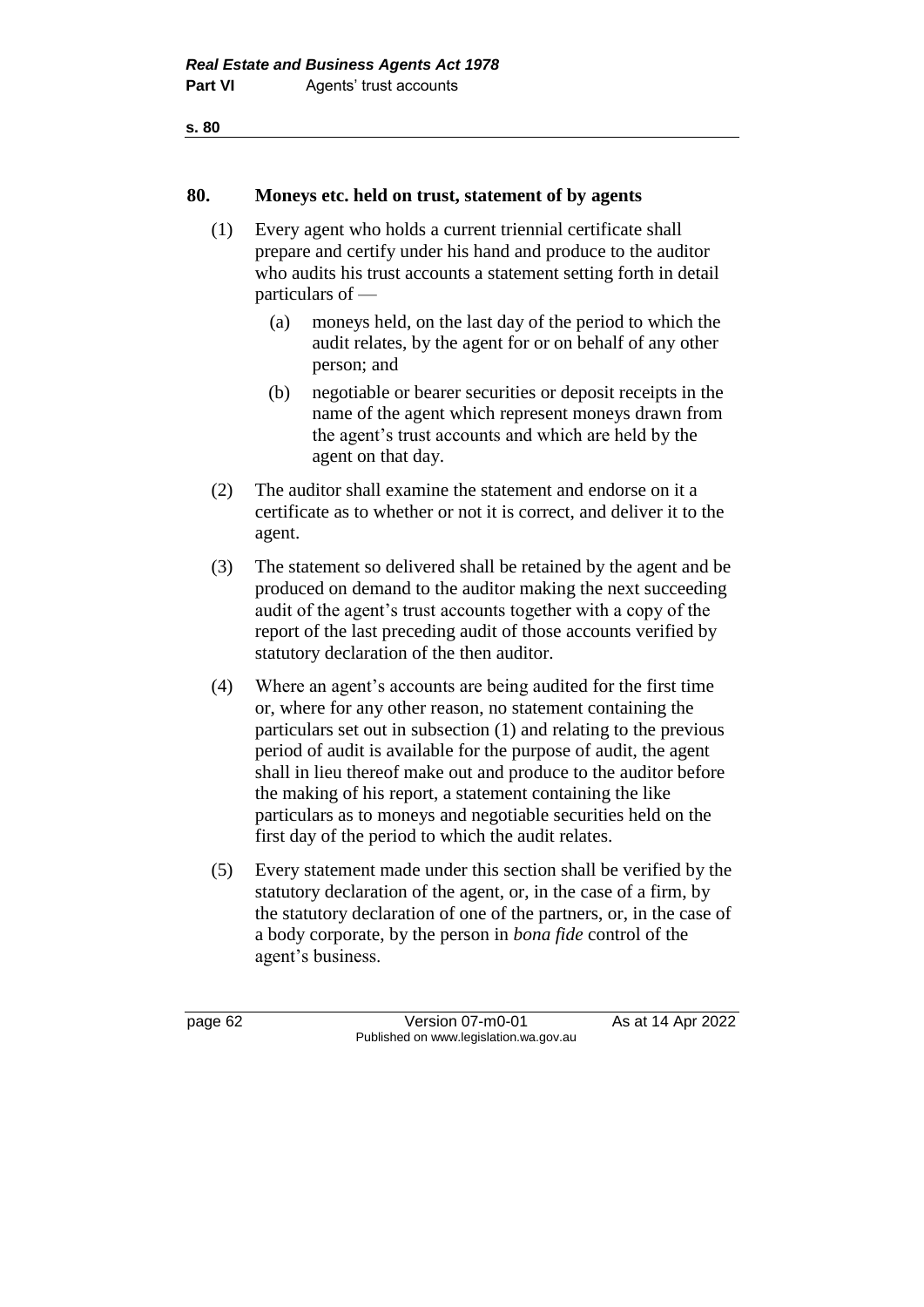## **81. Auditor's report to report breaches of law etc.**

If an auditor in the course of auditing an agent's trust accounts discovers that the accounts are not kept in such a manner as to enable them to be properly audited, or discovers any matter which appears to him to involve dishonesty or a breach of the law on the part of the agent, or discovers loss or deficiency of trust moneys, or failure to pay or account for any such moneys, or to comply with the provisions of this Act he shall fully set out the facts so discovered by him in the report to be delivered to the Commissioner.

*[Section 81 amended: No. 58 of 2010 s. 134.]*

# **82. Auditors' duty of confidentiality**

- (1) Except where this Part provides otherwise an auditor shall not divulge to any person, or in any proceeding, any information which he has obtained in the course of conducting any audit under this Part.
- (2) An auditor is not guilty of a breach of subsection (1) by disclosing information —
	- (a) by means of or in a report made pursuant to this Part; or
	- (b) in or for the purpose of any legal proceedings arising out of any such report or instituted in connection with the trust accounts of the agent to whom the information relates.

#### **83. Right of some persons to information in auditors' reports**

(1) On request by any person interested in any moneys or securities held or which ought to be held or which have been received by an agent, the Commissioner may disclose to such person or his solicitor such portion of any report of an auditor, or of any statutory declaration, statement, or other document delivered to the Commissioner under this Part as affects or may affect such person.

As at 14 Apr 2022 Version 07-m0-01 page 63 Published on www.legislation.wa.gov.au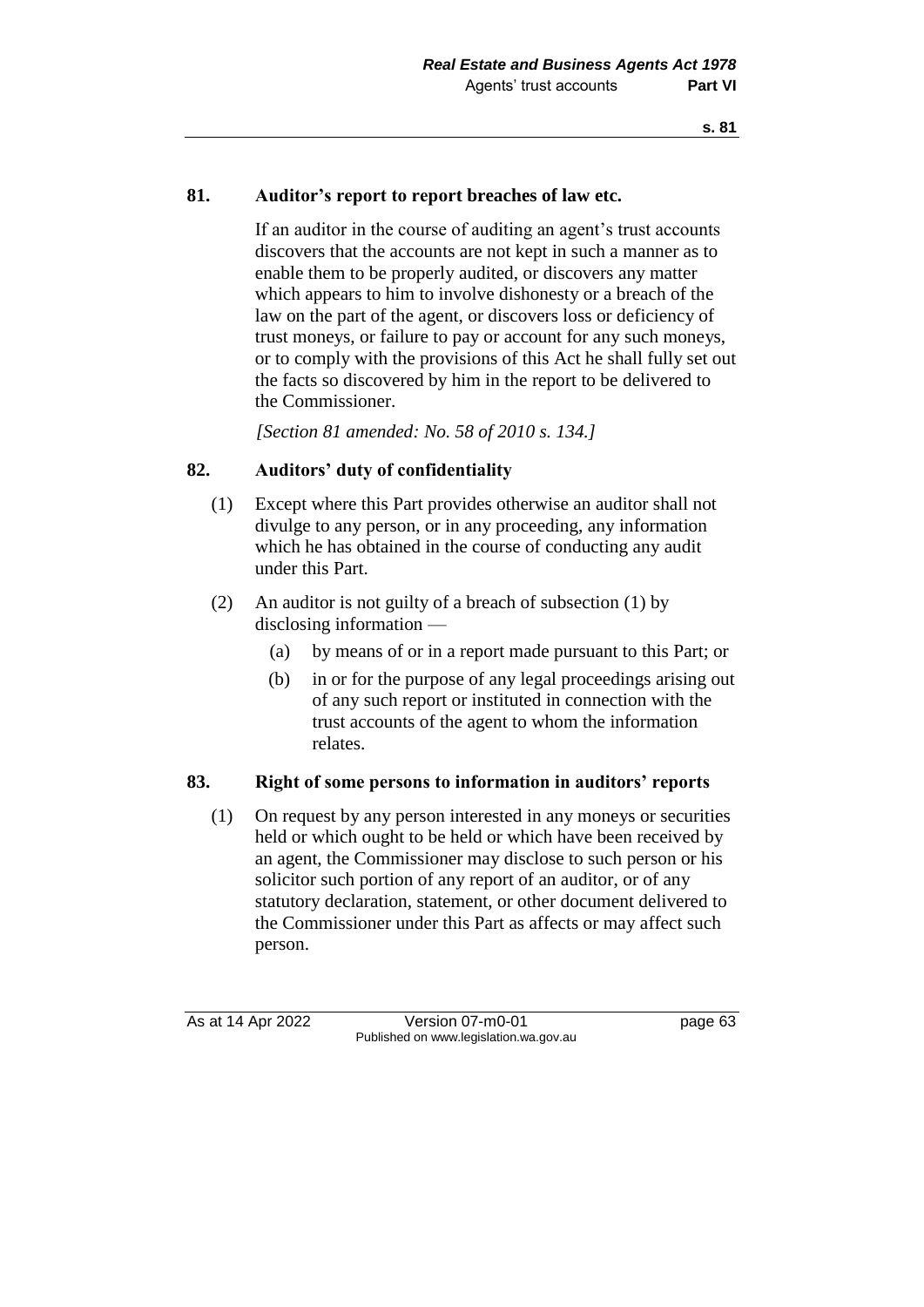(2) A report of an auditor under this Part or a statutory declaration, statement, or other document delivered to the Commissioner under this Part shall be available under the supervision of the Commissioner for inspection by any other auditor appointed to audit the accounts of the same agent for the next succeeding year.

*[Section 83 amended: No. 58 of 2010 s. 100 and 134.]*

#### **84. Offences under this Part**

(1) A person who contravenes or does not observe any of the foregoing provisions of this Part commits an offence.

Penalty for this subsection:

- (a) in the case of an offence against section  $68(4)$  or  $(5)$ , a fine of \$25 000, or 2 years' imprisonment;
- (b) in the case of an offence against section 68B(1), a fine of \$50 000;
- (c) in any other case, a fine of \$25 000.
- (2) If an offence against those provisions is committed by a body corporate, the body corporate itself and every director, manager, secretary or other officer of the body corporate who commits, authorises or permits the act or omission constituting the offence, commits the offence.

*[Section 84 amended: No. 43 of 1994 s. 11; No. 59 of 1995 s. 18; No. 25 of 2019 s. 53.]*

#### **85. Auditors' remuneration**

Subject to the other provisions of this Part, the reasonable fees and expenses of an auditor for an audit under this Part shall be payable by the agent.

page 64 Version 07-m0-01 As at 14 Apr 2022 Published on www.legislation.wa.gov.au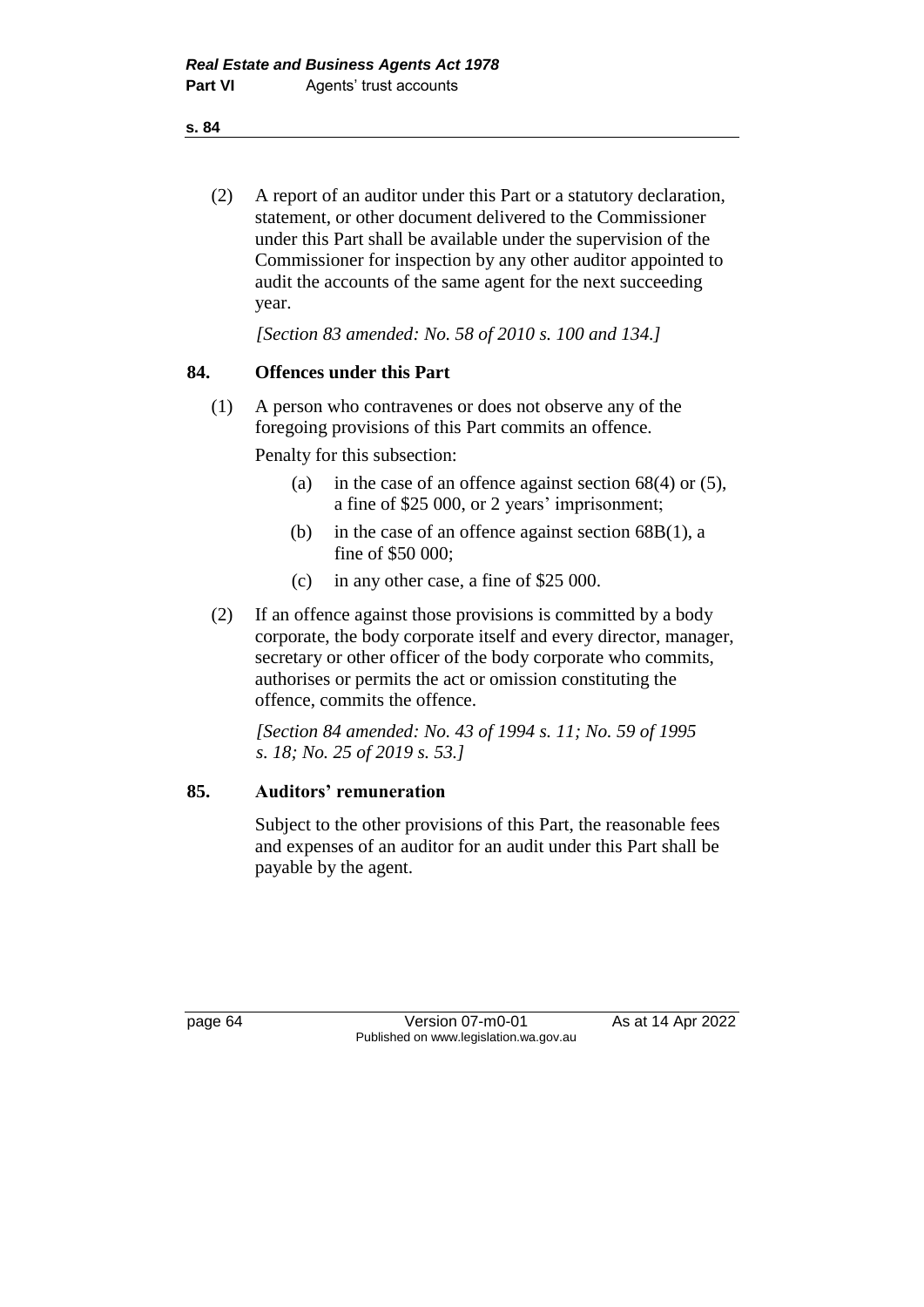#### **86. Agents with no accounts to audit**

An agent who holds a current triennial certificate but who, in the course of his business, has in any year neither received nor held any money for or on behalf of any other person shall be deemed to have complied with this Part if within the period of 3 months after the end of that year he makes a statutory declaration to that effect and delivers it to the Commissioner.

*[Section 86 amended: No. 58 of 2010 s. 134.]*

#### **87. Accounts of firm or body corporate or agent with branch office, effect of audits as to**

- (1) Where trust accounts are kept by a firm of agents an audit of those accounts under this Part and the certificates and report of the auditor thereof operate as regards those trust accounts as an audit certificate and report in relation to each agent who is a member of such firm and in relation to the agent who is in *bona fide* control of the agent's business of the firm.
- (2) Where trust accounts are kept by a body corporate an audit of those accounts under this Part and the certificates and report of the auditor thereof operate as regards those trust accounts as an audit certificate and report in relation to an agent who is a director of that body corporate and in relation to the agent who is in *bona fide* control of the agent's business of the body corporate.
- (3) Where trust accounts are kept by an agent who or which has a branch office an audit of those accounts, including the accounts of the branch office, under this Part and the certificates and report of the auditor thereof operate as regards those trust accounts as an audit certificate and report in relation to an agent who is the manager of the branch office.

#### **88. Audit of trust account, Commissioner may do**

Without prejudice to the operation of the foregoing provisions of this Part, where the Commissioner is of opinion that it is in

As at 14 Apr 2022 Version 07-m0-01 Page 65 Published on www.legislation.wa.gov.au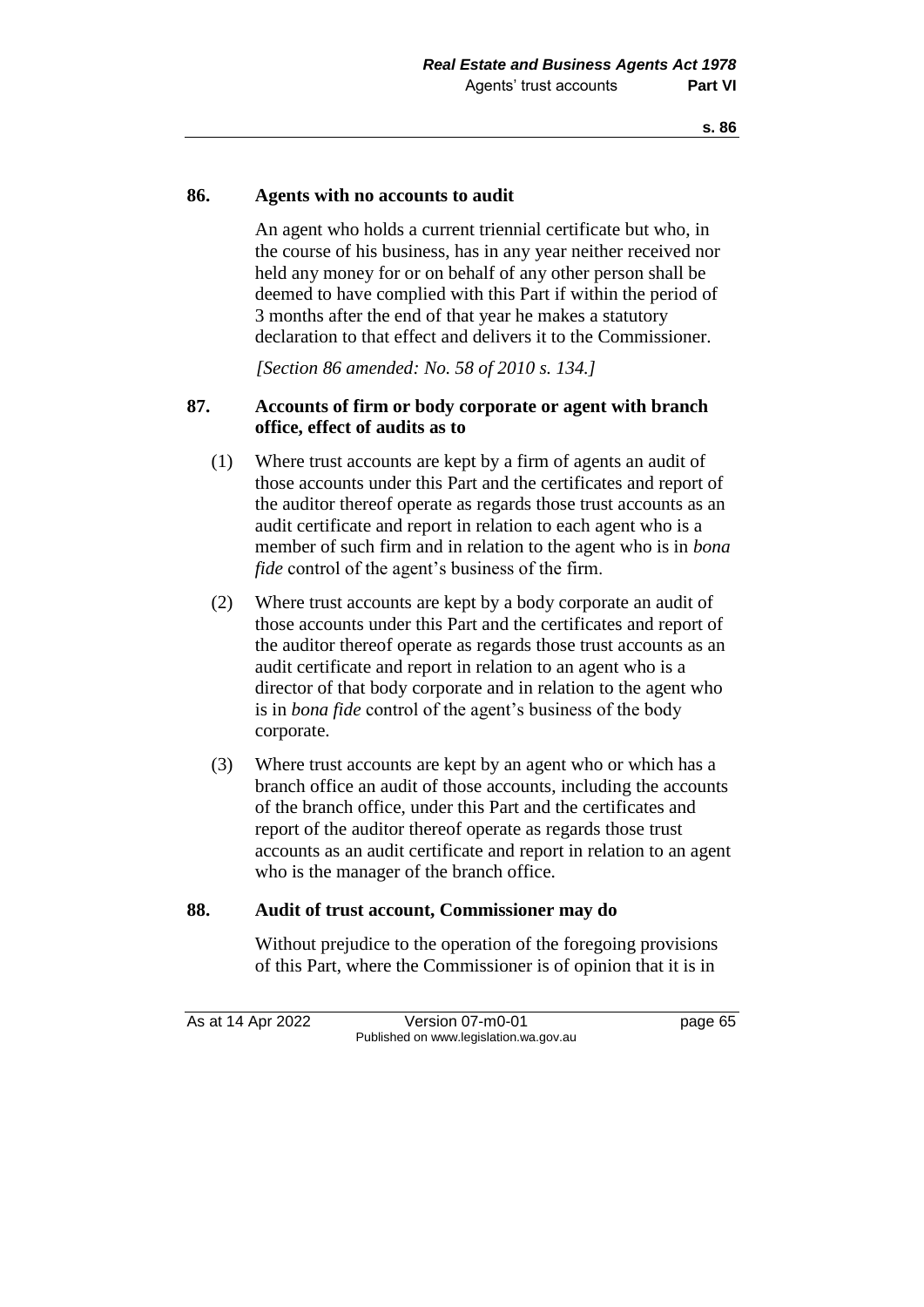the public interest to do so, the Commissioner may, at any time, cause the trust accounts of an agent to be audited by an auditor nominated in writing by the Commissioner for that purpose.

*[Section 88 amended: No. 58 of 2010 s. 134.]*

*[89. Deleted: No. 74 of 1980 s. 9.]*

#### **90. Cost of audit done under s. 88**

- (1) The cost of an audit carried out pursuant to section 88 shall be as agreed between the Commissioner and the auditor and paid as the Commissioner in writing directs, either by the Commissioner from moneys standing to the credit of the Fidelity Account or by the agent whose trust accounts have been the subject of the audit.
- (2) Where the cost of an audit referred to in subsection (1) is payable by the agent, the Commissioner may in the first instance pay it from moneys standing to the credit of the Fidelity Account, but thereupon the amount of that cost is a civil debt recoverable summarily in any court of competent jurisdiction by the Commissioner on behalf of the Fidelity Account.

*[Section 90 amended: No. 29 of 1982 s. 12; No. 59 of 1995 s. 42; No. 77 of 2006 Sch. 1 cl. 147(2); No. 58 of 2010 s. 134.]*

#### **91. Confidentiality of audit done under s. 88**

The provisions of section 82 apply to an auditor nominated by the Commissioner under section 88 with such modifications as circumstances require.

*[Section 91 amended: No. 74 of 2003 s. 101; No. 23 of 2014 s. 75.]*

## **92. Restraining bank etc. from dealing with agent's account, SAT's powers as to**

(1) Where the Commissioner, on an application made by the Commissioner to the State Administrative Tribunal, shows by

page 66 **Version 07-m0-01** As at 14 Apr 2022 Published on www.legislation.wa.gov.au

**s. 90**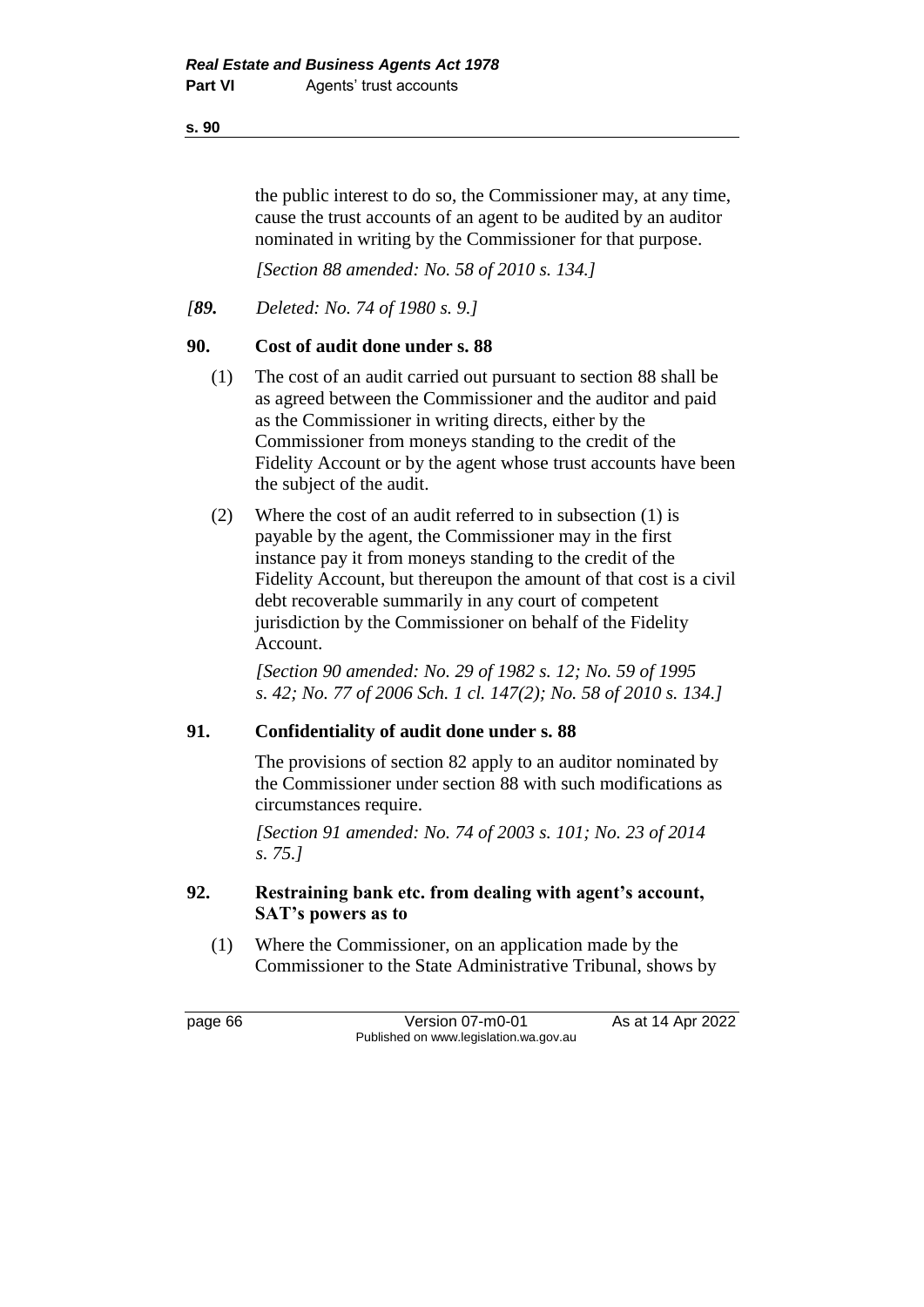evidence on affidavit to the satisfaction of the State Administrative Tribunal that —

- (a) there are reasonable grounds for believing that there is a deficiency in the trust account of any agent; or
- (b) there has been undue or unreasonable refusal, neglect, or delay on the part of any agent in paying moneys,
	- (i) which are, or may be, or have been payable out of the trust account of the agent; or
	- (ii) which were required to be paid into the trust account by the agent under the provisions of this Part,

to a person who is entitled thereto or is authorised to receive the moneys,

the State Administrative Tribunal may, if it thinks fit, make an order that the manager or other officer for the time being in charge of the bank or other body in which the trust account or any other account in the name of the agent is kept be restrained, until the order is made absolute or discharged, from paying out, transferring or otherwise dealing with any moneys standing to the credit of the trust account or any other account kept at the bank or other body in the name of the agent.

- (2) An order made under the provisions of this section may contain such terms and conditions as the State Administrative Tribunal in the circumstances thinks fit and the order may relate to all or any one or more of the trust or other accounts, as the State Administrative Tribunal determines.
- (3) The order shall be made in the first instance *ex parte*, without any notice to the agent, and is an order to show cause only.
- (4) Unless the agent referred to in the order shows to the State Administrative Tribunal within the time specified in the order sufficient cause to the contrary, the order, after proof of service as required by section 99 shall be made absolute.

As at 14 Apr 2022 Version 07-m0-01 page 67 Published on www.legislation.wa.gov.au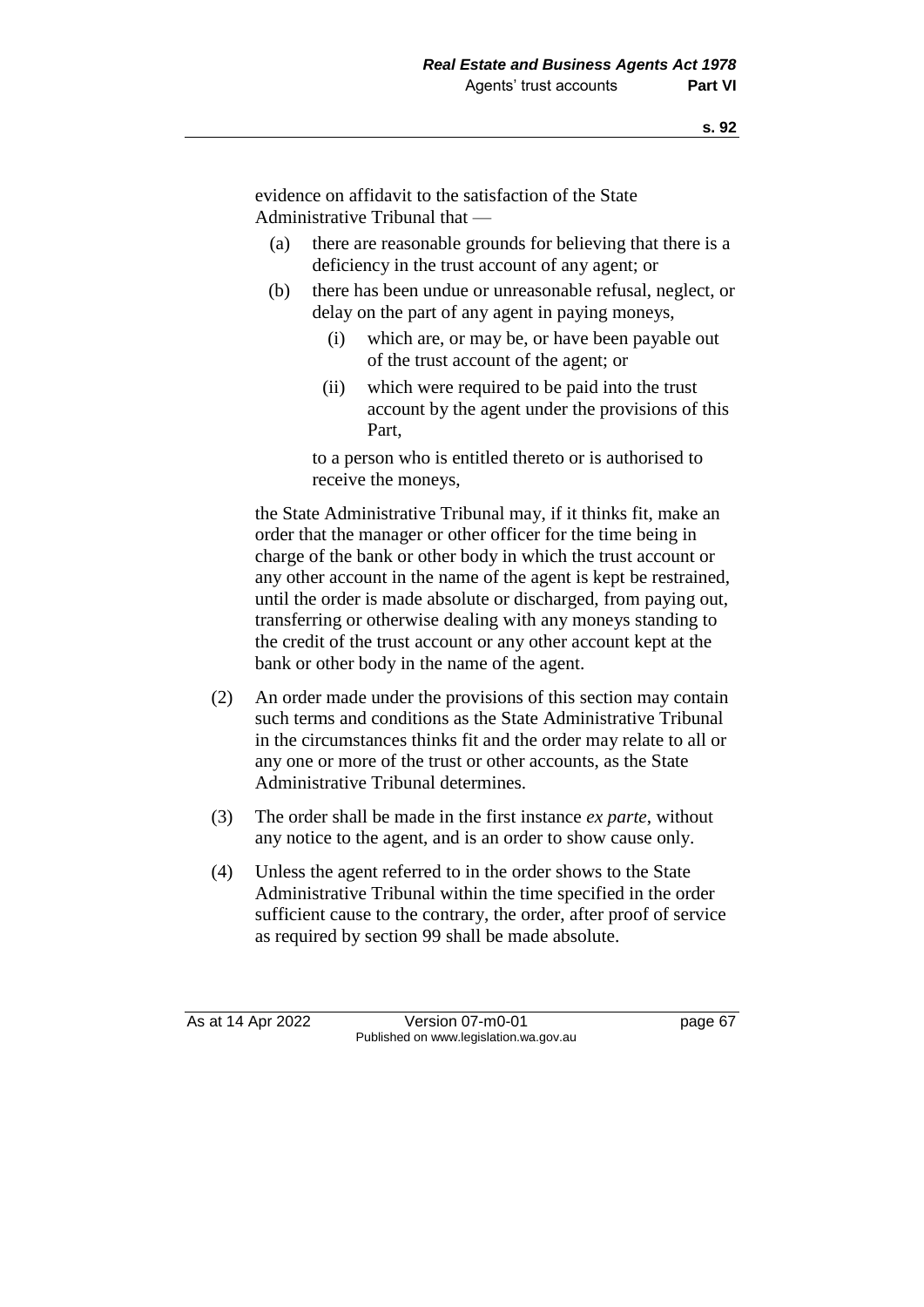- (5) In this section and in such provisions of other following sections of this Part as relate to this section or an order made under it —
	- (a) *trust account* includes a bank account, whether a general or a separate account into which account, moneys received or held by an agent for or on behalf of any other person are or were required to be paid under this Part; and
	- (b) *agent* includes a person who has carried on business as an agent at any time within a period of 12 months prior to the date of the making of the application under subsection  $(1)$ .

*[Section 92 amended: No. 59 of 1995 s. 40(1); No. 26 of 1999 s. 99(4); No. 55 of 2004 s. 1021; No. 58 of 2010 s. 134.]*

# **93. Suspension of agents, appointment of supervisors etc., SAT's powers as to**

- (1) Where the State Administrative Tribunal, on the application of the Commissioner, notice whereof shall be given to the agent, is satisfied that there are reasonable grounds for believing that an agent is, for any reason incapable of properly conducting his business, or is not conducting it in accordance with this Act, the State Administrative Tribunal may —
	- (a) suspend the agent from carrying on his business for such period as may be specified in the order; and
	- (b) restrain the agent and his bankers and their respective servants and agents from dealing in all or any of the bank accounts of the agent, subject to such terms and conditions as the State Administrative Tribunal thinks fit; and
	- (c) authorise the Commissioner to appoint a supervisor of the business of the agent; and
	- (d) authorise the Commissioner to suspend the agent from carrying on his business until further notice; and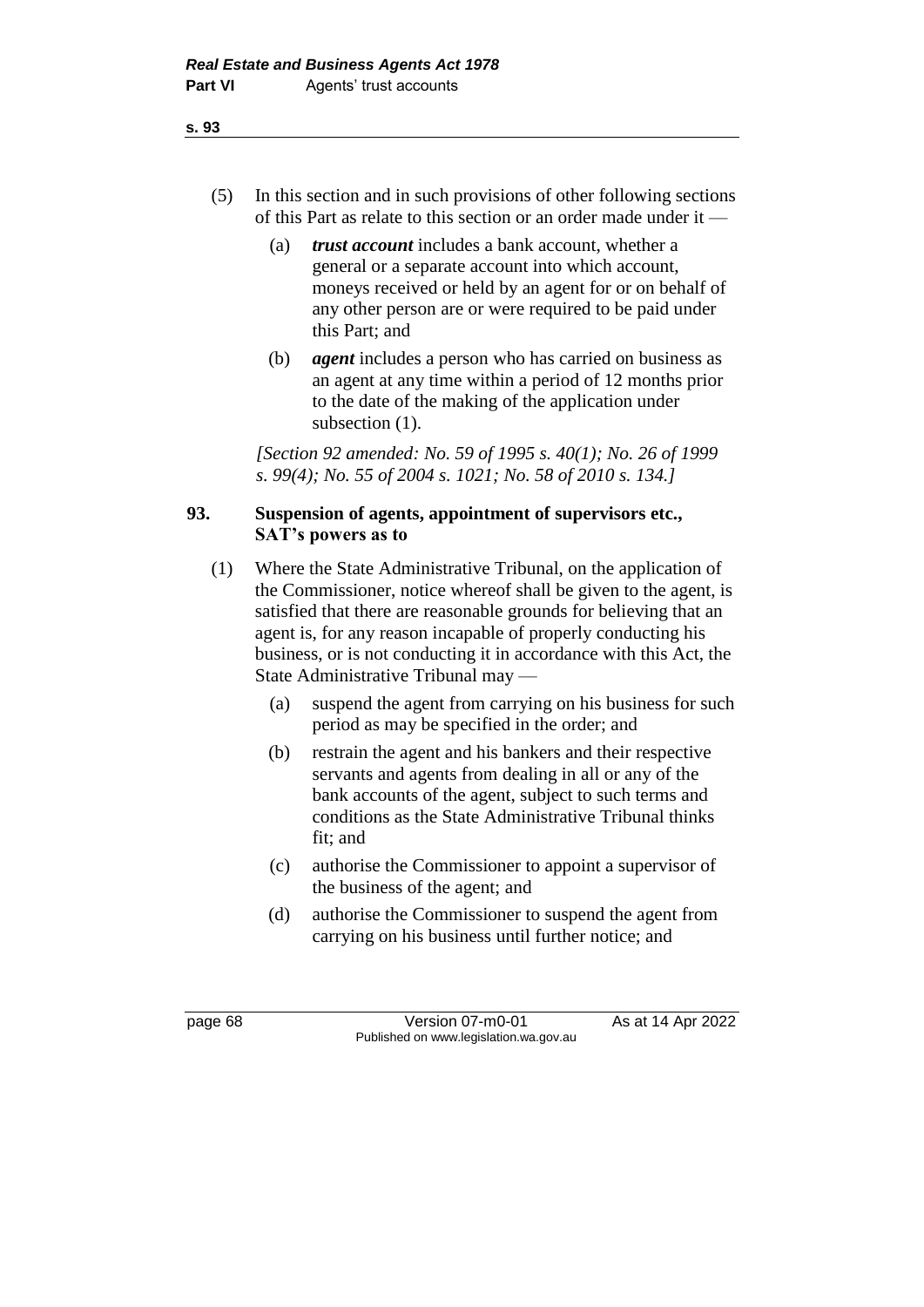- (e) make such other and further orders as the State Administrative Tribunal thinks fit.
- (2) Where the State Administrative Tribunal is satisfied, on the application of the Commissioner, that a sole agent has died, the State Administrative Tribunal may —
	- (a) restrain the personal representative, and the former servants, agents, and bankers, of the deceased agent, and the servants and agents of those former bankers from dealing in all or any of the bank accounts of the deceased agent, subject to such terms and conditions as the State Administrative Tribunal thinks fit; and
	- (b) authorise the Commissioner to appoint a supervisor of the business of the agent.
- (3) Where the State Administrative Tribunal authorises the Commissioner to appoint a supervisor pursuant to the power conferred by subsection (1) or (2) the State Administrative Tribunal —
	- (a) may order that the supervisor be empowered to withdraw moneys from any bank account of the agent or deceased agent; and
	- (b) may order that the Commissioner
		- (i) take possession of the moneys constituting the trust account of the agent or deceased agent or, where the case requires, the balance of such moneys; and
		- (ii) credit such moneys or such balance to a separate agency special purpose account established for the Commissioner under section 16 of the *Financial Management Act 2006*; and
		- (iii) deal with those moneys according to law.
- (4) If an order is made under subsection  $(3)(b)$ 
	- (a) the Commissioner may, on the certificate of the supervisor, pay to him or as he directs in the certificate,

As at 14 Apr 2022 Version 07-m0-01 page 69 Published on www.legislation.wa.gov.au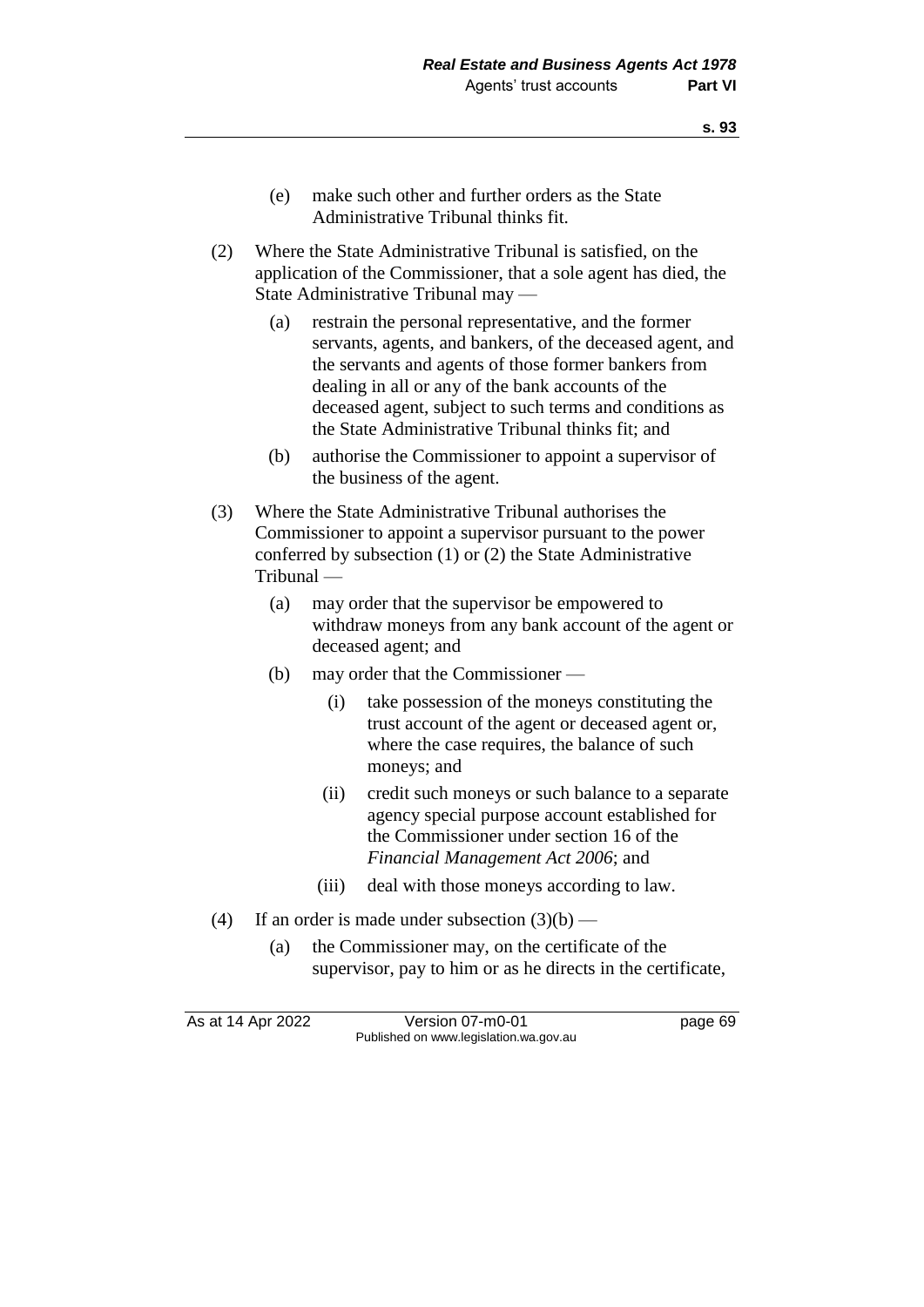out of the moneys credited to the separate agency special purpose account under the order, such amount or amounts as are specified in the certificate, without enquiring as to, or being liable in respect of, the correctness of the certificate or the application of any money paid on the certificate; and

(b) the State Administrative Tribunal may, on the application of the Commissioner, or any person interested, give such directions as the State Administrative Tribunal thinks fit for the payment by the Commissioner of any part of the moneys credited to the separate agency special purpose account under the order.

*[Section 93 amended: No. 59 of 1995 s. 42; No. 55 of 2004 s. 1021; No. 77 of 2006 Sch. 1 cl. 147(4) and (5); No. 58 of 2010 s. 134.]*

## **94. Order under s. 93 for supervisor, effect of**

- (1) Where an order made under section 93 authorises the Commissioner to appoint a supervisor, the Commissioner during the currency of the order —
	- (a) may, on such terms and conditions as to remuneration and indemnity as the Commissioner thinks fit appoint a person, licensed or unlicensed, as supervisor of the business of the agent or deceased agent referred to in the order; and
	- (b) may authorise the supervisor to obtain an advance from the Treasurer, which the Treasurer is hereby authorised to make on such terms and conditions as the Treasurer thinks fit, for the purpose of carrying on the business of the agent or deceased agent; and
	- (c) may determine what, if any, proportion of remuneration or other proper charges recovered on account of the agent or deceased agent, shall be paid to the agent or the personal representative of the deceased agent and what

page 70 Version 07-m0-01 As at 14 Apr 2022 Published on www.legislation.wa.gov.au

**s. 94**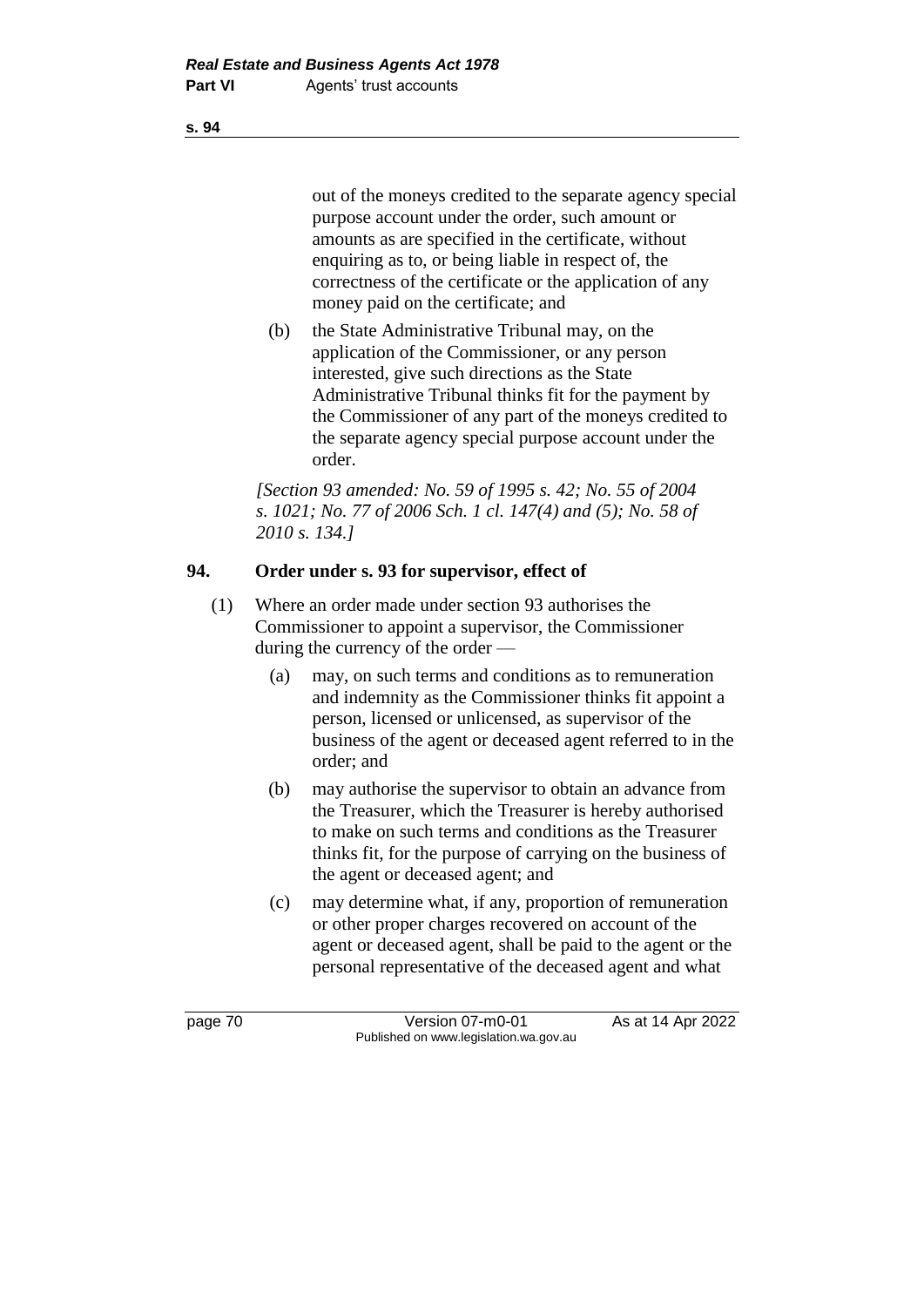proportion shall be paid to the Commissioner towards the expenses and remuneration of the supervisor and for reimbursement of advances made under paragraph (b).

(2) An appointment of a supervisor shall be in writing. *[Section 94 amended: No. 58 of 2010 s. 101 and 134.]*

# **95. Supervisors' duties**

- (1) The supervisor shall carry on the business for the purpose of concluding or disposing of matters commenced but not concluded on behalf of clients of the business and, where necessary, for the purpose of disposing of, or dealing with, documents relevant to those matters, and, in the case of the business of a deceased agent, shall carry on the business until it can otherwise be dealt with according to law.
- (2) The supervisor may, on production of his instrument of appointment —
	- (a) by notice in writing require the agent to whom the appointment relates, or any of his clerks, servants, or agents, or in the case of a deceased agent, his personal representative or any of the former clerks, servants, or agents of the deceased agent to produce to the supervisor any books, files, papers, or documents relating to the practice that, in the opinion of the supervisor, may be reasonably necessary for the purposes of carrying on the business; and
	- (b) enter upon any premises of the agent to whom the appointment relates, or, in the case of a deceased agent, his former premises, and take possession of all books, files, papers, documents, and other things relating to the business, and that, in the opinion of the supervisor, may be relevant to or necessary for the carrying on of the business.

As at 14 Apr 2022 Version 07-m0-01 page 71 Published on www.legislation.wa.gov.au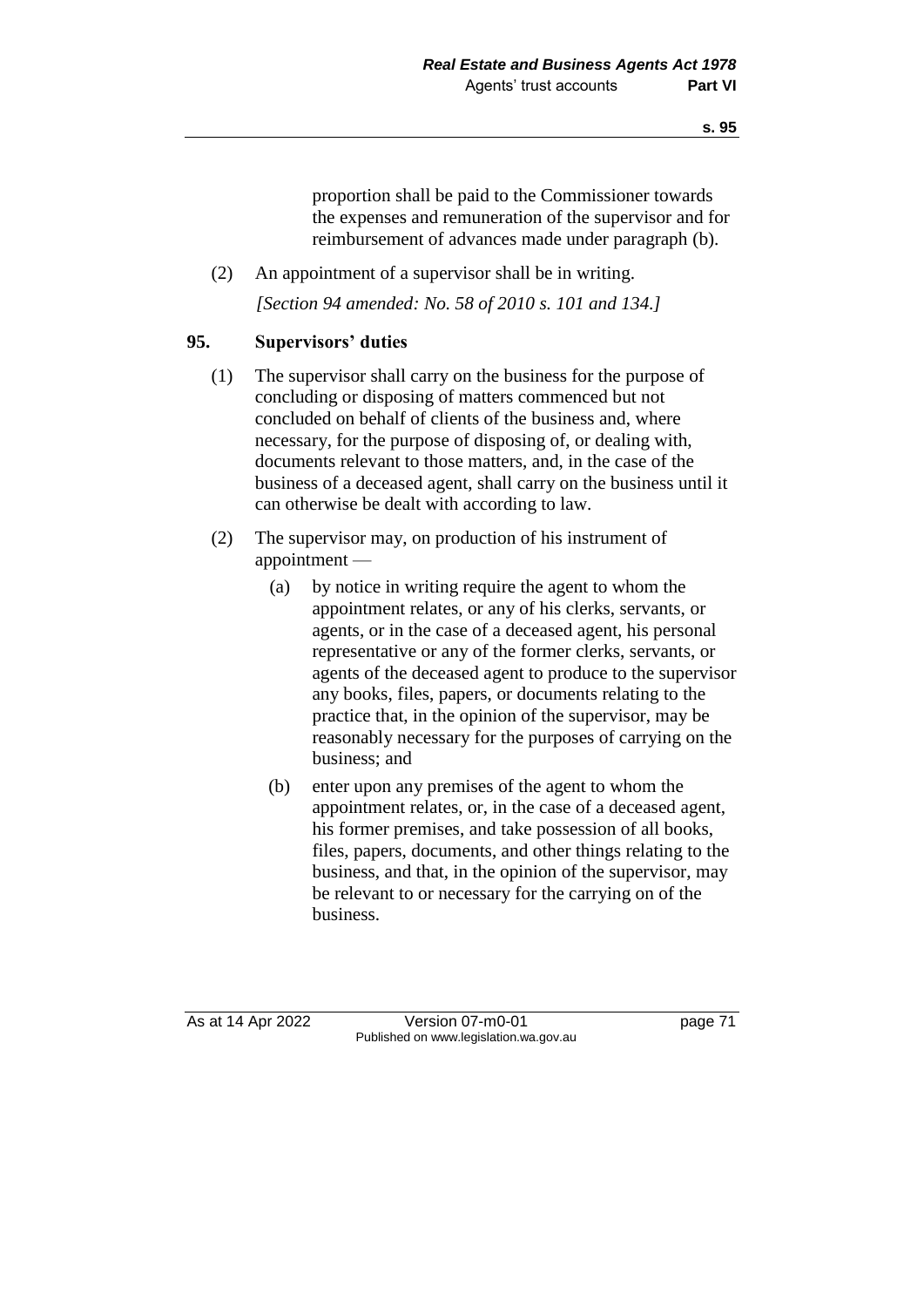# **96. Hindering etc. supervisors, offence**

A person who, being required to do anything by a supervisor pursuant to the powers conferred on the supervisor by this Act, without lawful excuse of which the proof lies on him, refuses or fails to do the thing required or who hinders or obstructs the supervisor in the exercise of his powers or hinders or obstructs the supervisor, or any person employed by him, in the performance of his duties commits an offence.

Penalty: \$4 000.

*[Section 96 amended: No. 43 of 1994 s. 11.]*

# **97. Discharge or variation of s. 92 or 93 order**

An agent or the personal representative of a deceased agent, whose account is the subject of an order made under the provisions of section 92 or 93 may apply to the State Administrative Tribunal to discharge or vary the order and to award such costs upon the application as it thinks fit and the State Administrative Tribunal is hereby empowered to discharge or vary the order and to make such further order as it thinks fit.

*[Section 97 amended: No. 55 of 2004 s. 1021.]*

# **98. SAT's additional powers as to s. 92, 93 and 97 orders; schemes for distributing funds**

- (1) The State Administrative Tribunal may, on the application of the Commissioner, the Treasurer, or the agent, or the personal representative of a deceased agent, referred to in an order made under the provisions of section 92, 93, or 97 make further orders —
	- (a) discharging or varying any order so made; and
	- (b) directing that any moneys in any account affected by an order so made shall be paid to the Treasurer by the bank or other body on such terms and conditions as the State Administrative Tribunal thinks fit.

page 72 **Version 07-m0-01** As at 14 Apr 2022 Published on www.legislation.wa.gov.au

**s. 96**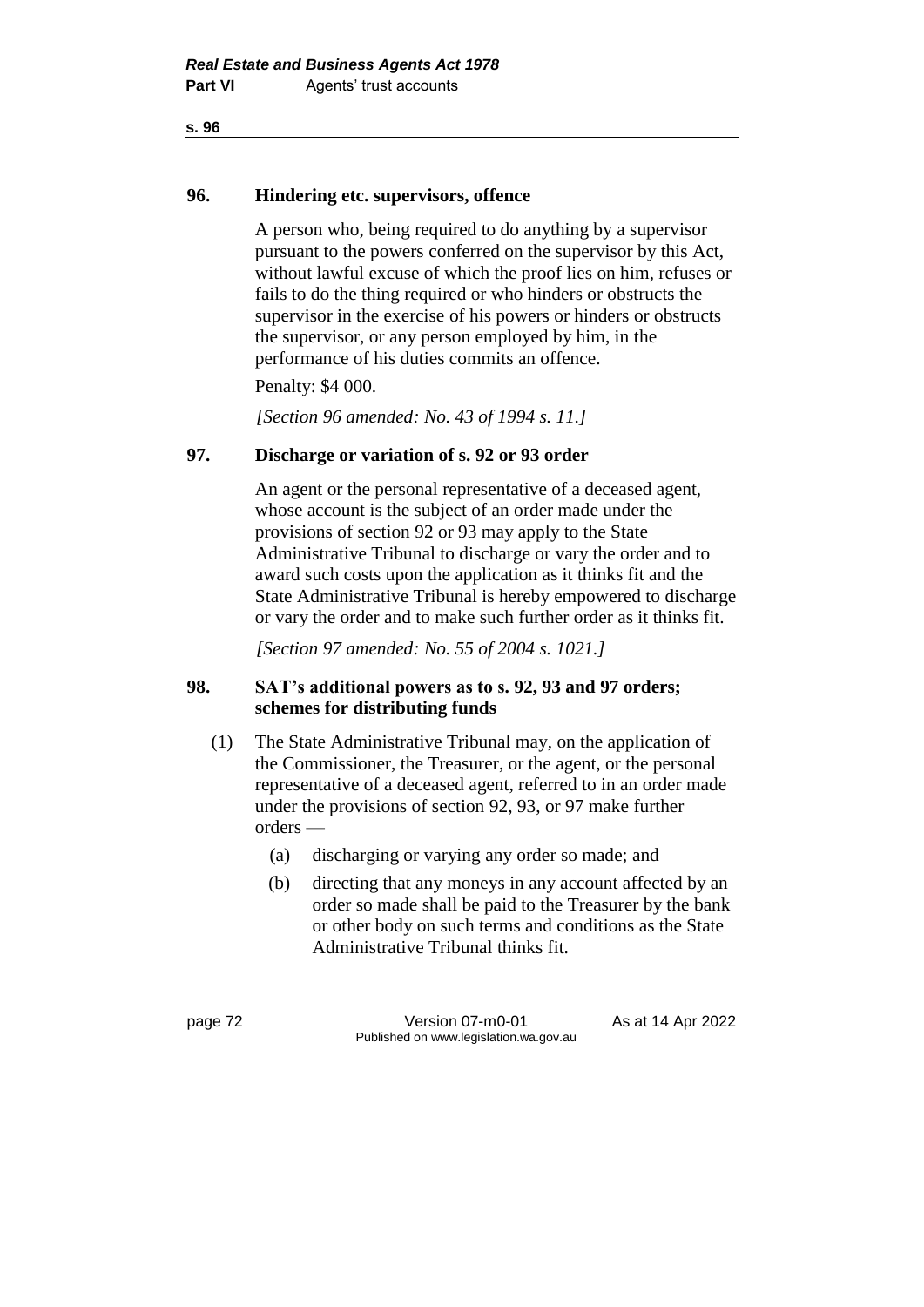- (2) The Treasurer, on receiving moneys paid pursuant to an order made under subsection  $(1)(b)$  —
	- (a) shall cause the moneys to be credited to a separate Treasurer's special purpose account established under section 10 of the *Financial Management Act 2006*; and
	- (b) may prepare a scheme for distributing the moneys as compensation to each person who claims compensation at any time within 6 months after the Treasurer receives the money, and proves to the satisfaction of the Treasurer that the person has, in respect of any transaction or prospective transaction, sustained loss through any act or omission of the agent, or deceased agent or his personal representative, in respect of whose accounts the order was made; and
	- (c) may, if the moneys are not sufficient to pay all proved claims, apportion the moneys among claimants in proportion to their proved claims and show in the scheme for distribution how the moneys are so apportioned.
- (3) Where the Treasurer prepares a scheme for distribution he shall apply to the State Administrative Tribunal for approval of the scheme and for directions in respect thereof.
- (4) The State Administrative Tribunal may give such directions in respect of the separate Treasurer's special purpose account, the moneys standing to the credit of the account, the persons to whom and in what amounts the whole or any portion of the moneys standing to the credit of the account shall be paid by the Treasurer, and as to the payment of the balance of the moneys then standing to the credit of the account, if any, as it thinks fit.

*[Section 98 amended: No. 59 of 1995 s. 40(1) and 42; No. 26 of 1999 s. 99(5); No. 55 of 2004 s. 1021; No. 77 of 2006 Sch. 1 cl. 147(6) and (7); No. 58 of 2010 s. 134.]*

As at 14 Apr 2022 Version 07-m0-01 page 73 Published on www.legislation.wa.gov.au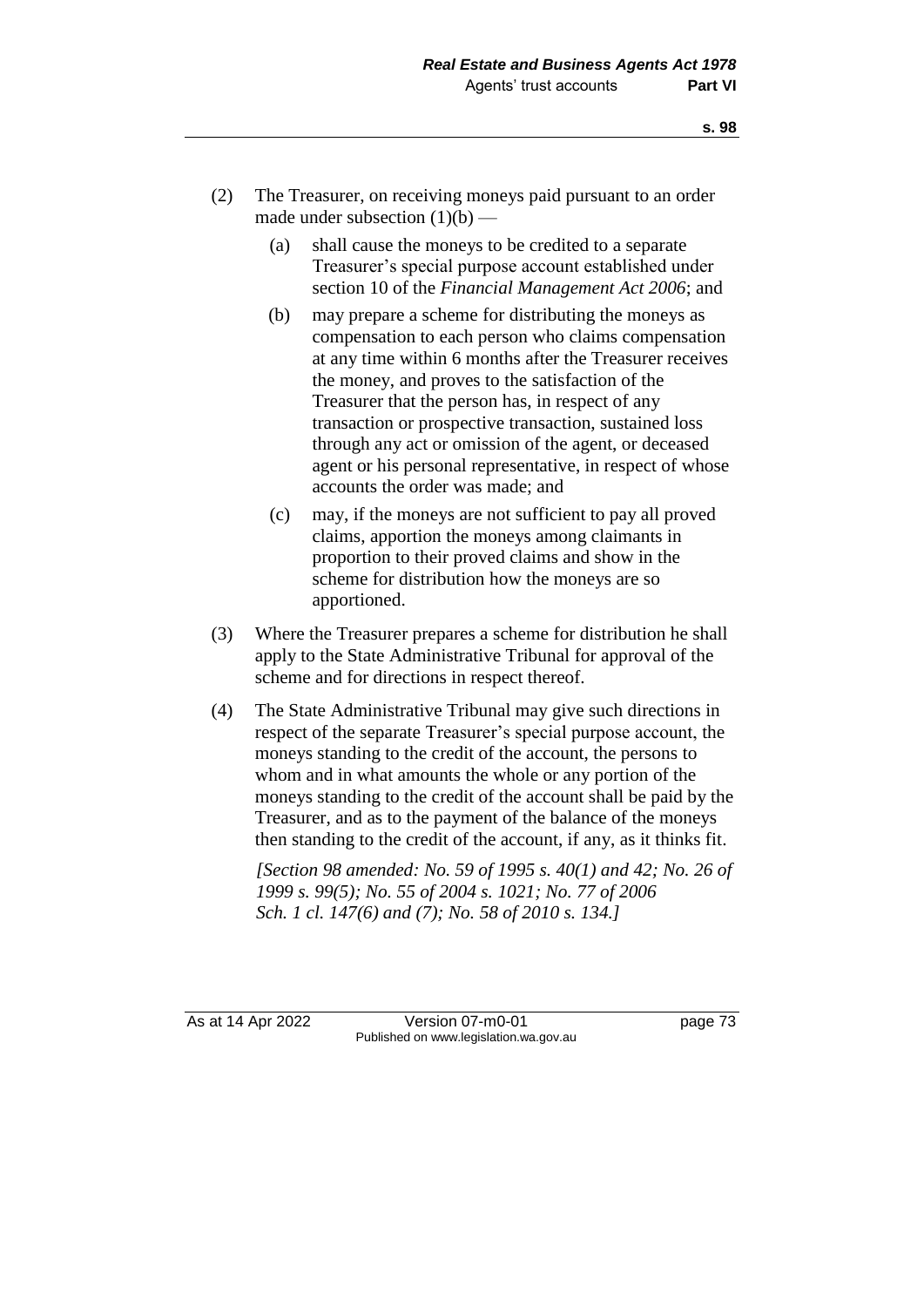#### **99. Service of s. 92, 93, 97 or 98 orders; penalty for breach of**

- (1) The Commissioner shall, as soon as practicable after any order is, on the application of the Commissioner, made under the provisions of section 92, 93, or 98 serve or cause to be served a copy of the order —
	- (a) on the manager or other officer for the time being in charge of the office of the bank or other body in which any account referred to in the order is kept; and
	- (b) on the agent or the personal representative of a deceased agent in whose name the account is kept; and
	- (c) where it is an order under section 98(1)(b) on the Treasurer.
- (2) An agent, or the personal representative of a deceased agent, shall, as soon as practicable after any order is, on his application, made under the provisions of section 97 or 98 serve or cause to be served a copy of the order —
	- (a) on the manager or other officer for the time being in charge of the office of the bank or other body in which any account referred to in the order is kept; and
	- (b) on the Commissioner; and
	- (c) where it is an order under section  $98(1)(b)$  on the Treasurer.
- (3) The Treasurer shall, as soon as practicable after any order is, on his application, made under the provisions of section 98 serve or cause to be served a copy of the order —
	- (a) on the manager or other officer for the time being in charge of the office of the bank or other body in which any account referred to in the order is kept; and
	- (b) on the agent, or the personal representative of a deceased agent, in whose name the account is kept; and

page 74 Version 07-m0-01 As at 14 Apr 2022 Published on www.legislation.wa.gov.au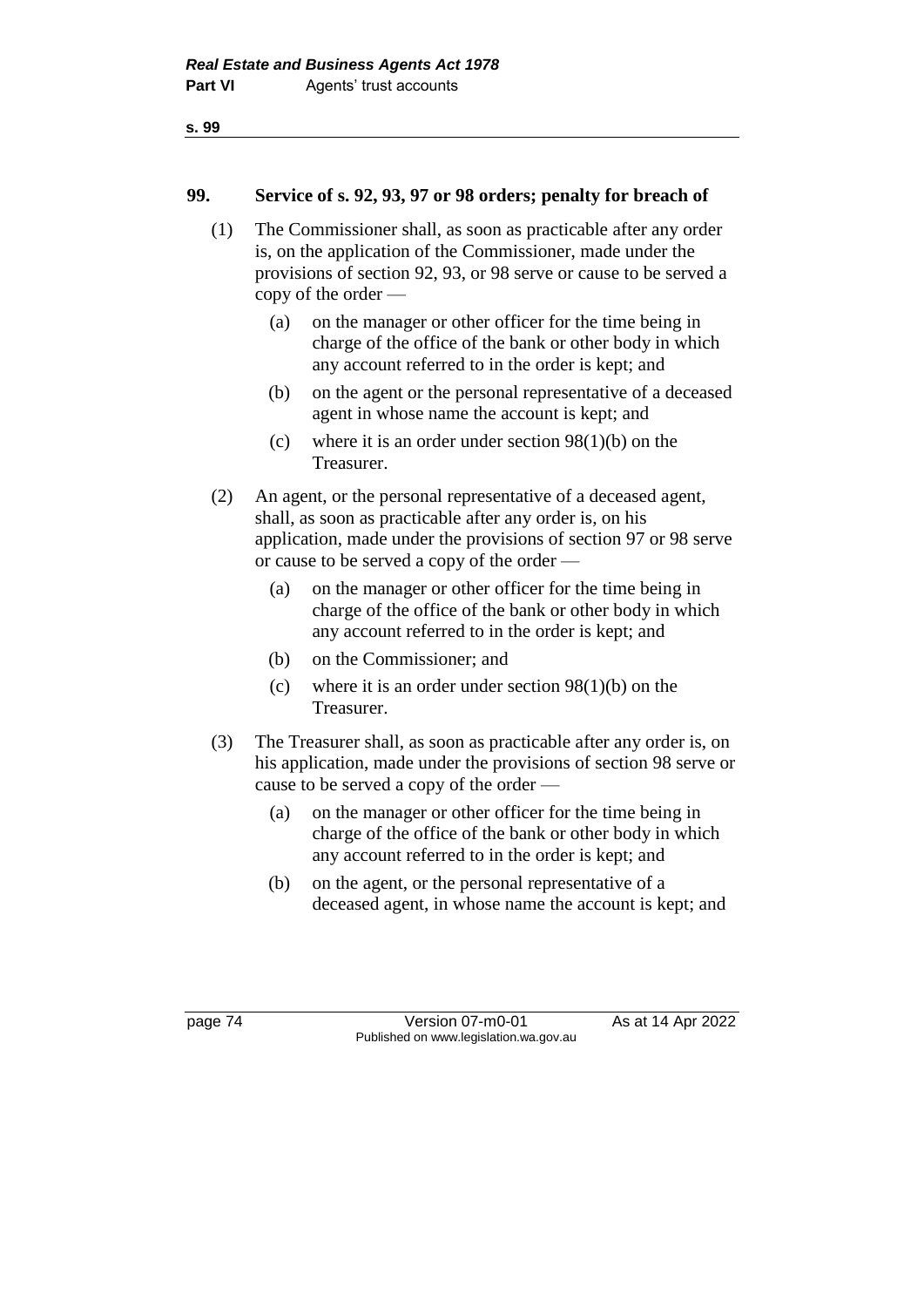- (c) on the Commissioner.
- (4) Every person on whom an order is served shall comply with the order and shall permit others affected thereby to do so.
- (5) A person, in addition to any other penalty or liability he may incur in failing to comply with the order or failing to permit others affected thereby to do so, who omits to do that which he is required under the order to do, or does that which he is prohibited under the order from doing, commits an offence against this Act.

Penalty: \$4 000.

(6) This section is sufficient authority and indemnity for complying with an order so made and served.

*[Section 99 amended: No. 43 of 1994 s. 11; No. 59 of 1995 s. 40(1); No. 26 of 1999 s. 99(6)-(8); No. 58 of 2010 s. 134.]*

#### **100. Banks etc., duty to disclose certain accounts etc. if required to by authorised person**

Where a person duly authorised under the *Fair Trading Act 2010* Part 6 to make an investigation or inquiry for the purposes of that Act, or this Act, has reasonable cause to believe that an agent has deposited any money with a bank or other financial institution, whether in an account in the name of the agent or in some other account, he or she may by notice in writing addressed to the manager or other officer for the time being in charge of the bank or other institution concerned and nominating the accounts to be examined, require that those accounts be disclosed to him or her, and the manager or other officer for the time being in charge of the bank or other institution named in the requisition shall without requiring any warrant other than the production of the credentials under the *Fair Trading Act 2010* of that authorised person, whether or not the person in whose name the account is held consents, permit the authorised person to inspect, and make a copy or extract of, the nominated accounts and any book, document or other record

As at 14 Apr 2022 Version 07-m0-01 page 75 Published on www.legislation.wa.gov.au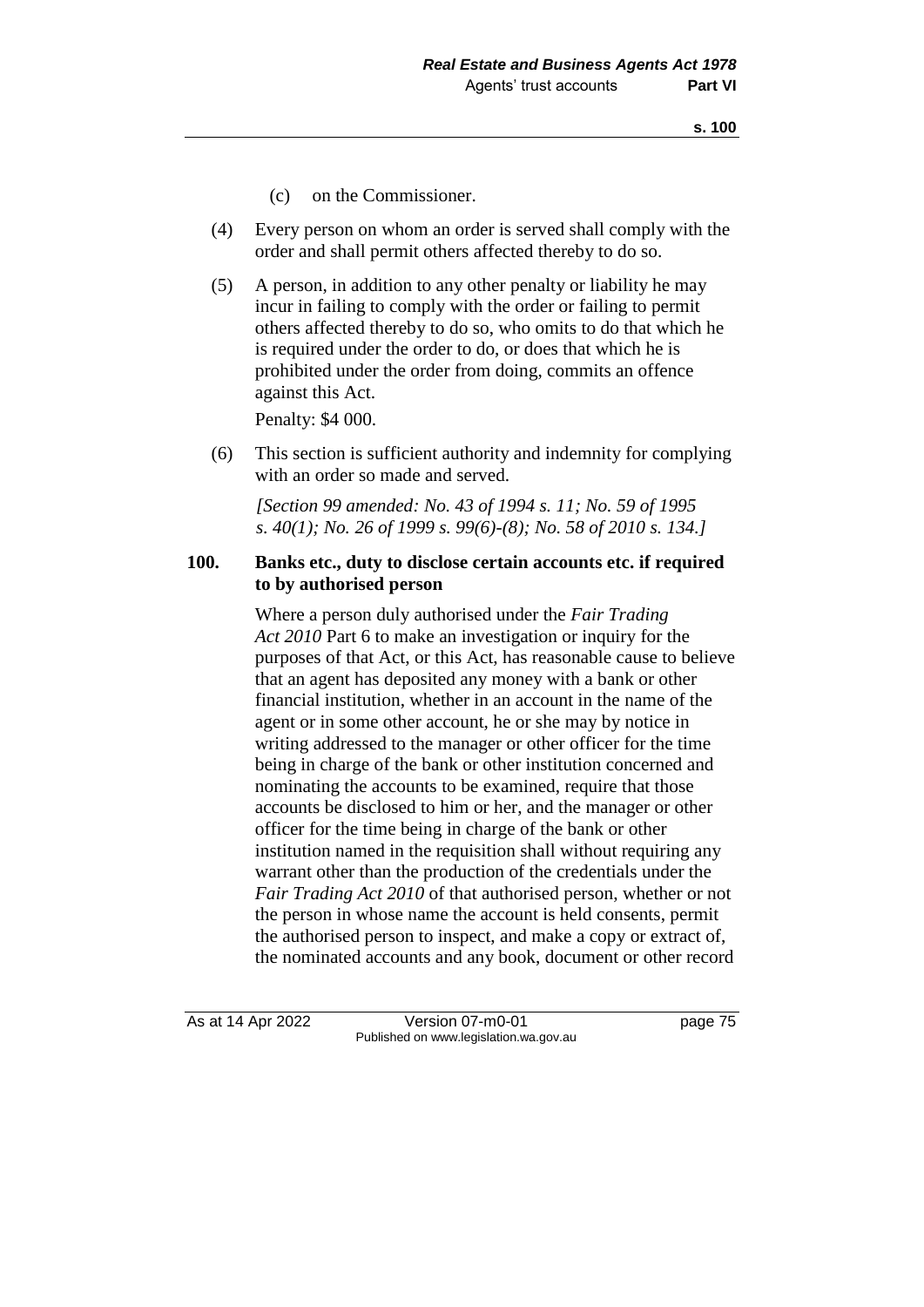#### **s. 100A**

that relates to the accounts and is in the possession or control of that bank or other institution.

*[Section 100 inserted: No. 58 of 2010 s. 102.]*

## **100A. Information about trust accounts, Commissioner's power to obtain**

- (1) The Commissioner may require
	- (a) an agent to give the Commissioner such information as the Commissioner requires in relation to trust accounts maintained or formerly maintained by that agent; or
	- (b) the manager or other officer for the time being in charge of an authorised financial institution to give the Commissioner such information as the Commissioner requires in relation to trust accounts maintained or formerly maintained with that institution,

including, without limiting this subsection, information as to the balances of and amounts of interest paid on such accounts.

- (2) A requirement under subsection  $(1)$ 
	- (a) shall be given by notice in writing to the person required to give the information; and
	- (b) shall specify the time at or within which the information is to be given; and
	- (c) may, by its terms, require that the information be
		- (i) given in writing; and
		- (ii) certified as correct by a person who is registered as an auditor, or taken to be registered as an auditor, under Part 9.2 of the *Corporations Act 2001* of the Commonwealth and is specified in the requirement; and
		- (iii) given at or sent or delivered to any place specified in the requirement; and
		- (iv) sent or delivered by any means specified in the requirement; and

page 76 **Version 07-m0-01** As at 14 Apr 2022 Published on www.legislation.wa.gov.au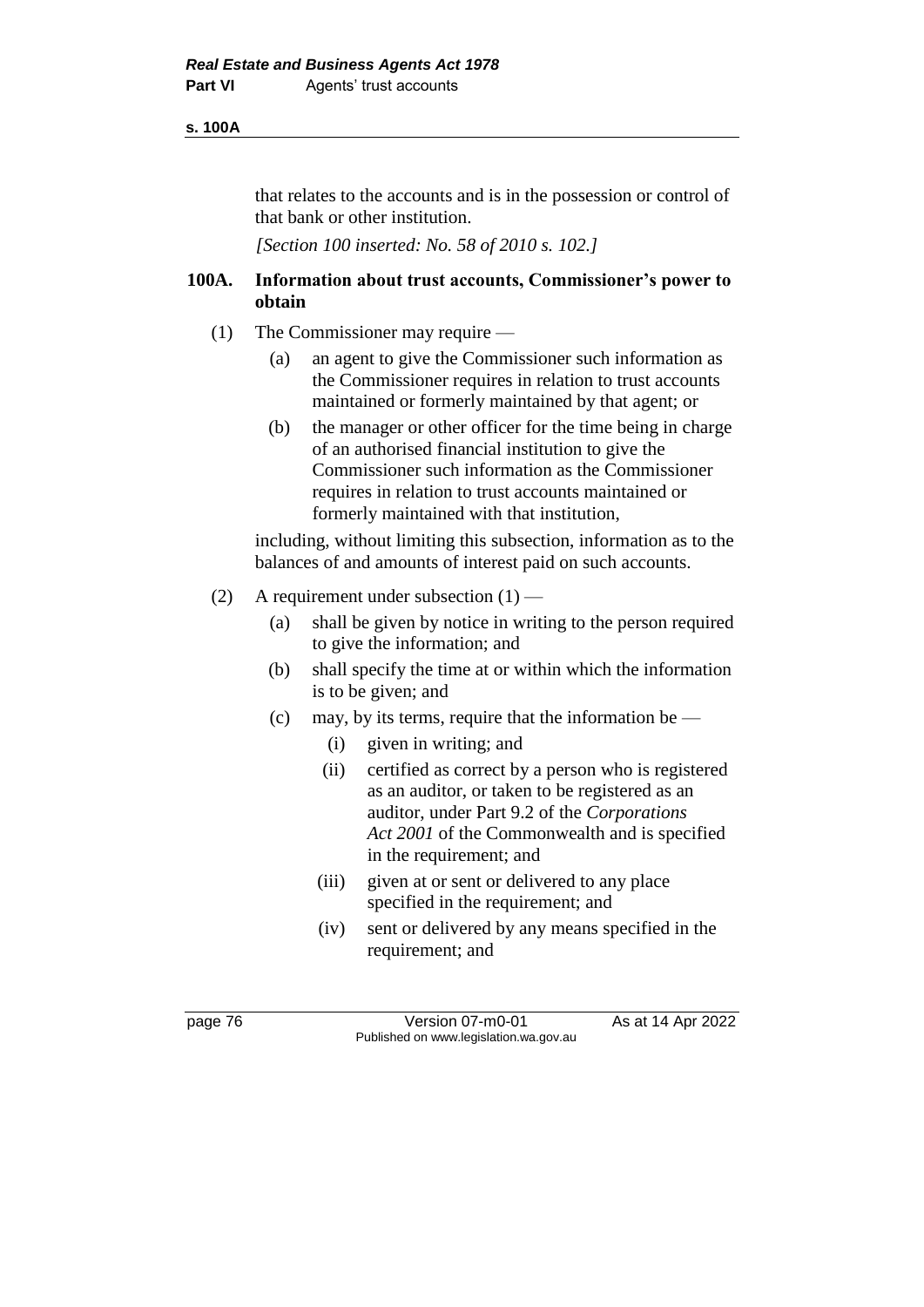(v) given on oath or affirmation or by statutory declaration;

and

- (d) shall state that the person to whom the notice is given is required under this Act to give the information.
- (3) A person shall not, without reasonable excuse, refuse or fail to comply with a requirement under subsection (1).

Penalty: \$3 000.

- *[(4) deleted]*
- (5) It is a defence in proceedings for an offence against subsection  $(3)$  for the person to show that —
	- (a) the notice under subsection  $(2)(a)$  did not state that the person was required under this Act to give the information; or
	- (b) the time specified in the requirement did not give the person sufficient notice to enable compliance with the requirement.
- (6) Where a person is required to give information under subsection (1), the person shall not refuse to comply with that requirement on the ground that the information may tend to incriminate the person or render the person liable to any penalty.
- (7) Despite subsection (6), information given under this section is not admissible in evidence in any proceedings against the person other than proceedings in respect of an offence against section 134A.
- (8) The power conferred by subsection (1) is in addition to any other powers of the Commissioner under this Act.

*[Section 100A inserted: No. 59 of 1995 s. 19; amended: No. 10 of 2001 s. 220; No. 58 of 2010 s. 134; No. 25 of 2019 s. 54.]*

As at 14 Apr 2022 Version 07-m0-01 Page 77 Published on www.legislation.wa.gov.au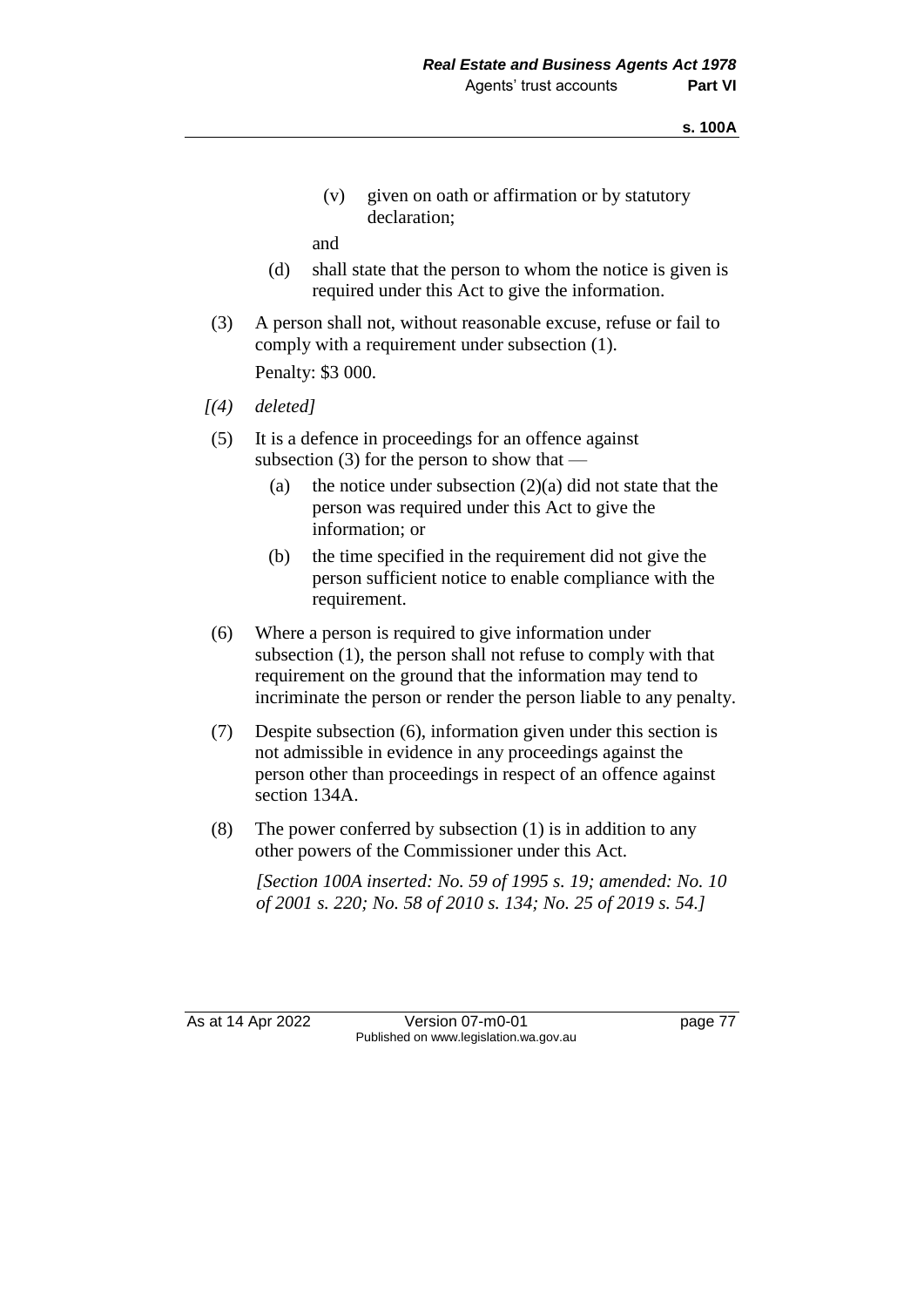**s. 101**

# **Part VII — Discipline of agents and sales representatives**

## **101. Codes of conduct**

The Commissioner may from time to time prescribe, and publish in the manner prescribed by the regulations —

- (a) a code of conduct for agents; and
- (b) a code of conduct for sales representatives.

*[Section 101 amended: No. 58 of 2010 s. 134.]*

## **102. Disciplinary action by SAT, alleging cause for**

- (1) The Commissioner may allege to the State Administrative Tribunal that —
	- (a) there is proper cause for disciplinary action, as mentioned in section 103(2), against an agent; or
	- (b) there is proper cause for disciplinary action, as mentioned in section 103(4), against a sales representative.

## *[(2)-(5) deleted]*

(6) Notwithstanding the expiry of the certificate of registration of a sales representative, an allegation under subsection (1) in respect of a sales representative may be made to the State Administrative Tribunal not later than 12 months after the day on which his certificate of registration expired and, upon consideration of the allegation, the State Administrative Tribunal may exercise the powers conferred by section 103, other than the powers of suspension or cancellation of registration.

page 78 Version 07-m0-01 As at 14 Apr 2022 Published on www.legislation.wa.gov.au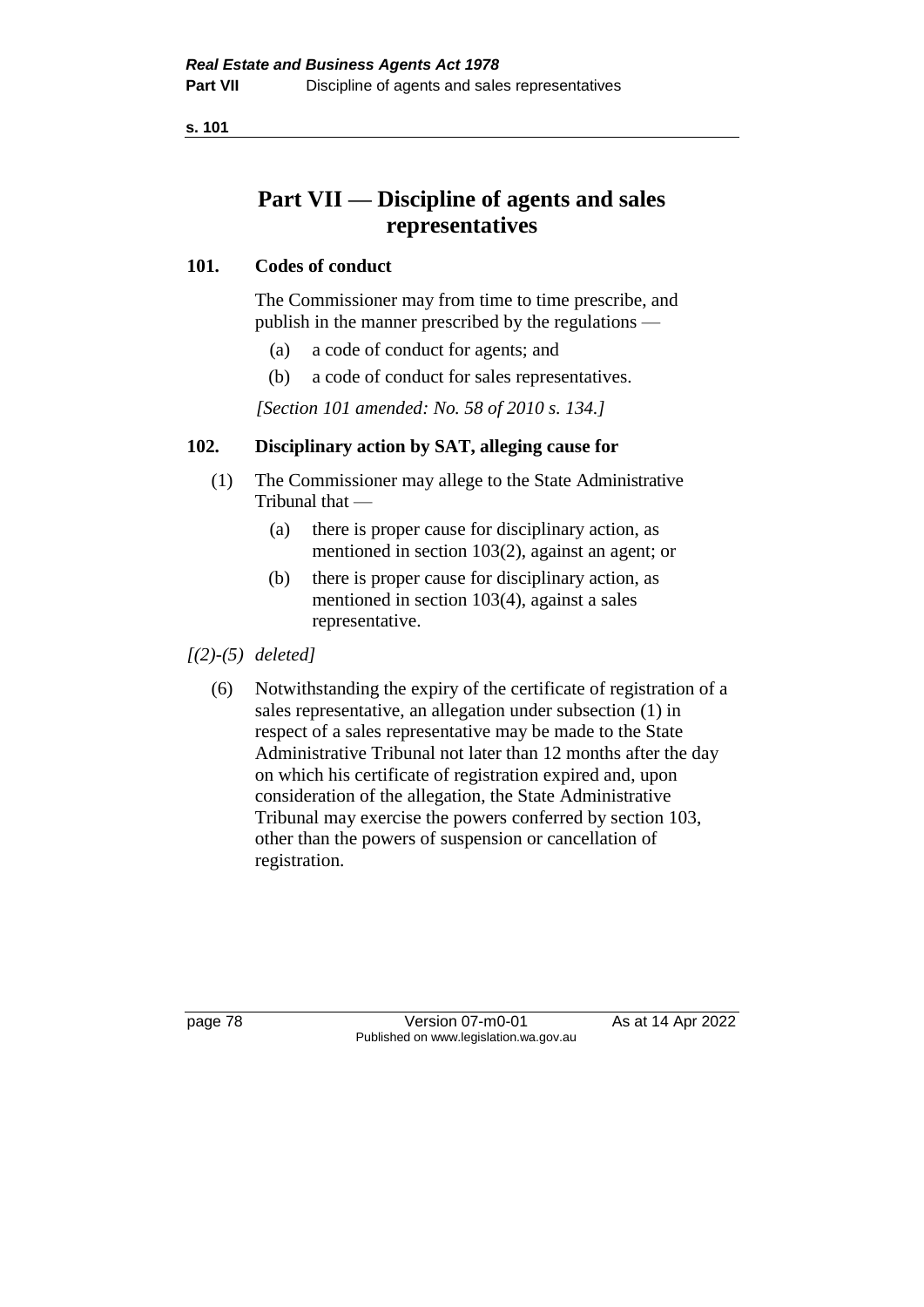- (7) Despite the surrender by a person of a licence or triennial certificate or a licensee ceasing to be licensed or to hold a triennial certificate —
	- (a) an allegation under subsection  $(1)(a)$  in respect of an agent may be made to the State Administrative Tribunal not later than 12 months after the day on which the licence or certificate was surrendered or the licensee ceased to be licensed or ceased holding the certificate; and
	- (b) the State Administrative Tribunal may exercise the powers conferred by section 103, other than the power to suspend or cancel the agent's licence or certificate.

*[Section 102 amended: No. 74 of 1980 s. 10; No. 34 of 1998 s. 16; No. 55 of 2004 s. 1013 and 1020; No. 58 of 2010 s. 134; No. 25 of 2019 s. 55.]*

#### **103. Disciplinary action, SAT's powers as to**

- (1) If, in a proceeding commenced by an allegation under section 102(1) against an agent, the State Administrative Tribunal is satisfied that proper cause exists for disciplinary action, the State Administrative Tribunal may do any one or more of the following things —
	- (a) reprimand or caution the agent;
	- (b) impose a fine not exceeding \$10 000 on him;
	- (c) suspend or cancel his licence and any triennial certificate in respect thereof and in addition, disqualify him either temporarily or permanently, or until the fulfilment of any condition which may be imposed by the State Administrative Tribunal, from holding a licence or triennial certificate, or both;
	- (d) where the State Administrative Tribunal is satisfied that the agent is acting or has acted in breach of section 60(3), 61(5) or 64(4) (the *subsection*) —
		- (i) order the agent to pay to a person specified by the State Administrative Tribunal the whole or

As at 14 Apr 2022 Version 07-m0-01 page 79 Published on www.legislation.wa.gov.au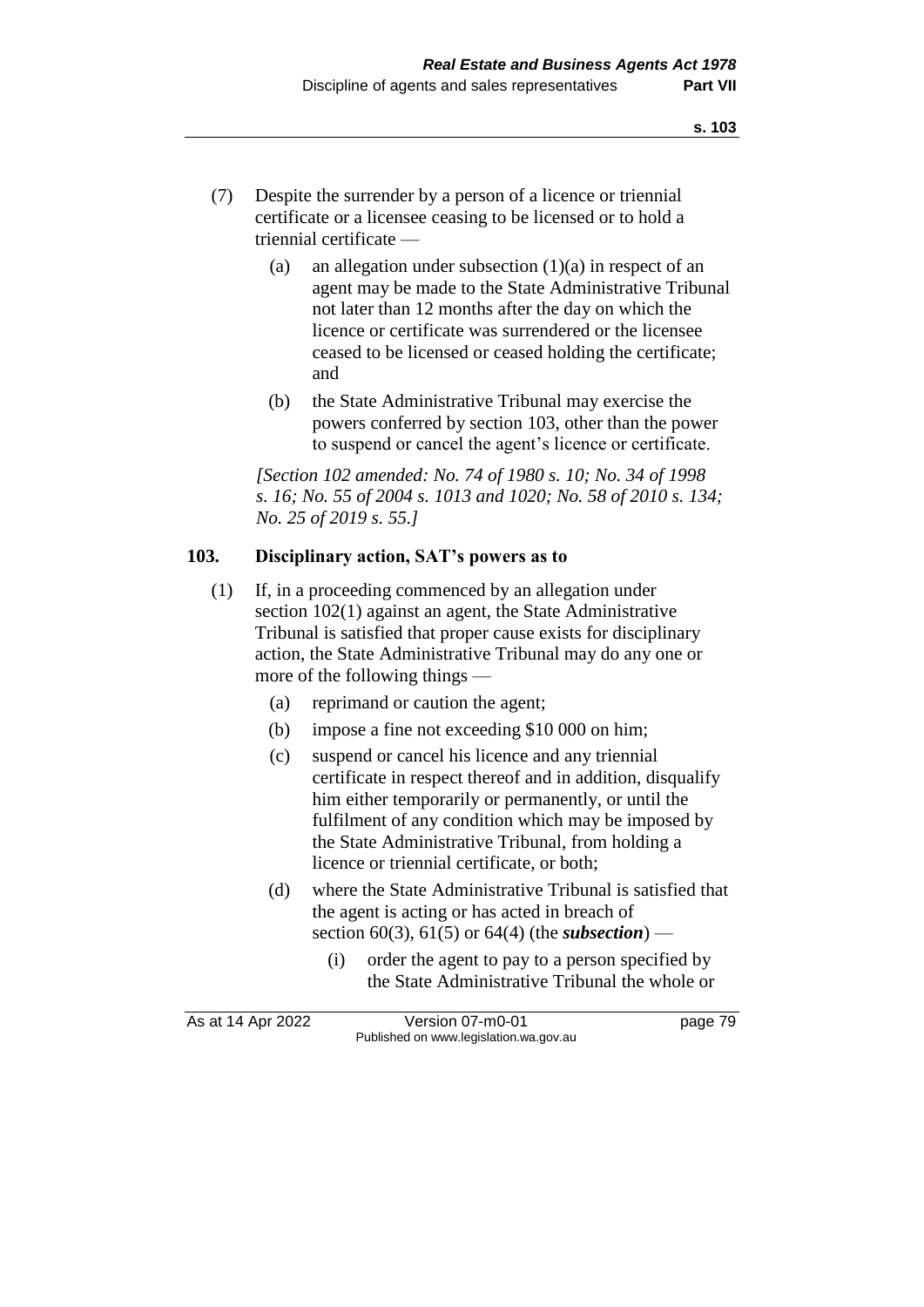**s. 103**

part of any commission, reward or other valuable consideration received or held in contravention of a provision referred to in the subsection;

- (ii) order that a demand by the agent in contravention of a provision referred to in the subsection for the whole or part of any commission, reward or other valuable consideration not be made, or if made, be withdrawn or varied in accordance with the order;
- (e) where the State Administrative Tribunal is satisfied that the agent is acting or has acted in breach of section 64(1), order the agent to pay to the agent's principal any profit that the agent has made, or is, in the opinion of the State Administrative Tribunal, likely to make from the transaction.
- (2) There shall be proper cause for disciplinary action against an agent if —
	- (a) the agent improperly obtained a licence or triennial certificate; or
	- (b) the agent, or any person acting with the authority or upon the instructions of the agent has in the course of any dealings with a party, or a prospective party, to a transaction, been guilty of conduct that constitutes a breach of any law other than this Act and that prejudices or may prejudice any rights or interests of the party, or prospective party to the transaction; or
	- (c) the agent is acting or has acted in breach of  $-$ 
		- (i) a special condition of his licence or triennial certificate; or
		- (ii) the requirements of this Act; or
		- (iii) the code of conduct for agents;
		- or

page 80 Version 07-m0-01 As at 14 Apr 2022 Published on www.legislation.wa.gov.au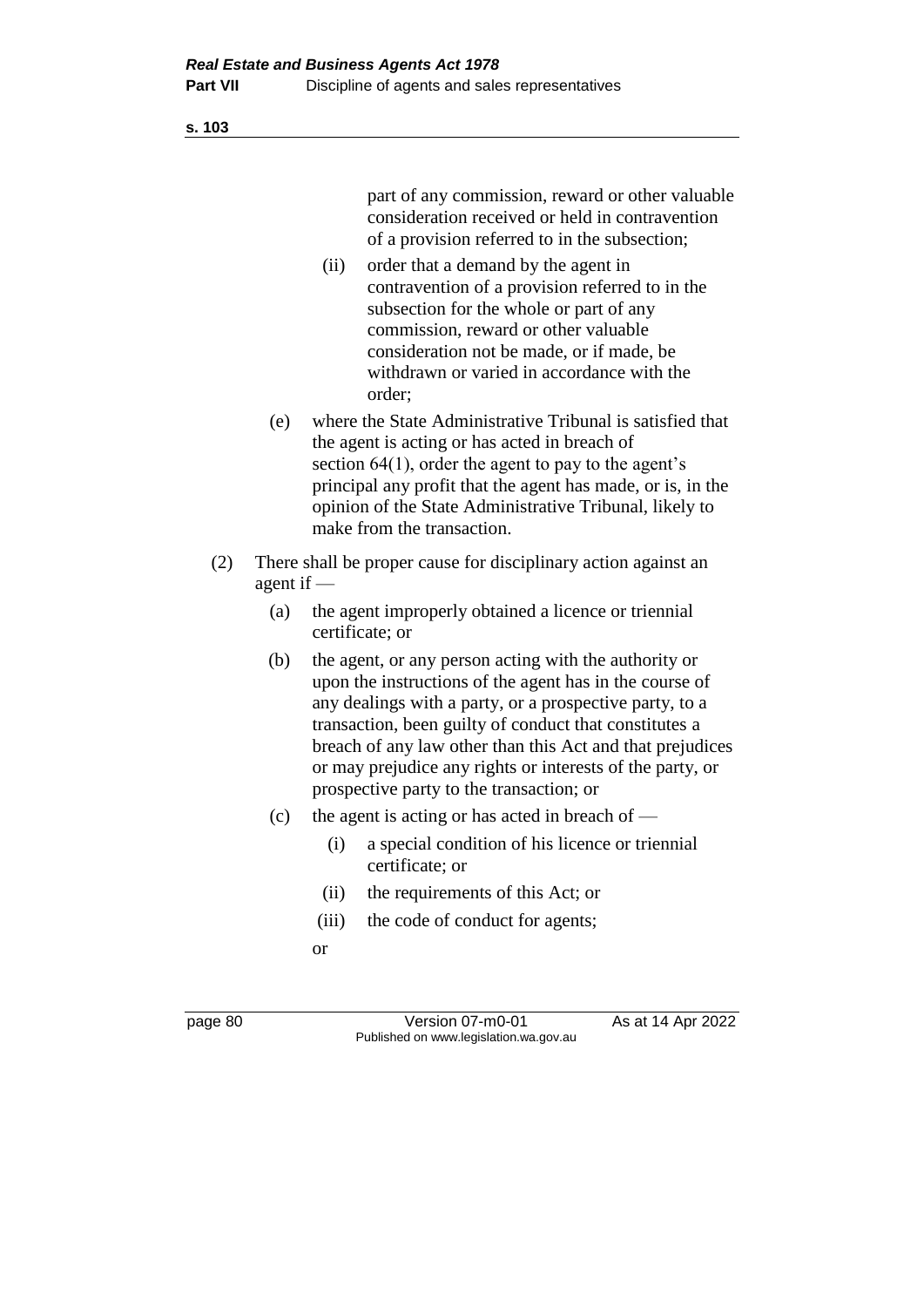- (d) any other cause exists that, in the opinion of the State Administrative Tribunal, renders the agent unfit to hold a licence.
- (3) If, in a proceeding commenced by an allegation under section 102(1) against a sales representative, the State Administrative Tribunal is satisfied that proper cause exists for disciplinary action, the State Administrative Tribunal may do any one or more of the following things —
	- (a) reprimand or caution the sales representative;
	- (b) impose a fine not exceeding \$3 000 on him;
	- (c) suspend or cancel his registration and, in addition, disqualify him either temporarily or permanently, or until the fulfilment of any condition which may be imposed by the State Administrative Tribunal, from being registered;
	- (d) where the State Administrative Tribunal is satisfied that the sales representative is acting or has acted in breach of section 64(2), order the sales representative to pay to the agent's principal any profit that the sales representative has made, or is, in the opinion of the State Administrative Tribunal, likely to make from the transaction.
- (4) There shall be proper cause for disciplinary action against a sales representative if —
	- (a) the sales representative improperly obtained registration; or
	- (b) the sales representative, or any person acting with the authority or on the instructions of the sales representative has, in the course of any dealings with a party, or a prospective party, to a transaction, been guilty of conduct that constitutes a breach of any law other than this Act and prejudices or may prejudice any rights or interest of the party, or prospective party, to the transaction; or

As at 14 Apr 2022 Version 07-m0-01 page 81 Published on www.legislation.wa.gov.au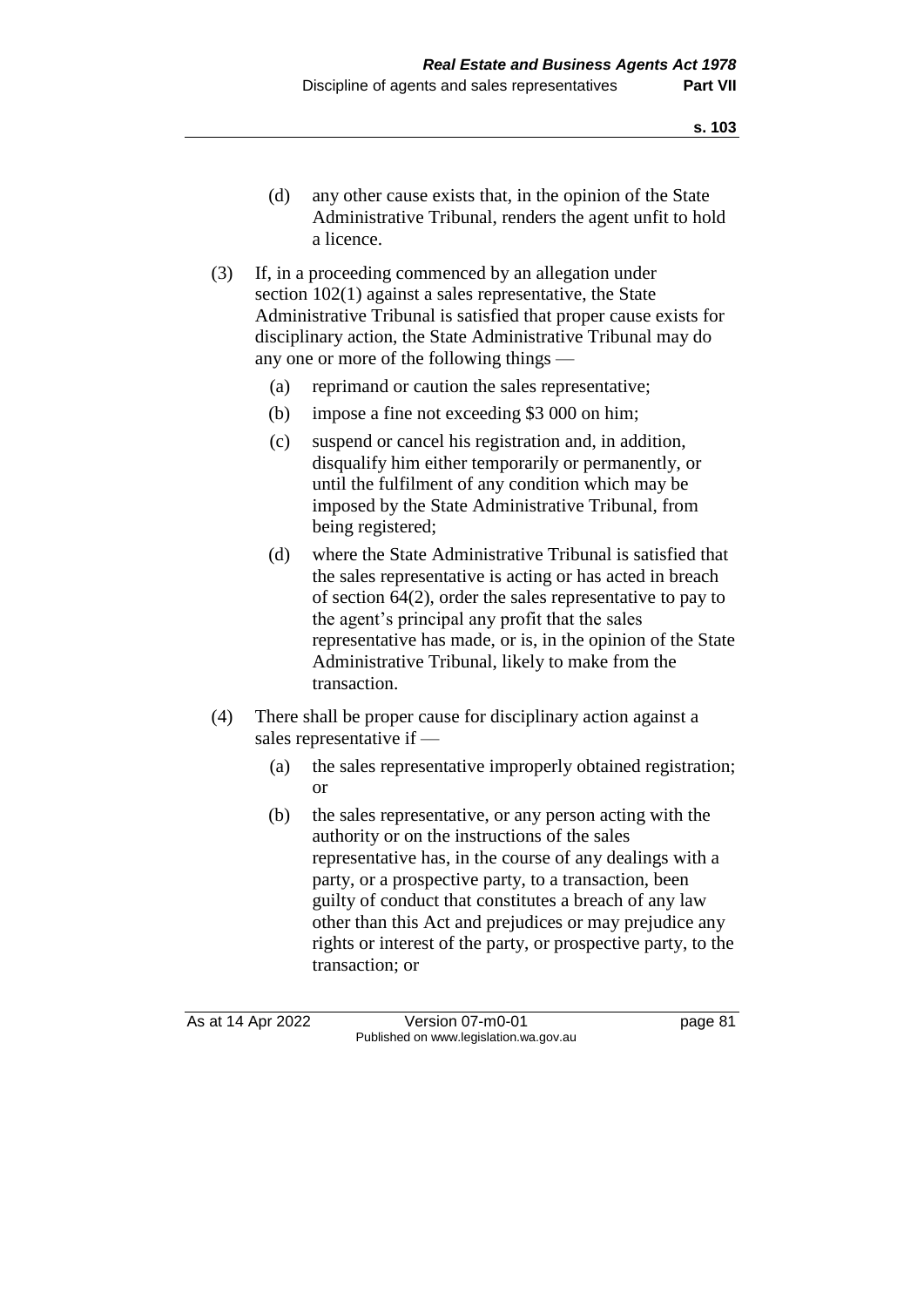**s. 104**

- (c) the sales representative is acting or has acted in breach  $of -$ 
	- (i) a special condition of his registration; or
	- (ii) the requirements of this Act; or
	- (iii) the code of conduct for sales representatives;
	- or
- (d) any other cause exists that, in the opinion of the State Administrative Tribunal, renders the sales representative unfit to hold a certificate of registration.
- (5) Where the State Administrative Tribunal suspends or cancels a licence or a triennial certificate, or both, or suspends or cancels the registration of a sales representative —
	- *[(a) deleted]*
	- (b) the licence, triennial certificate, or certificate of registration, as the case requires shall be immediately delivered to the Commissioner by the agent or sales representative, as the case requires.
- (6) No penalty provided for elsewhere in this Act in relation to the conduct of an agent or a sales representative is to be taken to limit the powers exercisable by the State Administrative Tribunal under subsections (1) and (3).

*[Section 103 amended: No. 43 of 1994 s. 11; No. 59 of 1995 s. 20; No. 34 of 1998 s. 17; No. 55 of 2004 s. 1014 and 1020; No. 58 of 2010 s. 134; No. 25 of 2019 s. 56.]*

## **104. Offences that cause licence and triennial certificate to be cancelled**

If a licensee is convicted of an offence involving —

- (a) defalcation by the licensee; or
- (b) the fraudulent rendering of an account, knowing it to be false in any material particular, in respect of money or other property entrusted to him by or on behalf of

page 82 Version 07-m0-01 As at 14 Apr 2022 Published on www.legislation.wa.gov.au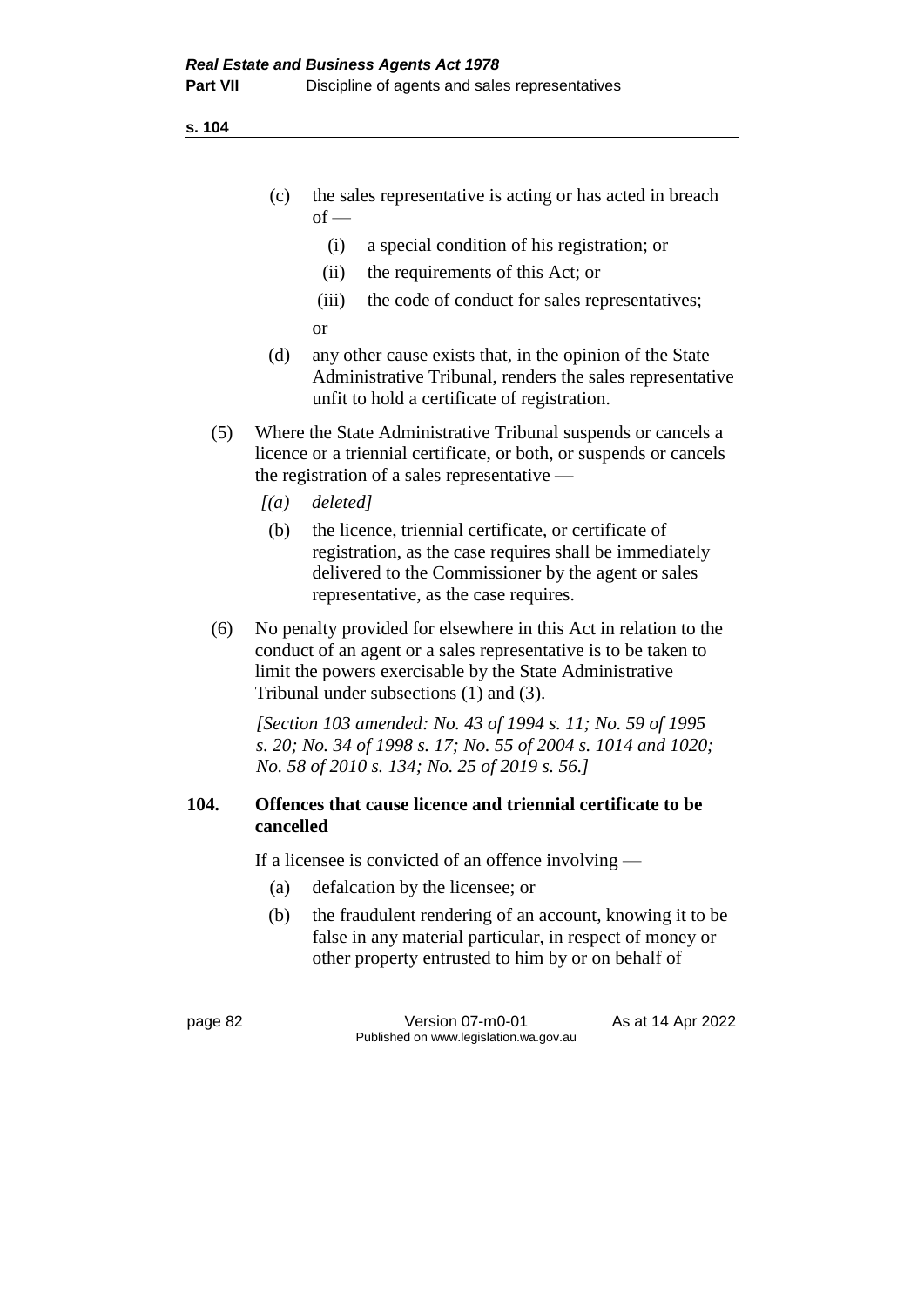another person in the course of the licensee's business; or

(c) a breach of any one or more of the provisions of Part VI relating to the proper payment in and out of the trust account of the licensee of money entrusted to him by or on behalf of another person in the course of the licensee's business,

his licence and any triennial certificate in respect thereof is thereby cancelled, and the registrar of the court convicting him shall forthwith notify the Commissioner accordingly.

*[Section 104 amended: No. 59 of 2004 s. 141; No. 58 of 2010 s. 134.]*

# **105. Certain offences by licensees, additional sentencing powers for**

- (1) Where a licensee who has been convicted of any other offence against this Act is within 12 months thereafter convicted of a second or any subsequent offence of any kind against this Act, or where a licensee is convicted, whether summarily or on indictment of an offence involving moral turpitude, or dishonouring him in the public estimation, the court convicting him may, if it thinks fit, in addition to any other penalty, do any one or more of the following things —
	- (a) reprimand or caution the licensee;
	- (b) impose a fine not exceeding \$10 000 on him;
	- (c) suspend or cancel his licence or any triennial certificate in respect thereof and, in addition, disqualify him either temporarily or permanently, or until the fulfilment of any conditions which may be imposed by the court or until further order of the court, from holding a licence or triennial certificate or both,

and when the court does so, the registrar of the court shall forthwith notify the Commissioner accordingly.

As at 14 Apr 2022 Version 07-m0-01 Page 83 Published on www.legislation.wa.gov.au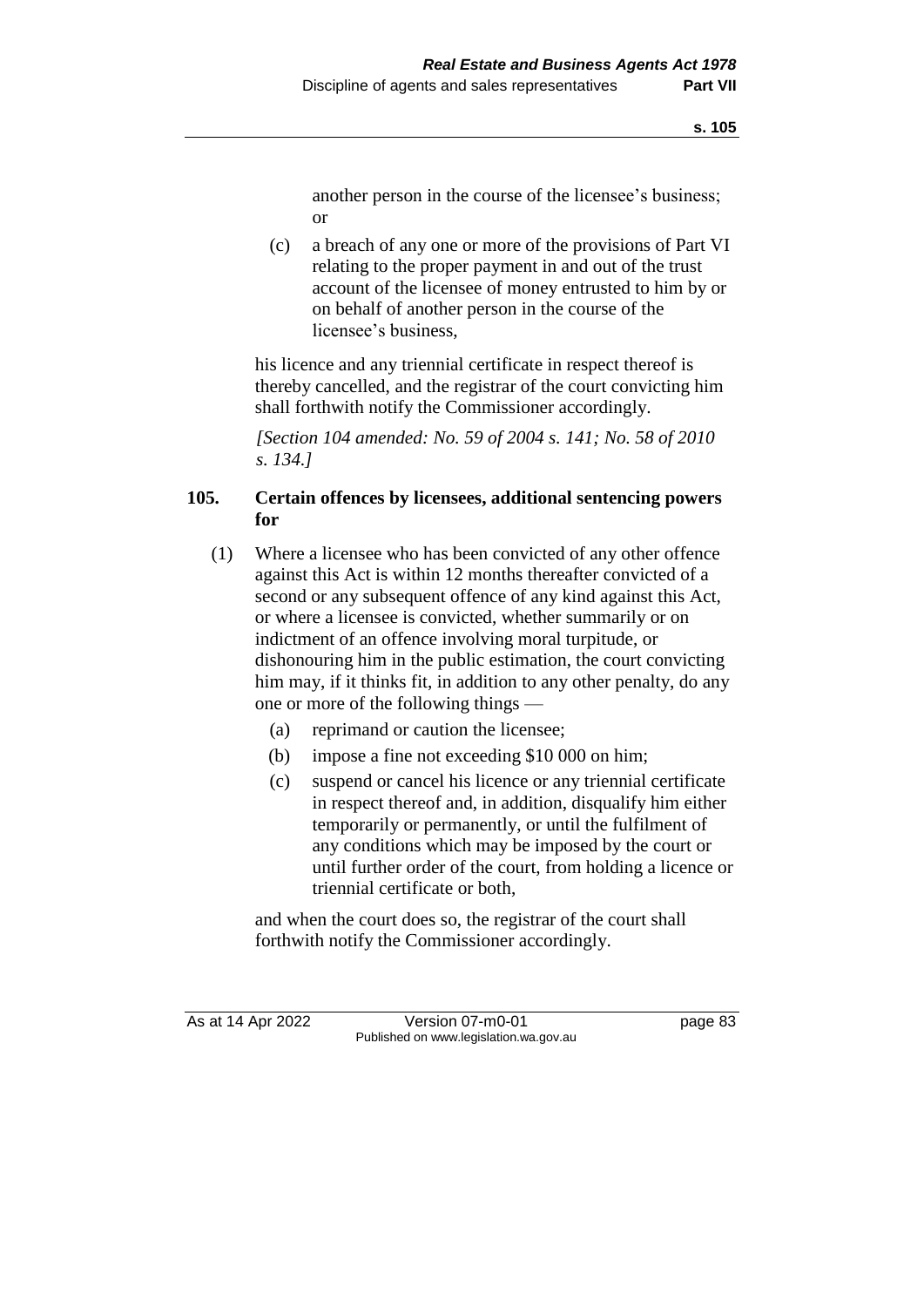**s. 106**

(2) The disciplinary powers conferred on a court by subsection (1) are concurrent with the disciplinary powers conferred on the State Administrative Tribunal by this Part, but those respective powers shall not both be exercised in respect of particulars of an offence or offences of the licensee that are substantially the same.

*[Section 105 amended: No. 43 of 1994 s. 11; No. 55 of 2004 s. 1020; No. 59 of 2004 s. 141; No. 58 of 2010 s. 134.]*

## **106. Persons with cancelled licences etc., offences by and in respect of**

- (1) A person who
	- (a) has had his licence cancelled under this Act; or
	- (b) has had his certificate of registration cancelled under this Act on at least 2 occasions; or
	- (c) has been convicted of an offence against this Act on at least 2 occasions,

commits an offence against this Act, if, without the written permission of the Commissioner, he becomes or remains a director of any body corporate that is a licensee or a developer, or he is the employer, employee, or partner of a licensee or a developer, as such.

Penalty: \$10 000.

- (2) If a licensee or a developer in his business as such knowingly has, without the written permission of the Commissioner, as an employee or a partner, or being a body corporate has as a director, a person who —
	- (a) has had his licence cancelled under this Act; or
	- (b) has had his certificate of registration cancelled under this Act on at least 2 occasions; or
	- (c) has been convicted of an offence against this Act on at least 2 occasions,

page 84 Version 07-m0-01 As at 14 Apr 2022 Published on www.legislation.wa.gov.au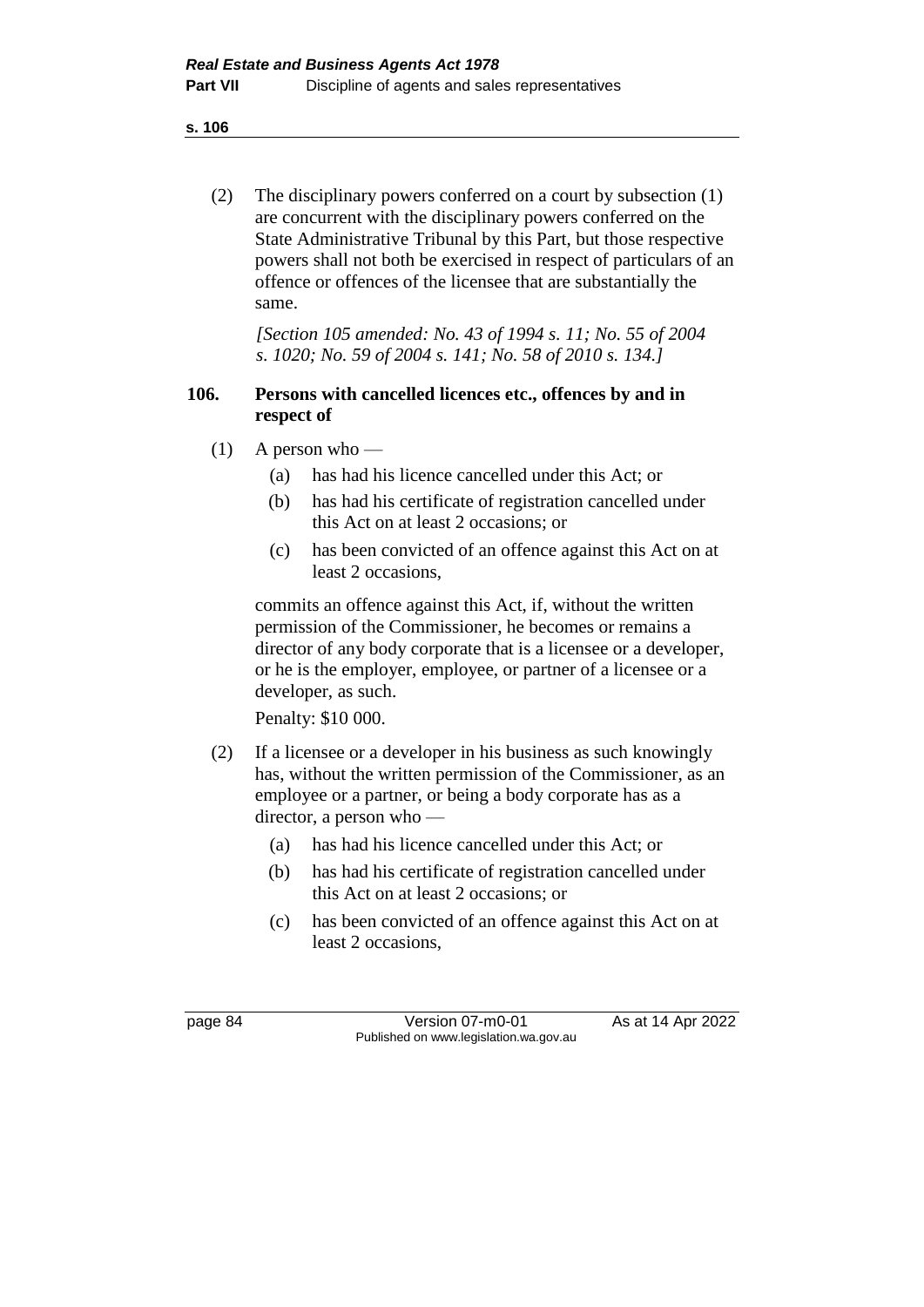the licensee or developer, as the case may be, commits an offence against this Act.

Penalty: \$5 000.

(3) For the purposes of this section, a person is deemed to be an employee of another person if he receives remuneration from the other person by way of commission or a share of profits.

*[Section 106 amended: No. 43 of 1994 s. 11; No. 58 of 2010 s. 134.]*

As at 14 Apr 2022 Version 07-m0-01 page 85 Published on www.legislation.wa.gov.au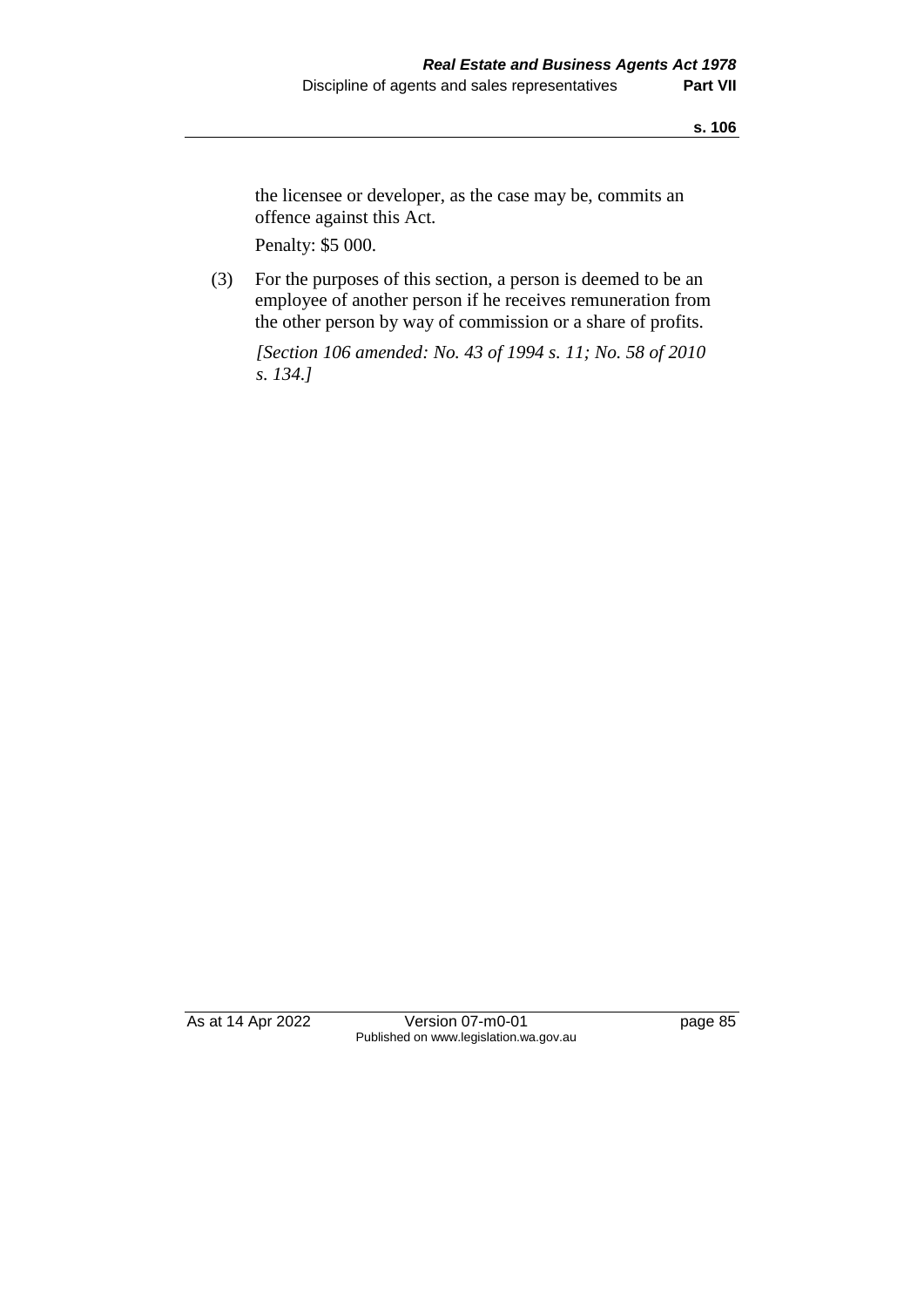**s. 107**

# **Part VIII — Fidelity Guarantee Account**

*[Heading amended: No. 77 of 2006 Sch. 1 cl. 147(8).]*

# **107. Account established**

An account called the Real Estate and Business Agents Fidelity Guarantee Account is to be established —

- (a) as an agency special purpose account under section 16 of the *Financial Management Act 2006*; or
- (b) with the approval of the Treasurer, at a bank as defined in section 3 of that Act.

*[Section 107 inserted: No. 77 of 2006 Sch. 1 cl. 147(9).]*

## **108. Investment of moneys in account**

- (1) Moneys standing to the credit of the Fidelity Account may, until required for the purposes of section 110, be invested in the same manner as trust funds may be invested in accordance with Part III of the *Trustees Act 1962*.
- (2) Income derived from any such investment is to be credited to the Fidelity Account.

*[Section 108 inserted: No. 59 of 1995 s. 22; amended: No. 77 of 2006 Sch. 1 cl. 147(2) and (10).]*

#### **109. Moneys to be credited to account**

There shall be credited to the Fidelity Account —

- (a) all sums paid to the credit of the Fidelity Account by agents and sales representatives by way of contribution or levy, in accordance with this Act; and
- (b) income derived from the investment, under section 108, of moneys standing to the credit of the Fidelity Account; and
- (c) all moneys transferred to the Fidelity Account under section 127(b); and

page 86 Version 07-m0-01 As at 14 Apr 2022 Published on www.legislation.wa.gov.au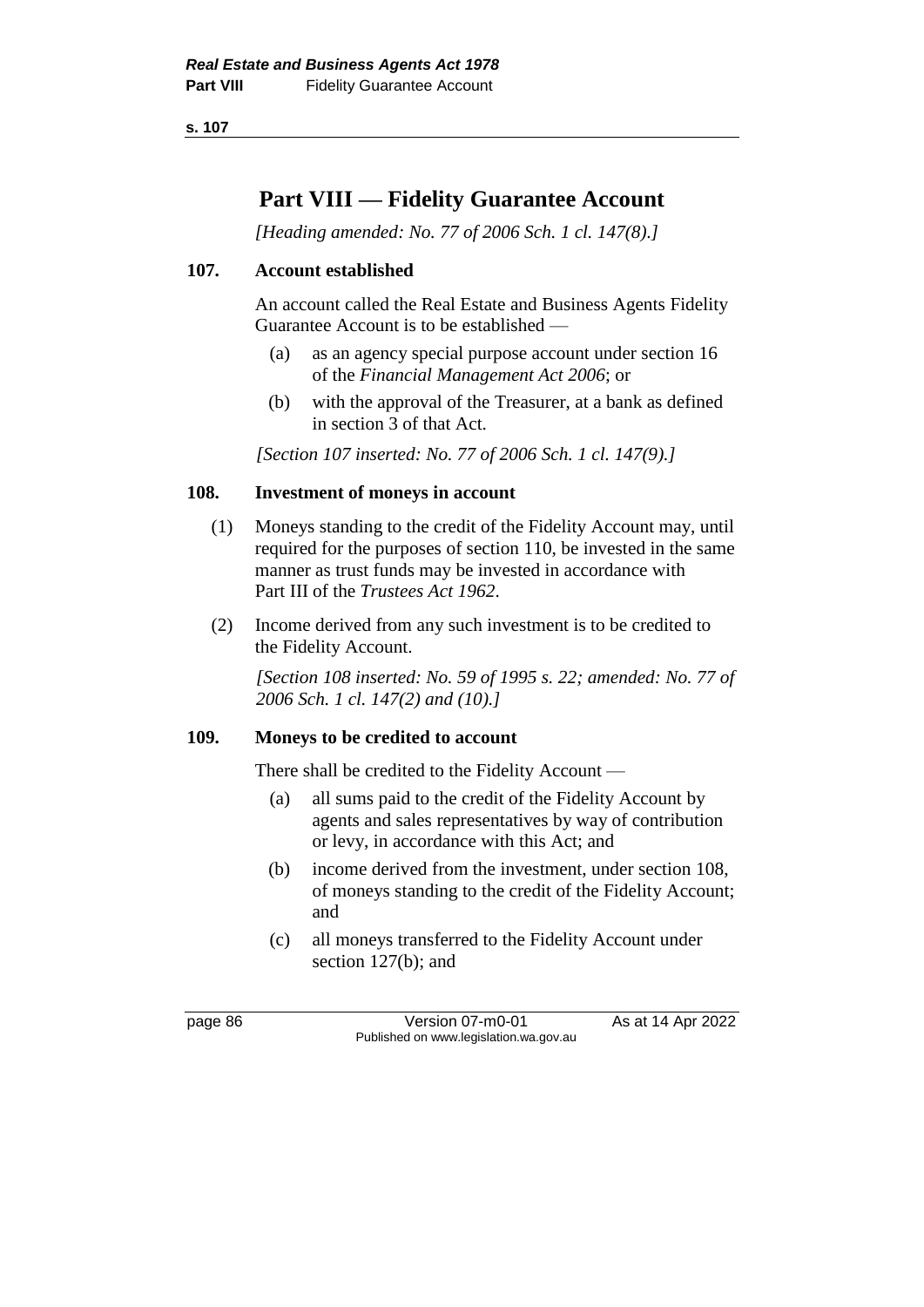- (d) all money recovered by or on behalf of the State for the benefit of the Fidelity Account in the exercise of any right of action conferred by this Act or the *Fair Trading Act 2010*; and
- (e) any other money that may be lawfully credited to the Fidelity Account.

*[Section 109 amended: No. 29 of 1982 s. 5 and 12; No. 59 of 1995 s. 23 and 42; No. 77 of 2006 Sch. 1 cl. 147(2); No. 58 of 2010 s. 103.]*

## **110. Expenditure from account**

There shall from time to time be charged to the Fidelity Account, as required —

- (a) the amount of all claims, including costs, allowed or established against the Fidelity Account; and
- (b) all legal expenses incurred in defending claims made against the Fidelity Account, or otherwise incurred in relation to the Fidelity Account; and
- (c) all premiums payable in respect of contracts of insurance entered into by the chief executive officer on behalf of the State under section 121; and
- (d) the expenses involved in the administration of the Fidelity Account; and
- (e) the cost of any audit that may be charged to the Fidelity Account pursuant to Part VI; and
- *[(f) deleted]*
- (g) any other money chargeable to the Fidelity Account in accordance with this Act.

*[Section 110 amended: No. 29 of 1982 s. 12; No. 59 of 1995 s. 24 and 42; No. 77 of 2006 Sch. 1 cl. 147(2); No. 58 of 2010 s. 104.]*

*[111. Deleted: No. 98 of 1985 s. 3.]*

As at 14 Apr 2022 Version 07-m0-01 page 87 Published on www.legislation.wa.gov.au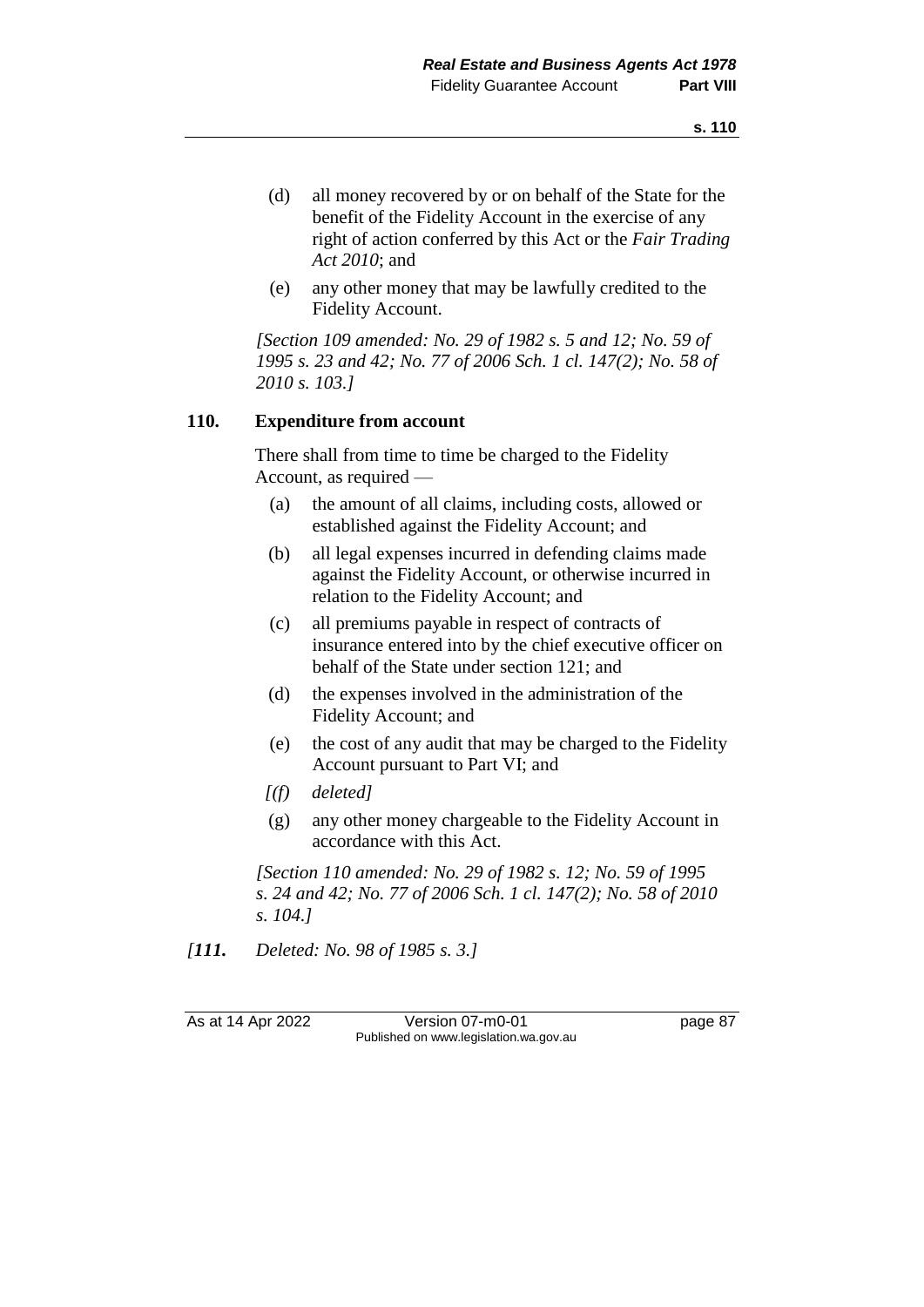**s. 112**

## **112. Administration of account**

The Fidelity Account shall be administered by the chief executive officer.

*[Section 112 amended: No. 29 of 1982 s. 12; No. 77 of 2006 Sch. 1 cl. 147(2); No. 58 of 2010 s. 105.]*

# **113. Payments to account by applicants for licences etc.**

- (1) Each agent, on making application in any year for a licence or the renewal of a triennial certificate shall, in addition to all other fees payable in respect thereof, pay to the chief executive officer a sum of \$150 or such other sum as the chief executive officer approves, but limited to an increase in any one year of 6.7%, and no such licence or renewal of a triennial certificate shall be issued until the appropriate payment has been made to the chief executive officer.
- (2) Each sales representative, on making application for a certificate of registration or a renewal thereof, shall in addition to all other fees payable in respect thereof, pay to the chief executive officer a sum of \$45 or such other sum as the chief executive officer approves, but limited to an increase in any one year of 20%, and no such certificate of registration or renewal thereof shall be issued until the appropriate payment has been made to the chief executive officer.
- (3) The amounts paid to the chief executive officer under this section shall forthwith be credited by the chief executive officer to the Fidelity Account.

*[Section 113 amended: No. 29 of 1982 s. 12; No. 56 of 1995 s. 46; No. 59 of 1995 s. 42; No. 77 of 2006 Sch. 1 cl. 147(2); No. 58 of 2010 s. 106.]*

# **114. Cap on payments under s. 113**

No agent or sales representative who has contributed to the Fidelity Account a sum of \$150 or \$45 respectively, and in respect of whom no claim has been made or sustained against

page 88 Version 07-m0-01 As at 14 Apr 2022 Published on www.legislation.wa.gov.au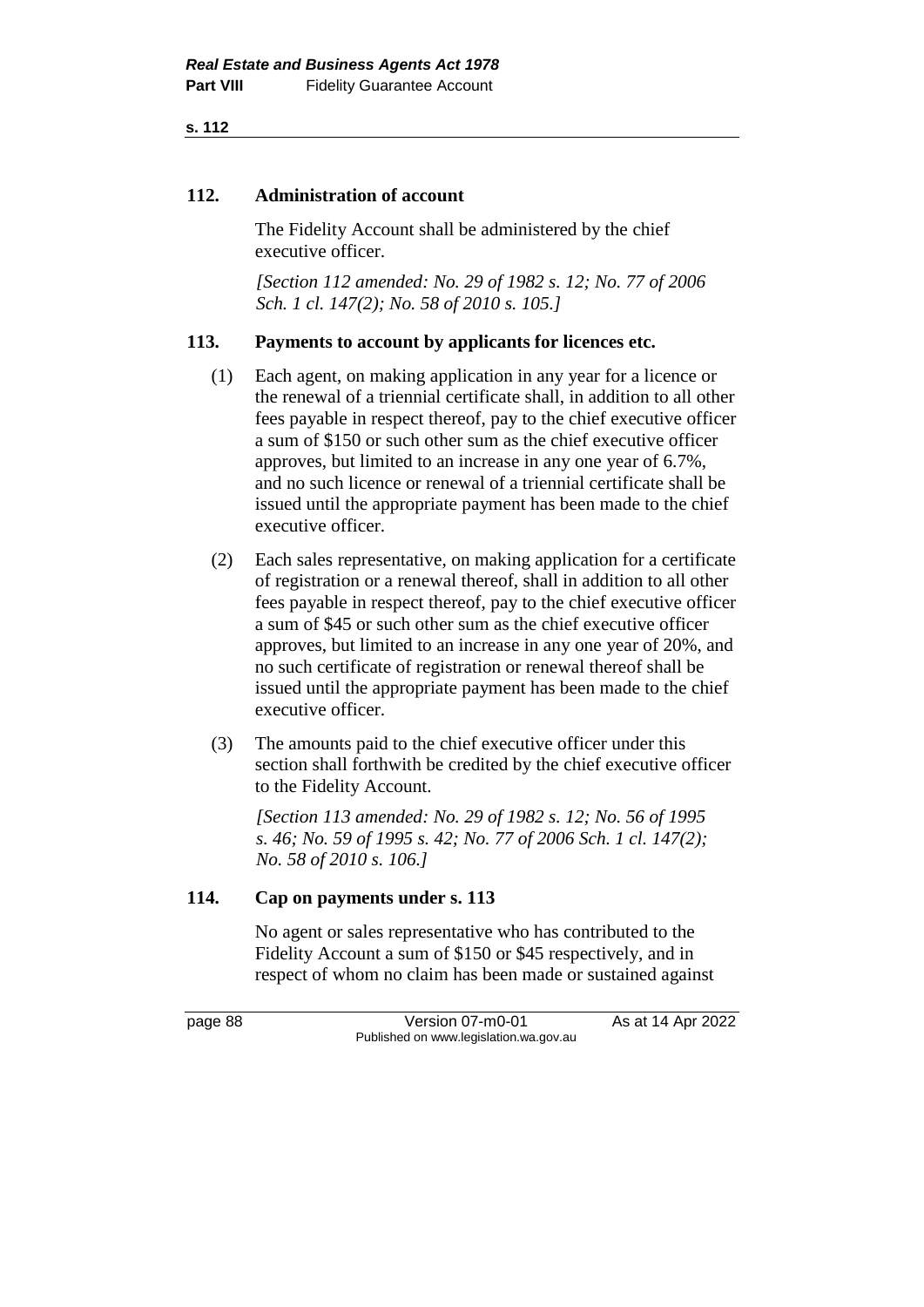the Fidelity Account, is liable to pay any further contribution under section 113 at any time while the amount standing to the credit of the Fidelity Account, including any investments thereof, and after deducting the amount of all unpaid claims and other liabilities outstanding against the Fidelity Account, exceeds \$1 000 000, or such other amount as is prescribed.

*[Section 114 amended: No. 74 of 1980 s. 11; No. 29 of 1982 s. 12; No. 59 of 1995 s. 42; No. 77 of 2006 Sch. 1 cl. 147(2).]*

## **115. Levies for account against certificate holders**

- (1) If at any time the Fidelity Account is, in the opinion of the chief executive officer, not sufficient to satisfy the liabilities of the chief executive officer in relation thereto, the chief executive officer may impose on each holder of a current triennial certificate and each holder of a current certificate of registration, to be credited to the Fidelity Account, a levy of such amount as the chief executive officer thinks fit not exceeding the relevant amount referred to in subsection (2).
- (2) The amount of the levy shall not exceed
	- (a) in the case of a holder of a current triennial certificate, the sum of \$20 in any one year;
	- (b) in the case of a holder of a current certificate of registration, the sum of \$10 in any one year.
- (3) The amount of the levy shall become payable on a date and in a manner to be fixed by the chief executive officer, and notice thereof shall be sent by the chief executive officer to each holder of a current triennial certificate and each holder of a current certificate of registration.
- (4) A person who fails to comply with any notice sent to him under subsection (3) is guilty of an offence against this Act.

*[Section 115 amended: No. 29 of 1982 s. 7; No. 77 of 1984 s. 3; No. 59 of 1995 s. 42; No. 77 of 2006 Sch. 1 cl. 147(2); No. 58 of 2010 s. 107.]*

As at 14 Apr 2022 Version 07-m0-01 page 89 Published on www.legislation.wa.gov.au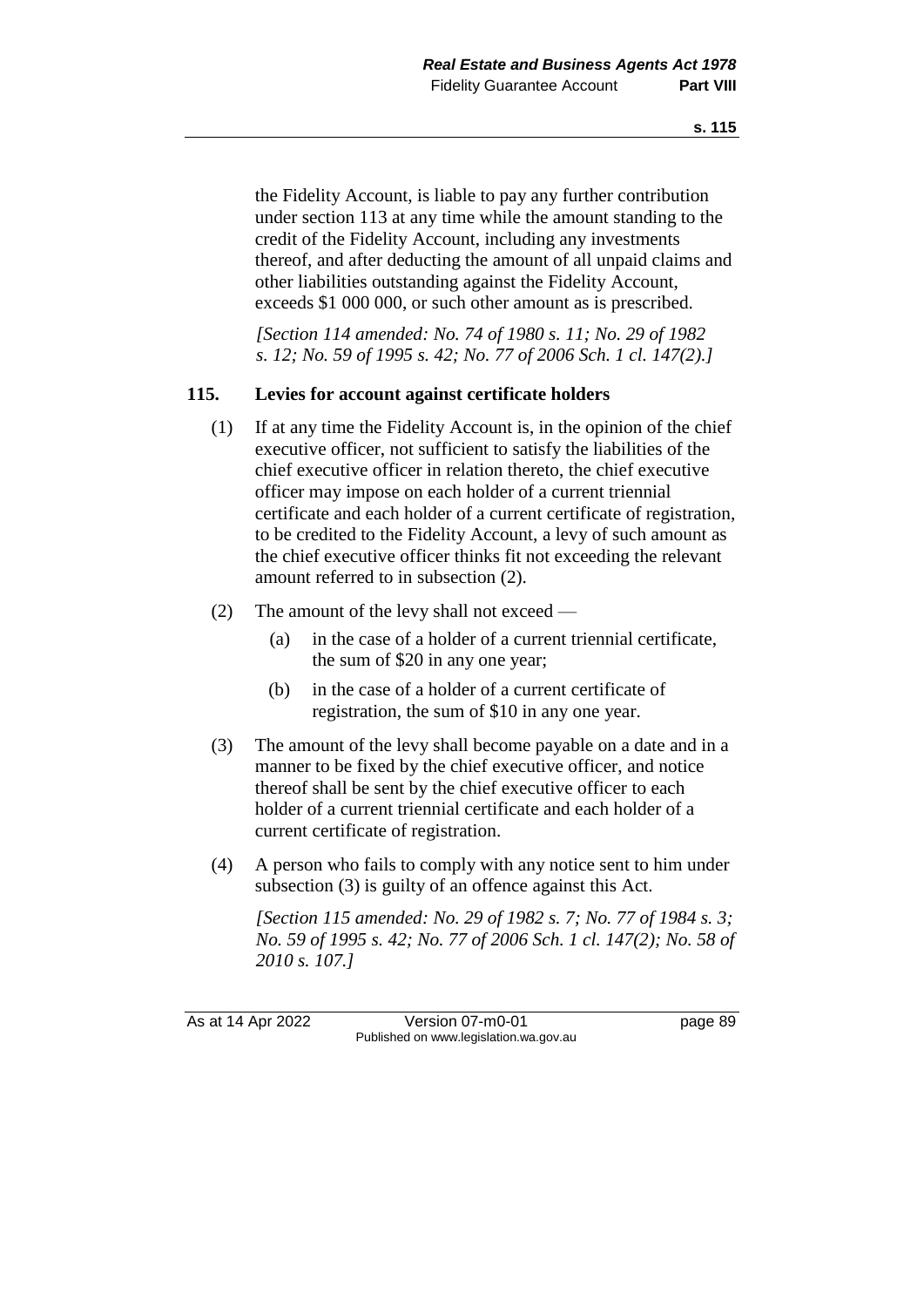#### **116. Purpose of account; making claims against account**

- (1) The Fidelity Account is to be held and applied to reimburse a person for the person's pecuniary or property loss to the extent of the defalcation of —
	- (a) a licensee during any period when the licensee was the holder of a current triennial certificate; or
	- (b) a person who ceased to be licensed or to hold a triennial certificate, if —
		- (i) the defalcation occurred during the period of 6 months immediately following the day on which the person ceased to be licensed or the holder of the triennial certificate; and
		- (ii) the chief executive officer considers that it is just and reasonable in the circumstances of the claim.
- *[(2A) deleted]*
	- (2) The chief executive officer is to disallow a claim against the Fidelity Account unless —
		- (a) notice of the claim is given in writing to the chief executive officer within 3 years after the day on which the claimant became aware of the defalcation; or
		- (b) the chief executive officer
			- (i) has been given notice in writing of the claim within 6 years after the day on which the claimant became aware of the defalcation; and
			- (ii) considers that it is just and reasonable in the circumstances to deal with the claim even though notice was not given within the time referred to in paragraph (a).

*[Section 116 amended: No. 29 of 1982 s. 12; No. 3 of 2000 s. 4(1); No. 77 of 2006 Sch. 1 cl. 147(2); No. 58 of 2010 s. 108; No. 23 of 2014 s. 76; No. 25 of 2019 s. 57.]*

page 90 Version 07-m0-01 As at 14 Apr 2022 Published on www.legislation.wa.gov.au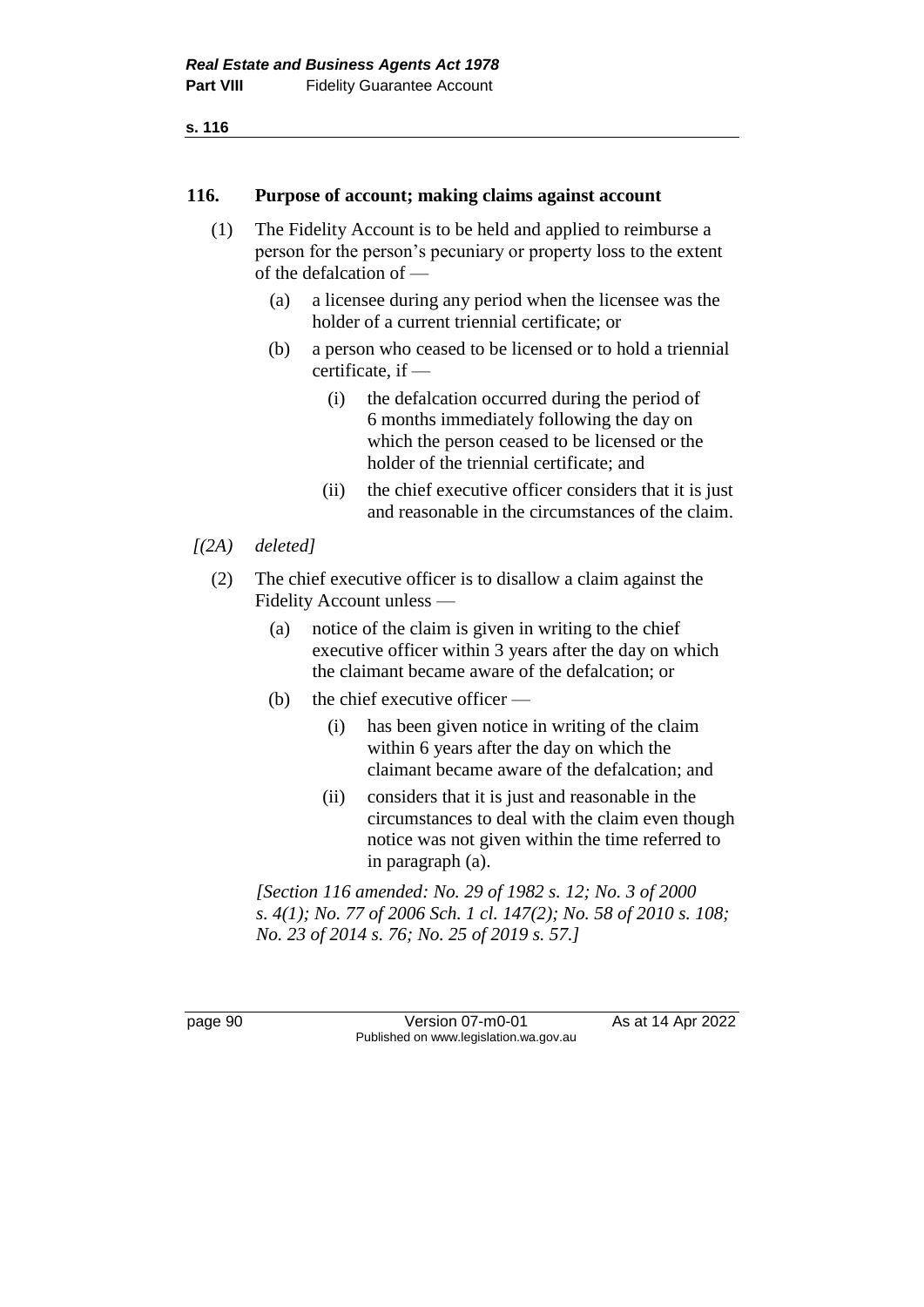#### **117. Claims against account; recovery from account**

- (1) The chief executive officer may receive and, subject to section 116(2), settle any claim against the Fidelity Account at any time after the defalcation in respect of which the claim arose has occurred, but no person is entitled, without the leave of the chief executive officer, to commence any action in relation to the Fidelity Account, unless the chief executive officer has disallowed his claim and unless and until the claimant has exhausted all relevant rights of action and other legal remedies available against the defaulting licensee or any other person in respect of the loss suffered by the claimant.
- (2) A person is not entitled to recover from the Fidelity Account an amount greater than the balance of the loss suffered by him after deducting from the total amount of his loss, the amount or value of all money or other benefits received or receivable by him from any source other than the Fidelity Account in reduction of his loss, including any benefits received by reason of services rendered or payments made by the defaulting licensee.
- (3) No amount shall be charged or be chargeable to the Fidelity Account as interest on the amount of any judgment obtained or of any claim admitted against the Fidelity Account.
- (4) No right of action lies in relation to the Fidelity Account in respect of any loss suffered by any person by reason of any defalcation by a licensee at any time after the claimant has received a notice in writing from the chief executive officer warning him against the employment or continued employment of that licensee which notice the chief executive officer is hereby empowered to send.
- (5) No right of action lies in relation to the Fidelity Account in respect of any loss suffered by the spouse or de facto partner of a licensee by reason of any defalcation by that licensee, or in respect of any loss suffered by any licensee by reason of any defalcation in the course of the licensee's business by any one

As at 14 Apr 2022 Version 07-m0-01 page 91 Published on www.legislation.wa.gov.au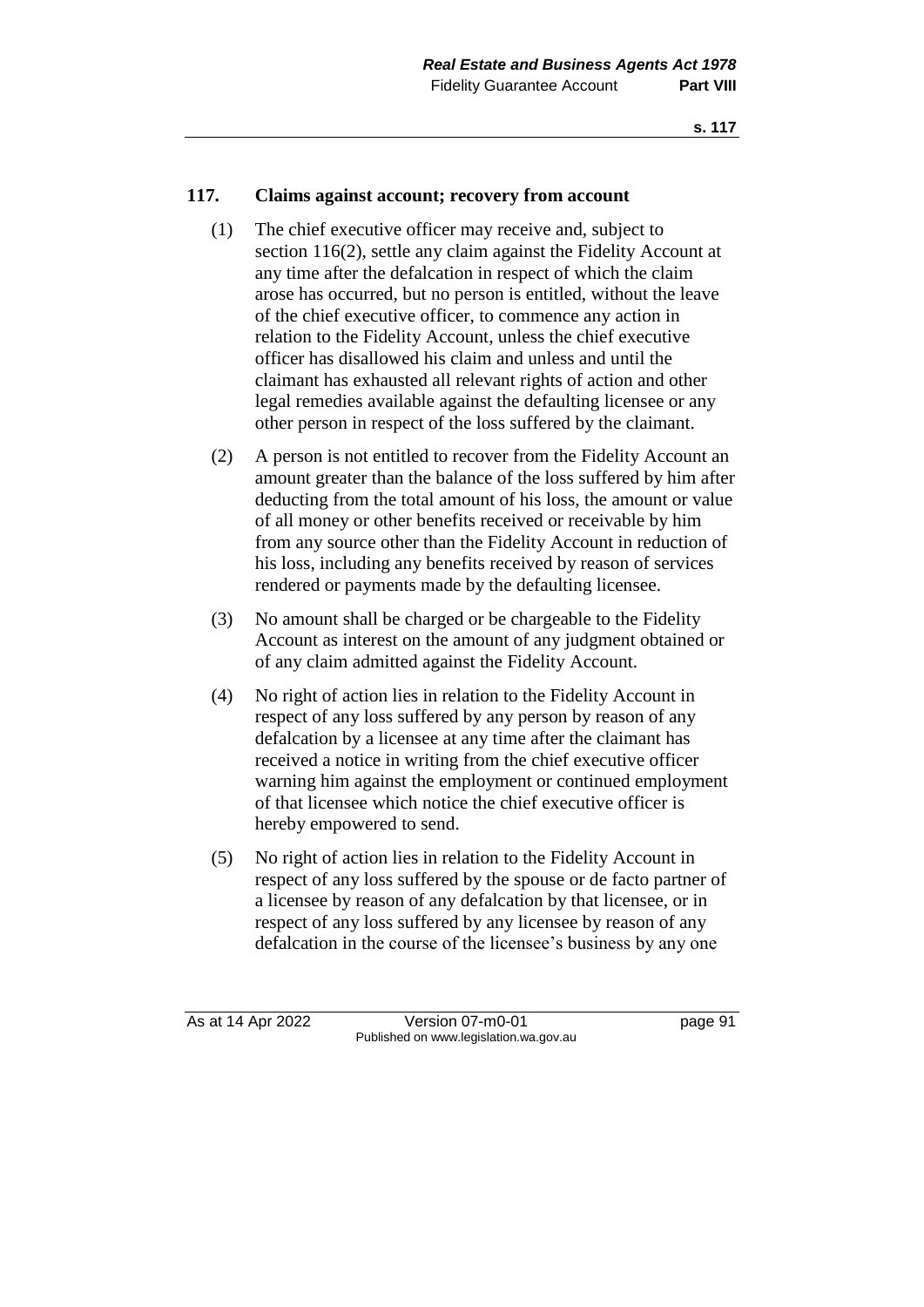#### **s. 118**

or more of the persons in the class of persons specified in the interpretation *defalcation by a licensee* in section 4.

*[Section 117 amended: No. 29 of 1982 s. 12; No. 59 of 1995 s. 42; No. 3 of 2000 s. 5; No. 28 of 2003 s. 176; No. 77 of 2006 Sch. 1 cl. 147(2); No. 58 of 2010 s. 109.]*

## **118. Defences to claims against account**

In any action brought against the State in relation to the Fidelity Account, all defences that would have been available to the defaulting licensee are available to the State.

*[Section 118 amended: No. 28 of 1982 s. 12; No. 77 of 2006 Sch. 1 cl. 147(2); No. 58 of 2010 s. 110.]*

# **119. Subrogation of rights of claimant against account**

On payment from moneys standing to the credit of the Fidelity Account in settlement in whole or in part of any claims under this Act, the State shall be subrogated, to the extent of that payment, to all rights and remedies of the claimant against the licensee in relation to whom the claim arose or in the event of the death or insolvency or other disability of the licensee, against his personal representatives or other persons having authority to administer his estate, and to all other rights and remedies of the claimant in respect of the defalcation to which the claim relates.

*[Section 119 amended: No. 59 of 1995 s. 42; No. 77 of 2006 Sch. 1 cl. 147(2); No. 58 of 2010 s. 111.]*

# **120. Insufficiency in account**

(1) The moneys standing to the credit of the Fidelity Account are the only property of the chief executive officer available for the satisfaction of any judgment obtained against the State in relation to the Fidelity Account, or for the payment of any claim allowed by the chief executive officer; but if at any time the moneys standing to the credit of the Fidelity Account are not sufficient to provide for the satisfaction of all such judgments

page 92 Version 07-m0-01 As at 14 Apr 2022 Published on www.legislation.wa.gov.au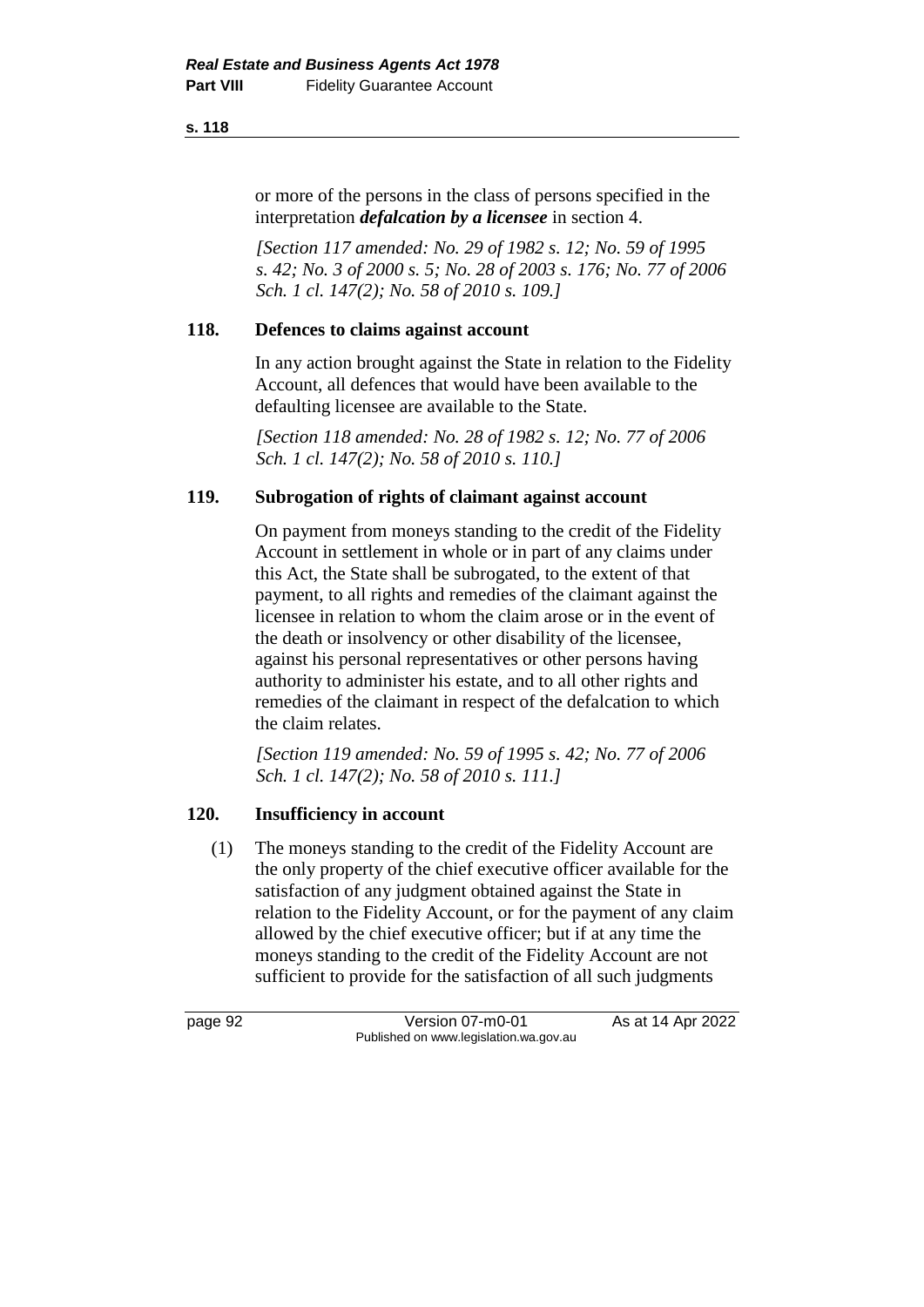and claims they shall, to the extent to which they are not so satisfied, be charged against the future accumulations of the Fidelity Account.

- (2) The chief executive officer may determine the order in which the judgments and claims charged against the Fidelity Account as provided in subsection (1) shall be satisfied, and may, if the amount accumulated is not sufficient to wholly satisfy all those judgments and claims, satisfy any of those judgments or claims in whole or in part.
- (3) Without limiting the discretion of the chief executive officer, the chief executive officer shall in applying the Fidelity Account towards the settlement of any of the judgments and claims referred to in subsection (2), have regard to the following rules —
	- (a) the chief executive officer shall take into consideration the relative degrees of hardship suffered or likely to be suffered by the several claimants in the events of their claims against the Fidelity Account not being satisfied in whole or in part;
	- (b) claims for amounts not exceeding \$2 500 shall, except in special circumstances, be satisfied in full before claims for amounts exceeding \$2 500 are satisfied to a greater extent than \$2 500;
	- (c) where all other considerations are equal, claimants shall have the priority as between themselves, according to the dates of the judgments or the dates when the claims were admitted by the chief executive officer, as the case may be.

*[Section 120 amended: No. 28 of 1982 s. 12; No. 59 of 1995 s. 25 and 42; No. 77 of 2006 Sch. 1 cl. 147(2); No. 58 of 2010 s. 112.]*

As at 14 Apr 2022 Version 07-m0-01 Page 93 Published on www.legislation.wa.gov.au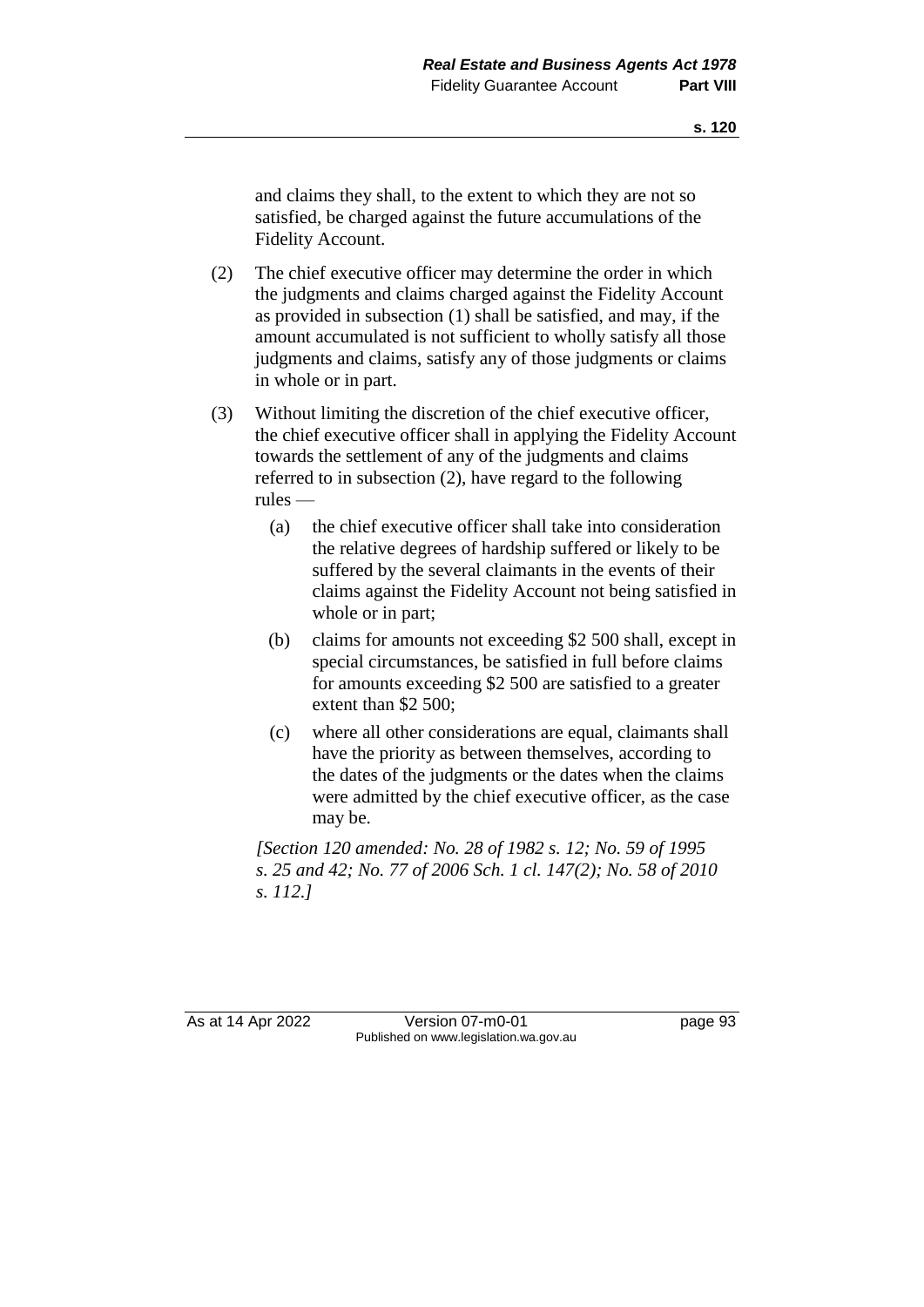## **121. State may insure against claims**

- (1) Notwithstanding anything to the contrary in this Act, the chief executive officer may, on behalf of the State, enter into any contract of insurance with any person carrying on fidelity insurance business in the State, by which the State will be indemnified to the extent and in the manner provided by the contract against liability to pay claims under this Act.
- (2) Any such contract may be entered into in relation to licensees generally who are holders of current triennial certificates or sales representatives generally who are the holders of current certificates of registration or in relation to any licensee who is the holder of a current triennial certificate or any sales representative who is the holder of a current certificate of registration.
- (3) The chief executive officer may publish the fact that a policy has been effected under this section and of the details of the policy.

*[Section 121 amended: No. 51 of 1986 s. 46(2); No. 58 of 2010 s. 113.]*

# **122. Application of insurance payouts**

A claimant against the Fidelity Account has no right of action against any person with whom a contract of insurance is made under section 121 in respect of that contract, and has no right to claim any money paid by the insurer in accordance with any such contract; but all such money shall be credited to the Fidelity Account and shall be applied in or towards the settlement of relevant claims.

*[Section 122 amended: No. 29 of 1982 s. 12; No. 59 of 1995 s. 42; No. 77 of 2006 Sch. 1 cl. 147(2).]*

# **123. Advertising for claims in relation to defaulting licensee**

(1) The chief executive officer may cause to be published a notice in a newspaper circulating in the district in which the defaulting

page 94 Version 07-m0-01 As at 14 Apr 2022 Published on www.legislation.wa.gov.au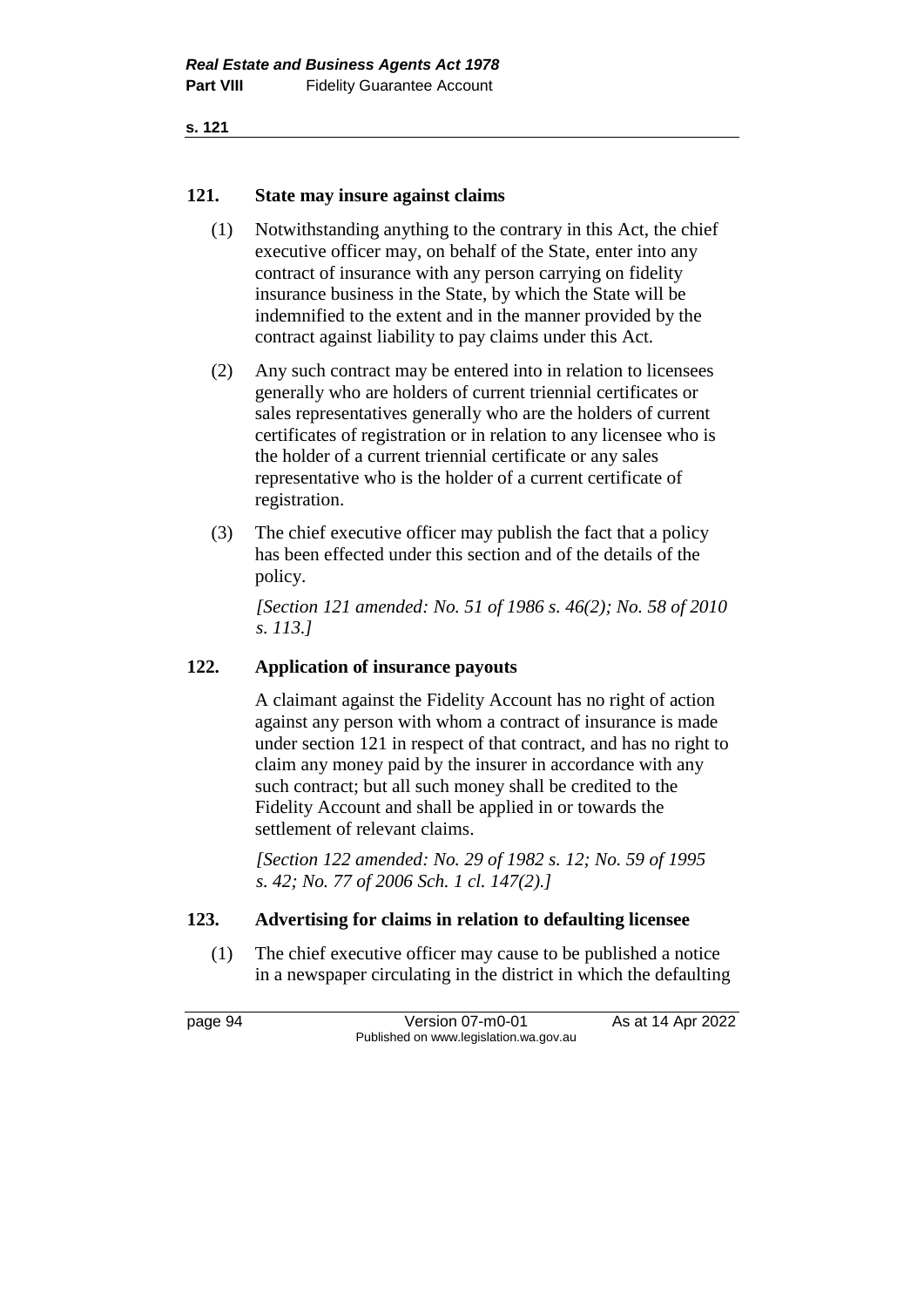licensee is or was carrying on business as an agent, and the notice shall fix a date not being earlier than 3 months after the publication of the notice, within which claims shall be made.

- (2) Any claim not made in writing to the chief executive officer on or before the date so fixed is barred unless the chief executive officer otherwise determines.
- (3) After the date so fixed the chief executive officer is at liberty to distribute in accordance with this Act, the sum from time to time available to be applied in reimbursement under sections 116 and 117, having regard only to judgments and claims allowed against the Fidelity Account.

*[Section 123 amended: No. 29 of 1982 s. 12; No. 77 of 2006 Sch. 1 cl. 147(2); No. 58 of 2010 s. 114.]*

# **124. Documents etc. to support claims, CEO may require**

The chief executive officer may at any time and from time to time require production and delivery to the chief executive officer of securities and documents necessary to support any claim made, or available for that purpose, or for the purpose of exercising the State's rights against any defaulting licensee and may on default of delivery of those securities or documents reject the claim.

*[Section 124 amended: No. 58 of 2010 s. 115.]*

# **124AA. Commissioner may investigate claims against Fidelity Account**

- (1) Without limiting section 22, the Commissioner may, at and in accordance with the request of the chief executive officer, make an investigation or inquiry under the *Fair Trading Act 2010* Part 6 in relation to a claim against the Fidelity Account.
- (2) For the purposes of the investigation or inquiry, the administration of the Fidelity Account is taken to be a function of the Commissioner.

As at 14 Apr 2022 Version 07-m0-01 page 95 Published on www.legislation.wa.gov.au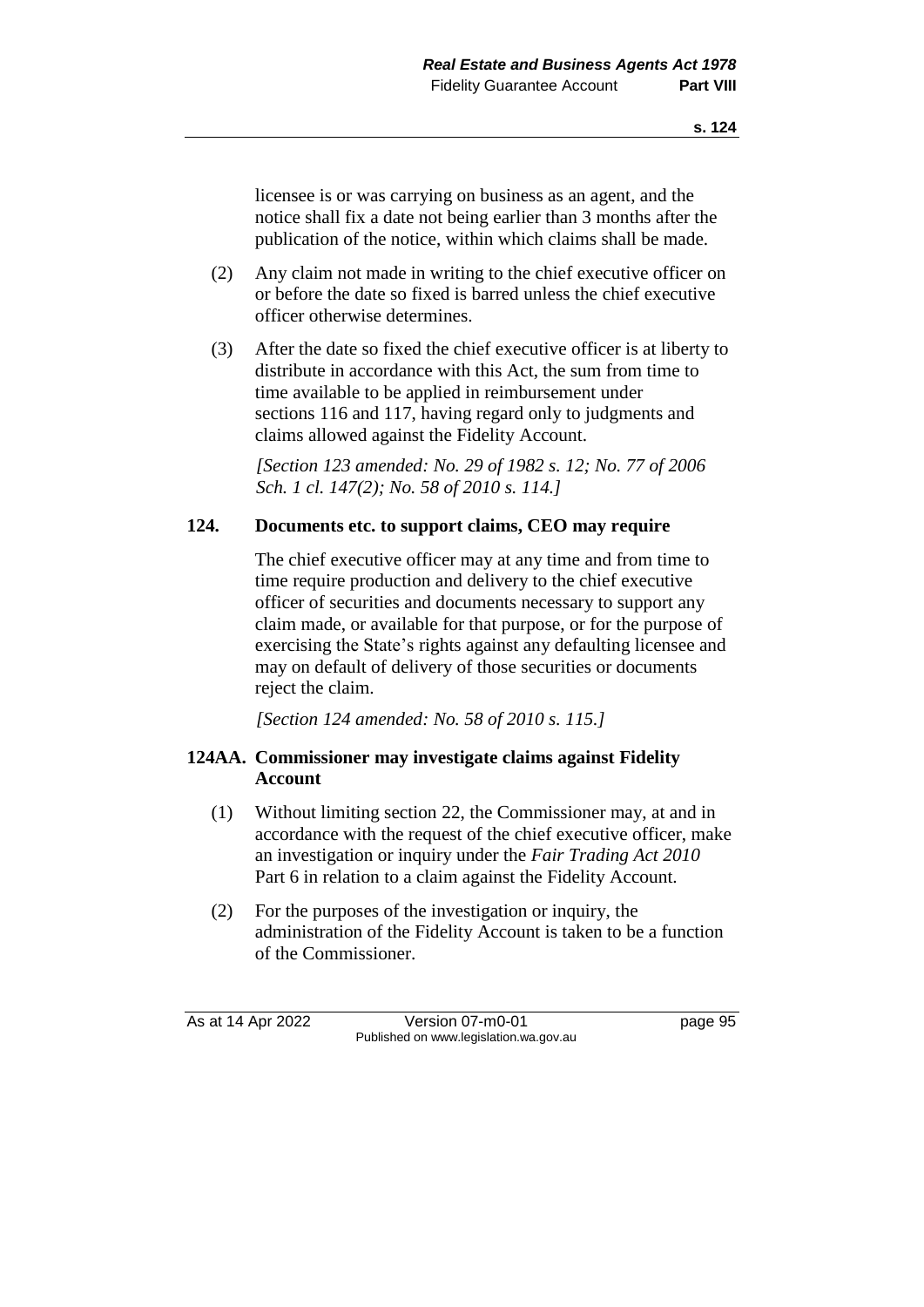#### **s. 124AA**

(3) The Commissioner must, as soon as practicable after completing the investigation or inquiry, prepare a report on the findings of the investigation or inquiry and give it to the chief executive officer.

*[Section 124AA inserted: No. 23 of 2014 s. 77.]*

page 96 Version 07-m0-01 As at 14 Apr 2022 Published on www.legislation.wa.gov.au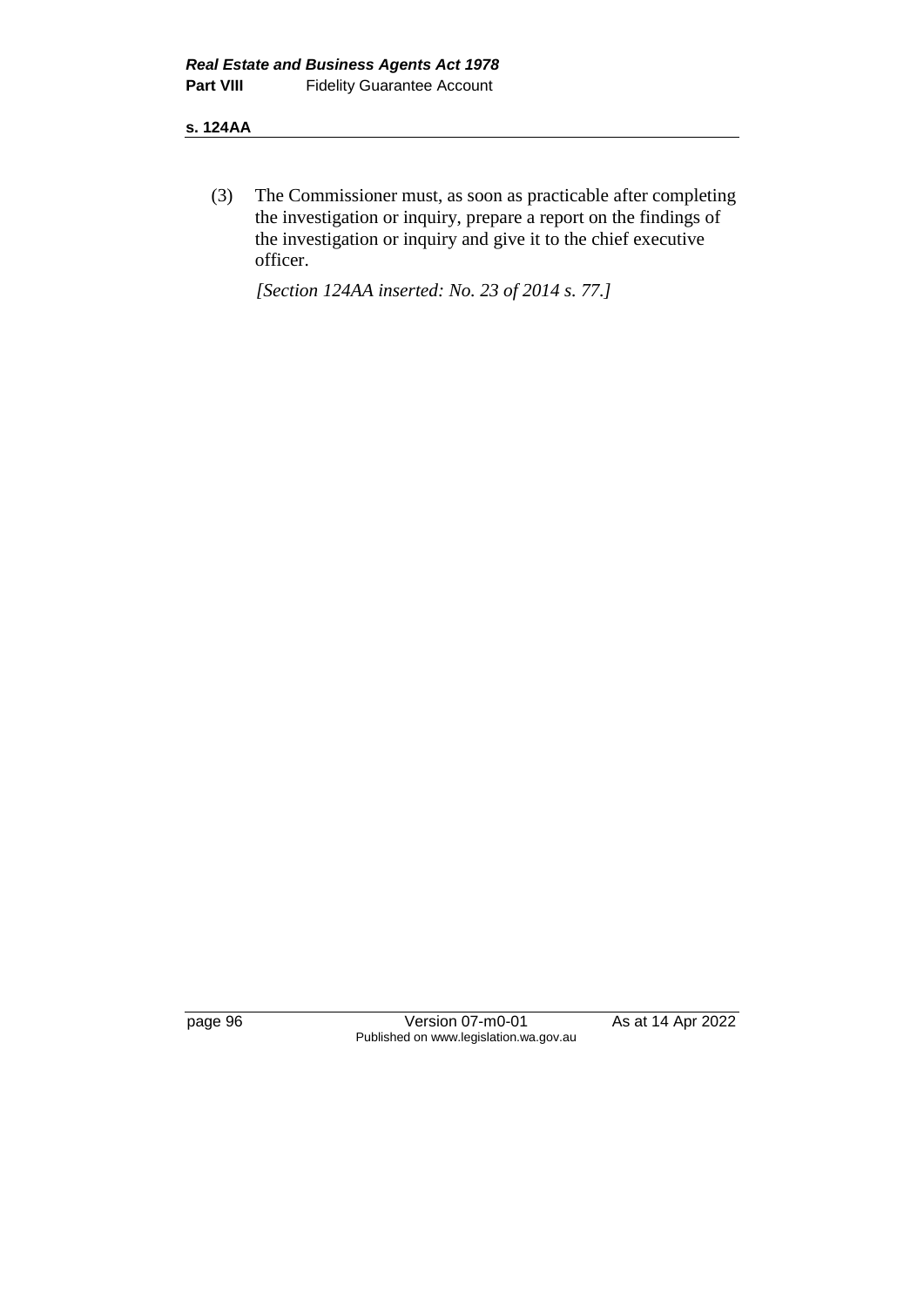# **Part VIIIA — Education and General Purpose Account**

*[Heading inserted: No. 59 of 1995 s. 26; amended: No. 77 of 2006 Sch. 1 cl. 147(11).]*

## **124A. Account established; administration of account**

- (1) An account called the Education and General Purpose Account is to be established —
	- (a) as an agency special purpose account under section 16 of the *Financial Management Act 2006*; or
	- (b) with the approval of the Treasurer, at a bank as defined in section 3 of that Act.
- (2) The General Purpose Account is to be administered by the chief executive officer.

*[Section 124A inserted: No. 59 of 1995 s. 26; amended: No. 77 of 2006 Sch. 1 cl. 147(2) and (12); No. 58 of 2010 s. 134; No. 23 of 2014 s. 78.]*

## **124B. Moneys to be credited to account**

There are to be credited to the General Purpose Account —

- (a) all moneys transferred to the General Purpose Account under section 127(b); and
- (b) income derived from the investment, under section 124D, of moneys standing to the credit of the General Purpose Account; and
- (c) fees, costs and other moneys lawfully received by or payable to the Commissioner; and
- (d) fines imposed under section 105; and
- (e) fines, other than those imposed by the State Administrative Tribunal, that are imposed for offences under this Act; and

As at 14 Apr 2022 Version 07-m0-01 page 97 Published on www.legislation.wa.gov.au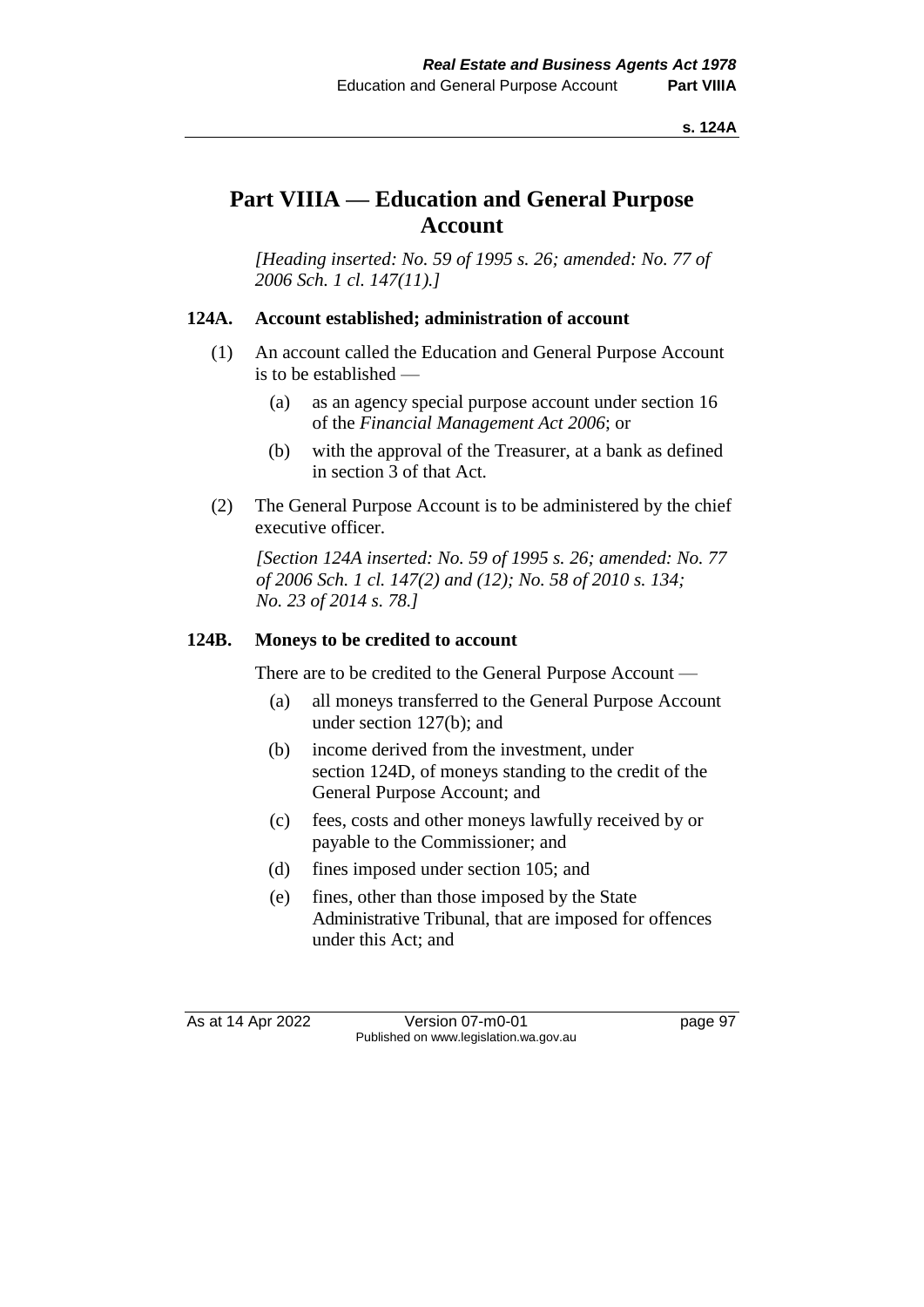#### **s. 124C**

(f) any moneys, other than moneys referred to in paragraphs  $(a)$ ,  $(b)$ ,  $(c)$ ,  $(d)$  and  $(e)$ , that may lawfully be credited to the General Purpose Account.

*[Section 124B inserted: No. 59 of 1995 s. 26; amended: No. 55 of 2004 s. 1015; No. 77 of 2006 Sch. 1 cl. 147(2); No. 58 of 2010 s. 134.]*

# **124C. Expenditure from account**

There are to be charged to the General Purpose Account —

- (a) the costs incurred in the administration of the General Purpose Account; and
- (b) the remuneration and allowances payable to members of advisory committees established under Part II Division 4 of this Act or under the *Fair Trading Act 2010* Part 5 Division 2 Subdivision 1; and
- (c) the costs associated with the provision of secretarial, clerical or other administrative support to the advisory committees in the performance of their functions under this Act or under the *Fair Trading Act 2010* Part 5 Division 2 Subdivision 1; and
- (d) the costs incurred in, or in connection with, the administration and enforcement of this Act except such costs, if any, as are excluded by the regulations; and
- (e) all other expenditure lawfully incurred by the Commissioner in the performance of the Commissioner's functions under this Act or the Commissioner's functions under the *Fair Trading Act 2010* section 57A that are performed for the purposes of this Act.

*[Section 124C inserted: No. 59 of 1995 s. 26; amended: No. 34 of 1998 s. 18; No. 77 of 2006 Sch. 1 cl. 147(2); No. 58 of 2010 s. 116; No. 23 of 2014 s. 79.]*

page 98 Version 07-m0-01 As at 14 Apr 2022 Published on www.legislation.wa.gov.au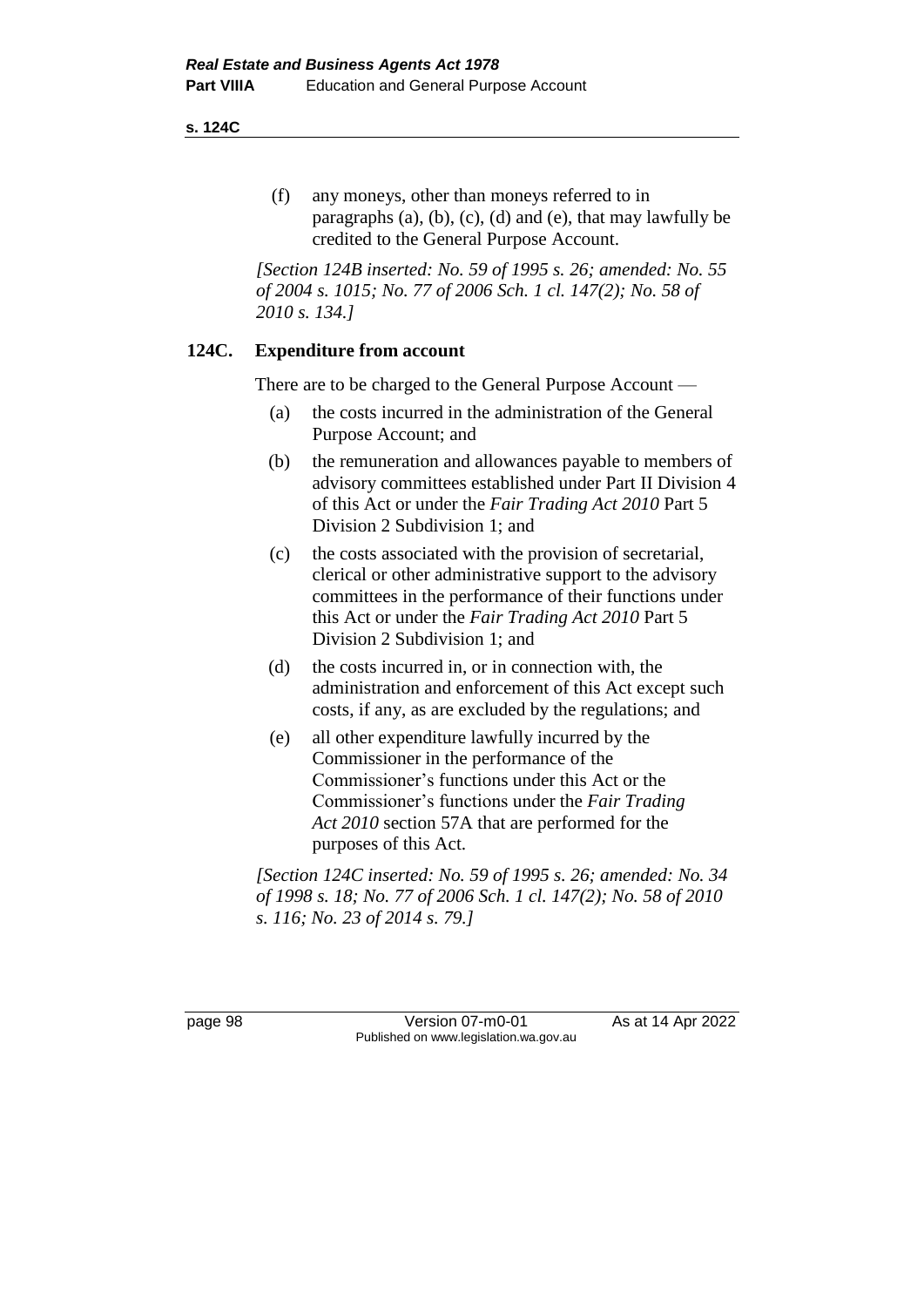#### **124D. Investment of moneys in account**

- (1) Moneys standing to the credit of the General Purpose Account may, until required for the purposes of section 124C, be invested in the same manner as trust funds may be invested in accordance with Part III of the *Trustees Act 1962*.
- (2) Income derived from any such investment is to be credited to the General Purpose Account.

*[Section 124D inserted: No. 59 of 1995 s. 26; amended: No. 77 of 2006 Sch. 1 cl. 147(2) and (13).]*

As at 14 Apr 2022 Version 07-m0-01 page 99 Published on www.legislation.wa.gov.au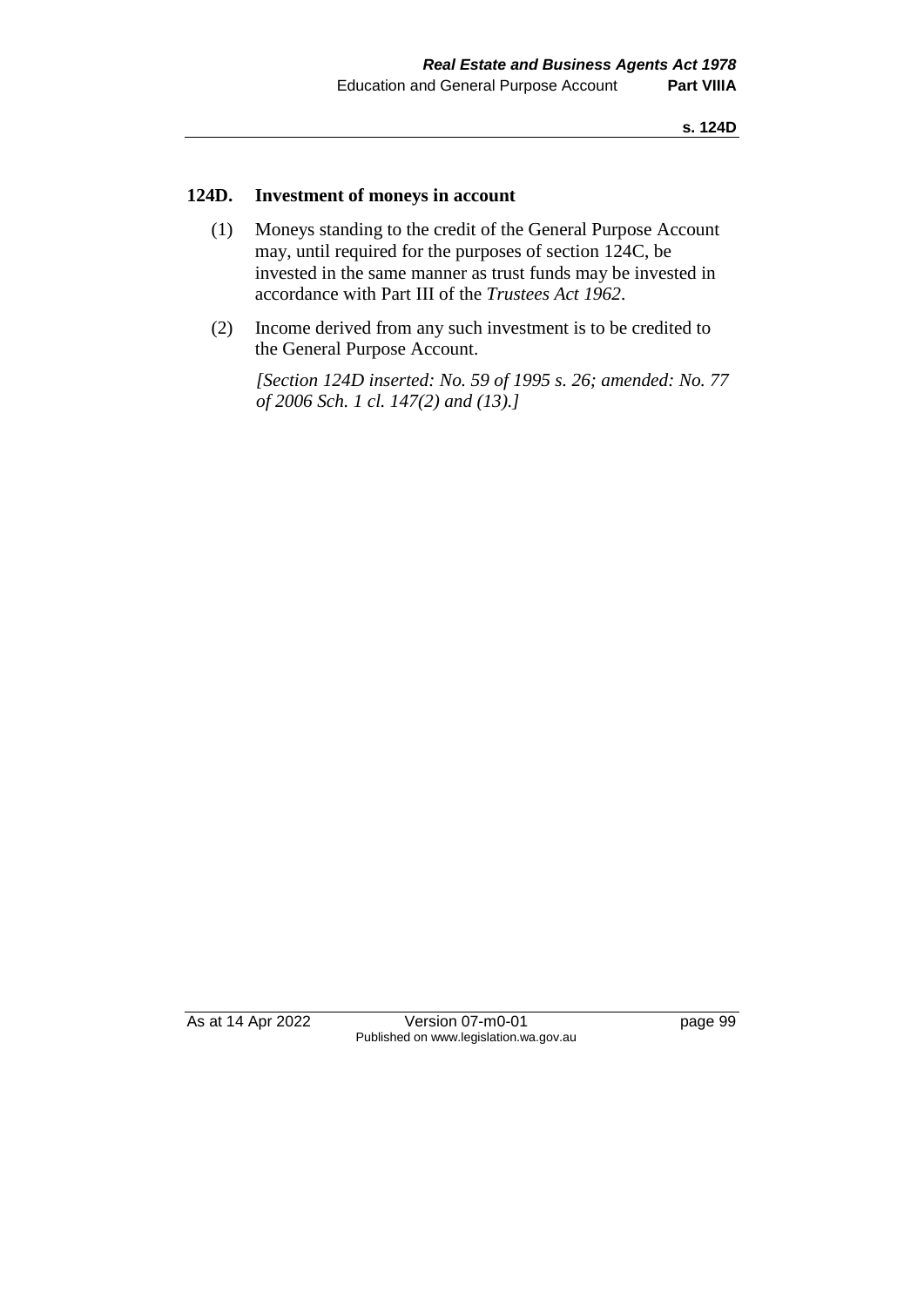# **Part IX — Real Estate and Business Agents Interest Account**

*[Heading inserted: No. 59 of 1995 s. 27; amended: No. 58 of 2010 s. 117.]*

# **125. Account established; administration of account**

- (1) An account called the Real Estate and Business Agents Interest Account is to be established —
	- (a) as an agency special purpose account under section 16 of the *Financial Management Act 2006*; or
	- (b) with the approval of the Treasurer, at a bank as defined in section 3 of that Act.
- (2) The Interest Account is to be administered by the chief executive officer.

*[Section 125 inserted: No. 59 of 1995 s. 27; amended: No. 77 of 2006 Sch. 1 cl. 147(14); No. 58 of 2010 s. 118; No. 47 of 2011 s. 25(4).]*

## **126. Moneys to be credited to account**

There are to be credited to the Interest Account —

- (a) all moneys paid to the credit of the Interest Account under section 68B; and
- (b) income derived from the investment, under section 128, of moneys standing to the credit of the Interest Account; and
- (c) any moneys, other than moneys referred to in paragraphs (a) and (b), that may lawfully be credited to the Interest Account.

*[Section 126 inserted: No. 59 of 1995 s. 27; amended: No. 47 of 2011 s. 25(4).]*

page 100 Version 07-m0-01 As at 14 Apr 2022 Published on www.legislation.wa.gov.au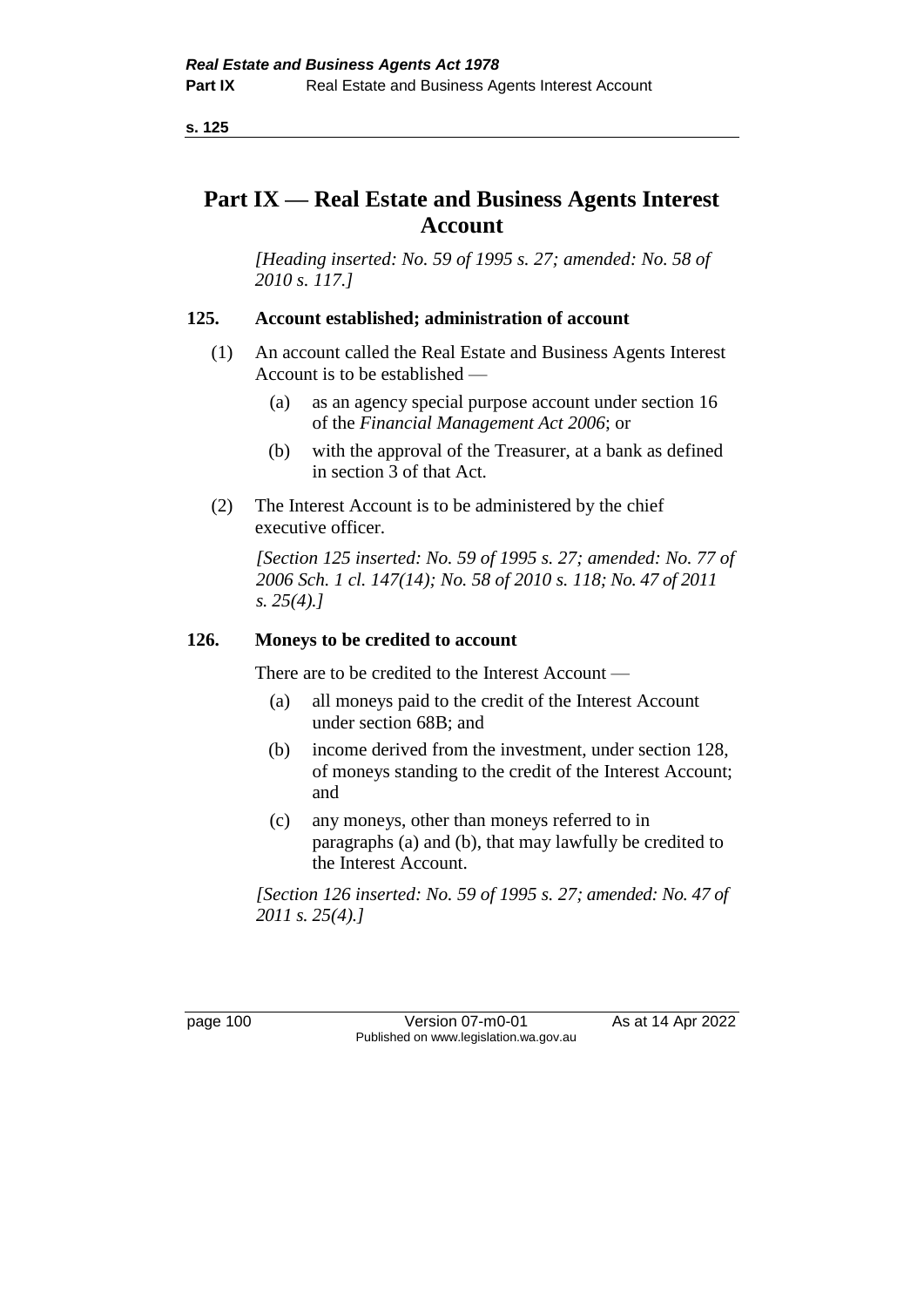#### **127. Expenditure from account**

Moneys standing to the credit of the Interest Account are to be applied at such times as are prescribed —

- (a) first, in payment of the costs involved in administering the Interest Account; and
- (b) as to the balance remaining after payment under paragraph (a), by transfer in equal shares or such other proportions as are prescribed to the credit of —
	- (i) the Fidelity Account; and
	- (ii) the General Purpose Account; and
	- (iii) the Assistance Account.

*[Section 127 inserted: No. 59 of 1995 s. 27; amended: No. 77 of 2006 Sch. 1 cl. 147(2); No. 47 of 2011 s. 25(4).]*

#### **128. Investment of moneys in account**

- (1) Moneys standing to the credit of the Interest Account may, until required for the purposes of section 127, be invested in the same manner as trust funds may be invested in accordance with Part III of the *Trustees Act 1962*.
- (2) Income derived from any such investment is to be credited to the Interest Account.

*[Section 128 inserted: No. 59 of 1995 s. 27; amended: No. 77 of 2006 Sch. 1 cl. 147(15); No. 47 of 2011 s. 25(4).]*

- *[129, 130. Deleted: No. 59 of 1995 s. 27.]*
- *[131. Deleted: No. 98 of 1985 s. 3.]*

As at 14 Apr 2022 Version 07-m0-01 page 101 Published on www.legislation.wa.gov.au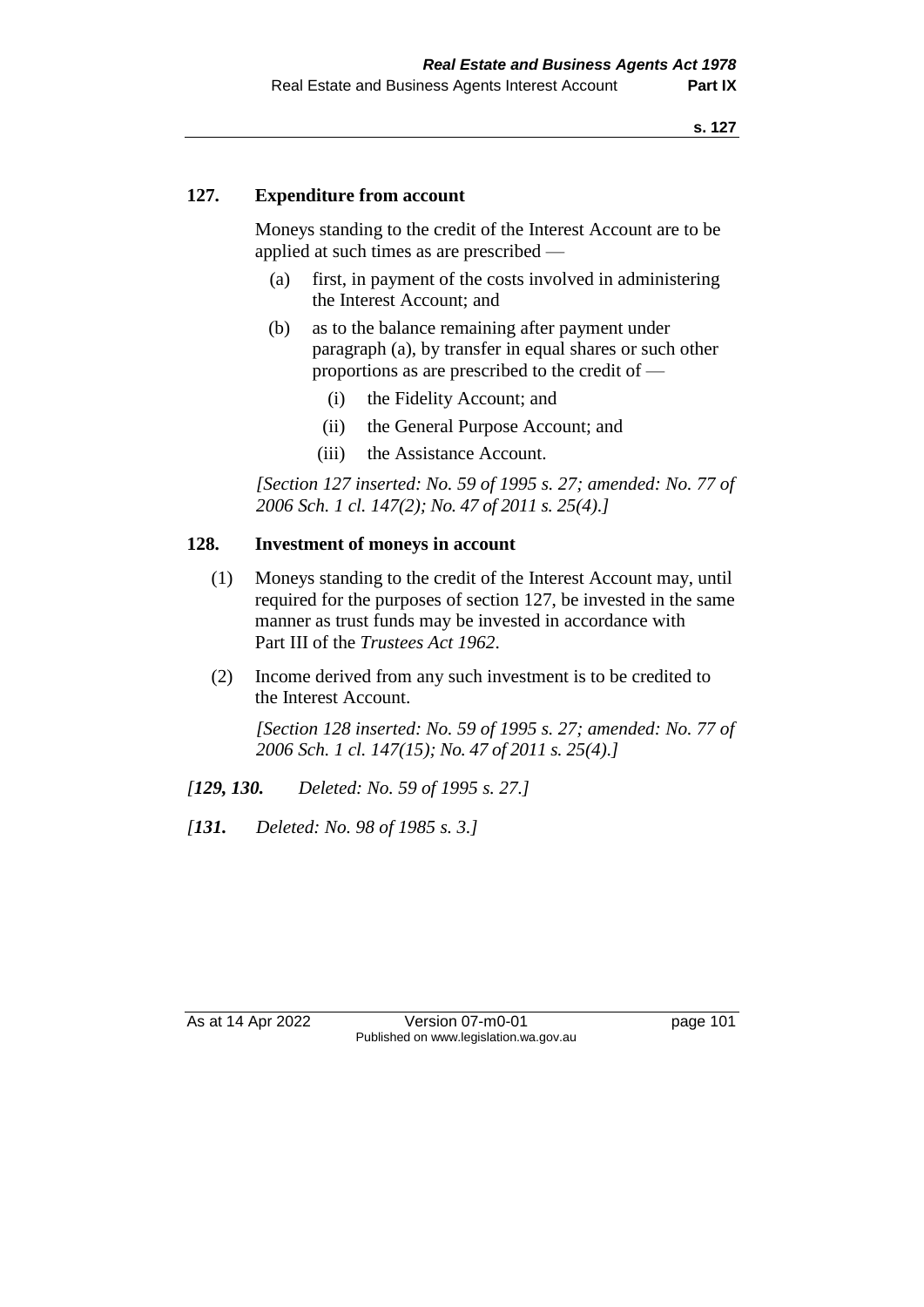**s. 131A**

# **Part IXA — Assistance to home buyers**

## **131A. Terms used**

In this Part, unless the contrary intention appears —

*applicant* means person on whose behalf an application has been lodged under section 131L(1);

*assisted person* means applicant to whom a grant has been made under section 131M(3);

#### *dwelling* includes —

- (aa) a lot within the meaning of the *Community Titles Act 2018*; and
- (a) a lot within the meaning of the *Strata Titles Act 1985*; and
- (b) except in the case of a dwelling which is a lot referred to in paragraph (aa) or (a), land on which the dwelling concerned is erected or is being erected, as the case requires;

*incidental expenses*, in relation to a purchase, or purchase and completion, referred to in section 131L(1), includes —

- (a) duty chargeable under the *Duties Act 2008*; and
- (b) registration fees; and
- (c) the remuneration of a real estate settlement agent within the meaning of the *Settlement Agents Act 1981*; and
- (d) the costs of a legal practitioner; and
- (e) valuation fees; and
- (f) inspection fees; and
- (g) any fees payable to the lending institution lodging an application under section 131L(1) on behalf of the applicant concerned to assist him in that purchase or purchase and completion; and

page 102 Version 07-m0-01 As at 14 Apr 2022 Published on www.legislation.wa.gov.au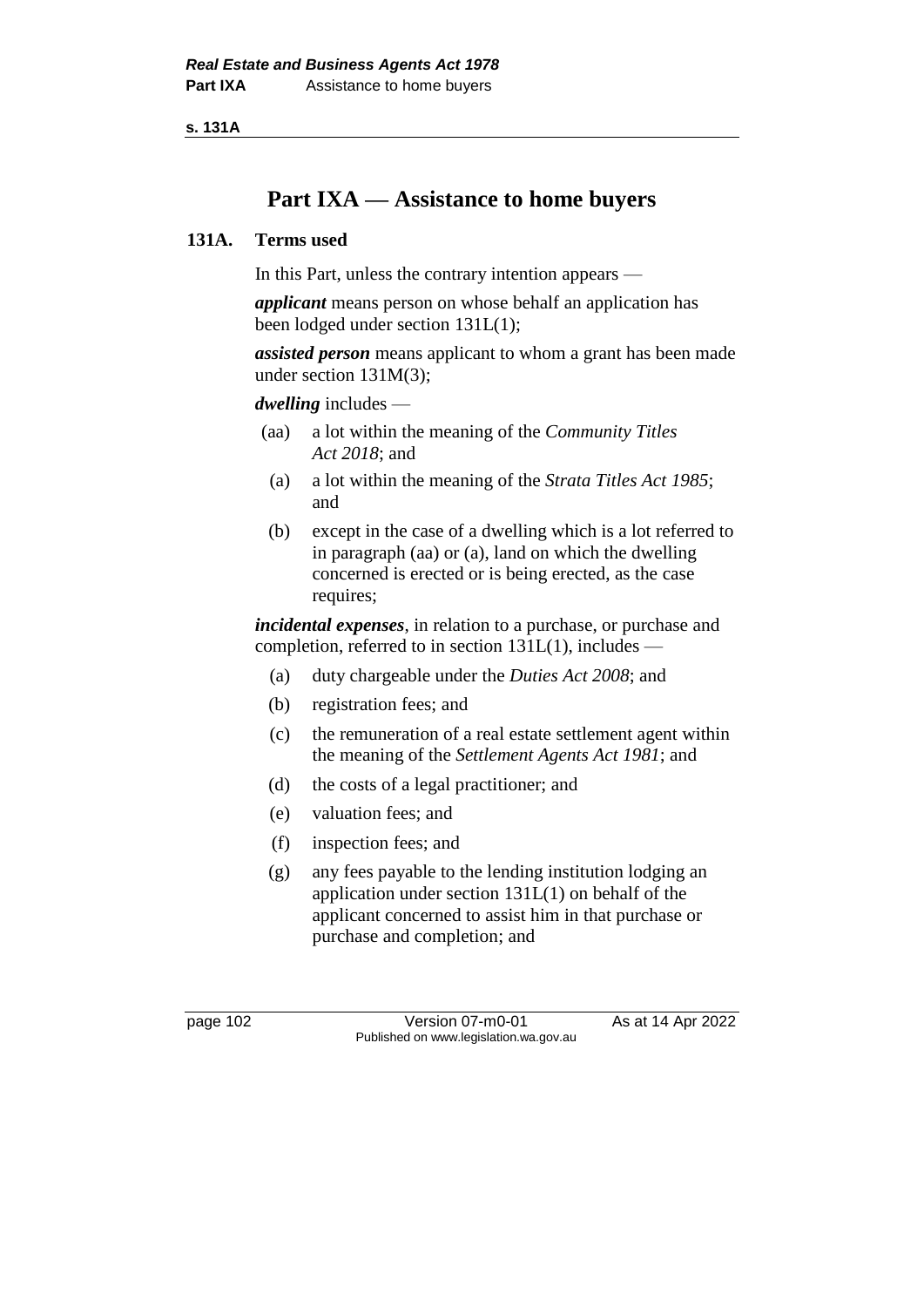(h) any mortgage guarantee fee or mortgage insurance premium;

*lending institution* means —

- (a) a bank; or
- *[(b), (c) deleted]*
	- (d) a body that is prescribed, or that belongs to a class of bodies that is prescribed.

*[Section 131A inserted: No. 29 of 1982 s. 10; amended: No. 59 of 1995 s. 28; No. 26 of 1999 s. 99(10); No. 12 of 2001 s. 51; No. 65 of 2003 s. 59(3); No. 17 of 2005 s. 29(2); No. 12 of 2008 Sch. 1 cl. 32; No. 30 of 2018 s. 180; No. 32 of 2018 s. 235.]*

#### **131B. Home Buyers Assistance Account established**

An account called the Home Buyers Assistance Account is to be established —

- (a) as an agency special purpose account under section 16 of the *Financial Management Act 2006*; or
- (b) with the approval of the Treasurer, at a bank as defined in section 3 of that Act.

*[Section 131B inserted: No. 77 of 2006 Sch. 1 cl. 147(16).]*

#### **131C. Investment of moneys in account**

- (1) Moneys standing to the credit of the Assistance Account may, until required for the purposes of section 131E, be invested in the same manner as trust funds may be invested in accordance with Part III of the *Trustees Act 1962*.
- (2) Income derived from any such investment is to be credited to the Assistance Account.

*[Section 131C inserted: No. 59 of 1995 s. 30; amended: No. 77 of 2006 Sch. 1 cl. 147(2) and (17).]*

As at 14 Apr 2022 Version 07-m0-01 page 103 Published on www.legislation.wa.gov.au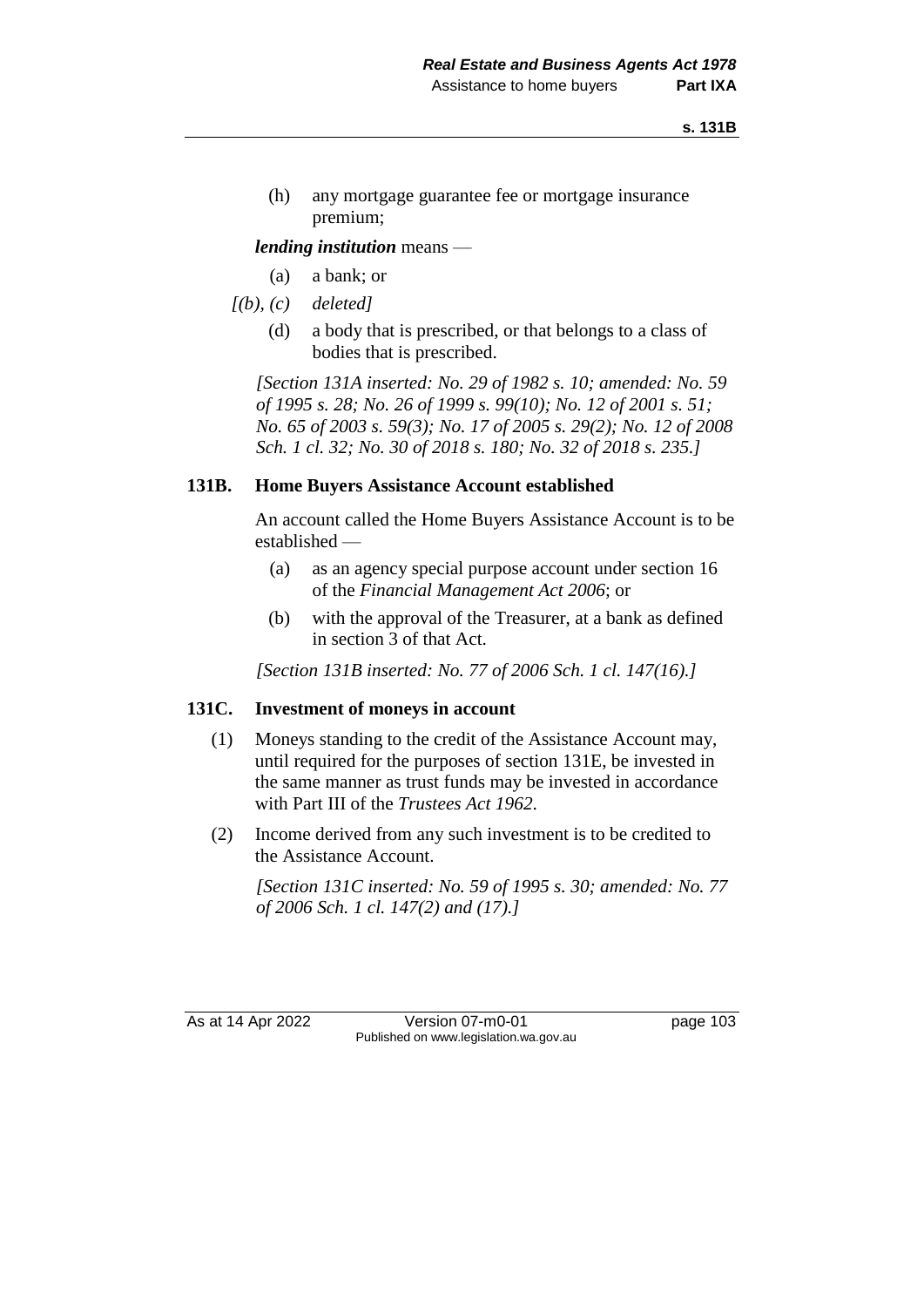**s. 131D**

#### **131D. Moneys to be credited to account**

There shall be credited to the Assistance Account —

- (a) all moneys transferred to the Assistance Account under section 127(b); and
- (b) income derived from the investment, under section 131C, of moneys standing to the credit of the Assistance Account; and
- (c) all moneys recovered by or on behalf of the chief executive officer for the benefit of the Assistance Account in the exercise of any right of action conferred by this Act; and
- (d) any moneys, other than moneys referred to in paragraphs (a), (b) and (c), that may lawfully be credited to the Assistance Account.

*[Section 131D inserted: No. 29 of 1982 s. 10; amended: No. 59 of 1995 s. 31 and 42; No. 77 of 2006 Sch. 1 cl. 147(2); No. 58 of 2010 s. 119.]*

# **131E. Expenditure from account**

There shall from time to time be charged to the Assistance Account, as required —

- (a) the amounts of all grants made by the chief executive officer under section 131M(3); and
- (b) all legal expenses incurred in relation to the Assistance Account; and
- (c) the expenses involved in the administration of the Assistance Account; and
- (d) the remuneration and allowances payable to the member referred to in section  $131H(2)(a)$ ; and
- (e) any moneys, other than moneys referred to in paragraphs (a), (b), (c) and (d), that may lawfully be charged to the Assistance Account under this Act.

page 104 Version 07-m0-01 As at 14 Apr 2022 Published on www.legislation.wa.gov.au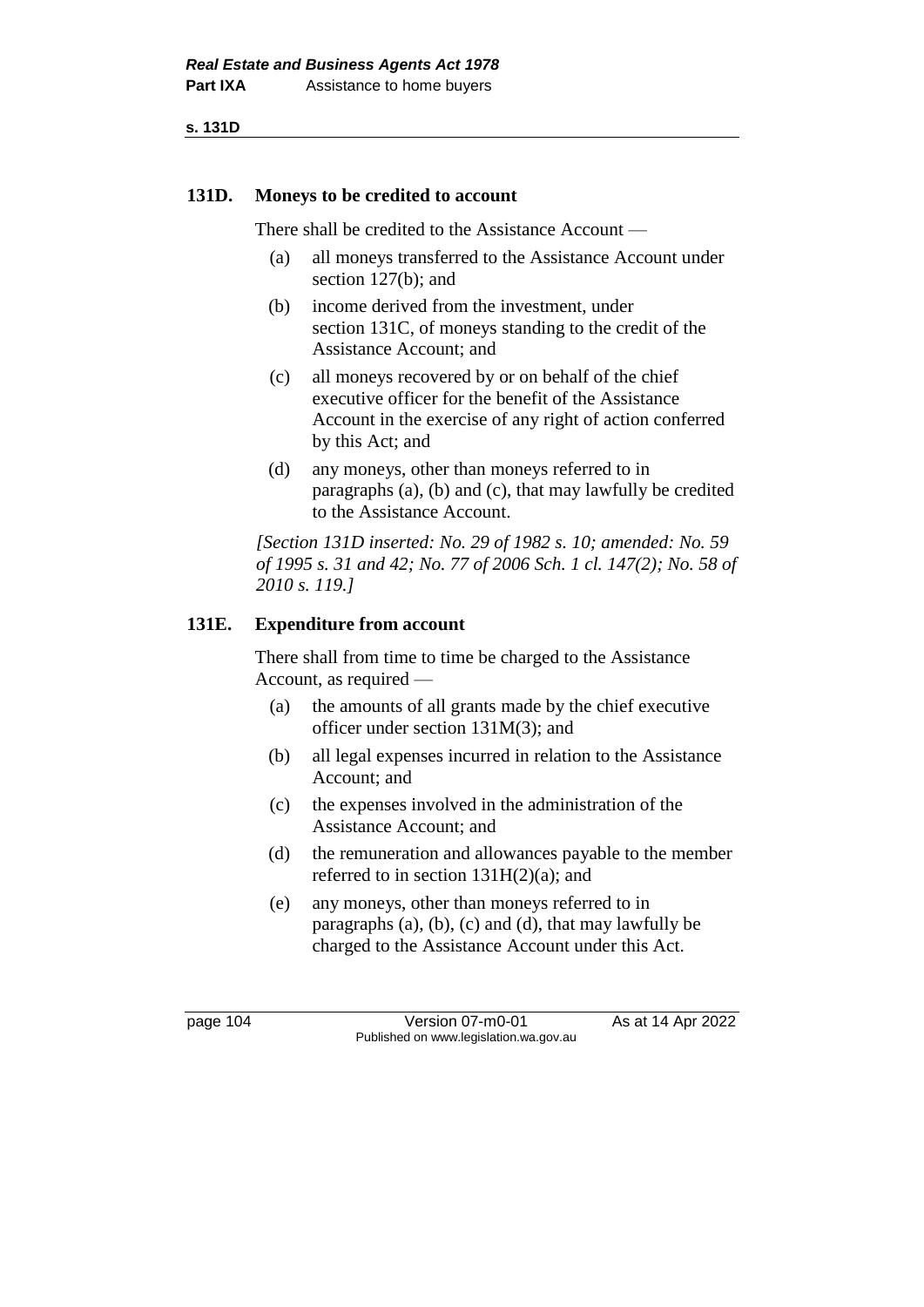*[Section 131E inserted: No. 29 of 1982 s. 10; amended: No. 59 of 1995 s. 32 and 42; No. 77 of 2006 Sch. 1 cl. 147(2); No. 58 of 2010 s. 120.]*

## *[131F. Deleted: No. 98 of 1985 s. 3.]*

#### **131G. Administration of account**

The chief executive officer shall administer the Assistance Account.

*[Section 131G inserted: No. 29 of 1982 s. 10; amended: No. 77 of 2006 Sch. 1 cl. 147(2); No. 58 of 2010 s. 121.]*

*[131H-131KA. Deleted: No. 58 of 2010 s. 122.]*

## **131L. Applying for assistance for buyers of first homes**

 $(1AA)$  In this section —

*settlement* has the meaning given in the *Settlement Agents Act 1981* section 3(1).

- (1) A lending institution which has made a loan to a person in order to assist the person to purchase through the agency of a licensed real estate agent carrying on business in the State —
	- (a) the first dwelling to be owned by the person in the State; or
	- (b) a partially erected dwelling, being the first dwelling to be owned by the person in the State, and to complete that dwelling,

may, not later than 90 days after the date of settlement of the contract to purchase the dwelling, on behalf of the person lodge with the chief executive officer an application in the approved form for the granting to the person of the whole or any part of the amount of the incidental expenses incurred or to be incurred by the person in connection with a purchase or purchase and completion referred to in this subsection.

As at 14 Apr 2022 Version 07-m0-01 page 105 Published on www.legislation.wa.gov.au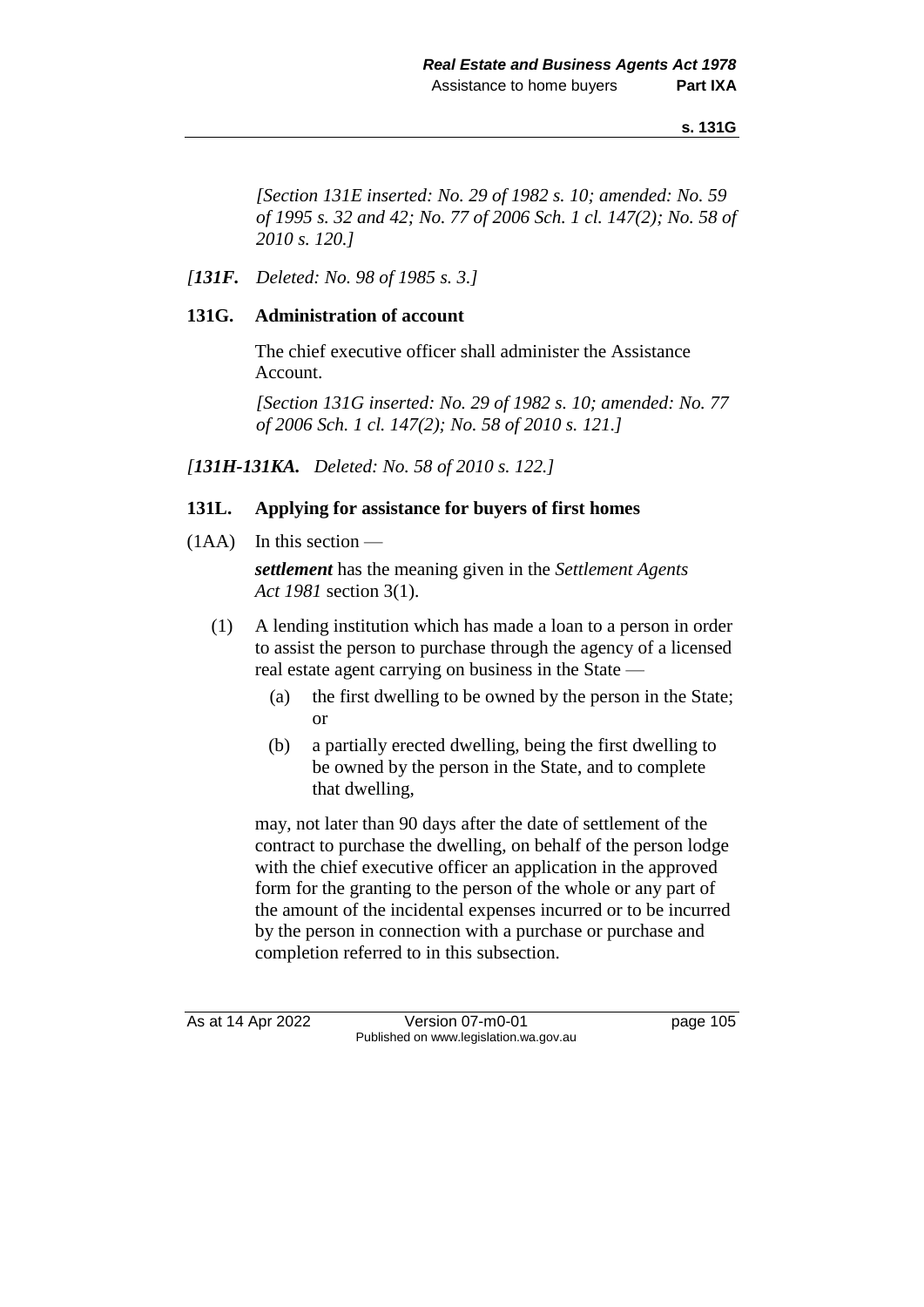#### **s. 131M**

- (1a) Despite subsection (1), the chief executive officer may, in a particular case, allow an application to be lodged after the expiry of the period referred to in that subsection if the chief executive officer is satisfied that reasonable grounds exist to justify late lodgement of the application.
- (2) A reference in this section to a dwelling in relation to the making of a loan is a reference to a dwelling that is, or is intended to be, used by the person to whom the loan is made as a home for that person, whether alone or with another person or other persons.

*[Section 131L inserted: No. 29 of 1982 s. 10; amended: No. 43 of 1994 s. 7; No. 59 of 1995 s. 35 and 40(2); No. 58 of 2010 s. 123; No. 25 of 2019 s. 58.]*

## **131M. Deciding applications for assistance**

- (1) On receiving an application lodged with him under section 131L, the chief executive officer shall, after satisfying himself that that application is in order, deal with the application, by  $-$ 
	- (a) considering the application and if, in the opinion of the chief executive officer, the application contains sufficient information to enable the merits of the application to be properly assessed, the chief executive officer may consider the application; or
	- (b) referring the application to an advisory committee established for that purpose under section 23A, or to the Property Industry Advisory Committee, for consideration.
- (2) The relevant committee shall consider each application referred to it under subsection  $(1)(b)$  and, if in its opinion that application contains information sufficient to enable the chief executive officer properly to assess the merits of that application, return that application to the chief executive officer.

page 106 **Version 07-m0-01** As at 14 Apr 2022 Published on www.legislation.wa.gov.au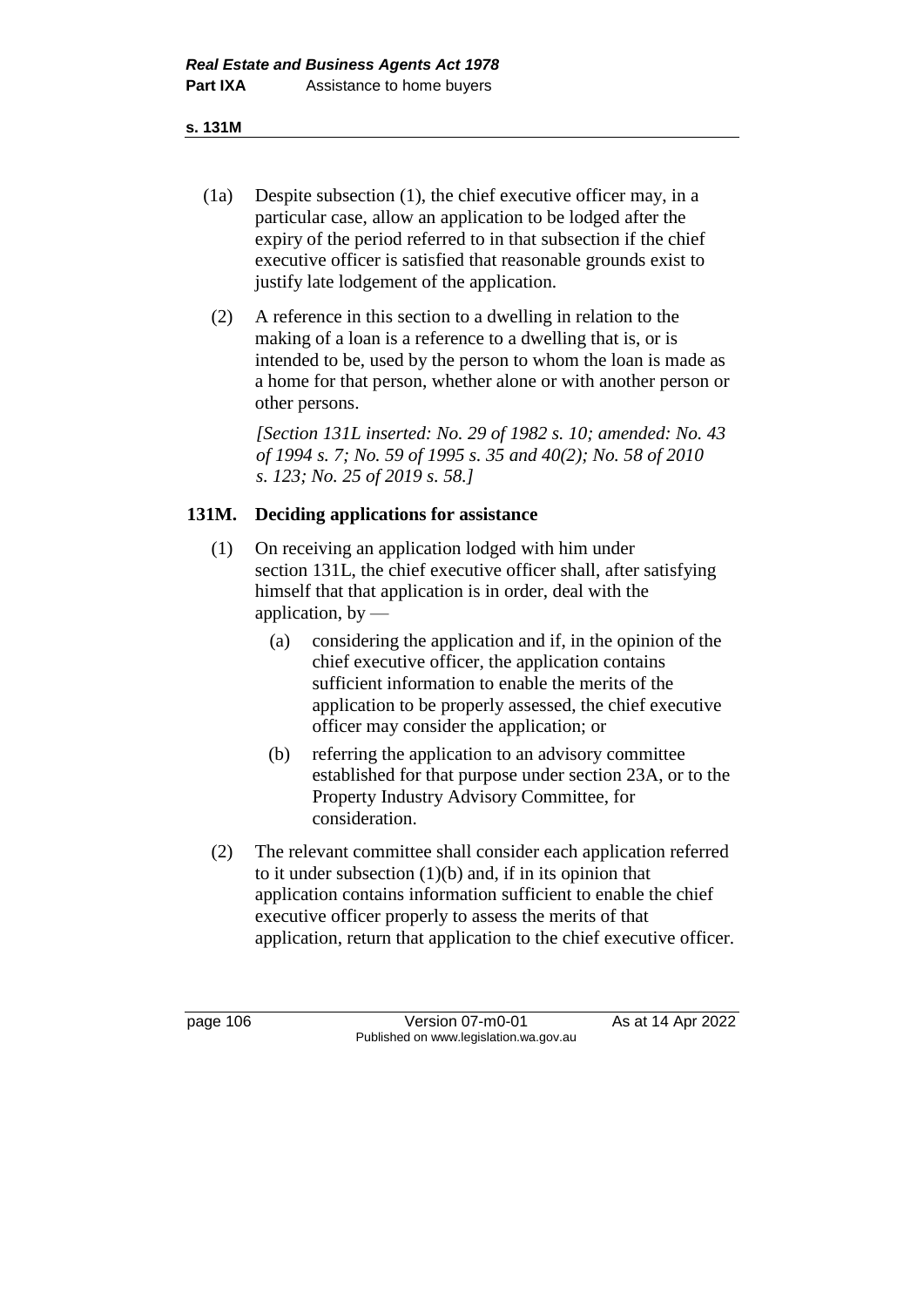- (3) On considering an application under subsection (1)(a) or receiving an application and recommendation returned under subsection (2), the chief executive officer may, in accordance with the criteria formulated under section 131O(2) which were current at the date of the lodging of the application under section  $131L(1)$  —
	- (a) make a grant to the applicant of the whole or any part of the amount of the incidental expenses sought by that application up to a maximum amount of \$1 000 or such other maximum amount as is prescribed; or
	- (b) refuse that application.

*[Section 131M inserted: No. 29 of 1982 s. 10; amended: No. 43 of 1994 s. 8; No. 59 of 1995 s. 36; No. 58 of 2010 s. 124.]*

# **131N. Assistance, payment and application of**

- (1) The chief executive officer shall, after he or she has made a grant under section 131M(3), pay the amount of the grant to the lending institution which lodged the relevant application out of moneys standing to the credit of the Assistance Account.
- (2) On receiving an amount paid to it under subsection (1), a lending institution shall hold that amount until the assisted person concerned is required to pay the incidental expenses to which that amount relates, whereupon the lending institution shall on behalf of that assisted person pay or distribute, as the case requires, that amount to or among the person or persons to whom those incidental expenses are payable.
- (3) Whenever the amount of a grant has been paid to a lending institution under subsection (1) and the assisted person to whom the grant has been made by the chief executive officer under section  $131M(3)$  ceases for any reason to be required to pay —
	- (a) the whole of the incidental expenses to which the grant relates, the lending institution shall repay to the chief executive officer the whole of the grant; or

As at 14 Apr 2022 Version 07-m0-01 page 107 Published on www.legislation.wa.gov.au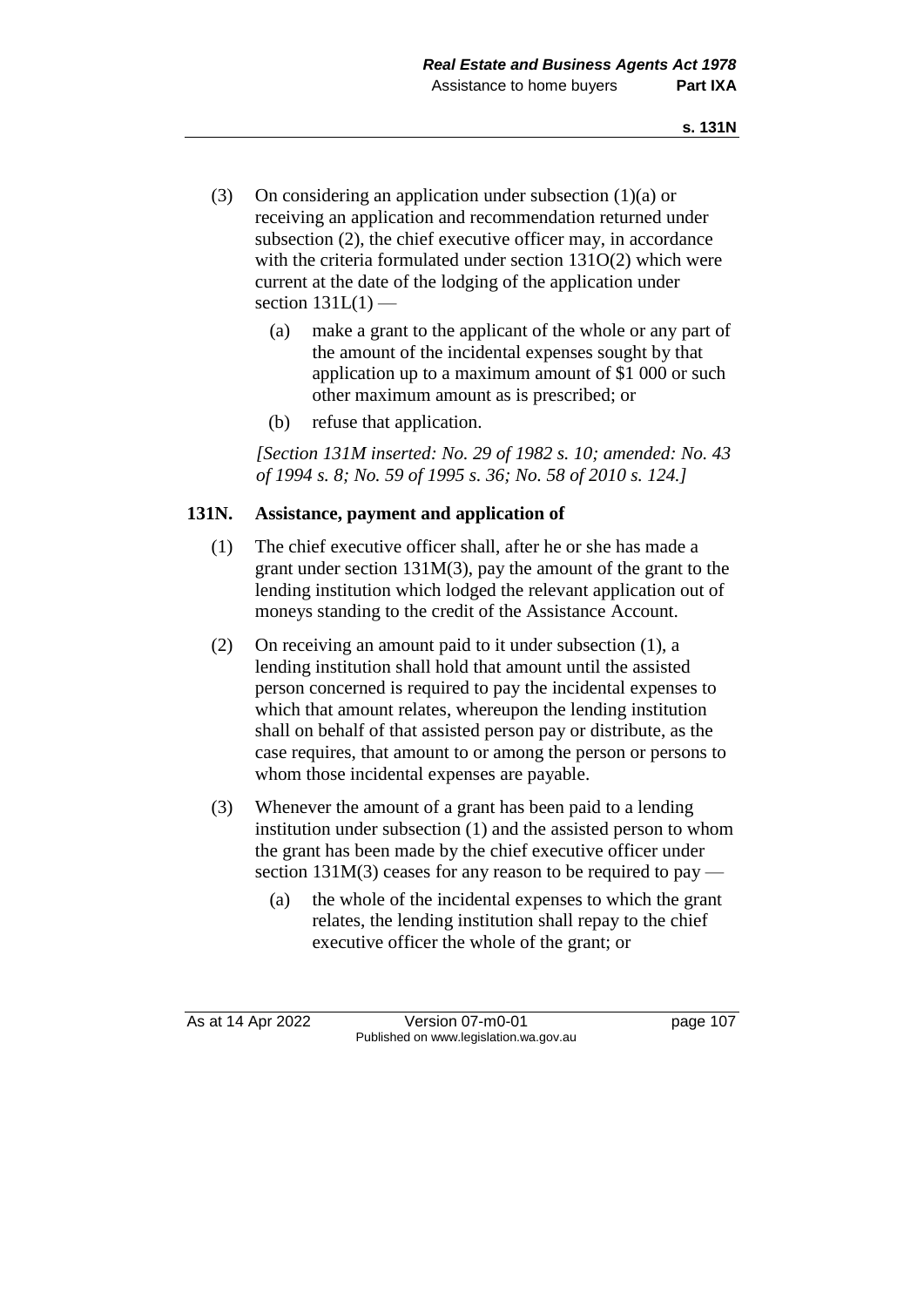**s. 131O**

- (b) any part of the incidental expenses to which the grant relates, the lending institution shall, if that part exceeds the amount, if any, by which the whole of those incidental expenses is greater than the amount of the grant, repay to the chief executive officer the amount of that excess.
- (4) If a lending institution is required by subsection (3) to repay an amount to the chief executive officer and the whole or part of that amount has been paid or distributed under subsection (2), the lending institution may by action in a court of competent jurisdiction recover that whole or part from the person or persons to or among whom that whole or part has been paid or distributed.

*[Section 131N inserted: No. 29 of 1982 s. 10; amended: No. 59 of 1995 s. 40(2); No. 77 of 2006 Sch. 1 cl. 147(2); No. 58 of 2010 s. 125.]*

# **131O. Criteria for granting assistance, formulating**

- (1) The Property Industry Advisory Committee may of its own motion or shall at the request of the chief executive officer, after consulting —
	- *[(a) deleted]*
		- (b) the person holding or acting in the office of the Chairman of the Commonwealth Banking Corporation chief executive officer constituted under the *Commonwealth Banks Act 1959* of the Parliament of the Commonwealth; and
	- *[(c)-(e) deleted]*
		- (f) such other persons as may be prescribed,

make recommendations to the chief executive officer on the formulation of criteria under subsection (2).

(2) The chief executive officer shall from time to time, with the approval of the Minister and after considering any recommendations made to it under subsection (1), formulate the

page 108 Version 07-m0-01 As at 14 Apr 2022 Published on www.legislation.wa.gov.au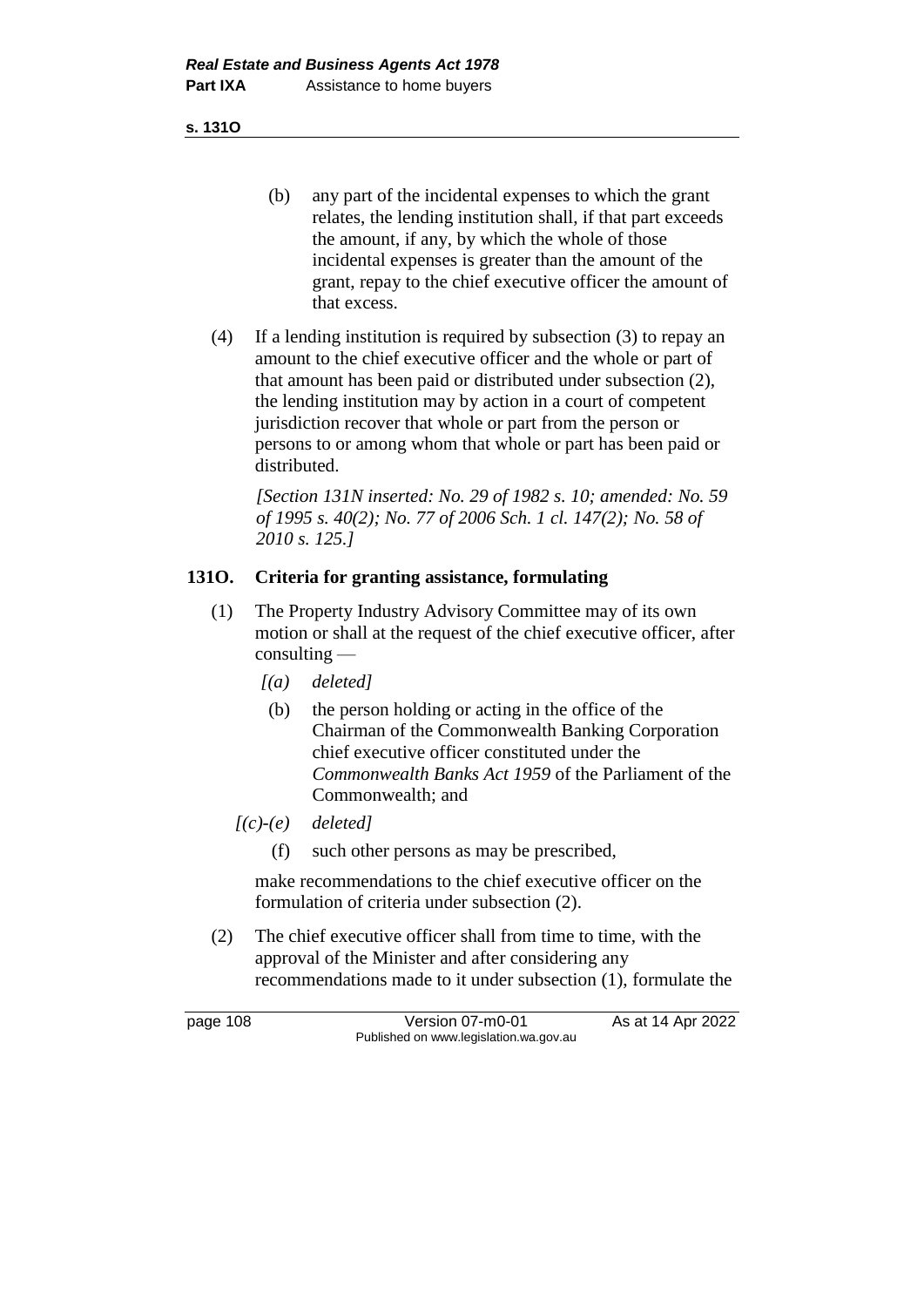criteria in accordance with which applications received by the chief executive officer under section 131M are to be decided.

*[Section 131O inserted: No. 29 of 1982 s. 10; amended: No. 6 of 1994 s. 13; No. 43 of 1994 s. 9; No. 14 of 1995 s. 44; No. 59 of 1995 s. 37; No. 12 of 2001 s. 50; No. 17 of 2005 s. 29(3); No. 58 of 2010 s. 126.]*

As at 14 Apr 2022 Version 07-m0-01 page 109 Published on www.legislation.wa.gov.au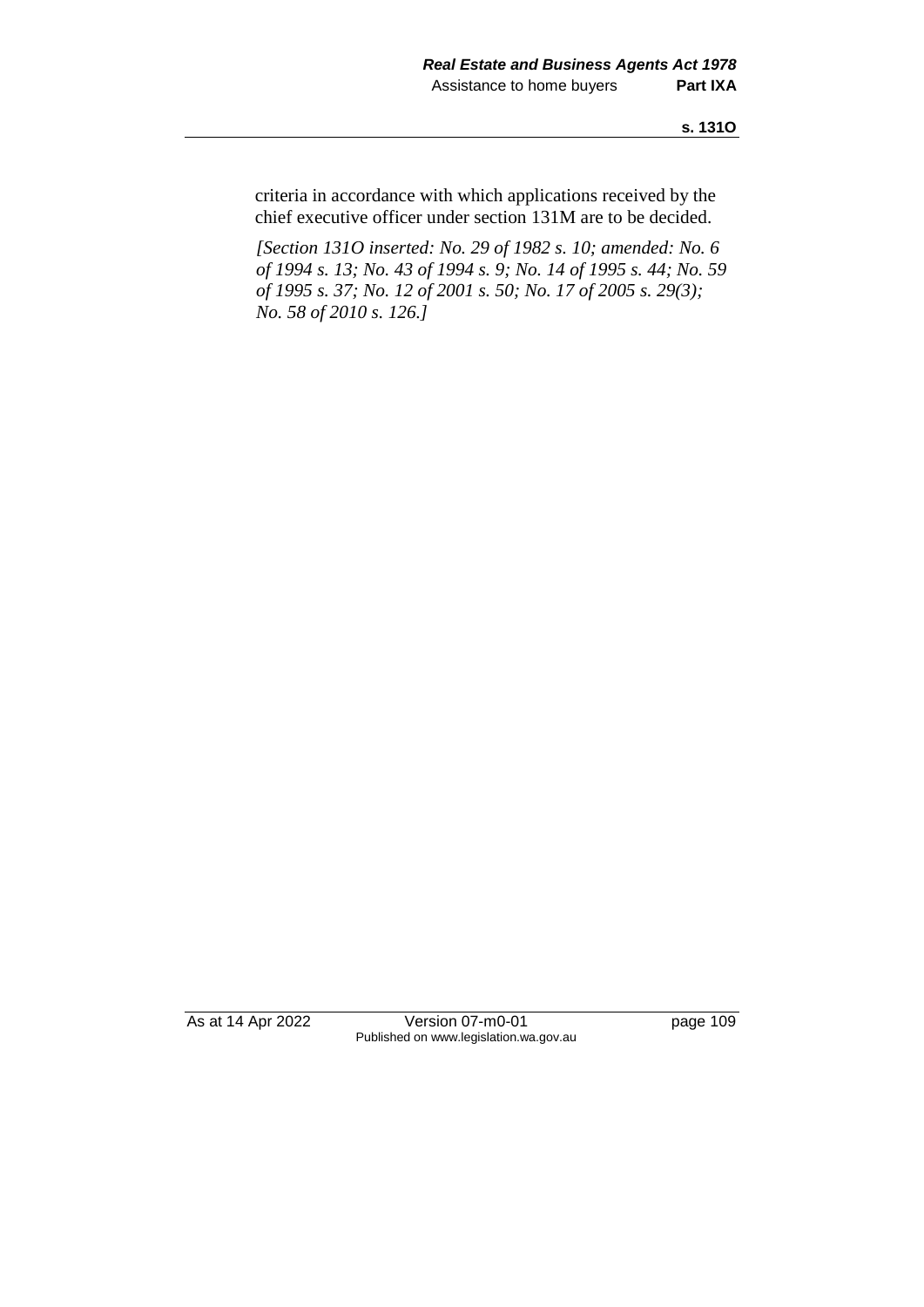# **Part X — Miscellaneous**

## **132. Unlicensed assistants to be supervised etc.**

The work of unlicensed persons engaged in assisting in the conduct of the business of a licensee shall be constantly supervised and controlled by a licensee, and for that purpose —

- (a) where the licensee of the business involved is not a firm or a body corporate —
	- (i) the licensee shall give substantial time and attention to the business and shall ensure that the managers of all branch offices of the business respectively give substantial time and attention to the business of the respective branch offices; and
	- (ii) the manager of a branch office of the business shall give substantial time and attention to the business at that office;
	- and
- (b) where the licensee of the business involved is a firm or a body corporate —
	- (i) the partners of the firm or the directors of the body corporate, as the case requires, shall ensure that the person in *bona fide* control of the business gives substantial time and attention to the business; and
	- (ii) the person in *bona fide* control of the business shall give substantial time and attention to the business; and
	- (iii) the partners of the firm or the directors of the body corporate, as the case requires, and the person in *bona fide* control of the business shall ensure that the managers of all branch offices of the business respectively give substantial time and attention to the business of the respective branch offices; and

page 110 Version 07-m0-01 As at 14 Apr 2022 Published on www.legislation.wa.gov.au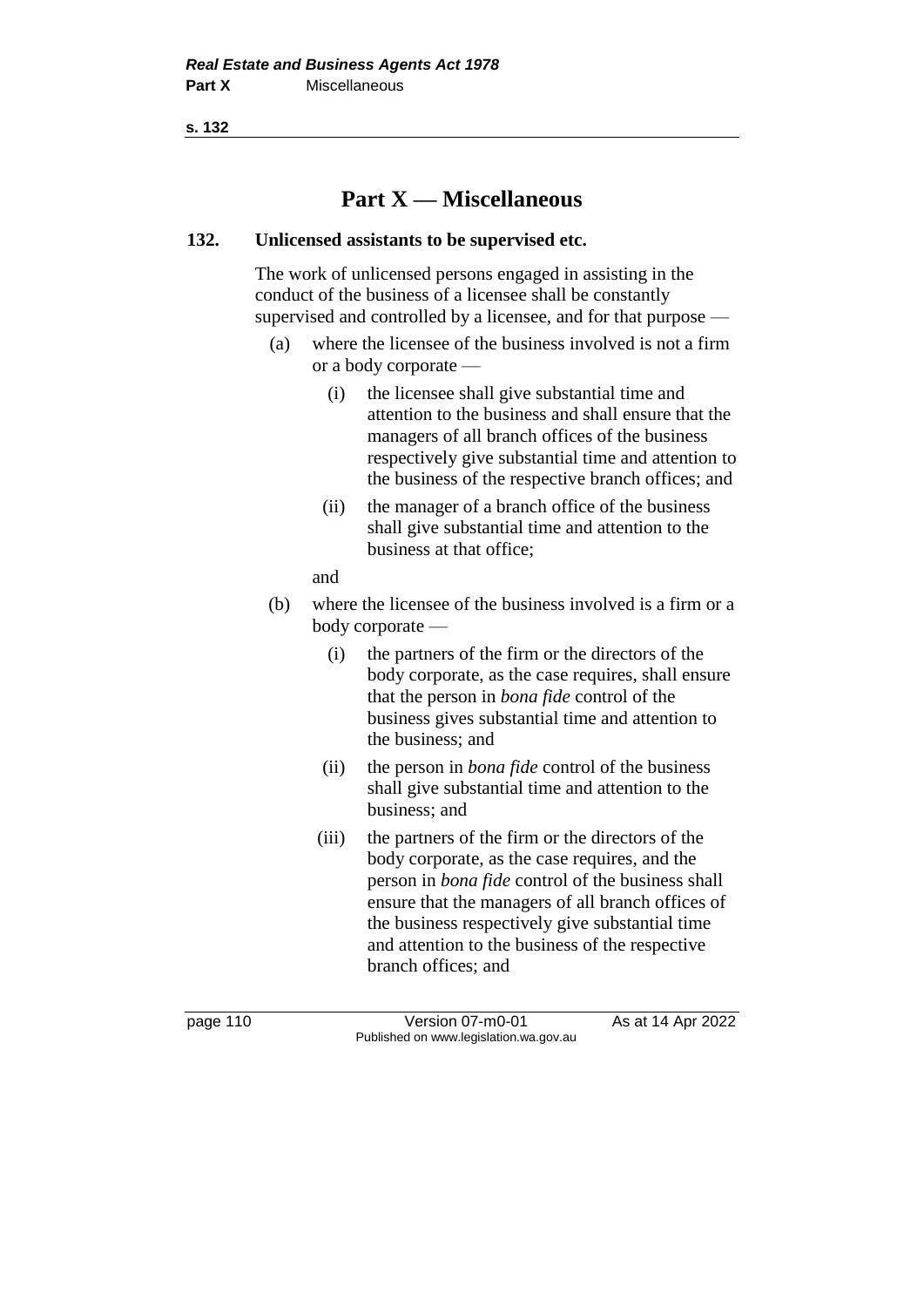(iv) the manager of a branch office of the business shall give substantial time and attention to the business at that office.

## **133. Registers of licensees etc., Commissioner to keep etc.**

- (1) The Commissioner shall keep the following registers
	- (a) a register of licensees; and
	- (b) a register of holders of current triennial certificates; and
	- (c) a register of holders of current certificates of registration.
- (2) The Commissioner shall record in the registers any prescribed particulars and shall record details of any change of those particulars notified under this Act.
- (3) The Commissioner shall cause to be removed from the relevant register or registers the name of every licensee or holder of a current triennial certificate or holder of a current certificate of registration who dies or ceases for any reason to be licensed or to hold a current triennial certificate or a current certificate of registration.
- (4) The Commissioner shall, upon receipt of the prescribed fee from a person desiring to inspect the registers, make them available for the inspection of that person.

*[Section 133 amended: No. 56 of 1995 s. 47; No. 58 of 2010 s. 134.]*

#### **134A. Offence to give false or misleading information**

(1) A person who gives false or misleading information to the Commissioner or the chief executive officer under this Act commits an offence.

Penalty for this subsection: a fine of \$20 000.

(2) For the purposes of subsection (1), a person gives false or misleading information to the Commissioner or the chief

As at 14 Apr 2022 Version 07-m0-01 page 111 Published on www.legislation.wa.gov.au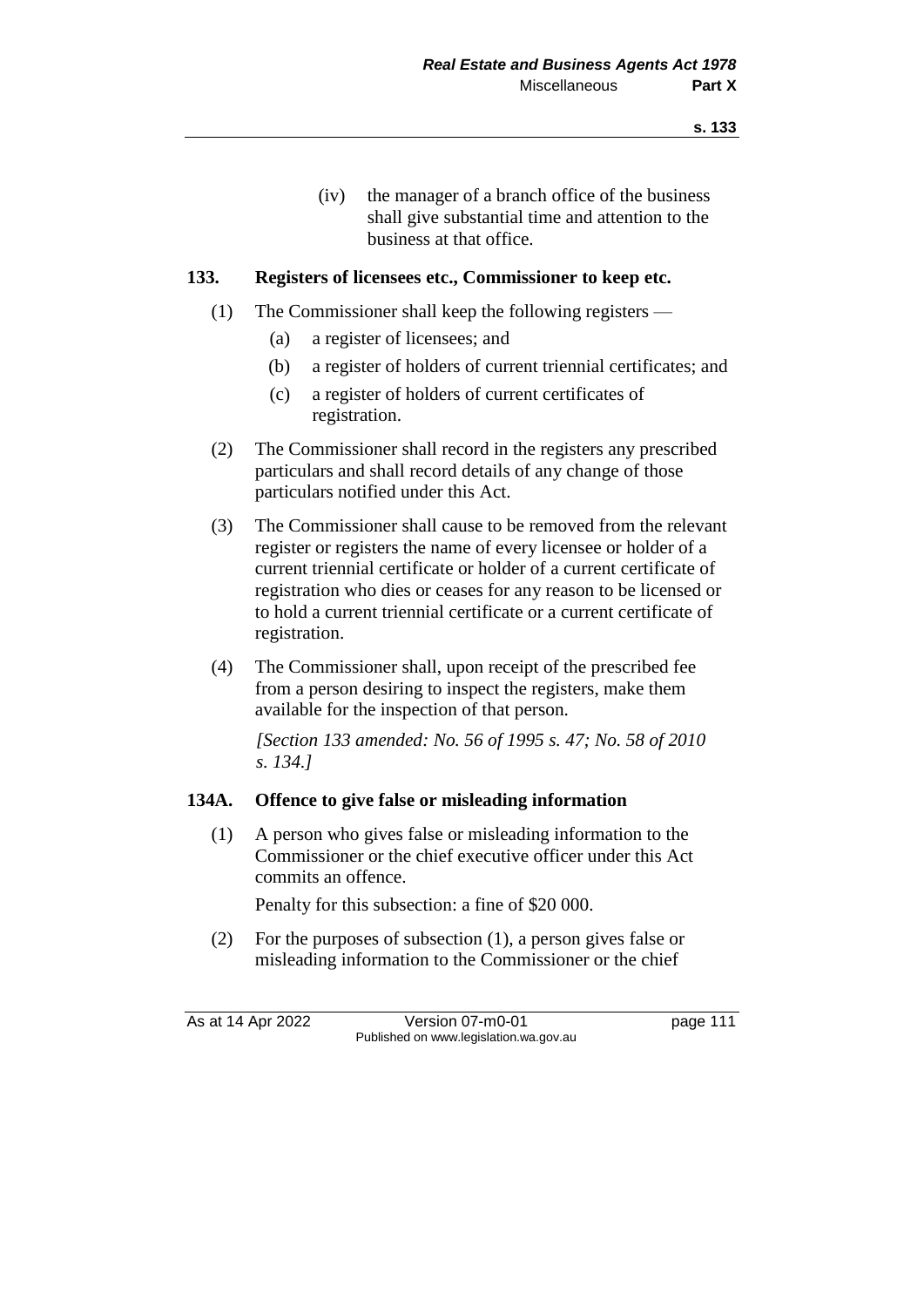executive officer if the person does one or more of the following —

- (a) states anything that the person knows is false or misleading in a material particular;
- (b) omits anything from a statement without which the statement is, to the person's knowledge, misleading in a material particular;
- (c) gives or produces any information that
	- (i) the person knows is false or misleading in a material particular; or
	- (ii) omits anything without which the information is, to the person's knowledge, misleading in a material particular.

*[Section 134A inserted: No. 44 of 2016 s. 35; amended: No. 25 of 2019 s. 59.]*

# **134. Commissioner's certificate**

*[(1), (2) deleted]*

- (3) A certificate under the hand of the Commissioner that any person is or is not, or was or was not, licensed or the holder of a current triennial certificate or the holder of a current certificate of registration on the date of, or a date referred to, in the certificate, or as to any other matter contained in a register, shall, in the absence of proof to the contrary, be taken as proof of the matter so certified.
- (4) The Commissioner shall, upon receipt of a request in writing by any person, and payment of the prescribed fee, issue a certificate as to any of the contents of the register.

*[Section 134 amended: No. 58 of 2010 s. 134; No. 23 of 2014 s. 80.]*

page 112 **Version 07-m0-01** As at 14 Apr 2022 Published on www.legislation.wa.gov.au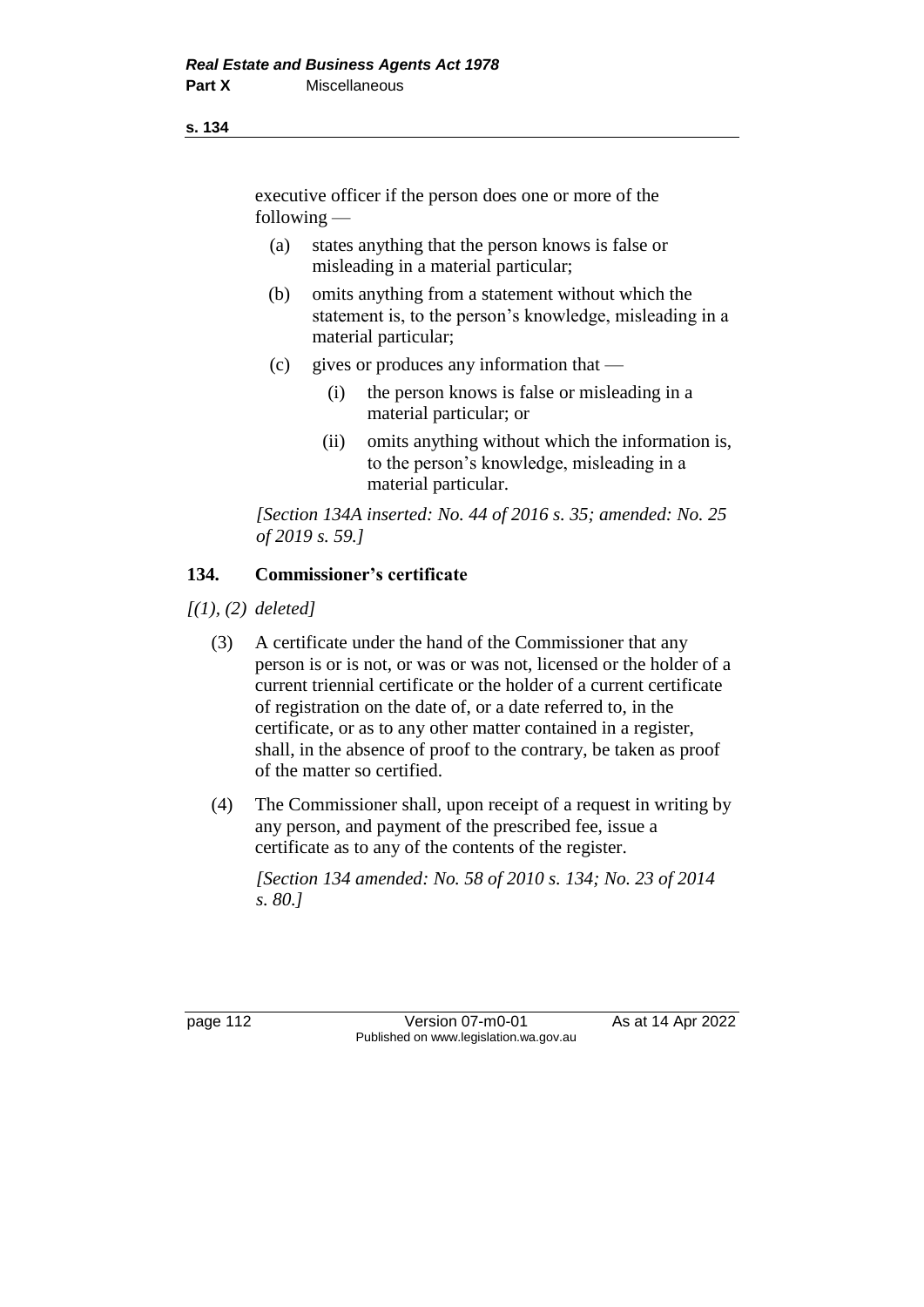## **135. Annual report by department**

- *[(1) deleted]*
- (2) The department's annual report is to include details of
	- (a) the number, nature, and outcome, of  $-$ 
		- (i) investigations and inquiries undertaken by, or at the direction of, the Commissioner; and
		- (ii) matters that have been brought before the State Administrative Tribunal under this Act; and
		- (iii) matters that have been dealt with through the conciliation process under this Act;

and

- (b) the number and nature of matters referred to in paragraph (a) that are outstanding; and
- (c) any trends or special problems that may have emerged; and
- (d) forecasts of the workload of the Commissioner in the year after the year to which the report relates; and
- (e) any proposals for improving the operation of the Commissioner.

*[Section 135 inserted: No. 98 of 1985 s. 3; amended: No. 59 of 1995 s. 38; No. 55 of 2004 s. 1016; No. 77 of 2006 Sch. 1 cl. 147(18); No. 58 of 2010 s. 127.]*

#### **136. Commissioner to report to Minister on Act's effectiveness as to protecting against defalcations**

The Commissioner shall, from time to time, submit a report to the Minister as to the opinion of the Commissioner on —

- (a) the effectiveness or otherwise of current provisions for the purpose of providing protection to the public against any defalcations by a licensee; and
- (b) the desirability or otherwise of having further or alternative measures for that purpose,

As at 14 Apr 2022 Version 07-m0-01 page 113 Published on www.legislation.wa.gov.au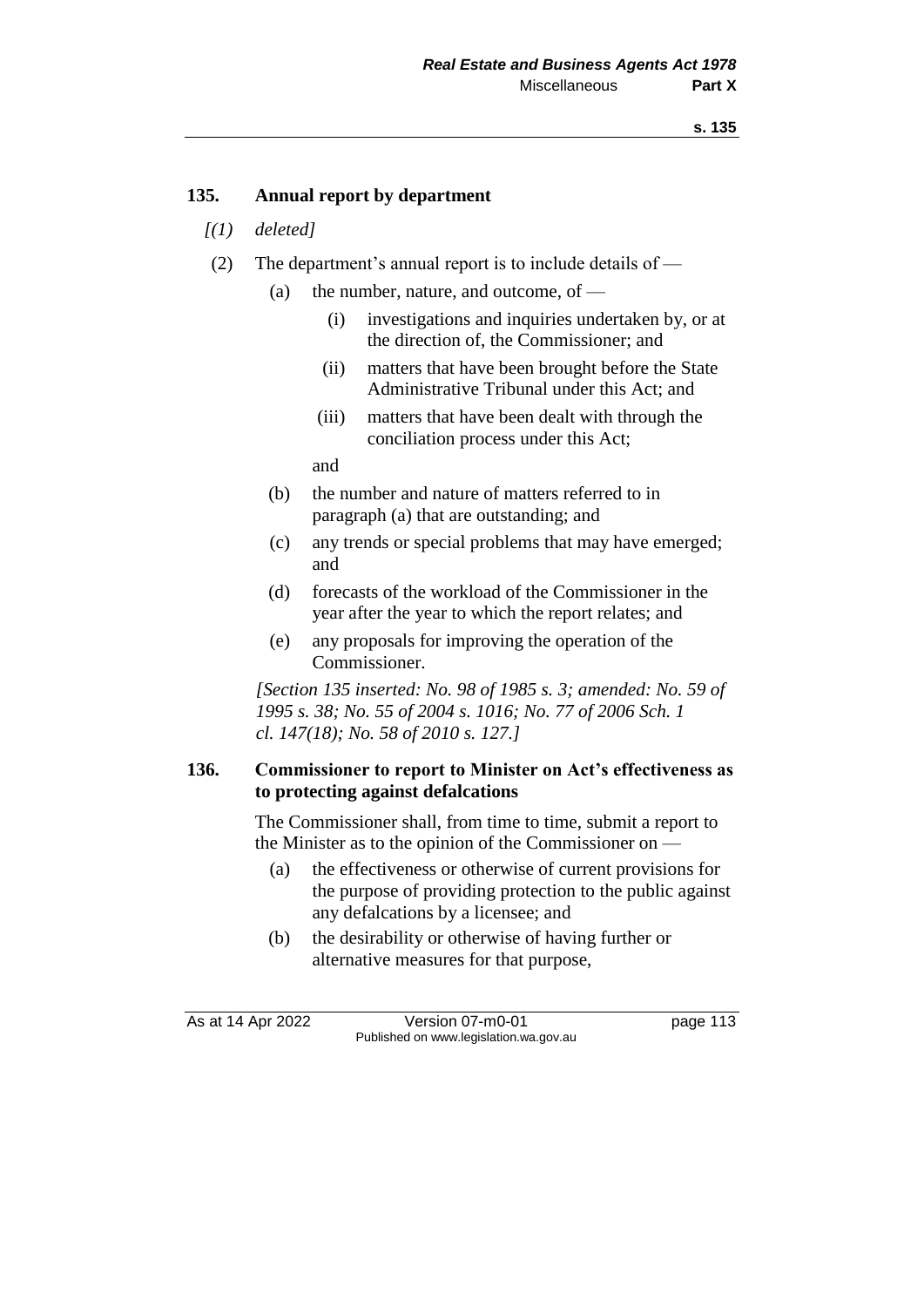and where, in the opinion of the Commissioner, it is desirable to have such further or alternative measures, the Commissioner shall include in the report details of a scheme to implement those measures.

*[Section 136 amended: No. 58 of 2010 s. 134.]*

# **136A. Refunds of fees, Commissioner's powers as to**

The Commissioner may in special circumstances refund the whole or part of any fee paid for a licence, triennial certificate or certificate of registration or any sum paid to the Commissioner by way of contribution or levy to the Fidelity Account.

*[Section 136A inserted: No. 74 of 1980 s. 12; amended: No. 29 of 1982 s. 12; No. 77 of 2006 Sch. 1 cl. 147(2); No. 58 of 2010 s. 134; No. 25 of 2019 s. 60.]*

# **137. Protection from personal liability**

A person does not incur any liability in tort for anything that the person does, in good faith, in the performance or purported performance of a function under this Act.

*[Section 137 inserted: No. 58 of 2010 s. 128.]*

# **138. Confidentiality of information officially obtained**

The *Fair Trading Act 2010* section 112 applies to information obtained for the purposes of this Act.

*[Section 138 inserted: No. 58 of 2010 s. 129.]*

# **139. Directors of body corporate, liability of**

(1) Where a licensee is a firm and a body corporate is a partner in the firm or where the licensee is a body corporate, all persons who are directors of the body corporate at the time of any defalcation by the licensee are jointly and severally liable in respect of that defalcation.

page 114 **Version 07-m0-01** As at 14 Apr 2022 Published on www.legislation.wa.gov.au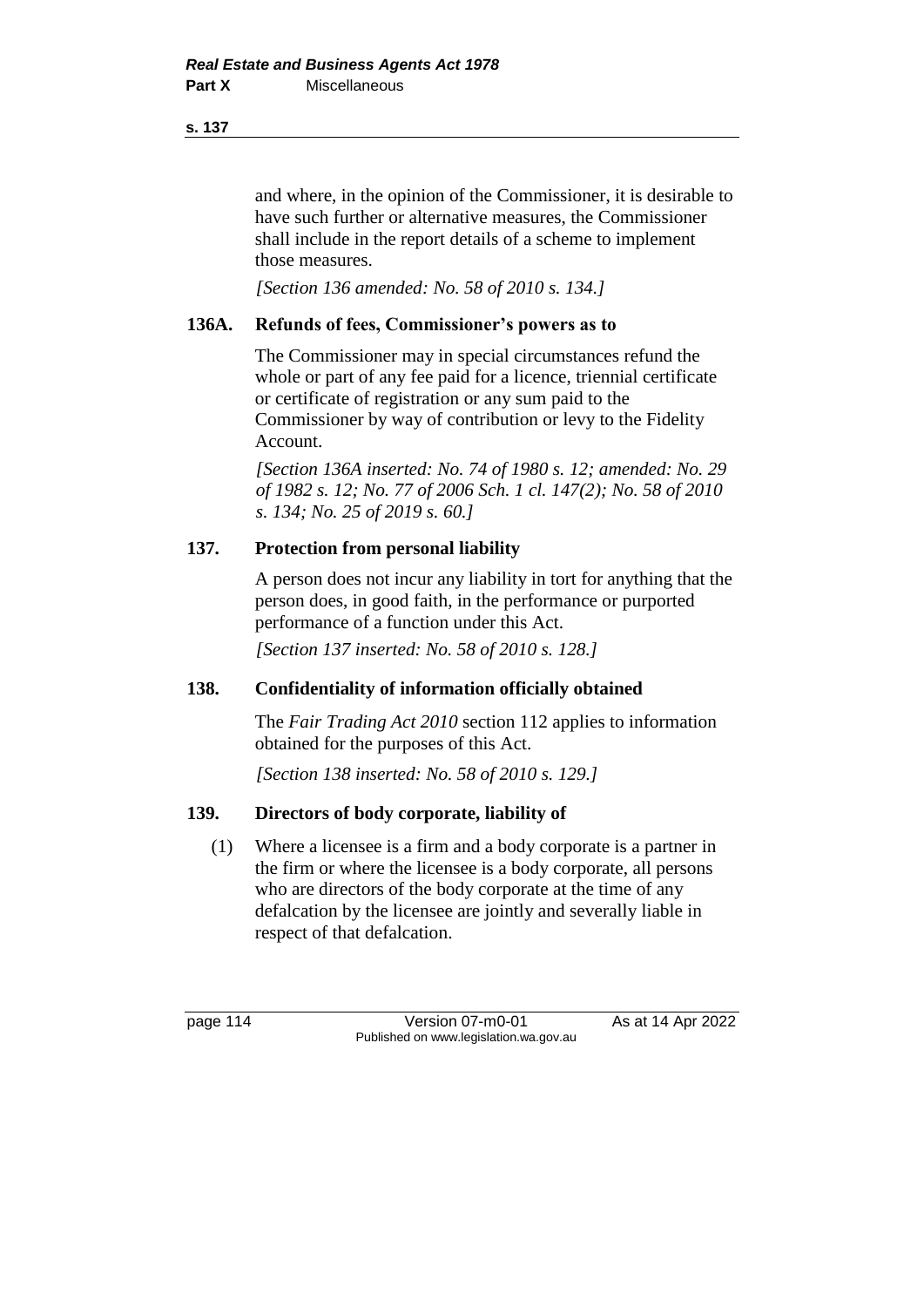- (2) Where a licensee is a firm and a body corporate is a partner in the firm or where the licensee is a body corporate, all persons who are directors of the body corporate at the time of an order or direction made by a court, the Commissioner, or the State Administrative Tribunal against the licensee are jointly and severally liable in respect of the order or direction.
- (3) Sections 34B(1), 103(1)(c) and 105(1)(c) apply in respect of a director referred to in subsection (2) as if the references in those sections to a licensee or an agent included the director.
- (4) A reference in subsection (1), (2) or (3) to a director includes a reference to a person in accordance with whose directions or instructions the directors of the relevant body corporate are accustomed to act.

*[Section 139 amended: No. 34 of 1998 s. 20; No. 55 of 2004 s. 1017 and 1020; No. 58 of 2010 s. 134.]*

# **140. Other rights and remedies not affected by this Act**

Except as is expressly provided in this Act, nothing in this Act shall have the effect of limiting, restricting, or otherwise affecting any right or remedy a person would have had if this Act had not been enacted.

# **141. Rights conferred by Act cannot be waived**

A person is not competent to waive any rights conferred on him by this Act.

# **142. General penalty for offences**

- (1) A person who contravenes or fails to comply with any provision of this Act commits an offence against this Act.
- (2) A person who commits an offence against this Act for which no other penalty is expressly provided in this Act is liable to a penalty of \$2 000.

*[Section 142 amended: No. 43 of 1994 s. 11.]*

As at 14 Apr 2022 Version 07-m0-01 page 115 Published on www.legislation.wa.gov.au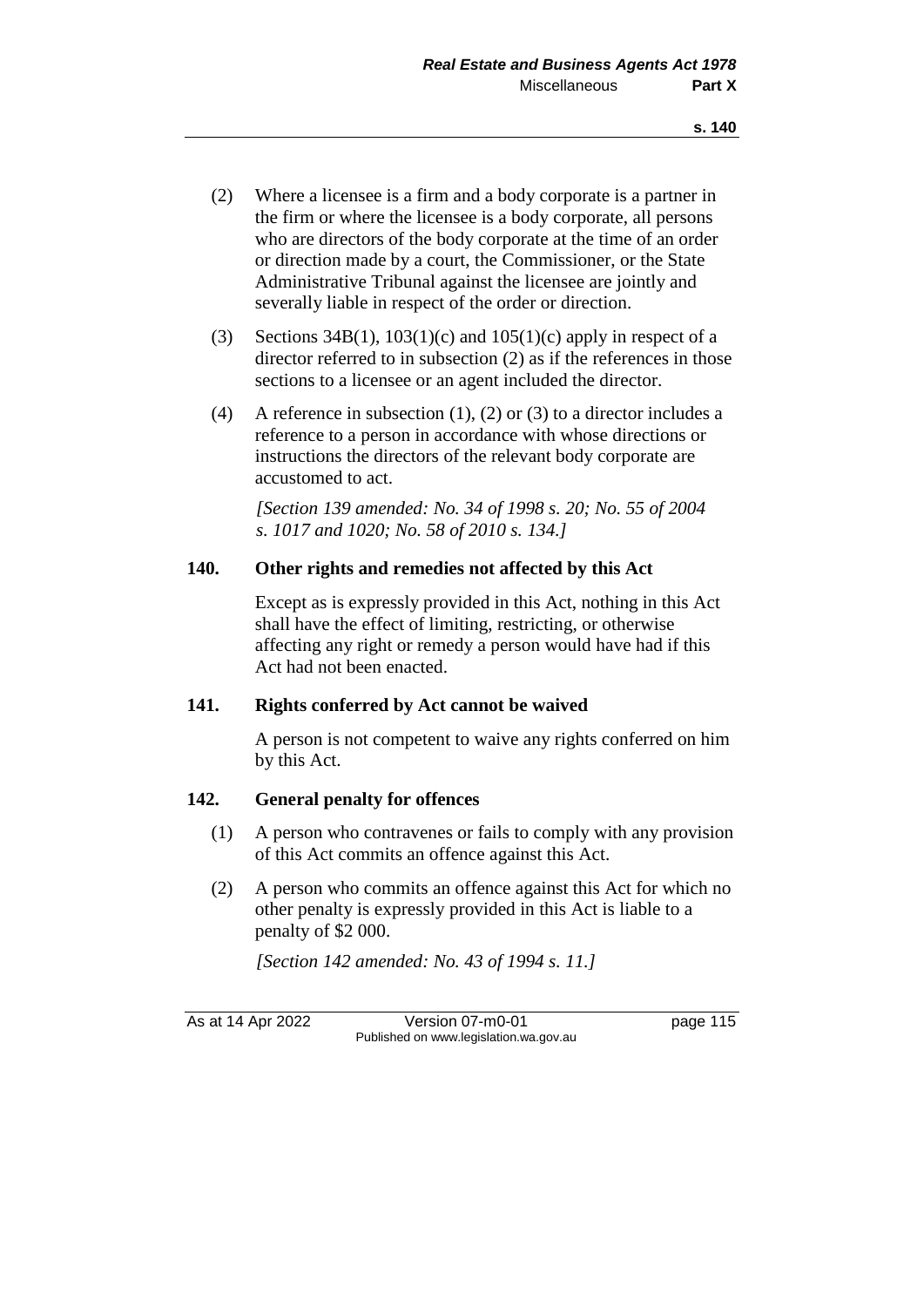#### **143. Proceedings for offences**

- (1) Proceedings for an offence against this Act may be taken by the Commissioner.
- (2) Notwithstanding the provisions of any other Act, proceedings for an offence against this Act may be brought within the period of 3 years after the commission of the alleged offence or, with the consent of the Minister, at any later time.
- (3) An allegation in a charge of an offence against this Act that a person named therein was or was not licensed or the holder of a current triennial certificate at the time specified therein shall, in the absence of proof to the contrary, be taken as proved.

*[Section 143 amended: No. 59 of 2004 s. 141; No. 84 of 2004 s. 80; No. 58 of 2010 s. 134.]*

## **144. Forms**

In addition to the forms for purposes expressly mentioned elsewhere in this Act, the Commissioner may determine the forms to be used for other purposes under this Act and the information to be contained therein and may require that such information be verified by statutory declaration.

*[Section 144 amended: No. 58 of 2010 s. 134.]*

#### **145. Regulations**

- (1) The Governor may make such regulations as are contemplated by this Act or as he considers necessary or expedient for the purposes of this Act.
- (2) Without limiting the generality of subsection (1), the regulations  $may$ —
	- (a) prescribe the procedure of the Commissioner;
	- *[(b) deleted]*
	- (c) provide for the advertising of notices of applications for licences;

page 116 **Version 07-m0-01** As at 14 Apr 2022 Published on www.legislation.wa.gov.au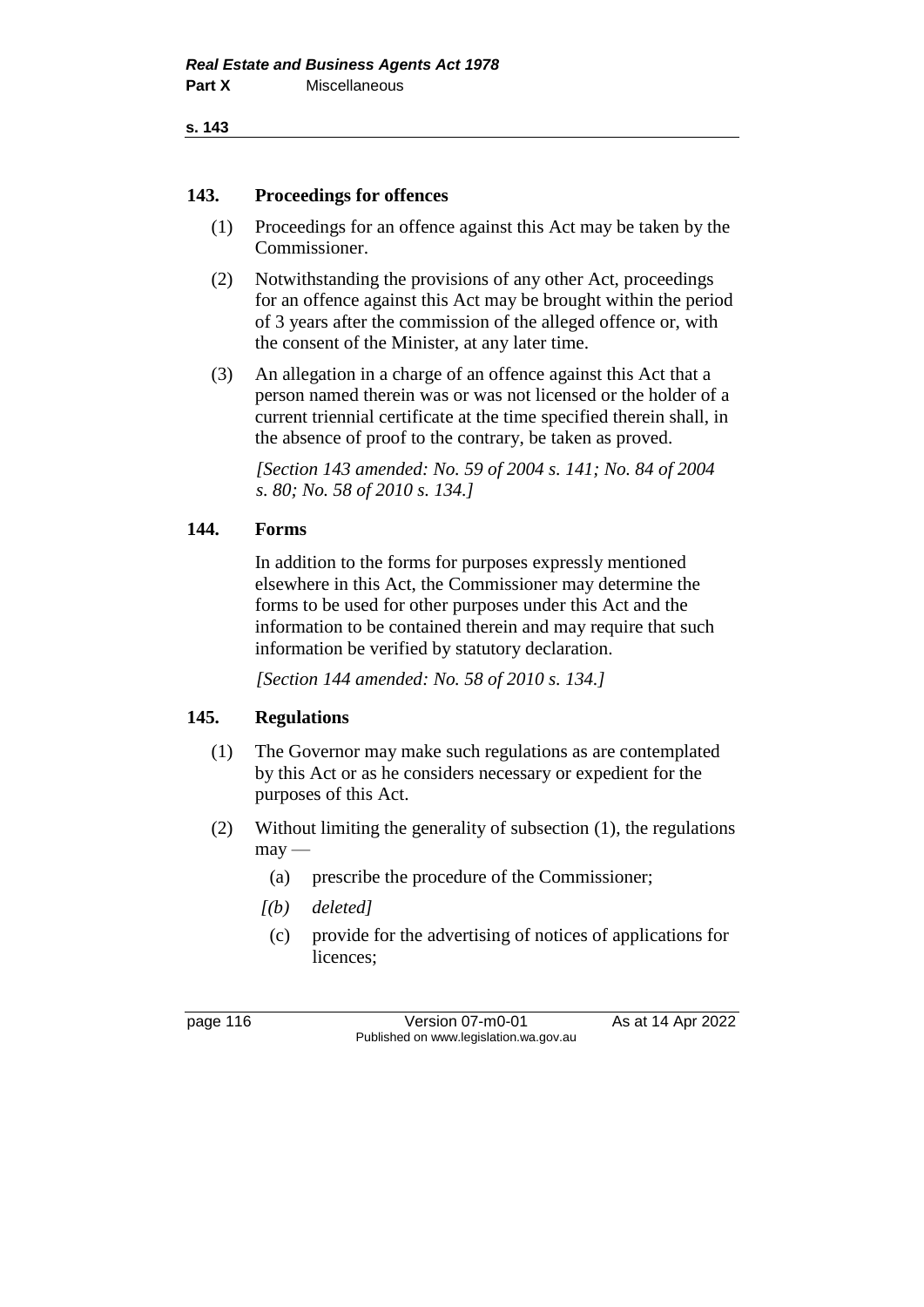- (d) prescribe, and provide for the recovery of, any fee for the purposes of this Act, but not in connection with the initiation of a proceeding before the State Administrative Tribunal;
- (e) prescribe the particulars to be recorded in the registers required to be kept under this Act;
- (f) prescribe a body or class of bodies for the purposes of the definition of *authorised financial institution* in section 67;
- (g) prescribe a rate of interest and the times at which such interest is to be paid for the purposes of section 68B(1);
- (h) prescribe the information to be contained in a receipt for the purposes of section  $69(1)(a)$ ;
- (ha) prescribe the manner in which a record is to be kept, and the information to be contained in a record, for the purposes of section 69(2);
- (hb) prescribe the times at which and the proportions in which moneys are to be paid or transferred under section 127;
	- (i) prescribe the manner of making claims against the Fidelity Account and the manner of verifying any claim including a condition that the claim be verified by statutory declaration;
	- (j) prescribe generally for such other matters as may be considered necessary for the purposes of protecting the Fidelity Account or of giving full effect to the intent of the provisions of this Act relating to the Fidelity Account;
- (ja) prescribe a body or class of bodies for the purposes of the definition of *lending institution* in section 131A;
- (k) prescribe a maximum amount for the purposes of section  $131M(3)(a)$ ;
- (ka) prescribe persons for the purposes of section  $131O(1)(f)$ ;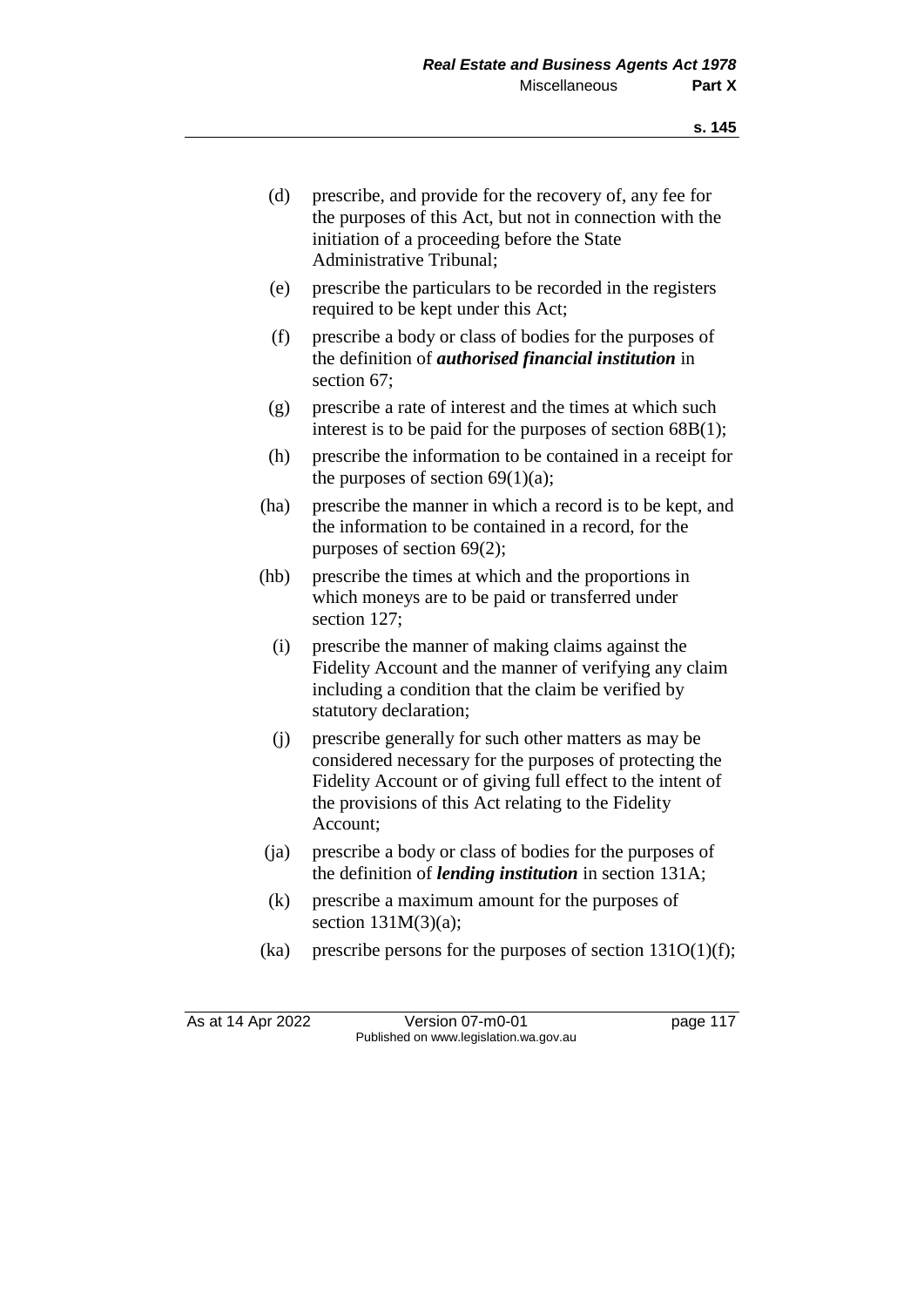- (l) prescribe penalties not exceeding \$1 000 for any breach of the regulations.
- *[(3) deleted]*

*[Section 145 amended: No. 29 of 1982 s. 11; No. 77 of 1984 s. 5; No. 65 of 1987 s. 42; No. 18 of 1988 s. 5; No. 43 of 1994 s. 10; No. 56 of 1995 s. 48; No. 59 of 1995 s. 39 and 41; No. 55 of 2004 s. 1018; No. 77 of 2006 Sch. 1 cl. 147(2); No. 58 of 2010 s. 130 and 134; No. 34 of 2020 s. 101(2).]*

page 118 Version 07-m0-01 As at 14 Apr 2022 Published on www.legislation.wa.gov.au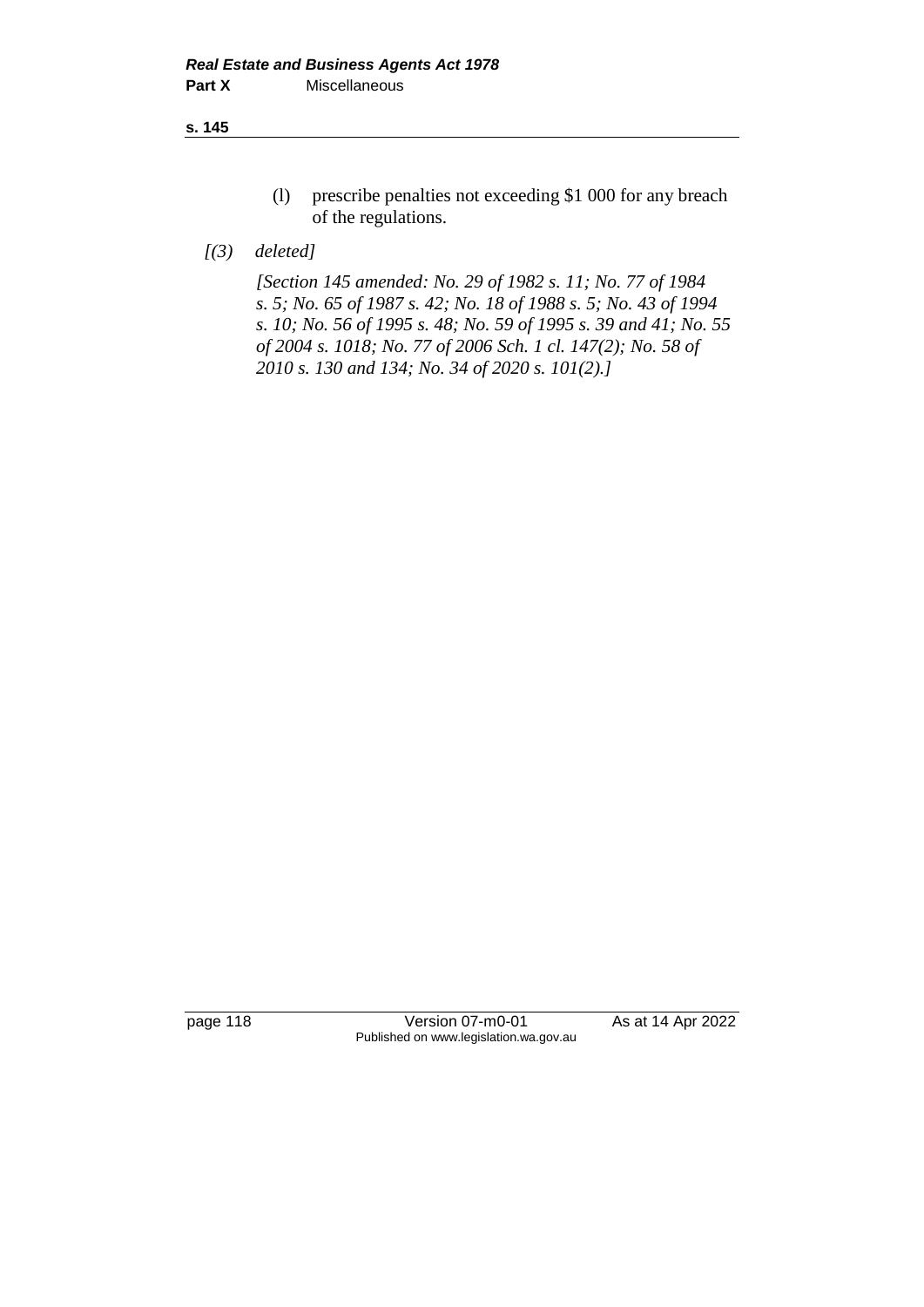# **Part XI — Savings and transitional**

*[Division 1 (s. 146, 147) deleted: No. 23 of 2014 s. 81.]*

*[Division heading deleted: No. 23 of 2014 s. 82.]*

## **148. Terms used**

In this Division —

*commencement day* means the day on which Part 6 of the *Acts Amendment (Fair Trading) Act 2010* comes into operation;

*former Board* means the Real Estate and Business Agents Supervisory Board established by section 6 of the Act immediately prior to the commencement day;

*former Registrar* means a Registrar appointed under section 12 of the Act prior to the commencement day;

*liability* means any liability, duty or obligation whether actual, contingent or prospective, liquidated or unliquidated, or whether owed alone or jointly or jointly and severally with any other person;

*right* means any right, power, privilege or immunity whether actual, contingent or prospective.

*[Section 148 inserted: No. 58 of 2010 s. 132.]*

# **149. Former Board abolished**

Subject to sections 156 and 157, at the beginning of the commencement day, the former Board is abolished and its members go out of office.

*[Section 149 inserted: No. 58 of 2010 s. 132.]*

# **150. References to former Board**

If in a written law or other document or instrument there is a reference to the former Board, that reference may, where the

As at 14 Apr 2022 Version 07-m0-01 page 119 Published on www.legislation.wa.gov.au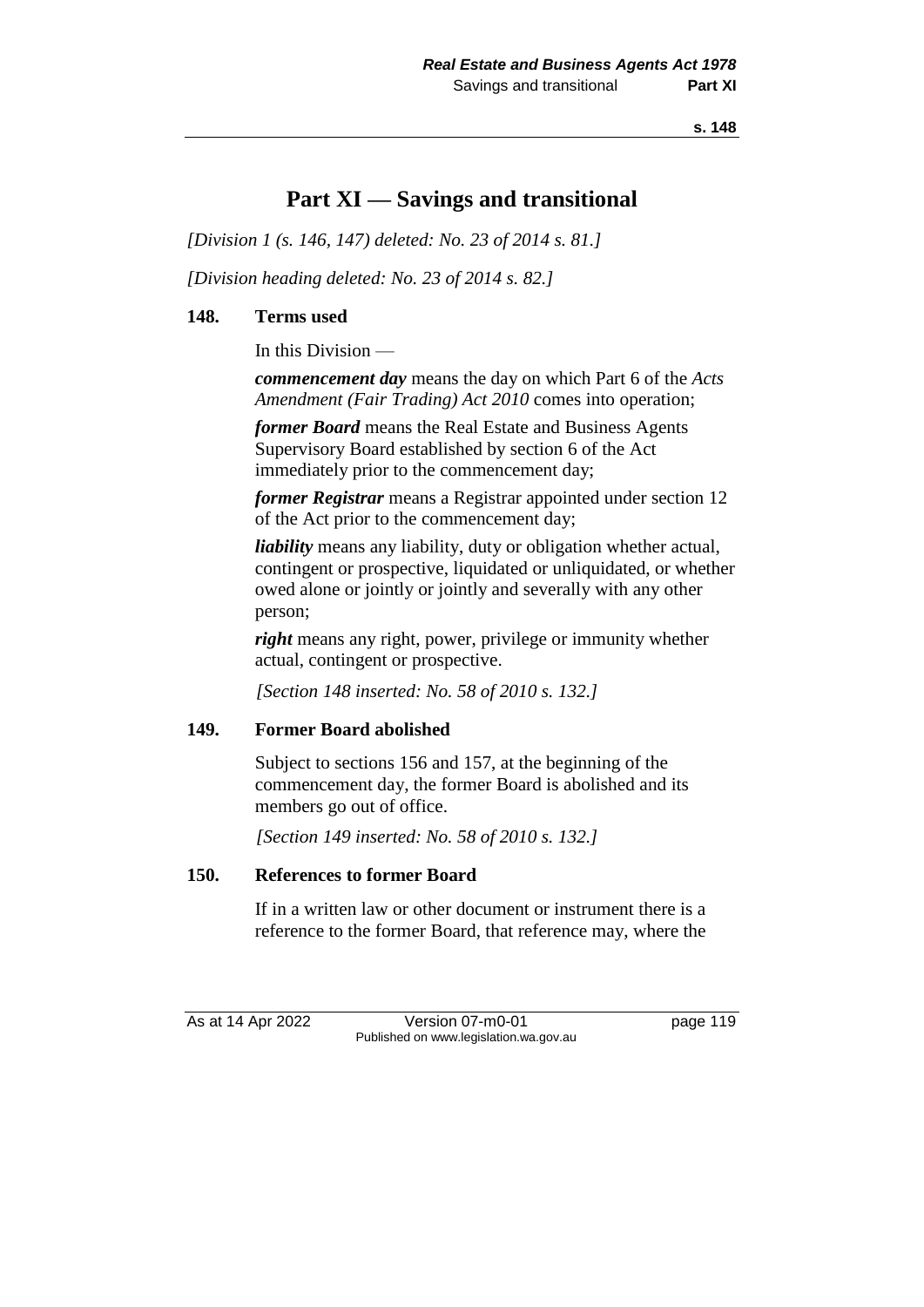context so requires, be read as if it had been amended to be a reference to the Commissioner.

*[Section 150 inserted: No. 58 of 2010 s. 132.]*

# **151. Immunity continues**

Despite the abolition of the former Board, if the former Board had the benefit of any immunity in respect of an act, matter or thing done or omitted before the commencement day, that immunity continues in that respect for the benefit of the Commissioner.

*[Section 151 inserted: No. 58 of 2010 s. 132.]*

# **152. Notices by former Board**

- (1) If the former Board has fixed by notice the maximum amount of remuneration of a licensee under section 61 of the Act immediately prior to commencement day, that notice is to be taken to have been given by the Commissioner and continues in force until amended or revoked by the Commissioner.
- (2) If notice has been given to the former Board under section 116(2) of the Act as it was immediately prior to commencement day, that notice is taken to be given to the Commissioner for the purposes of that subsection.

*[Section 152 inserted: No. 58 of 2010 s. 132.]*

# **153. References to former Registrar**

- (1) If in a written law or other document or instrument there is a reference to the former Registrar, that reference may, where the context so requires, be read as if it had been amended to be a reference to the Commissioner.
- (2) If a certificate has been given by a former Registrar under section 134(3) of the Act as it was immediately prior to commencement day, that certificate is to be treated as if it were given by the Commissioner for the purposes of that subsection.

page 120 **Version 07-m0-01** As at 14 Apr 2022 Published on www.legislation.wa.gov.au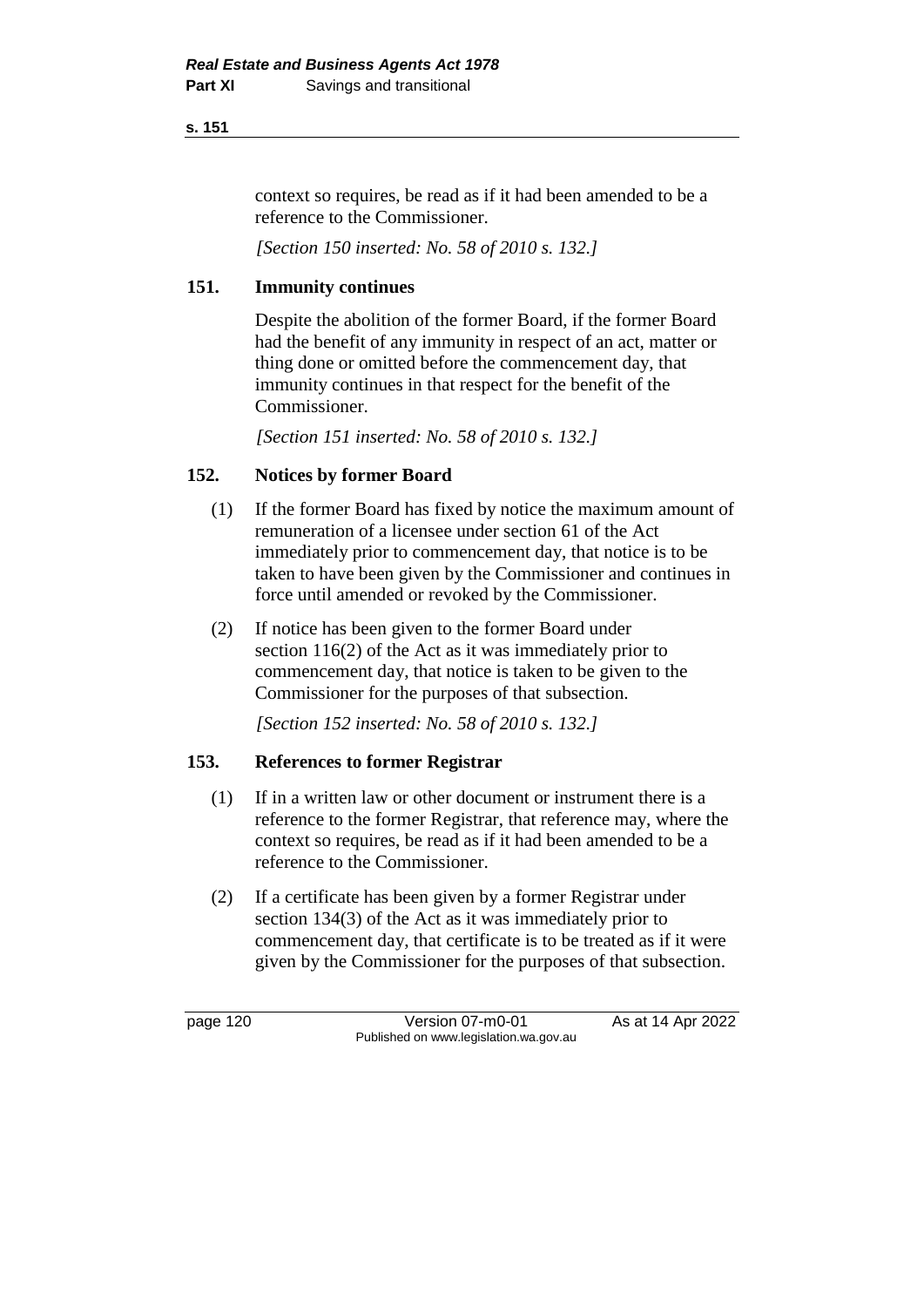*[Section 153 inserted: No. 58 of 2010 s. 132.]*

## **154. Unfinished investigations by former Board**

Investigations being carried out by the former Board under the Act as it was prior to the commencement day that are not complete by the commencement day —

- (a) are taken to have been commenced by the Commissioner for the purposes of the Act; and
- (b) are to continue under the direction and control of the Commissioner.

*[Section 154 inserted: No. 58 of 2010 s. 132.]*

## **155. Unfinished proceedings by former Board**

- (1) Proceedings before the former Board that are not complete by the commencement day —
	- (a) are taken to have been commenced by the Commissioner for the purposes of the Act; and
	- (b) are to continue under the direction and control of the Commissioner.
- (2) Proceedings before the State Administrative Tribunal or another court commenced by allegation against a licensed real estate or business agent brought by the former Board that are not complete by the commencement day —
	- (a) are taken to have been commenced by an allegation by the Commissioner for the purposes of the Act; and
	- (b) are to continue under the direction and control of the Commissioner.

*[Section 155 inserted: No. 58 of 2010 s. 132.]*

As at 14 Apr 2022 Version 07-m0-01 page 121 Published on www.legislation.wa.gov.au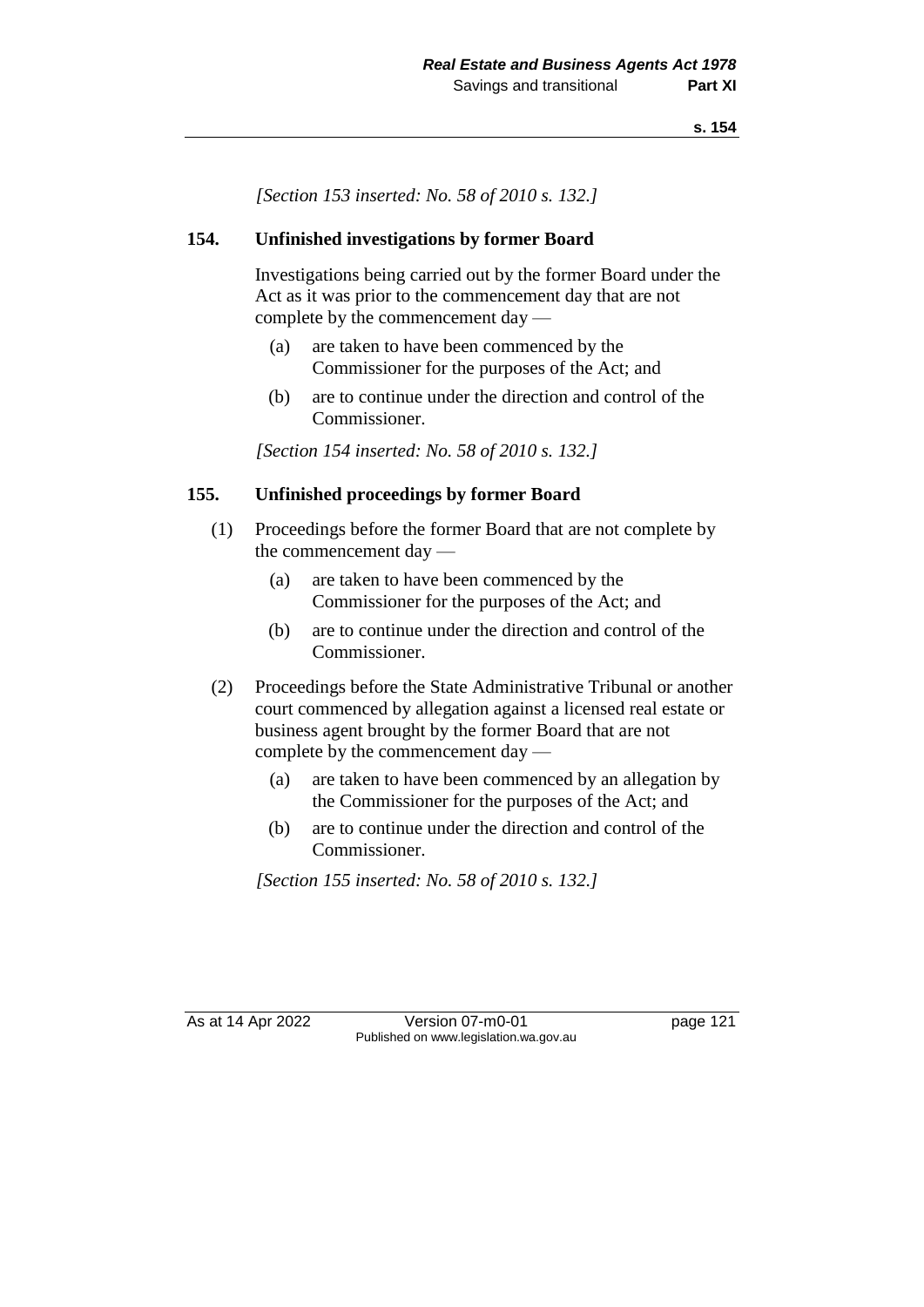# **156. Winding-up former Board**

On and after the commencement day —

- (a) the Commissioner is to take control of all registers, documents, books and other records (however compiled, recorded or stored) relating to the former Board and the exercise of its functions, and of any tape, disk or other device or medium relating to such records; and
- (b) all assets of the former Board are to be transferred to the State to be administered in the department, or the residual assets may be realised and the proceeds, together with any moneys in hand, are to be credited to the Consolidated Account; and
- (c) all rights, liabilities and obligations of the former Board that existed immediately before the commencement day devolve on the Commissioner acting on behalf of, and in the name of, the State; and
- (d) all contracts, agreements and undertakings made by and with the former Board and having effect immediately before the commencement day have effect as contracts, agreements and undertakings made with the Commissioner acting on behalf of, and in the name of, the State and may be enforced by or against the State accordingly; and
- (e) any legal or other proceedings or any remedies that might, but for the operation of the *Acts Amendment (Fair Trading) Act 2010* Part 6, have been commenced or continued by or against or have been available to the former Board may be commenced or continued by or against or are available to the Commissioner acting on behalf of, and in the name of, the State, as the case requires; and
- (f) any fees, charges or other moneys payable to the Board under this Act and outstanding at the commencement day become payable to the chief executive officer at the

page 122 Version 07-m0-01 As at 14 Apr 2022 Published on www.legislation.wa.gov.au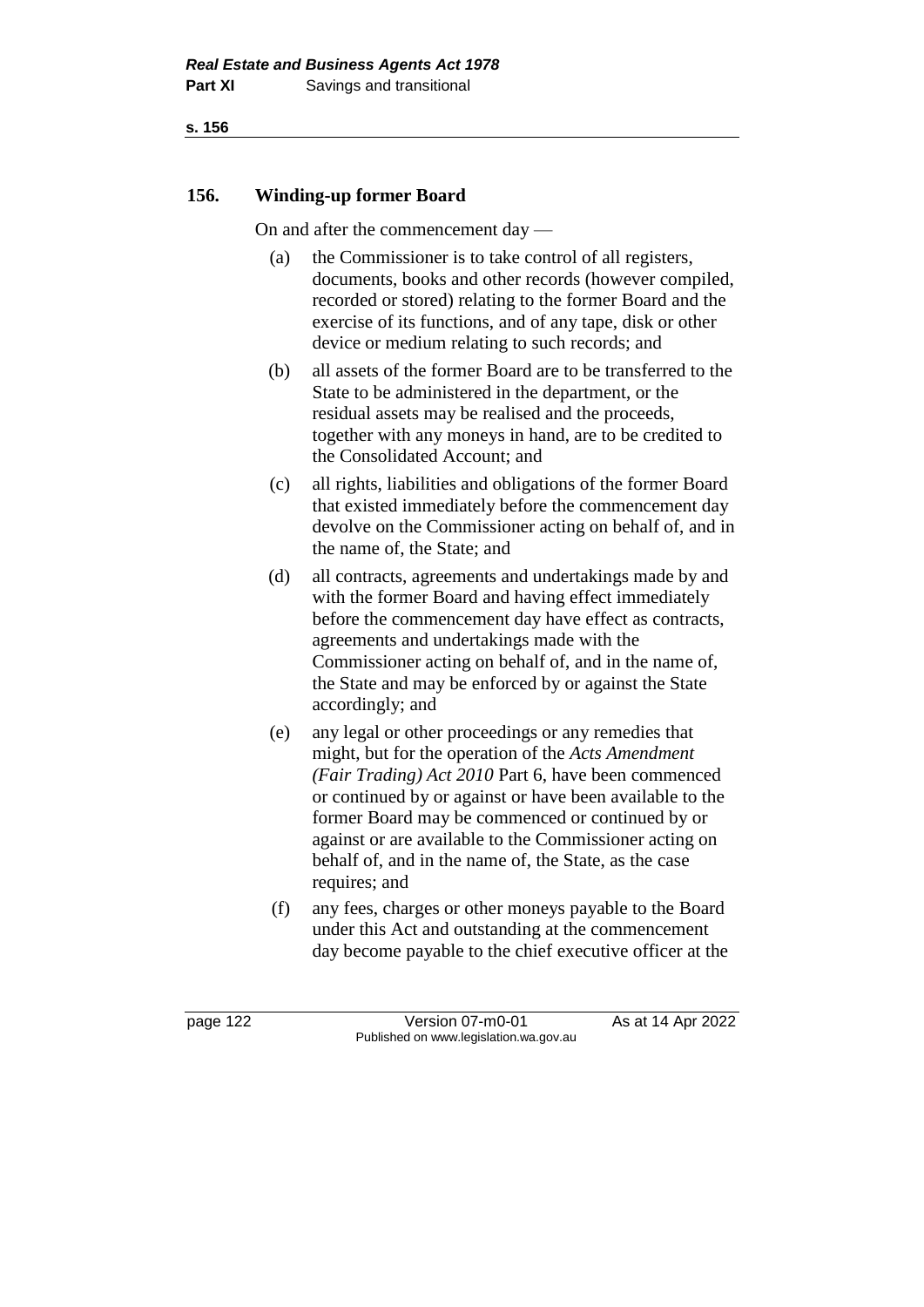time, and in the manner, in which those moneys would have been payable to the former Board under this Act.

*[Section 156 inserted: No. 58 of 2010 s. 132.]*

# **157. Final report by former Board**

- (1) The provisions of the *Financial Management Act 2006* Part 5 Division 3 apply to the former Board.
- (2) The chief executive officer is to include the final report submitted under subsection (1) in the department's annual report for that financial year.

*[Section 157 inserted: No. 58 of 2010 s. 132.]*

# **158. Staff of former Board**

- (1) The officers of the former Board and the former Registrar who held office immediately before the commencement day continue to be employed, under and subject to the *Public Sector Management Act 1994* Part 3, as officers of the department.
- (2) A person mentioned in subsection (1) is to be regarded as having been engaged or employed, as is relevant, by the chief executive officer.
- (3) Except as otherwise agreed by a person mentioned in subsection (1), the remuneration, existing or accrued rights, rights under a superannuation scheme or continuity of service of the person are not affected, prejudiced or interrupted by the operation of subsection (1).

*[Section 158 inserted: No. 58 of 2010 s. 132.]*

# **159. Transitional regulations**

(1) If there is not sufficient provision in this Part for dealing with a transitional matter, the Governor may make regulations prescribing all matters that are required, necessary or convenient to be prescribed in relation to that matter.

As at 14 Apr 2022 Version 07-m0-01 page 123 Published on www.legislation.wa.gov.au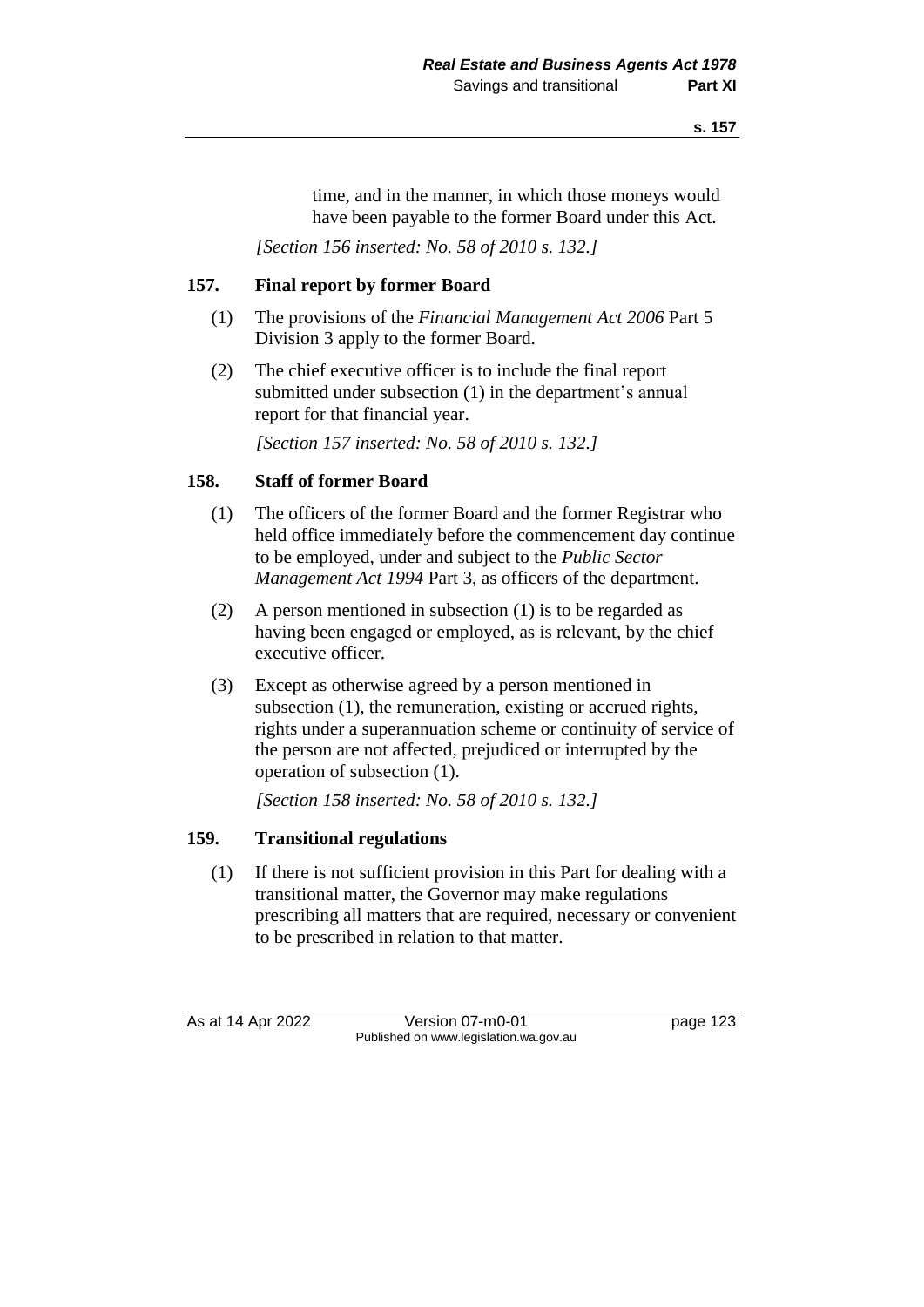(2) In subsection  $(1)$  —

*transitional matter* means a matter that needs to be dealt with for the purpose of effecting the transition from this Act as enacted immediately before the commencement day to this Act as amended by the *Acts Amendment (Fair Trading) Act 2010*.

- (3) Regulations made under subsection (1) may provide that specific provisions of a written law —
	- (a) do not apply; or
	- (b) apply with specific modifications,

to or in relation to any matter.

- (4) Regulations made under subsection (1) must be made within 12 months after the commencement day.
- (5) If regulations made under subsection (1) provide that a specified state of affairs is to be taken to have existed, or not to have existed, on and from a day that is earlier than the day on which the regulations are published in the *Gazette* but not earlier than the commencement day, the regulations have effect according to their terms.
- (6) In subsection  $(5)$  —

*specified* means specified or described in the regulations.

- (7) If regulations contain a provision referred to in subsection (5), the provision does not operate so as —
	- (a) to affect, in a manner prejudicial to any person (other than the State), the right of that person existing before the day of publication of those regulations; or
	- (b) to impose liabilities on any person (other than the State or an authority of the State) in respect of anything done or omitted to be done before the day of publication of those regulations.

*[Section 159 inserted: No. 58 of 2010 s. 132.]*

page 124 Version 07-m0-01 As at 14 Apr 2022 Published on www.legislation.wa.gov.au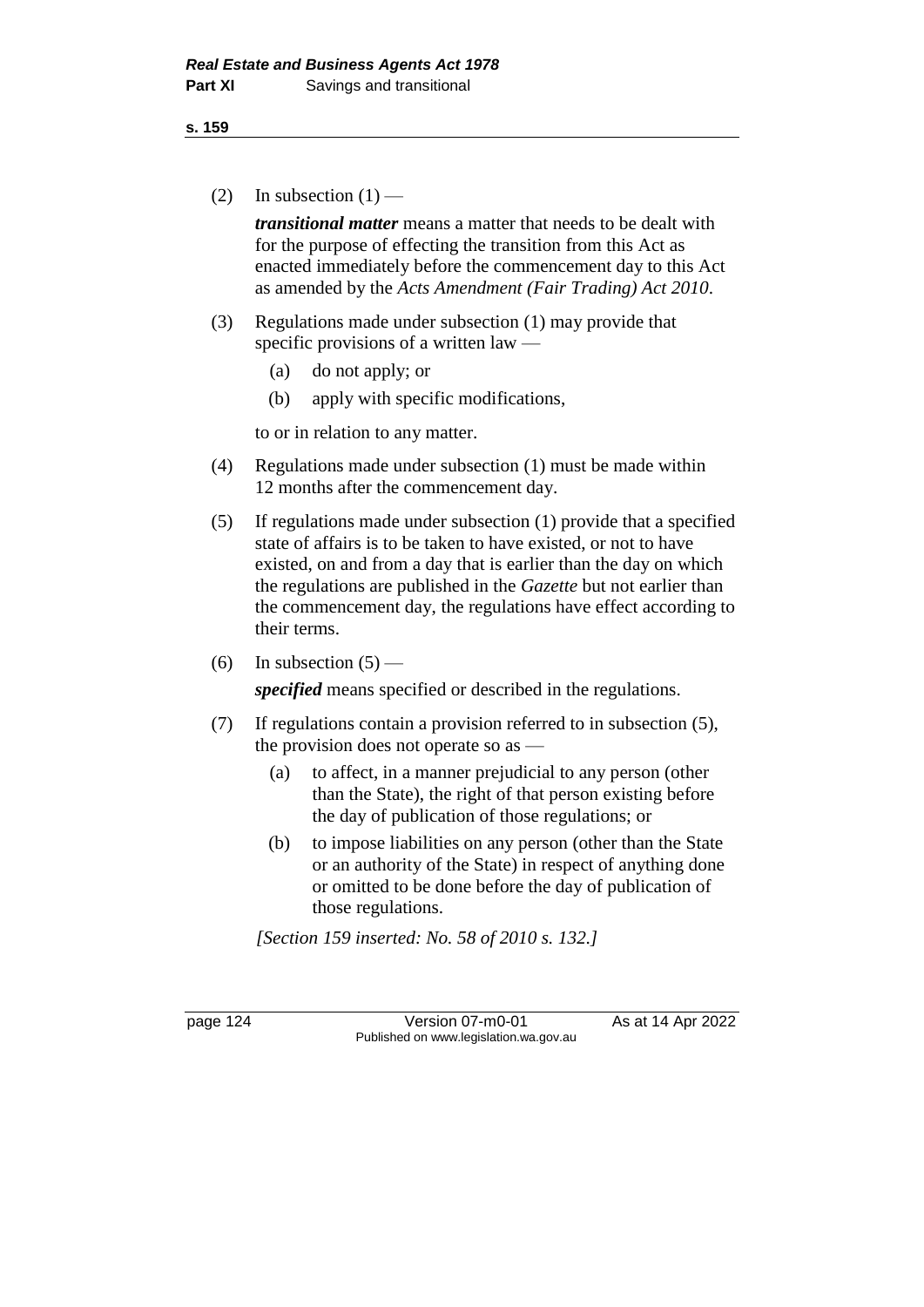**cl. 1**

# **Schedule 1 — Qualifications for grant of licence and related matters**

[s. 27]

*[Heading inserted: No. 23 of 2014 s. 83(1).]*

*[Division heading deleted: No. 23 of 2014 s. 83(2).]*

#### **1. Qualifications**

A person —

- (a) who has passed, subject to approved exemptions, the prescribed examinations relating to the carrying on and conduct of the business of an agent and the duties and liabilities of an agent and has had sufficient practical experience in negotiating transactions to enable him to carry on the business of an agent satisfactorily; or
- (b) who has, within the period of 5 years immediately preceding the application —
	- (i) held a licence, other than a licence held because the person was qualified only under paragraph (c) or (d), under this Act for at least 2 years; and
	- (ii) acted in the State as, and carried out the functions of, an agent for a period of at least 2 years, whether on the person's own behalf or on behalf of a firm or body corporate;

or

- (ba) who has, within the period of 5 years immediately preceding the application —
	- (i) held for a period of at least 2 years a licence or similar authority under an approved corresponding enactment of a State or Territory to act as an agent or the approved equivalent, other than under a licence or authority held under that enactment only because the person was qualified under an equivalent provision in the enactment to paragraph (c) or (d); and
	- (ii) acted as, and carried out the functions of, an agent or the approved equivalent for a period of at least

As at 14 Apr 2022 Version 07-m0-01 page 125 Published on www.legislation.wa.gov.au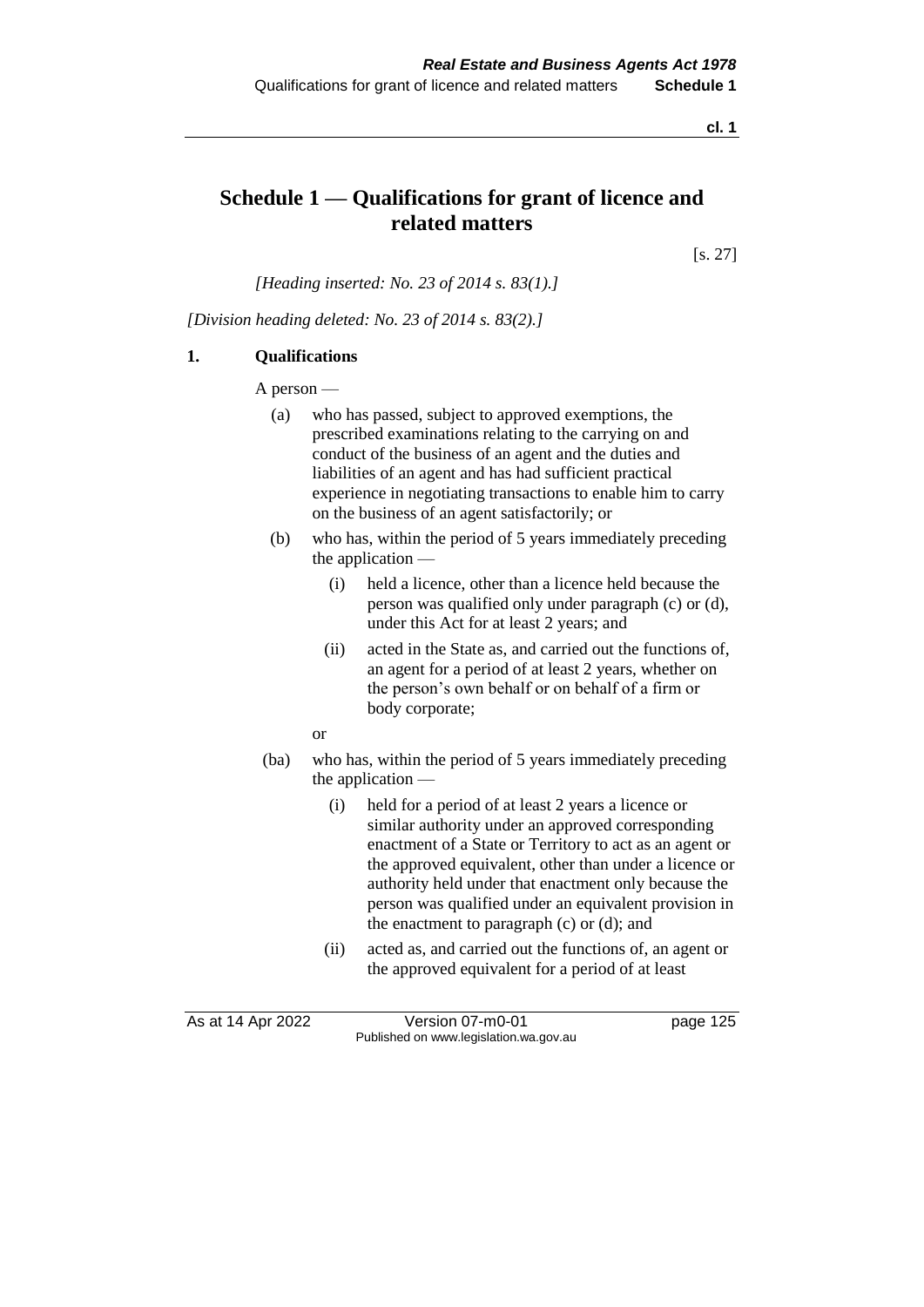2 years in the State or Territory in which the licence or authority was held, whether on the person's own behalf or on behalf of a firm or body corporate;

- or
- (c) who is an executor, administrator, or trustee of a deceased licensee and his application is for the purpose of performing functions, exercising powers, or carrying out duties as such; or
- (d) who is a spouse or child of a deceased or incapacitated licensee, or a de facto partner of such a licensee (and has been for not less than 2 years immediately before the death or incapacity of the licensee), and is seeking a licence to conduct the business of that licensee until other arrangements can be made for the lawful conduct thereof but not for any period exceeding 3 years,

is, subject to this Act, qualified for the grant of a licence.

*[Clause 1 amended: No. 74 of 1980 s. 13(a); No. 28 of 2003 s. 177(1); No. 19 of 2010 s. 51; No. 25 of 2019 s. 61.]*

#### **2. Sufficient practical experience defined**

For the purposes of clause  $1(a)$ , but without limiting the generality of the provision in that paragraph in respect of practical experience, a person has had sufficient practical experience in negotiating transactions if he has, during a period of 2 years immediately preceding his application for a licence —

- (a) lawfully and satisfactorily performed the functions of a sales representative on behalf of a person who lawfully carried out the functions of an agent, during that period or on behalf of a firm which did so; or
- (b) lawfully and satisfactorily performed the functions of a business agent on his own behalf or on behalf of a firm, or a body corporate, which lawfully carried on the business of a business agent during that period.

*[Clause 2 amended: No. 19 of 2010 s. 51.]*

page 126 **Version 07-m0-01** As at 14 Apr 2022 Published on www.legislation.wa.gov.au

**cl. 2**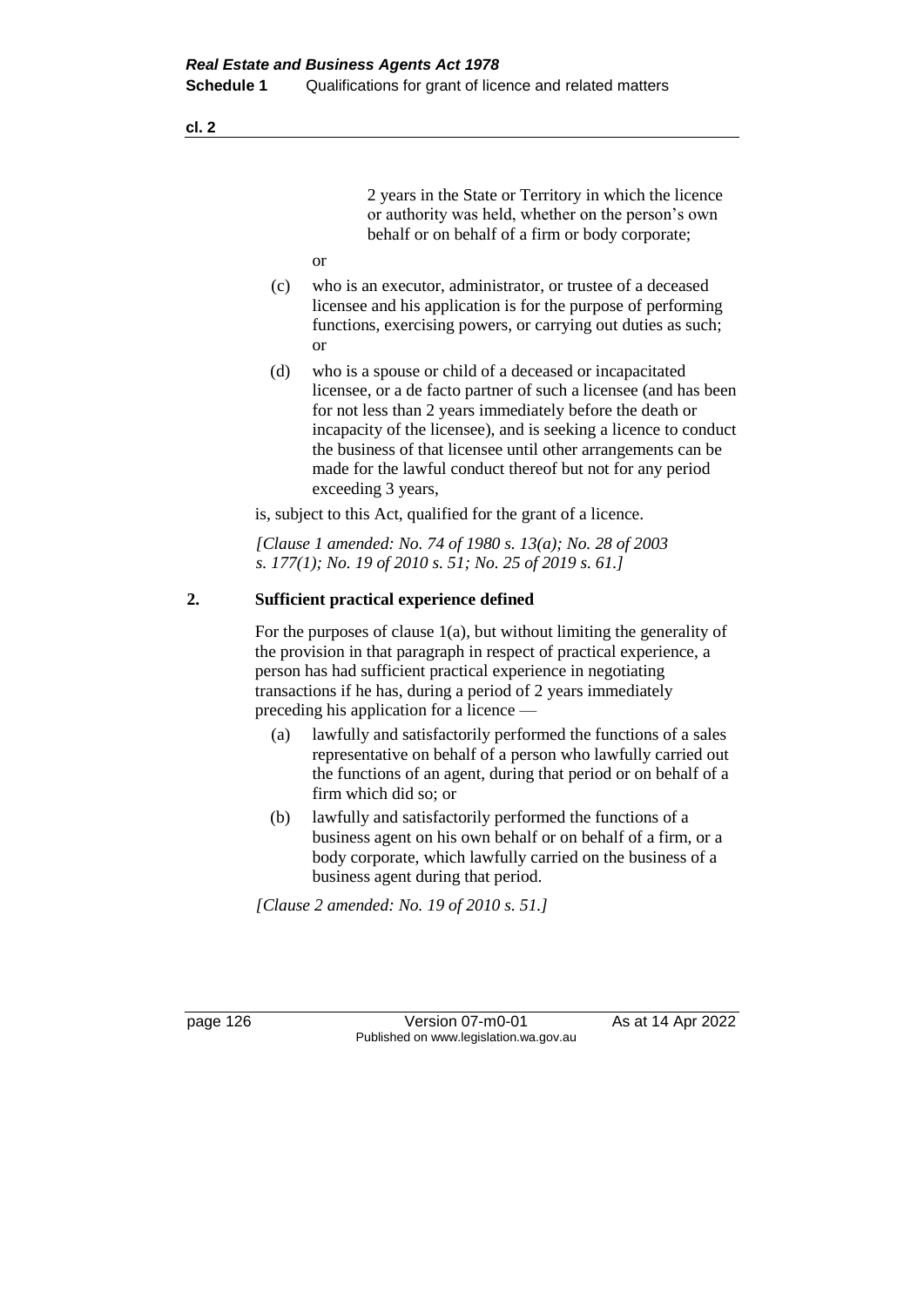#### **3. Licence by reason of qualification under cl. 1(c)**

A licence granted to a person who is qualified under clause 1(c) shall not be effective any longer than is necessary for the licensee to perform his functions, exercise his powers, and carry out his duties as executor, administrator, or trustee of the deceased licensee.

*[Clause 3 amended: No. 19 of 2010 s. 51; No. 23 of 2014 s. 83(3).]*

#### **4. Licence by reason of qualification under cl. 1(d)**

A licence applied for by a person who is qualified under clause 1(d) is to be granted at the discretion of the Commissioner and shall be effective only for such period not exceeding 3 years as is determined by the Commissioner and no further such licence shall be granted to the same person in respect of the same circumstances.

*[Clause 4 amended: No. 28 of 2003 s. 177(2); No. 19 of 2010 s. 51; No. 58 of 2010 s. 134; No. 23 of 2014 s. 83(4).]*

#### **5. Dead or incapacitated licensee, conduct of business of**

- (1) A person who is not
	- (a) an executor, administrator, trustee or child of a deceased licensee, or who was not the spouse or de facto partner, within the meaning of clause 1(d), of a deceased licensee immediately before the death of the licensee; or
	- (b) in respect of an incapacitated licensee, the spouse or de facto partner of the licensee, within the meaning of clause 1(d), of the licensee,

may, with the written permission of the Commissioner, conduct the business of that licensee for such period not exceeding 3 months as is specified in the written permission notwithstanding that he is not otherwise qualified to hold a licence.

- (2) The Commissioner shall not give his or her written permission for the purposes of subclause (1) unless —
	- (a) the Commissioner receives an application in writing signed by the person seeking to carry on the business; and
	- (b) the Commissioner is satisfied that the person is of good character and repute and fit to be concerned temporarily in the management and control of the deceased licensee's

As at 14 Apr 2022 Version 07-m0-01 page 127 Published on www.legislation.wa.gov.au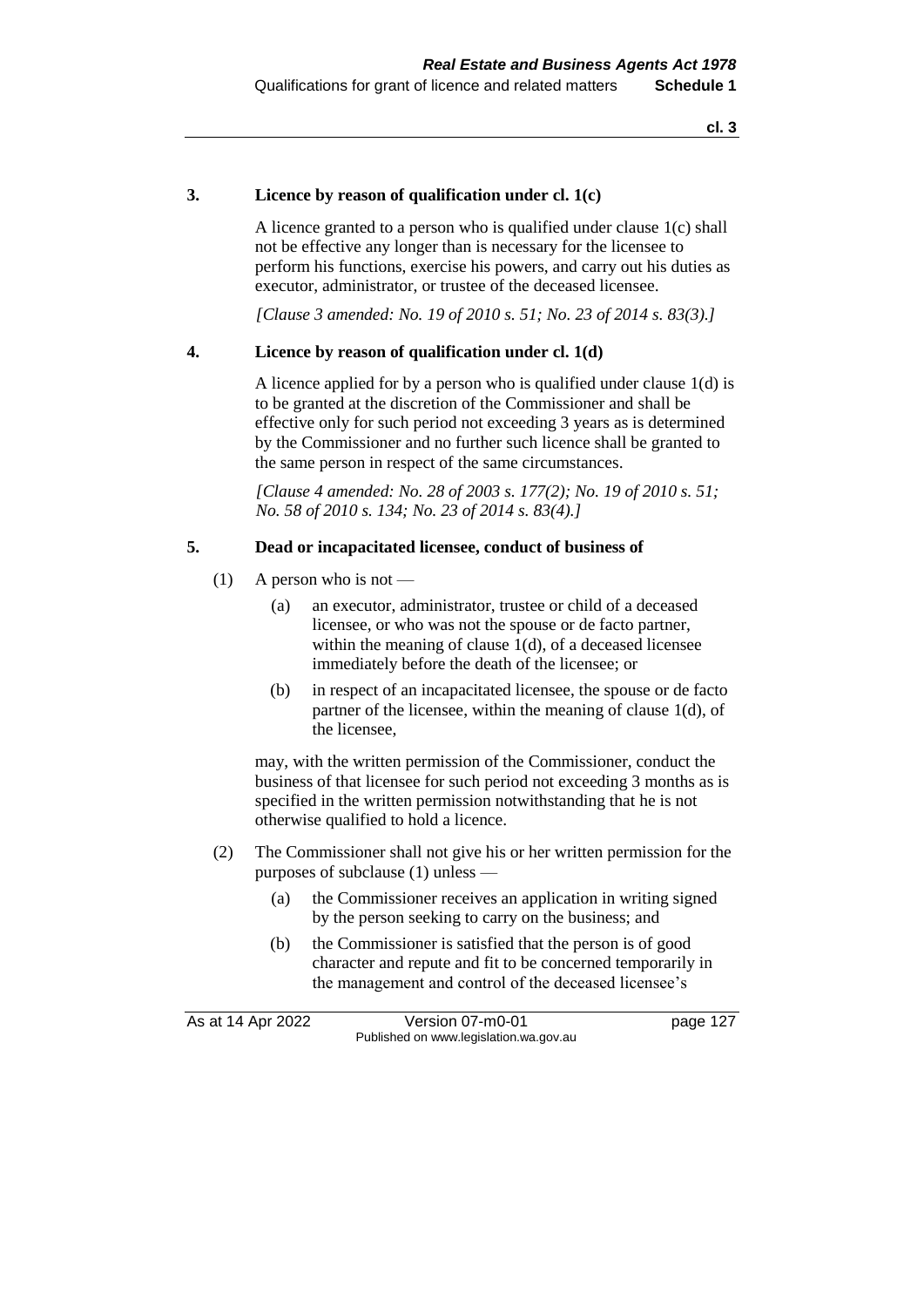business and that it is in the interests of that business that the person should be so concerned.

(3) While a person carries on the business of a deceased or incapacitated licensee pursuant to this clause he is deemed to be a licensee and the holder of a current triennial certificate and the business is deemed to have carried on without interruption by reason of the death or incapacity.

*[Clause 5 amended: No. 28 of 2003 s. 177(3); No. 19 of 2010 s. 51; No. 58 of 2010 s. 134.]*

#### **6. Death or withdrawal of partner in firm or director of body corporate, Commissioner to be notified**

- (1) Where a firm or body corporate is licensed and the holder of a current triennial certificate but subsequently by reason of a death or withdrawal it ceases to be qualified in terms of section 28(c) and (d) or section 29(c) and (d), the firm or body corporate shall immediately give to the Commissioner written notice to that effect, and the firm or body corporate may, on such terms as the Commissioner may notify to the firm or body corporate, carry on business for a period of 3 months after the death or withdrawal or until other arrangements are made to comply with the Act, whichever is the sooner.
- (2) Where a firm or body corporate carries on business pursuant to this clause the business is deemed to have been carried on by a licensee and the holder of a current triennial certificate without interruption by reason of the death or withdrawal.

*[Clause 6 amended: No. 74 of 1980 s. 13(c); No. 19 of 2010 s. 51; No. 58 of 2010 s. 134.]*

*[Division 2: cl. 7, 9-12 and 15 deleted: No. 58 of 2010 s. 133; balance deleted: No. 23 of 2014 s. 83(5); Heading deleted: No. 55 of 2004 s. 1019; cl. 17-24 deleted: No. 55 of 2004 s. 1019.]*

page 128 Version 07-m0-01 As at 14 Apr 2022 Published on www.legislation.wa.gov.au

**cl. 6**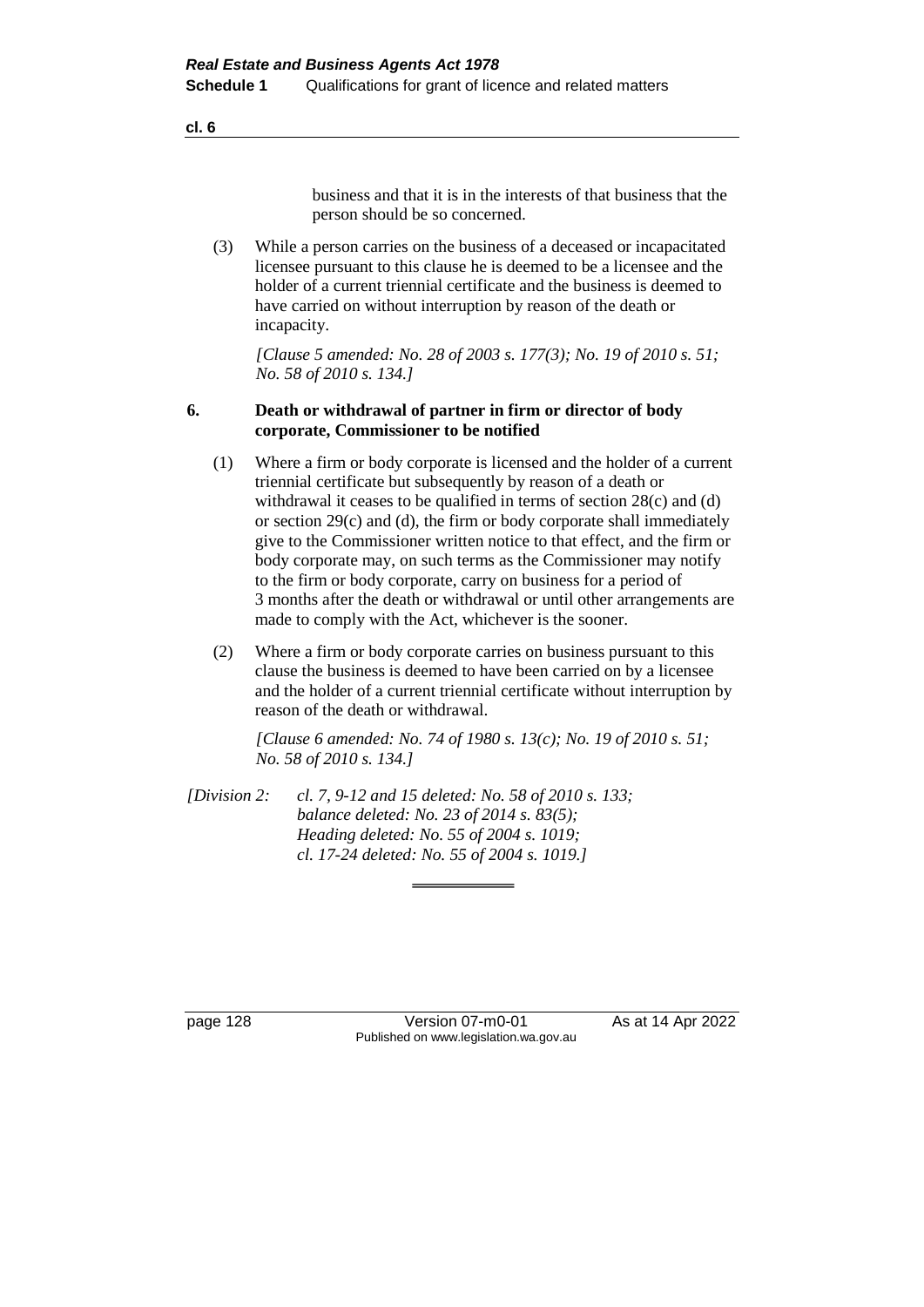# **Notes**

This is a compilation of the *Real Estate and Business Agents Act 1978* and includes amendments made by other written laws. For provisions that have come into operation, and for information about any reprints, see the compilation table. For provisions that have not yet come into operation see the uncommenced provisions table.

| <b>Compilation table</b> |  |  |
|--------------------------|--|--|
|--------------------------|--|--|

| <b>Short title</b>                                                                                                 | <b>Number</b><br>and year | Assent      | <b>Commencement</b>                                                                                                                                                                                                                                                                                          |
|--------------------------------------------------------------------------------------------------------------------|---------------------------|-------------|--------------------------------------------------------------------------------------------------------------------------------------------------------------------------------------------------------------------------------------------------------------------------------------------------------------|
| <b>Real Estate and Business</b><br>Agents Act 1978                                                                 | 72 of 1978                | 20 Oct 1978 | Act other than s. 5, 54, 55,<br>57-100, 102-131 and 135:<br>1 Sep 1979 (see s. 2(1) and<br>Gazette 31 Aug 1979 p. 2601);<br>s. 5: 1 Dec 1979 (see s. 2(2)<br>and Gazette 31 Aug 1979<br>p. $2615$ ;<br>s. 54, 55, 57-100, 102-131 and<br>135: 1 Dec 1979 (see s. 2(1)<br>and Gazette 31 Aug 1979<br>p. 2601) |
| <b>Real Estate and Business</b><br><b>Agents Act Amendment</b><br>Act 1979                                         | 74 of 1979                | 27 Nov 1979 | 27 Nov 1979                                                                                                                                                                                                                                                                                                  |
| <b>Real Estate and Business</b><br><b>Agents Amendment</b><br>Act 1980                                             | 74 of 1980                | 5 Dec 1980  | s. 13: 1 Dec 1980 (see s. 2(2));<br>Act other than s. 13: 2 Jan 1981<br>(see s. $2(1)$ )                                                                                                                                                                                                                     |
| Reprint of the Real Estate and Business Agents Act 1978 approved 23 Feb 1982<br>(includes amendments listed above) |                           |             |                                                                                                                                                                                                                                                                                                              |
| Companies<br>(Consequential<br>Amendments) Act 1982<br>s. 28                                                       | 10 of 1982                |             | 14 May 1982 1 Jul 1982 (see s. 2(1) and<br>Gazette 25 Jun 1982 p. 2079)                                                                                                                                                                                                                                      |
| <b>Real Estate and Business</b><br><b>Agents Amendment</b><br>Act 1982                                             | 29 of 1982                |             | 27 May 1982 25 Jun 1982 (see s. 2 and<br>Gazette 25 Jun 1982 p. 2091)                                                                                                                                                                                                                                        |
| <b>Real Estate and Business</b><br><b>Agents Amendment</b><br>Act 1984                                             | 77 of 1984                |             | 26 Nov 1984 26 Nov 1984 (see s. 2)                                                                                                                                                                                                                                                                           |
| Acts Amendment (Strata<br>Titles) Act 1985 Pt. III                                                                 | 40 of 1985                |             | 13 May 1985 30 Jun 1985 (see s. 2 and<br>Gazette 21 Jun 1985 p. 2188)                                                                                                                                                                                                                                        |

As at 14 Apr 2022 Version 07-m0-01 page 129 Published on www.legislation.wa.gov.au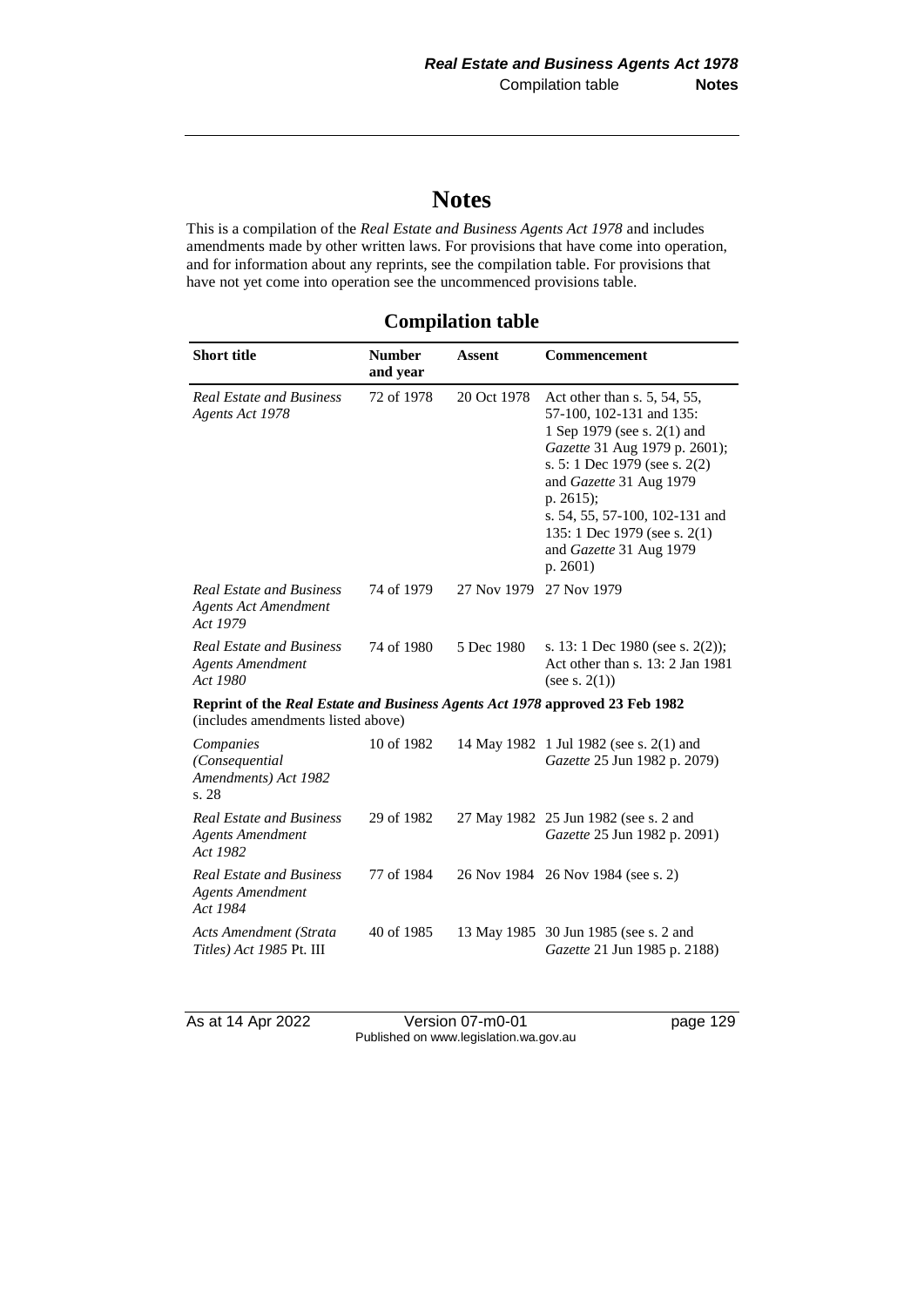| <b>Short title</b>                                                                                             | <b>Number</b><br>and year | <b>Assent</b> | <b>Commencement</b>                                                                                                                                   |
|----------------------------------------------------------------------------------------------------------------|---------------------------|---------------|-------------------------------------------------------------------------------------------------------------------------------------------------------|
| Reprint of the Real Estate and Business Agents Act 1978 as at 7 Nov 1985 (includes<br>amendments listed above) |                           |               |                                                                                                                                                       |
| Acts Amendment<br>(Financial Administration<br>and Audit) Act 1985 s. 3                                        | 98 of 1985                | 4 Dec 1985    | 1 Jul 1986 (see s. 2 and Gazette<br>30 Jun 1986 p. 2255)                                                                                              |
| <b>State Government</b><br><i><b>Insurance Commission</b></i><br>Act 1986 s. $46(2)$                           | 51 of 1986                | 5 Aug 1986    | 1 Jan 1987 (see s. 2 and <i>Gazette</i><br>19 Dec 1986 p. 4859)                                                                                       |
| <b>Acts Amendment (Legal</b><br>Practitioners. Costs and<br>Taxation) Act 1987 Pt. XV                          | 65 of 1987                | 1 Dec 1987    | 12 Feb 1988 (see s. 2(2) and<br>Gazette 12 Feb 1988 p. 397)                                                                                           |
| <b>Residential Tenancies</b><br>Act 1987 s. 89                                                                 | 128 of 1987               | 21 Jan 1988   | 1 Oct 1989 (see s. 2 and<br>Gazette 18 Aug 1989 p. 2748)                                                                                              |
| <b>Real Estate and Business</b><br><b>Agents Amendment</b><br>Act 1988                                         | 18 of 1988                | 9 Sep 1988    | s. 1 and 2: 9 Sep 1988;<br>Act other than s. 1 and 2:<br>28 Oct 1988 (see s. 2 and<br>Gazette 28 Oct 1988 p. 4327)                                    |
| R & I Bank Act 1990<br>s. $45(1)$                                                                              | 73 of 1990                | 20 Dec 1990   | 1 Jan 1991 (see s. 2(2) and<br>Gazette 28 Dec 1990 p. 6369)                                                                                           |
| R & I Bank Amendment<br>Act 1994 s. 13                                                                         | 6 of 1994                 | 11 Apr 1994   | 26 Apr 1994 (see s. 2(2) and<br>Gazette 26 Apr 1994 p. 1743)                                                                                          |
| <b>Acts Amendment (Public</b><br>Sector Management)<br>Act 1994 s. 3(2)                                        | 32 of 1994                | 29 Jun 1994   | 1 Oct 1994 (see s. 2 and<br>Gazette 30 Sep 1994 p. 4948)                                                                                              |
| <b>Real Estate and Business</b><br><b>Agents Amendment</b><br>Act 1994                                         | 43 of 1994                | 31 Aug 1994   | Act other than s. 7 and $8(b)(i)$ :<br>31 Aug 1994 (see s. 2(1));<br>s. 7 and 8(b)(i): 6 Oct 1994 (see<br>s. 2(2) and Gazette 30 Sep 1994<br>p. 4947) |
| <b>Bank of Western Australia</b><br>Act 1995 s. 44(1)                                                          | 14 of 1995                | 4 Jul 1995    | 1 Dec 1995 (see s. 2(3) and<br>9(1) and Gazette 29 Nov 1995<br>p. 5529)                                                                               |
| <b>Business Licensing</b><br>Amendment Act 1995<br>Pt. $84$                                                    | 56 of 1995                | 20 Dec 1995   | 1 Jul 1996 (see s. 2(2) and<br>Gazette 1 Jul 1996 p. 3179)                                                                                            |

page 130 Version 07-m0-01 As at 14 Apr 2022 Published on www.legislation.wa.gov.au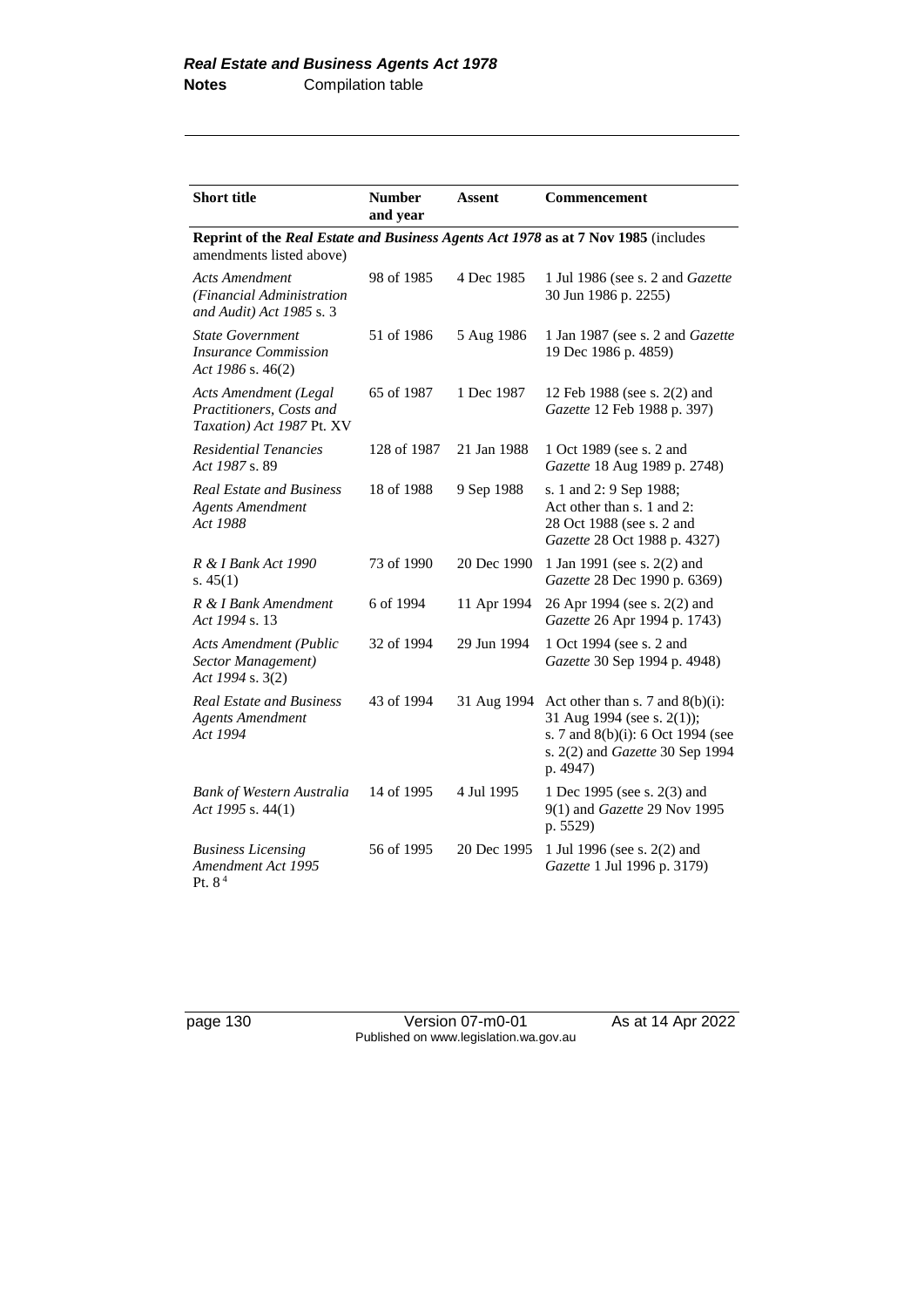| <b>Short title</b>                                          | <b>Number</b><br>and year | Assent | <b>Commencement</b>                                                                                                                                                                                   |
|-------------------------------------------------------------|---------------------------|--------|-------------------------------------------------------------------------------------------------------------------------------------------------------------------------------------------------------|
| Real Estate Legislation<br>Amendment Act 1995<br>$Pt \ 2^5$ | 59 of 1995                |        | 20 Dec 1995 Pt. 2, other than s. 11:<br>1 Jul 1996 (see s. 2 and <i>Gazette</i><br>25 Jun 1996 p. 2902 and<br>6 Sep 1996 p. 4405);<br>s. 11: 5 Apr 2007 (see s. 2 and<br>Gazette 30 Mar 2007 p. 1451) |

**Reprint of the** *Real Estate and Business Agents Act 1978* **as at 6 Sep 1996** (includes amendments listed above except those in the *Real Estate Legislation Amendment Act 1995* s. 11) (correction in *Gazette* 11 Oct 1996 p. 5396)

| <b>Real Estate and Business</b><br>Agents Amendment<br>Act 1998                           | 34 of 1998 | 6 Jul 1998 | s. 1 and 2: 6 Jul 1998;<br>Act other than $s$ , 1 and 2:<br>1 Nov 1998 (see s. 2 and<br><i>Gazette</i> 16 Oct 1998 p. 5729) |
|-------------------------------------------------------------------------------------------|------------|------------|-----------------------------------------------------------------------------------------------------------------------------|
| Acts Amendment and<br>Repeal (Financial Sector<br><i>Reform</i> ) Act 1999 s. 99          | 26 of 1999 |            | 29 Jun 1999 1 Jul 1999 (see s. 2(1) and<br><i>Gazette</i> 30 Jun 1999 p. 2905)                                              |
| Real Estate Legislation<br>(Fidelity Guarantee)<br>Funds) Amendment<br>Act 2000 Pt. $2^6$ | 3 of 2000  |            | 12 Apr 2000 12 Apr 2000 (see s. 2)                                                                                          |

**Reprint of the** *Real Estate and Business Agents Act 1978* **as at 9 Mar 2001** (includes amendments listed above except those in the *Real Estate Legislation Amendment Act 1995* s. 11)

| Corporations<br>(Consequential)<br>Amendments) Act 2001<br>s. 220 and 222                | 10 of 2001 | 28 Jun 2001 | 15 Jul 2001 (see s. 2 and<br><i>Gazette</i> 29 Jun 2001 p. 3257<br>and Cwlth <i>Gazette</i> 13 Jul 2001<br>No. S285) |
|------------------------------------------------------------------------------------------|------------|-------------|----------------------------------------------------------------------------------------------------------------------|
| <b>Building Societies</b><br>Amendment Act 2001 s. 50<br>and $51$                        | 12 of 2001 | 13 Jul 2001 | 13 Jul 2001 (see s. 2)                                                                                               |
| Corporations<br>(Consequential)<br>Amendments) Act<br>$(No. 3)$ 2003 Pt. 12 <sup>7</sup> | 21 of 2003 |             | 23 Apr 2003 11 Mar 2002 (see s. 2 and<br>Cwlth Gazette 24 Oct 2001<br>No. GN42)                                      |
| Acts Amendment<br>(Equality of Status)<br>Act 2003 Pt. 51                                | 28 of 2003 |             | 22 May 2003 1 Jul 2003 (see s. 2 and <i>Gazette</i><br>30 Jun 2003 p. 2579)                                          |

As at 14 Apr 2022 Version 07-m0-01 page 131 Published on www.legislation.wa.gov.au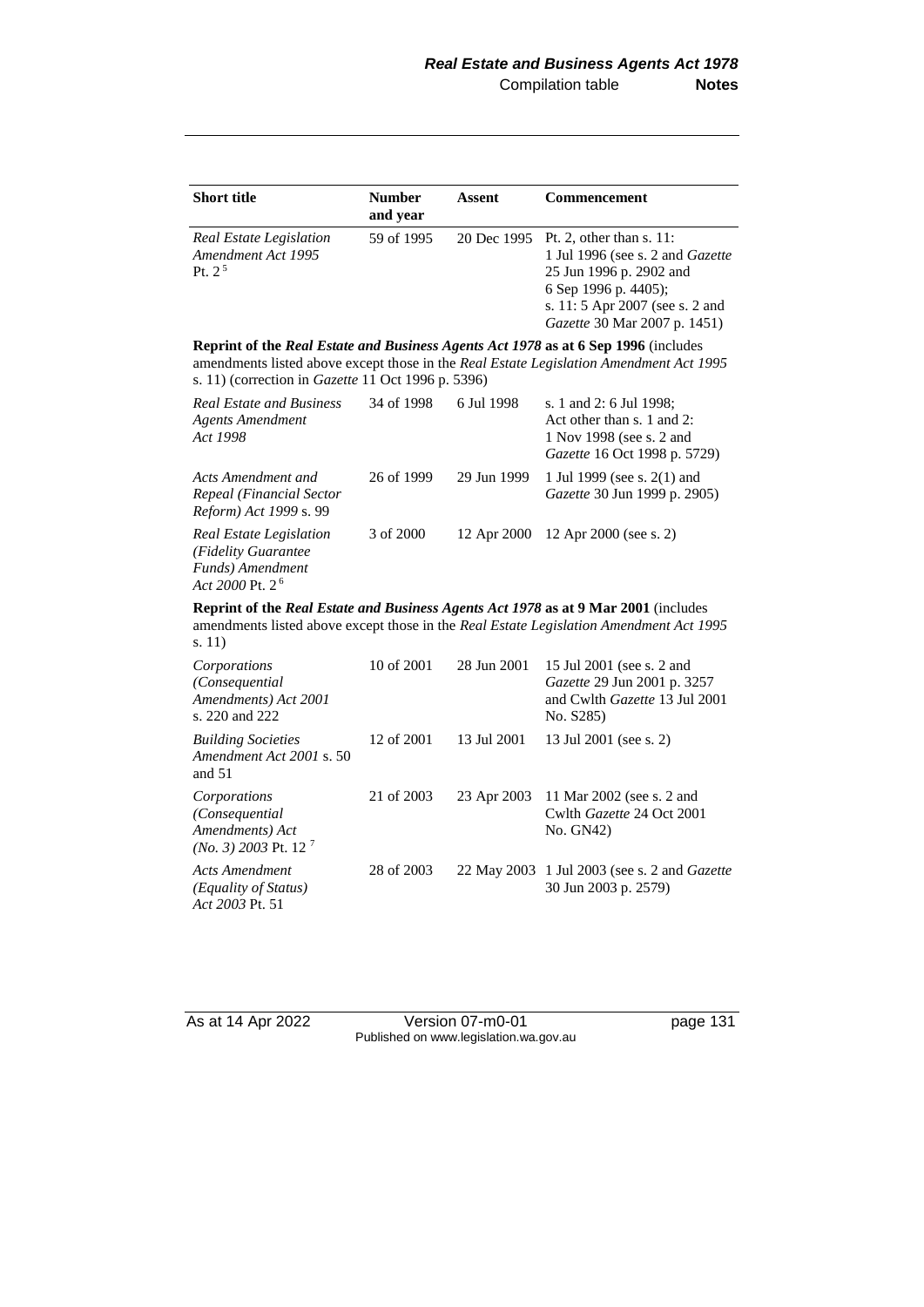| <b>Short title</b>                                                                                                      | <b>Number</b><br>and year | Assent      | Commencement                                                                                            |
|-------------------------------------------------------------------------------------------------------------------------|---------------------------|-------------|---------------------------------------------------------------------------------------------------------|
| Sentencing Legislation<br>Amendment and Repeal<br>Act 2003 s. 88                                                        | 50 of 2003                | 9 Jul 2003  | 15 May 2004 (see s. 2 and<br><i>Gazette</i> 14 May 2004 p. 1445)                                        |
| Acts Amendment and<br>Repeal (Courts and Legal<br>Practice) Act 2003 s. 59                                              | 65 of 2003                | 4 Dec 2003  | 1 Jan 2004 (see s. 2 and <i>Gazette</i><br>30 Dec 2003 p. 5722)                                         |
| Statutes (Repeals and<br>Minor Amendments)<br>$Act\,2003\,$ s. 101                                                      | 74 of 2003                | 15 Dec 2003 | 15 Dec 2003 (see s. 2)                                                                                  |
| Courts Legislation<br>Amendment and Repeal<br>Act $2004$ s. 141                                                         | 59 of 2004                | 23 Nov 2004 | 1 May 2005 (see s. 2 and<br><i>Gazette</i> 31 Dec 2004 p. 7128)                                         |
| State Administrative<br>Tribunal (Conferral of<br>Jurisdiction) Amendment<br>and Repeal Act 2004<br>Pt. $2$ Div. $1128$ | 55 of 2004                | 24 Nov 2004 | 1 Jan 2005 (see s. 2 and <i>Gazette</i><br>31 Dec 2004 p. 7130)                                         |
| Criminal Procedure and<br>Appeals (Consequential<br>and Other Provisions)<br>Act 2004 s. 80 and 82                      | 84 of 2004                | 16 Dec 2004 | 2 May 2005 (see s. 2 and<br>Gazette 31 Dec 2004 p. 7129<br>(correction in Gazette<br>7 Jan 2005 p. 53)) |

**Reprint 5: The** *Real Estate and Business Agents Act 1978* **as at 8 Apr 2005** (includes amendments listed above except those in the *Real Estate Legislation Amendment Act 1995* s. 11, *Courts Legislation Amendment and Repeal Act 2004* and the *Criminal Procedure and Appeals (Consequential and Other Provisions) Act 2004*)

| <b>Housing Societies Repeal</b><br>Act 2005 s. 29                                                               | 17 of 2005 | 5 Oct 2005  | 10 Jul 2010 (see s. 2(3) and<br><i>Gazette</i> 9 Jul 2010 p. 3239)    |
|-----------------------------------------------------------------------------------------------------------------|------------|-------------|-----------------------------------------------------------------------|
| Oaths, Affidavits and<br><b>Statutory Declarations</b><br>(Consequential)<br><i>Provisions</i> ) Act 2005 s. 63 | 24 of 2005 | 2 Dec 2005  | 1 Jan 2006 (see s. 2(1) and<br>Gazette 23 Dec 2005 p. 6244)           |
| <b>Machinery of Government</b><br>(Miscellaneous<br>Amendments) Act 2006<br>Pt. 4 Div. 19                       | 28 of 2006 | 26 Jun 2006 | 1 Jul 2006 (see s. 2 and <i>Gazette</i><br>27 Jun 2006 p. 2347)       |
| <b>Consumer Protection</b><br>Legislation Amendment<br>and Repeal Act 2006 Pt. 8                                | 69 of 2006 |             | 13 Dec 2006 25 Jul 2007 (see s. 2 and<br>Gazette 24 Jul 2007 p. 3657) |

page 132 Version 07-m0-01 As at 14 Apr 2022 Published on www.legislation.wa.gov.au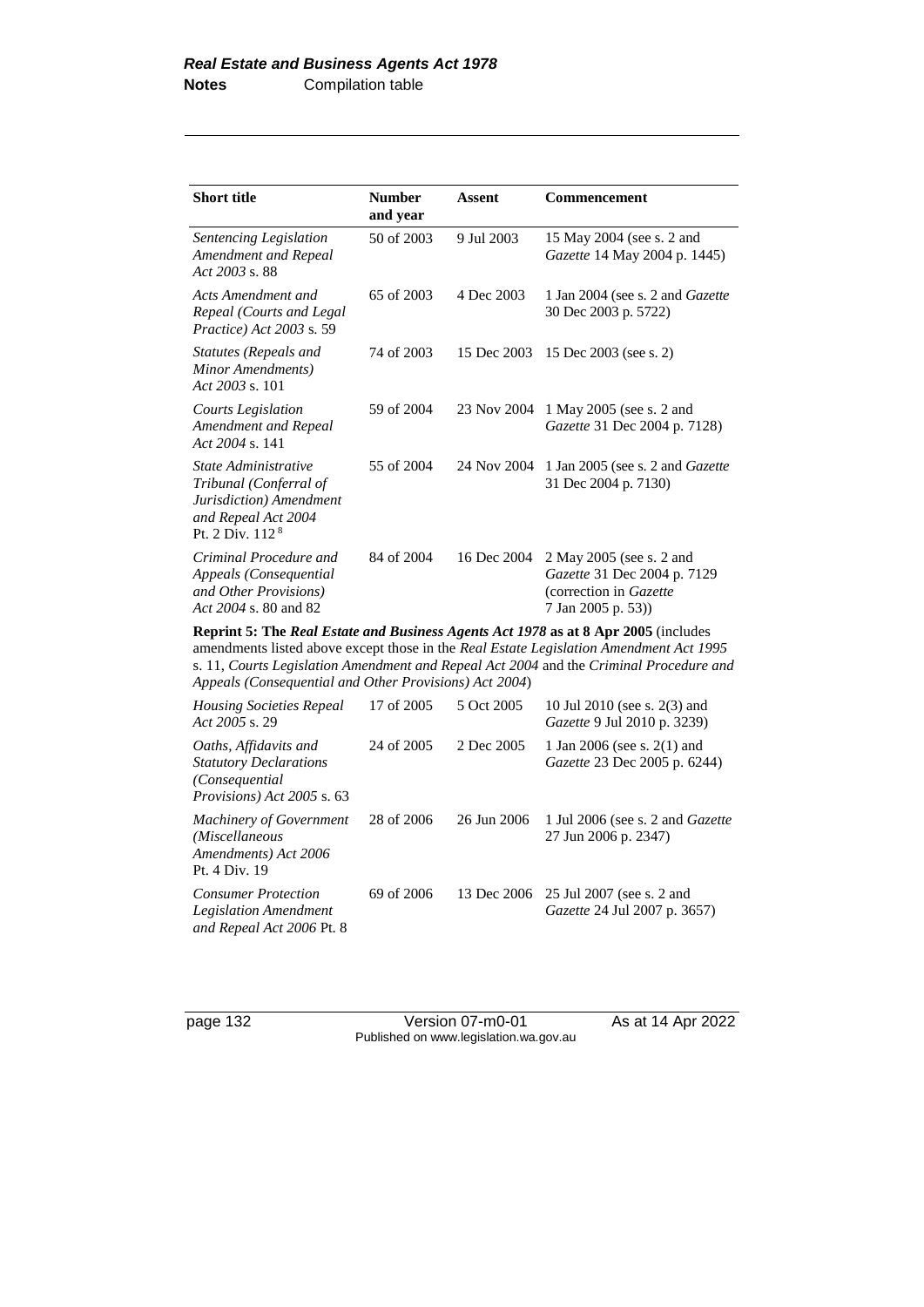| <b>Short title</b>                                                              | <b>Number</b><br>and year | Assent      | <b>Commencement</b>                                                                 |
|---------------------------------------------------------------------------------|---------------------------|-------------|-------------------------------------------------------------------------------------|
| <b>Financial Legislation</b><br>Amendment and Repeal<br>Act 2006 Sch. 1 cl. 147 | 77 of 2006                | 21 Dec 2006 | 1 Feb 2007 (see s. 2(1) and<br>Gazette 19 Jan 2007 p. 137)                          |
| amendments listed above except those in the Housing Societies Repeal Act 2005)  |                           |             | Reprint 6: The Real Estate and Business Agents Act 1978 as at 24 Aug 2007 (includes |
| <b>Duties Legislation</b><br>Amendment Act 2008<br>Sch. 1 cl. 32                | 12 of 2008                | 14 Apr 2008 | 1 Jul 2008 (see s. $2(d)$ )                                                         |
| Legal Profession Act 2008<br>s. 696                                             | 21 of 2008                | 27 May 2008 | 1 Mar 2009 (see s. 2(b) and<br>Gazette 27 Feb 2009 p. 511)                          |
| <b>Acts Amendment</b><br>(Bankruptcy) Act 2009 s. 74                            | 18 of 2009                | 16 Sep 2009 | 17 Sep 2009 (see s. 2(b))                                                           |
| Standardisation of<br>Formatting Act 2010 s. 28<br>and 51                       | 19 of 2010                | 28 Jun 2010 | 11 Sep 2010 (see s. 2(b) and<br>Gazette 10 Sep 2010 p. 4341)                        |
| <b>Public Sector Reform</b><br>Act 2010 s. 89                                   | 39 of 2010                | 1 Oct 2010  | 1 Dec 2010 (see s. 2(b) and<br>Gazette 5 Nov 2010 p. 5563)                          |
| <b>Acts Amendment (Fair</b><br><i>Trading</i> ) Act 2010 Pt. 6                  | 58 of 2010                | 8 Dec 2010  | 1 Jul 2011 (see s. 2(c) and<br>Gazette 7 Jun 2011 p. 2057)                          |
| Statutes (Repeals and<br>Minor Amendments)<br>Act 2011 s. 25                    | 47 of 2011                | 25 Oct 2011 | 26 Oct 2011 (see s. 2(b))                                                           |
| amendments listed above)                                                        |                           |             | Reprint 7: The Real Estate and Business Agents Act 1978 as at 18 Nov 2011 (includes |
| <b>Consumer Protection</b><br><b>Legislation Amendment</b><br>Act 2014 Pt. 10   | 23 of 2014                | 9 Oct 2014  | 19 Nov 2014 (see s. 2(b) and<br>Gazette 18 Nov 2014 p. 4315)                        |
| <b>Licensing Provisions</b><br>Amendment Act 2016<br>Pt. 7                      | 44 of 2016                | 1 Dec 2016  | 1 Jul 2017 (see s. 2(b) and<br>Gazette 30 Jun 2017 p. 3551)                         |
| Strata Titles Amendment<br>Act 2018 Pt. 3 Div. 17                               | 30 of 2018                | 19 Nov 2018 | 1 May 2020 (see s. 2(b) and<br>SL 2020/39 cl. 2)                                    |
| <b>Community Titles</b><br>Act 2018 Pt. 14 Div. 17                              | 32 of 2018                | 19 Nov 2018 | 30 Jun 2021 (see s. 2(b) and<br>SL 2021/69 cl. 2)                                   |
| <b>Consumer Protection</b><br><b>Legislation Amendment</b><br>Act 2019 Pt. 8    | 25 of 2019                | 24 Oct 2019 | 1 Jan 2020 (see s. 2(b) and<br>Gazette 24 Dec 2019 p. 4415)                         |

As at 14 Apr 2022 Version 07-m0-01 page 133 Published on www.legislation.wa.gov.au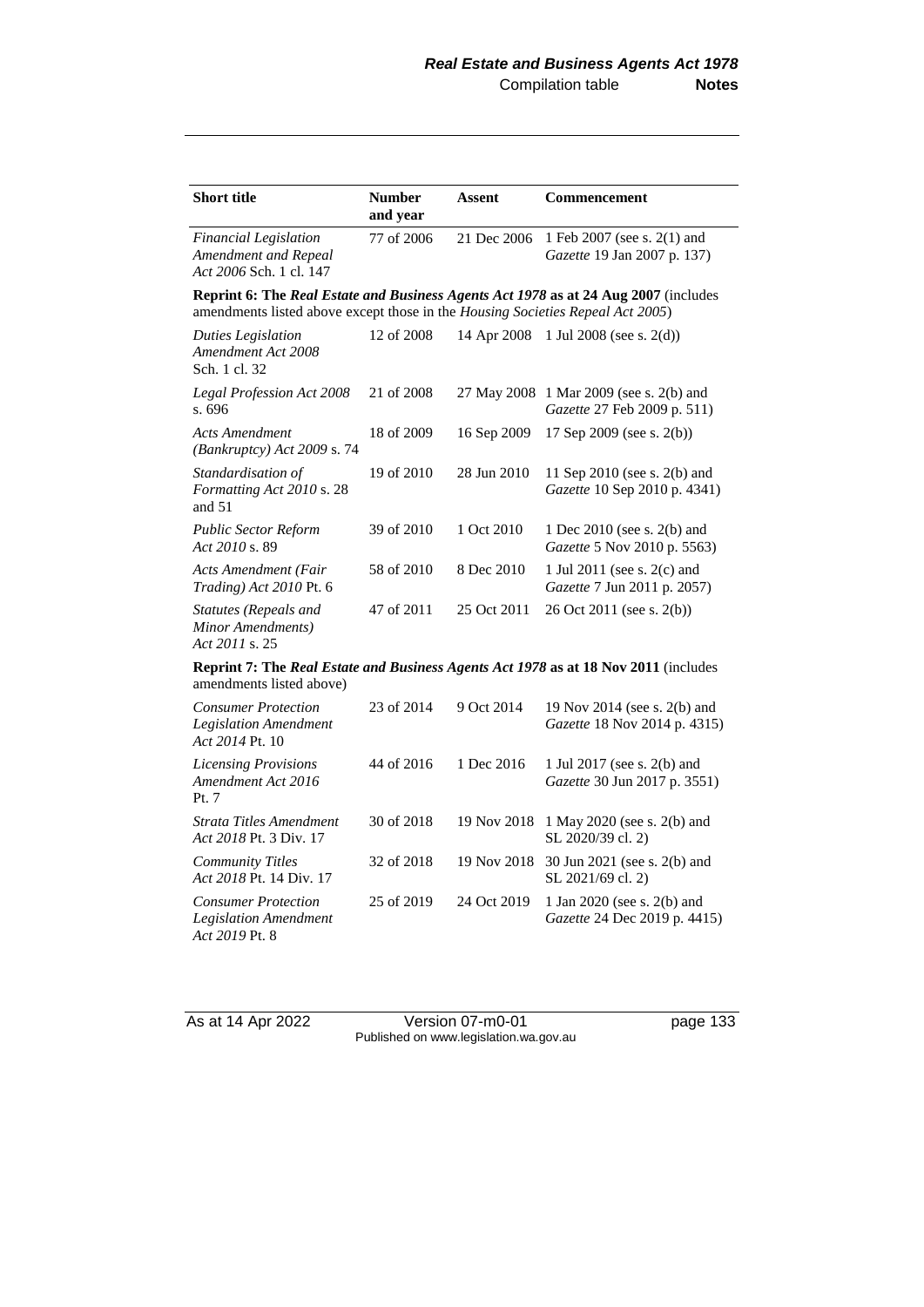| <b>Short title</b>                                                           | <b>Number</b><br>and year | Assent | <b>Commencement</b>                   |
|------------------------------------------------------------------------------|---------------------------|--------|---------------------------------------|
| COVID-19 Response and<br>Economic Recovery<br><i>Omnibus Act 2020 s.</i> 101 | 34 of 2020                |        | 11 Sep 2020 12 Sep 2020 (see s. 2(b)) |

## **Uncommenced provisions table**

To view the text of the uncommenced provisions see *Acts as passed* on the WA Legislation website.

| <b>Short title</b>                                                                      | <b>Number</b><br>and year | Assent | <b>Commencement</b>                                          |
|-----------------------------------------------------------------------------------------|---------------------------|--------|--------------------------------------------------------------|
| <b>Mutual Recognition</b><br>(Western Australia)<br>Amendment Act 2022 Pt. 3<br>Div. 11 | 7 of 2022                 |        | 29 Mar 2022 1 Jul 2022 (see s. 2(b) and<br>SL 2022/80 cl. 2) |
| <b>Legal Profession Uniform</b><br>Law Application Act 2022<br>s.424                    | 9 of 2022                 |        | 14 Apr 2022 To be proclaimed (see s. $2(c)$ )                |

## **Other notes**

- <sup>1</sup> The provision in this Act repealing the *Land Agents Act 1921* has been omitted under the *Reprints Act 1984* s. 7(4)(f).
- <sup>2</sup> The "appointed day" was 1 December 1979. See *Gazette* 31 August 1979 p. 2615.
- <sup>3</sup> The *Land Agents Act 1921*.
- <sup>4</sup> The *Business Licensing Amendment Act 1995* s. 49 is a transitional provision that is of no further effect.
- <sup>5</sup> The *Real Estate Legislation Amendment Act 1995* s. 10(2) reads as follows:
	- (2) A notice under section 61(1) of the principal Act in force immediately before the commencement of this section continues to have effect on that commencement, and may be amended or revoked, as if the notice were a notice under section 61(1) of the principal Act as inserted by this section.

page 134 Version 07-m0-01 As at 14 Apr 2022 Published on www.legislation.wa.gov.au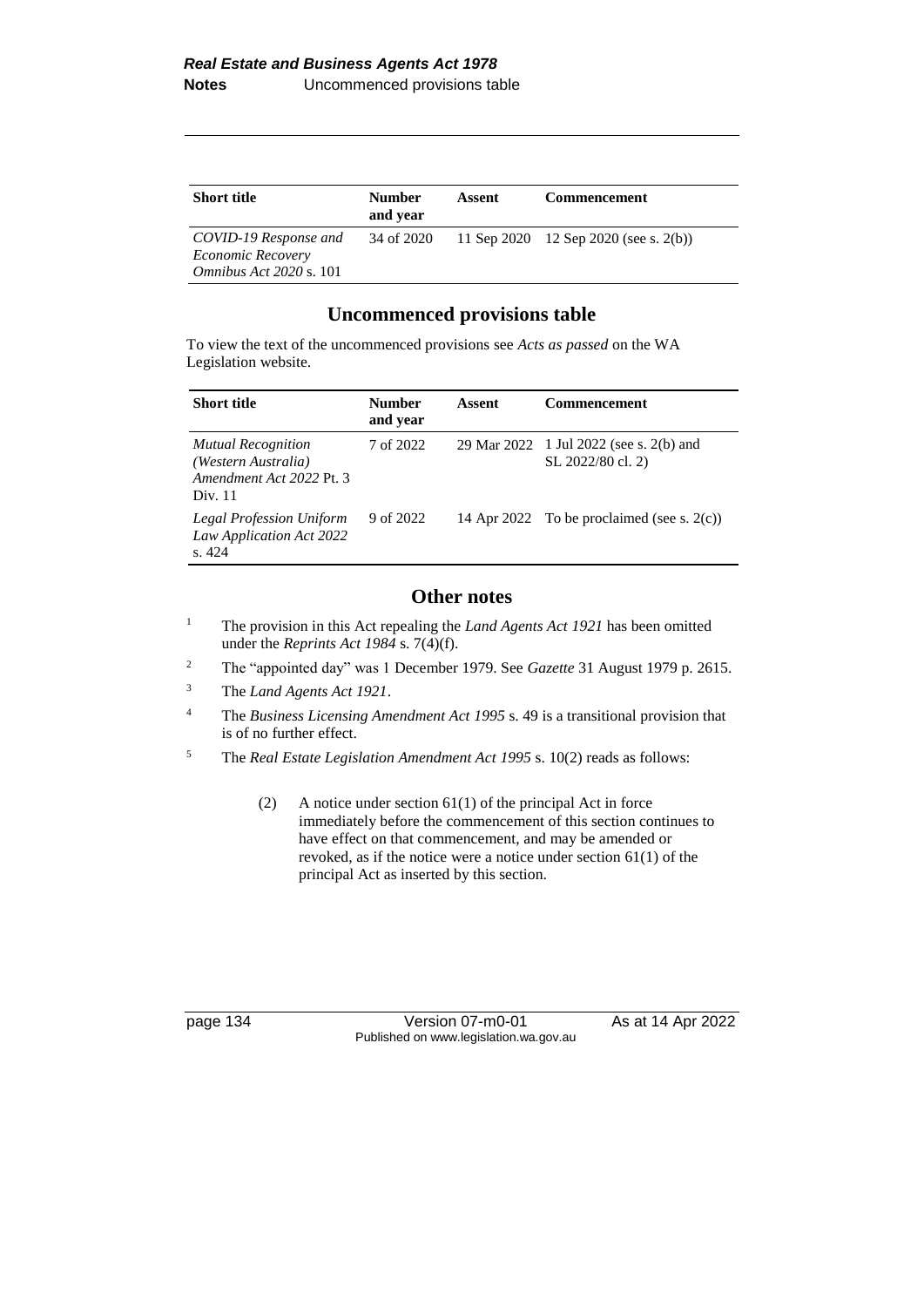- <sup>6</sup> The *Real Estate Legislation (Fidelity Guarantee Funds) Amendment Act 2000* s. 4(2) and (3) read as follows:
	- (2) A person may give notice of a claim under section 116(2) as amended by this section even if the time within which that notice was to be given under that section before that amendment had expired.
	- (3) Where a person may give notice of a claim under section 116(2) as amended by this section, notice of the claim given by the person previously in writing to the Board (whether or not dealt with by the Board) is to be taken to be notice of the claim for the purposes of that section.
- <sup>7</sup> The *Corporations (Consequential Amendments) Act (No. 3) 2003* s. 2-4 contain validation provisions which may be relevant to this Act.
- <sup>8</sup> The *State Administrative Tribunal (Conferral of Jurisdiction) Amendment and Repeal Act 2004* Pt. 5, the *State Administrative Tribunal Act 2004* s. 167 and 169, and the *State Administrative Tribunal Regulations 2004* r. 28 and 42 deal with certain transitional issues some of which may be relevant for this Act.

As at 14 Apr 2022 Version 07-m0-01 page 135 Published on www.legislation.wa.gov.au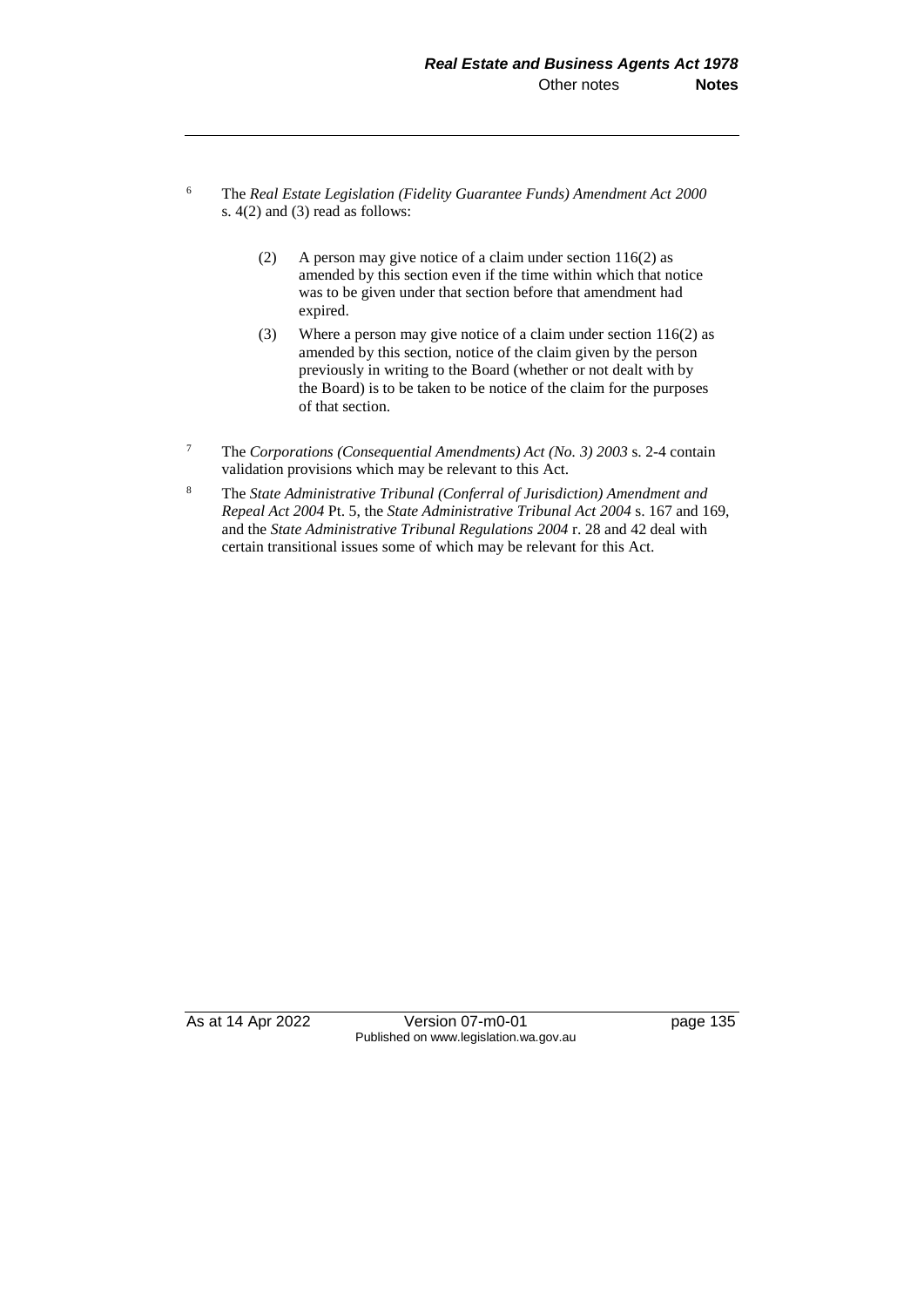## Defined terms

## **Defined terms**

[This is a list of terms defined and the provisions where they are defined. The list is not part of the law.]

| <b>Defined term</b><br><u> 1989 - Johann Barn, amerikan bestemanns og forskellige og det blev til store og store og store og store og s</u> | Provision(s) |
|---------------------------------------------------------------------------------------------------------------------------------------------|--------------|
|                                                                                                                                             |              |
|                                                                                                                                             |              |
|                                                                                                                                             |              |
|                                                                                                                                             |              |
|                                                                                                                                             |              |
|                                                                                                                                             |              |
|                                                                                                                                             |              |
|                                                                                                                                             |              |
|                                                                                                                                             |              |
|                                                                                                                                             |              |
|                                                                                                                                             |              |
|                                                                                                                                             |              |
|                                                                                                                                             |              |
|                                                                                                                                             |              |
|                                                                                                                                             |              |
|                                                                                                                                             |              |
|                                                                                                                                             |              |
|                                                                                                                                             |              |
|                                                                                                                                             |              |
|                                                                                                                                             |              |
|                                                                                                                                             |              |
|                                                                                                                                             |              |
|                                                                                                                                             |              |
|                                                                                                                                             |              |
|                                                                                                                                             |              |
|                                                                                                                                             |              |
|                                                                                                                                             |              |
|                                                                                                                                             |              |
|                                                                                                                                             |              |
|                                                                                                                                             |              |
|                                                                                                                                             |              |
|                                                                                                                                             |              |
|                                                                                                                                             |              |
|                                                                                                                                             |              |
|                                                                                                                                             |              |
|                                                                                                                                             |              |
|                                                                                                                                             |              |
|                                                                                                                                             |              |
|                                                                                                                                             |              |
|                                                                                                                                             |              |
|                                                                                                                                             |              |

page 136

Version 07-m0-01<br>Published on www.legislation.wa.gov.au

As at 14 Apr 2022